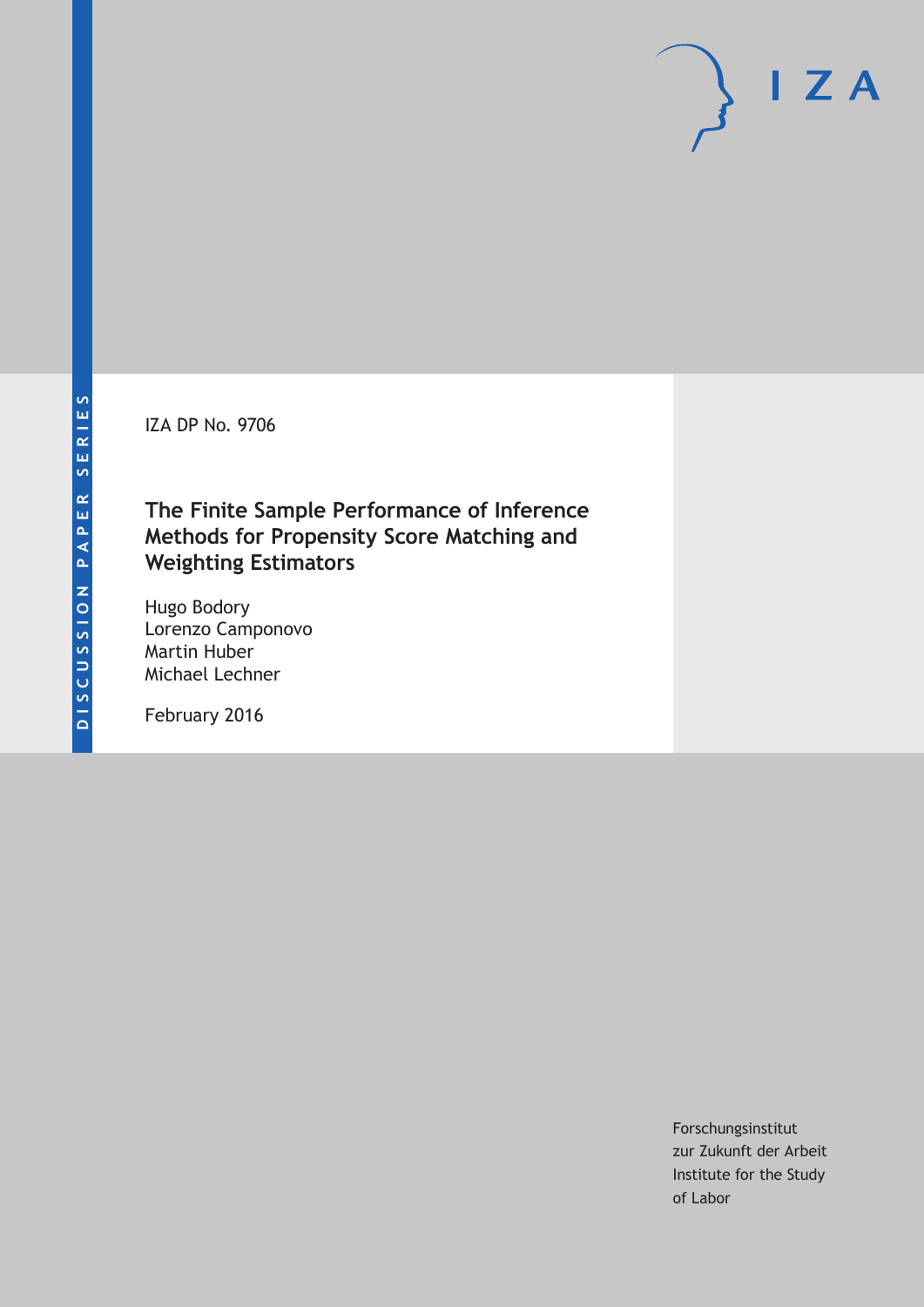# **The Finite Sample Performance of Inference Methods for Propensity Score Matching and Weighting Estimators**

# **Hugo Bodory**

*University of St. Gallen* 

### **Lorenzo Camponovo**

*University of St. Gallen* 

### **Martin Huber**

*University of Fribourg*

# **Michael Lechner**

*University of St. Gallen, CEPR, PSI, CESIfo, IAB and IZA*

# Discussion Paper No. 9706 February 2016

IZA

P.O. Box 7240 53072 Bonn Germany

Phone: +49-228-3894-0 Fax: +49-228-3894-180 E-mail: iza@iza.org

Any opinions expressed here are those of the author(s) and not those of IZA. Research published in this series may include views on policy, but the institute itself takes no institutional policy positions. The IZA research network is committed to the IZA Guiding Principles of Research Integrity.

The Institute for the Study of Labor (IZA) in Bonn is a local and virtual international research center and a place of communication between science, politics and business. IZA is an independent nonprofit organization supported by Deutsche Post Foundation. The center is associated with the University of Bonn and offers a stimulating research environment through its international network, workshops and conferences, data service, project support, research visits and doctoral program. IZA engages in (i) original and internationally competitive research in all fields of labor economics, (ii) development of policy concepts, and (iii) dissemination of research results and concepts to the interested public.

IZA Discussion Papers often represent preliminary work and are circulated to encourage discussion. Citation of such a paper should account for its provisional character. A revised version may be available directly from the author.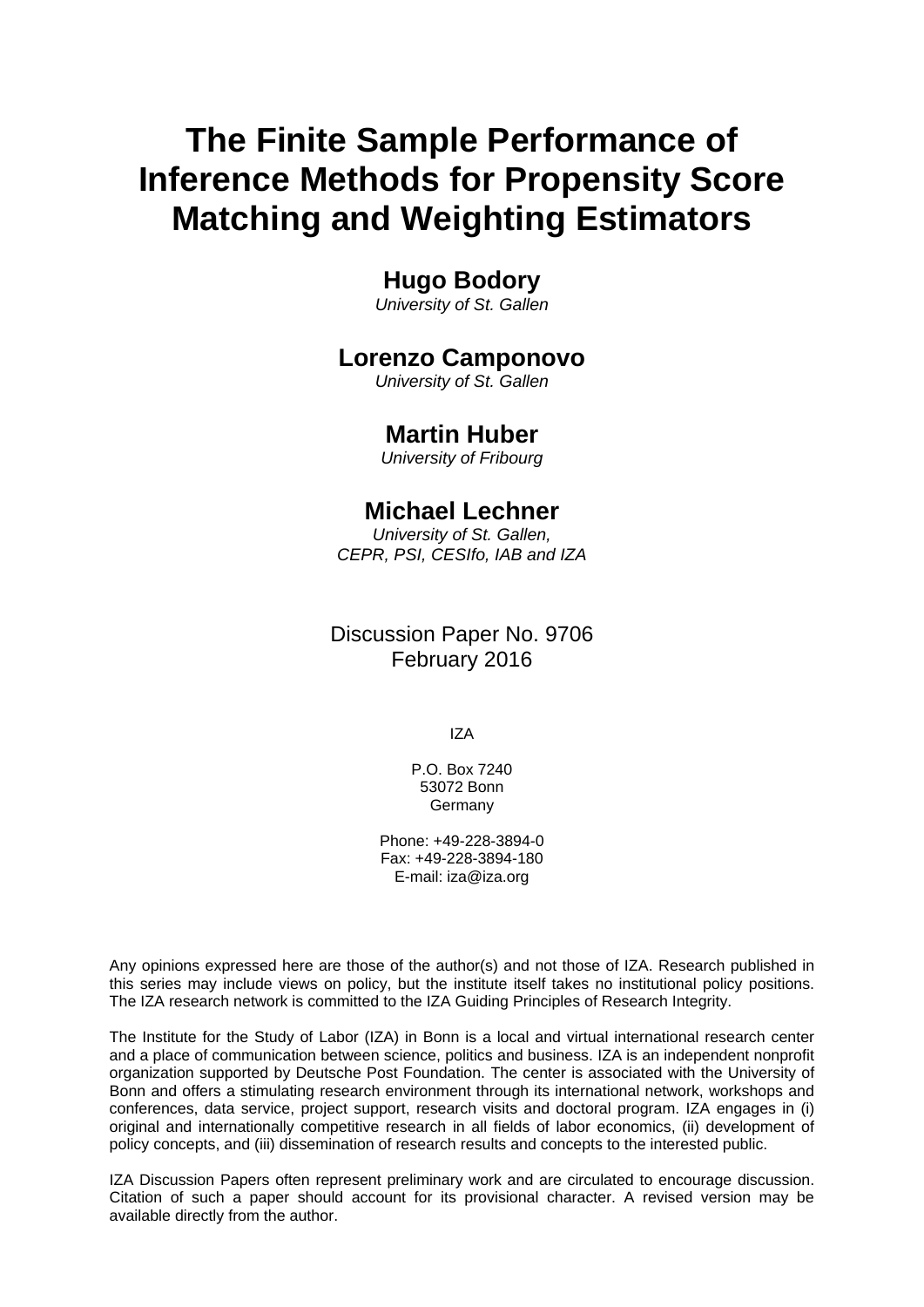IZA Discussion Paper No. 9706 February 2016

# **ABSTRACT**

# **The Finite Sample Performance of Inference Methods for Propensity Score Matching and Weighting Estimators**

This paper investigates the finite sample properties of a range of inference methods for propensity score-based matching and weighting estimators frequently applied to evaluate the average treatment effect on the treated. We analyse both asymptotic approximations and bootstrap methods for computing variances and confidence intervals in our simulation design, which is based on large scale labor market data from Germany and varies w.r.t. treatment selectivity, effect heterogeneity, the share of treated, and the sample size. The results suggest that in general, the bootstrap procedures dominate the asymptotic ones in terms of size and power for both matching and weighting estimators. Furthermore, the results are qualitatively quite robust across the various simulation features.

JEL Classification: C21

Keywords: inference, variance estimation, treatment effects, matching, inverse probability weighting

Corresponding author:

Michael Lechner Swiss Institute for Empirical Economic Research (SEW) University of St. Gallen Varnbüelstrasse 14 CH-9000 St. Gallen **Switzerland** E-mail: Michael.Lechner@unisg.ch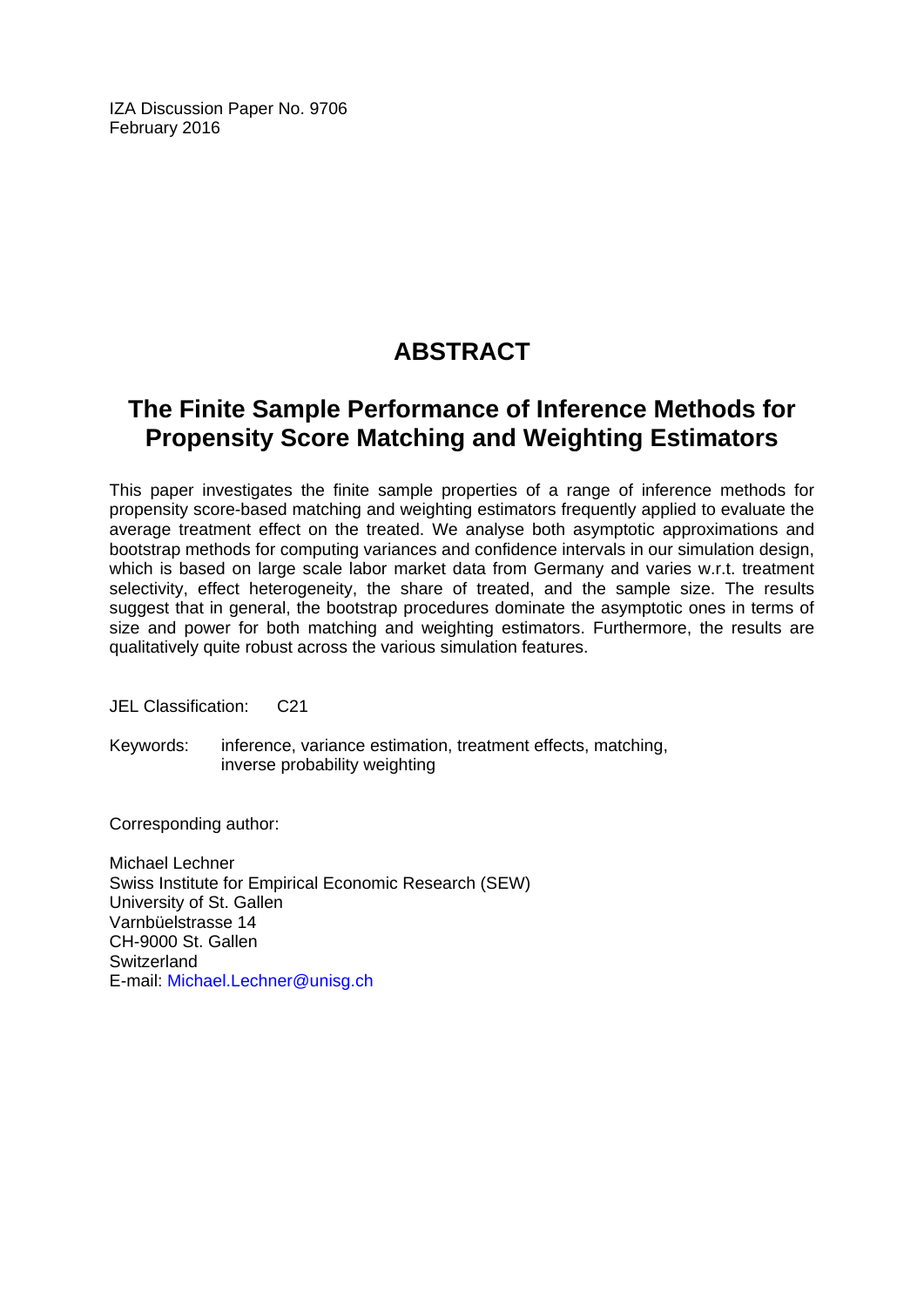# 1 Introduction

A large body of studies in empirical economics, political sciences, sociology, epidemiology, and other fields is devoted to the evaluation of the effect of some (binary) treatment (or intervention) under a `selection-on-observables' or `conditional independence' assumption, see for instance Imbens (2004) and Imbens and Wooldridge (2009). Researchers applying treatment effect estimators typically aim to assess the average causal effect of the intervention (e.g. assignment to a training program or a medical treatment) on some outcome variable (e.g. employment, earnings, or health), by controlling for differences in observed characteristics across treated and non-treated subsamples.<sup>[1](#page--1-0)</sup> While some treatment effect estimators directly control for the observed covariates, most of them are based on conditioning on the treatment propensity score instead, i.e. the conditional probability to receive the treatment given the covariates, in order to avoid the `curse of dimensionality' related to high dimensional covariates. This includes propensity score matching (see for instance Rosenbaum and Rubin (1985), Heckman, Ichimura, and Todd (1998), and Dehejia and Wahba (1999)) and inverse probability weighting (henceforth IPW, Horvitz and Thompson (1952) and Hirano, Imbens, and Ridder (2003)), which belong to the most popular methods among practitioners.[2](#page--1-0)

Virtually all empirical implementations are semiparametric in the sense that parametric propensity score estimation (using logit or probit) is combined with nonparametric treatment effect estimation (using matching or weighting). To provide empiricists with some guidance about which approach may work well in practice, a growing number of simulation studies has investigated and compared the finite sample behavior of various point estimators, see Frölich (2004), Zhao (2004), Lunceford and Davidian (2004), Busso, DiNardo, and McCrary (2014), Huber, Lechner, and Wunsch (201[3](#page--1-0)), and Frölich, Huber, and Wiesenfarth (2014).<sup>3</sup> While the behavior of the point estimators therefore appears to be comparably well studied, there exists, to the best of our knowledge, no comparably thorough simulation study on the performance of variance estimators in the context of treatment effect evaluation.<sup>[4](#page--1-0)</sup> This is surprising, as the

<sup>4</sup>Pingel (2015), for instance, focusses on the impact of tuning parameters on the accuracy of the variance

<sup>&</sup>lt;sup>1</sup>In general, treatment effect estimators may be applied to any issue in which the mean of some outcome across two subsamples should be evaluated net of differences due to observed variables, including wage gap decompositions (see for instance Frölich (2007) and Ñopo (2008)).

<sup>&</sup>lt;sup>2</sup>However, there exist further classes of treatment effect estimators, see for instance Robins, Mark, and Newey (1992), Robins, Rotnitzky, and Zhao (1995), and Robins and Rotnitzky (1995), and Rothe and Firpo (2013) for so-called doubly robust estimators. Furthermore, the choice is ever increasing, see for instance Graham, Pinto, and Egel (2012), Hainmueller (2012), and Imai and Ratkovic (2014) for recent empirical likelihood and weighting approaches.

 $3$ As the studies differ in terms of model design, treatment selectivity, and comprehensiveness of estimators investigated, their cumulated results do not yield an unanimous ranking of estimators. They nevertheless give important insights on the robustness of various methods to problems like insufficient propensity score overlap across treatment states and on the effectiveness of trimming influential observations.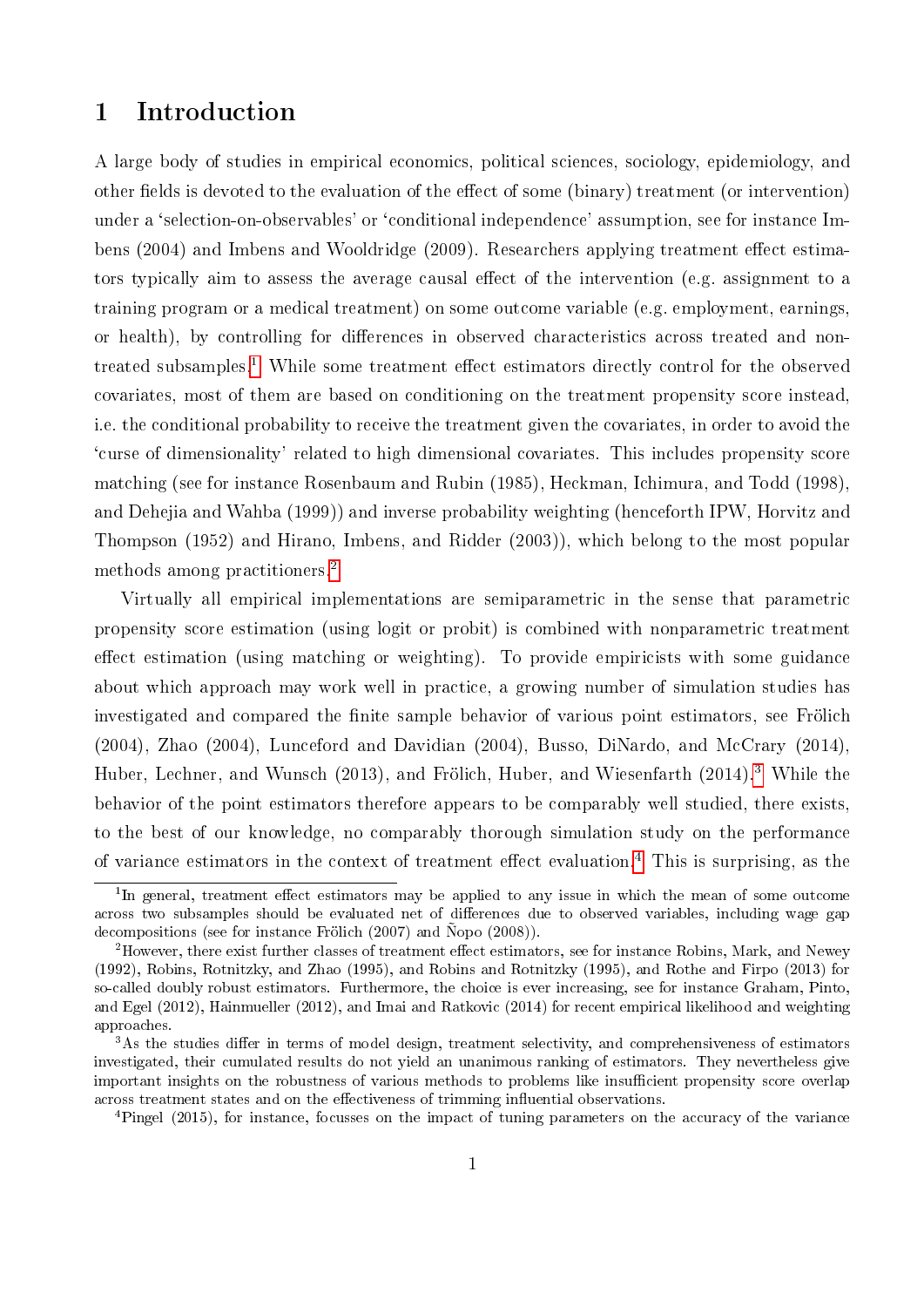accuracy of inference appears equally important as the accuracy of point estimation.

This paper is the first one to provide a comprehensive simulation study on various variance estimators of point estimators of the average treatment effect on the treated (ATET) and therefore fills an important gap in the literature on the finite sample behavior of treatment effect methods.[5](#page--1-0) To this end, we focus on four ATET estimators: IPW, which was competitive in several simulation designs of Busso, DiNardo, and McCrary (2014), the prototypical propensity score pair matching estimator, and radius matching with and without linear bias adjustment (see Abadie and Imbens (2011)) as suggested in Lechner, Miquel, and Wunsch (2011) (which was the best performing estimator in Huber, Lechner, and Wunsch (2013)). Using the same trimming rule as Huber, Lechner, and Wunsch (2013), we discard observations with (too) large weights in ATET estimation in order to tackle potential common support problems. Our choice of IPW and matching is predominantly motivated by the popularity of these estimators in practice, but in the case of matching also by the theoretical finding of Abadie and Imbens (2008) suggesting that standard bootstrap inference is invalid for `non-smooth' implementations of the estimator (such as pair matching) when there are continuous covariates. As the latter result is widely ignored by practitioners (who frequently apply the bootstrap in matching estimation), one interesting question is whether the theoretical inconsistency of the bootstrap entails biases that are large enough to be practically relevant.

In the light of the unsatisfactory result that the standard bootstrap is inconsistent for some matching algorithms, recent studies propose modified bootstrap procedures that are consistent even for non-smooth (pair or one-to-many) matching estimators with continuous covariates. For instance, Otsu and Rai (2015) introduce and prove the validity of a weighted bootstrap algorithm for particular classes of pair matching estimators that, however, do not include propensity score matching. Furthermore, Bodory, Camponovo, Huber, and Lechner (2016) generalize the approach of Otsu and Rai (2015) by introducing a wild bootstrap procedure that can also be applied to propensity score matching estimators. Unlike the standard bootstrap, this wild bootstrap algorithm does not construct bootstrap samples by randomly selecting with replacement from the original sample. Instead, it constructs wild bootstrap approximations based on the result of Abadie and Imbens (2012a) that matching estimators can be expressed as a sum of martingale processes. This novel approach is also included in our simulation study.

We investigate the finite sample performance of the following variance estimators: two-step

estimator of Abadie and Imbens (2012b), but does not compare several classes of variance estimators.

 $5$ It would have been interesting to also include estimators of the average treatment effect (ATE) in our analysis. However, due to almost prohibitive computation time, including the ATE would have forced us to investigate fewer variance estimators, which we would have considered a larger sacrifice than focussing on the ATET, the most frequently estimated causal parameter in the program evaluation literature.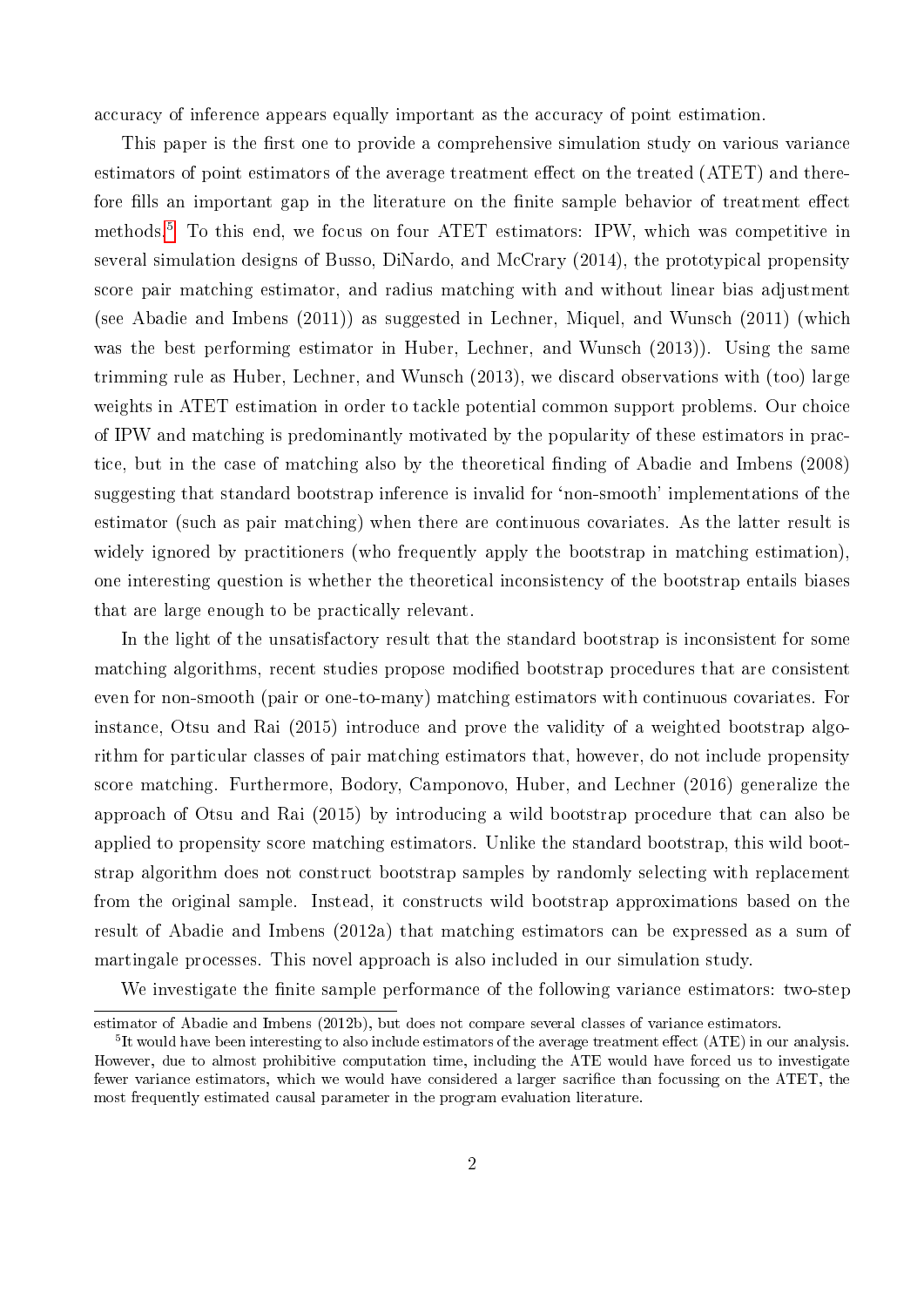GMM-based variance estimation (for IPW), approximations of the variances based on the weights nontreated receive in ATET estimation as in Lechner (2002) (for IPW and matching), and the variance formula of Abadie and Imbens (2006), which is based on the propensity score rather than estimation weights (for pair matching). As the latter two methods treat the propensity scores as fixed, they are (for matching only) also implemented with a variance correction that accounts for the estimation of the propensity score as suggested in Abadie and Imbens (2012b). Furthermore, we consider various implementations of both the standard bootstrap (considered for IPW and matching) and the wild bootstrap (considered for pair matching only): (i) bootstrapping the ATET estimates to compute confidence intervals and p-values based on either the asymptotic distribution of the t-statistic or on the quantiles of the effects (percentile method), and (ii) bootstrapping the (asymptotically pivotal) t-statistic and conducting inference based on its quantiles. For the latter approach we also consider kernel smoothing of the bootstrap distribution of the t-statistics as suggested by Racine and MacKinnon (2007) to improve accuracy of inference when the number of bootstrap replications is low.

In the spirit of Huber, Lechner, and Wunsch (2013) and Lechner and Wunsch (2013) (see also Frölich, Huber, and Wiesenfarth (2014)), we use an`Empirical Monte Carlo Study' (EMCS) approach to base our simulation design as much as possible on empirical data. Specifically, we use German labour market data for the evaluation of labor market programs to realistically simulate `placebo treatments' among the non-treated, where the remaining non-treated without placebo treatment permit estimating the (known) non-treatment outcome of the `placebo-treated'. To this end, the treatment selection process is estimated from the data and the empirical relation between the outcome and the covariates is retained, rather than relying on an arbitrarily chosen model for the data generating process. We vary several empirically relevant design features in our simulations, namely the sample size, selection into treatment, share of treated, and effect heterogeneity.

The simulation results suggest that inference methods which are based on asymptotic approximations that ignore the estimation of the propensity score tend to be conservative, while accounting for propensity score estimation entails excessive size for some procedures applicable to matching estimators. GMM-based variance estimation of IPW is rather conservative, too, even though it accounts for the estimation of the propensity score. A further finding is that in general, the empirical size of the bootstrap procedures is more accurate than that of the asymptotic ones. For matching, the methods based on bootstrapping t-statistics which account for propensity score estimation generally come closest to the nominal size. For pair matching, the inconsistency of the standard bootstrap seems to have little practical relevance for most methods when accounting for propensity score estimation. Nevertheless, the wild bootstrap entails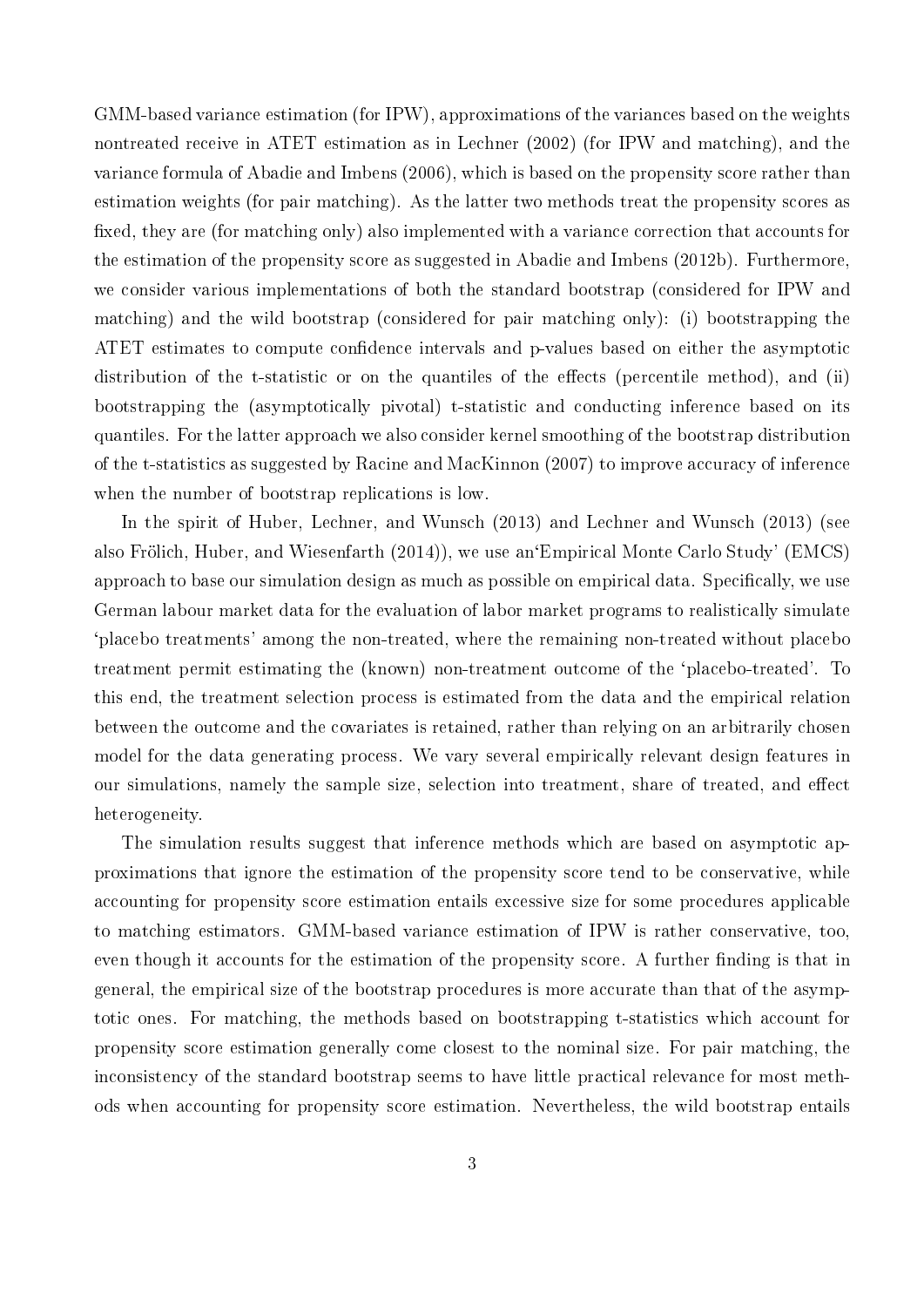a more accurate size for several inference estimators than standard bootstrapping, in particular when propensity score estimation is ignored. Concerning power, none of the methods have severe lack-of-power issues, not even the conservative ones. Again, the bootstrap procedures frequently dominate the asymptotic approximations or are at least comparably powerful. Finally, the size and power properties of the different inference procedures are rather stable across the different simulation features like the distribution of the outcome variable, sample size, share of treated, and treatment selection.

The remainder of this paper is organized as follows. Section [2](#page-6-0) introduces the ATET and the point estimators (IPW, pair matching, radius matching) and a trimming procedure to deal with problems of common support. Section [3](#page-10-0) presents the variance estimators based on asymptotic approximations or various bootstrap implementations. Section [4](#page-21-0) discusses our labor market data and the simulation design. Section [5](#page-28-0) presents the results for various features of the simulations. Section [6](#page-32-0) concludes.

### <span id="page-6-0"></span>2 Point estimation

We subsequently discuss the (identification of the) parameter of interest (ATET) and present the point estimators (IPW, matching) as well as the trimming rule for ensuring common support.

#### 2.1 Identification of the ATET

Let D denote the binary treatment indicator (e.g. training participation), Y the outcome (e.g. earnings in some follow up period), and  $X$  a vector of observed covariates. Furthermore, let  $Y(1)$ ,  $Y(0)$  denote the potential outcomes under hypothetical treatment assignment 1 and 0, see Rubin (1974). The average treatment effect on the treated (ATET), denoted by  $\theta$ , is defined as

$$
\theta = E[Y(1) - Y(0)|D = 1],\tag{1}
$$

and is identified under two conditions.<sup>[6](#page--1-0)</sup> First, the so-called 'selection on observables' or 'conditional independence' assumption (CIA) (see for instance Imbens (2004) and Imbens and Wooldridge (2009)) has to be satisfied:

<span id="page-6-1"></span>
$$
Y(0)\bot D|X,\t\t(2)
$$

<sup>&</sup>lt;sup>6</sup>In addition, the 'Stable Unit Treatment Value Assumption' (SUTVA) needs to hold, see for instance (Rubin 1990).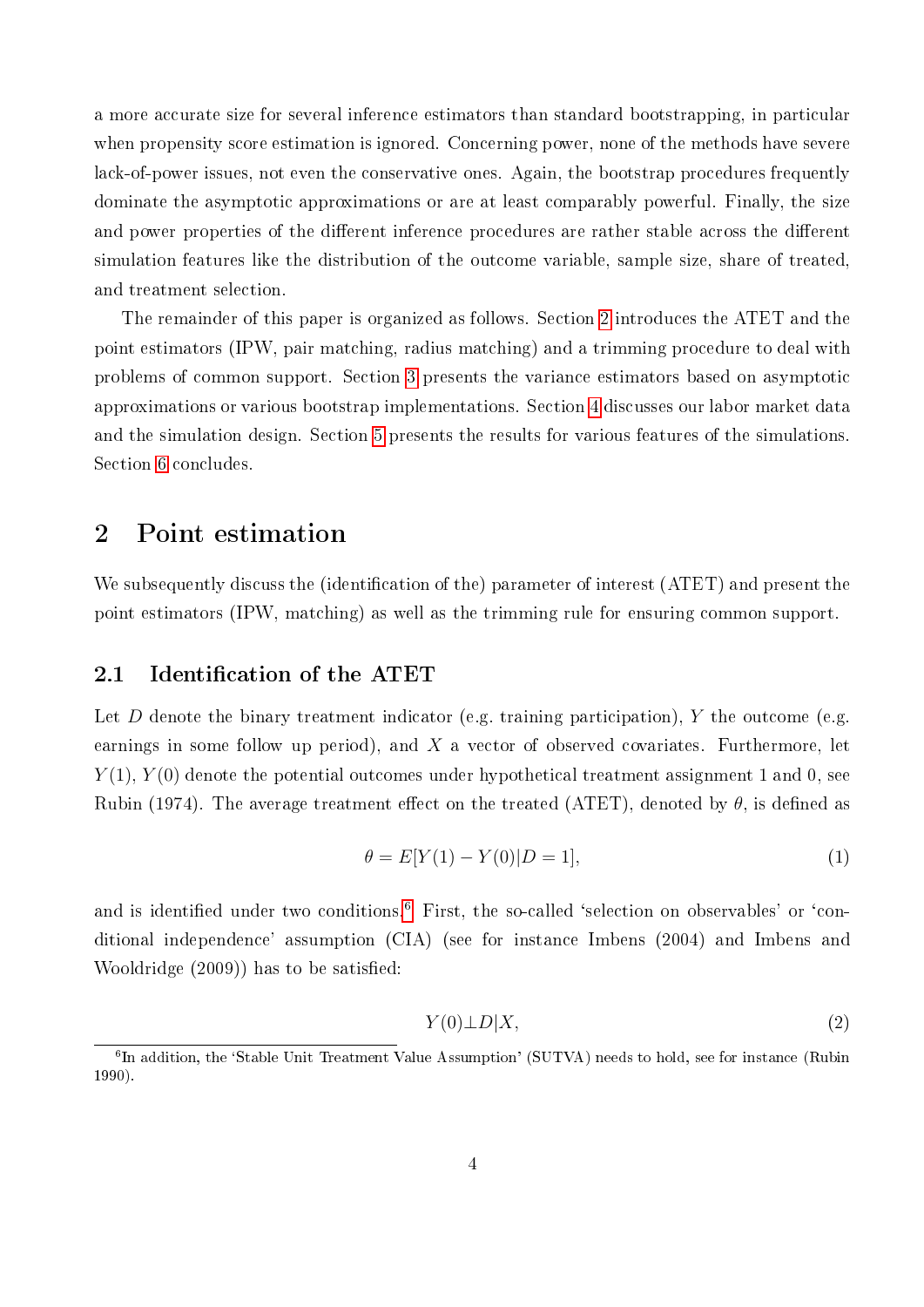where '⊥' stands for statistical independence. This rules out the existence of (further) confounders that jointly influence the treatment and the potential outcome under non-treatment conditional on X. Second, it must hold that the conditional probability to receive the treatment given  $X$ , the so-called propensity score, is smaller than one:

<span id="page-7-0"></span>
$$
\Pr(D=1|X) < 1,\tag{3}
$$

otherwise for (at least) some of the treated units, there exist no untreated units that are comparable in terms X. For ease of notation, let henceforth  $p(X) = Pr(D = 1|X)$ .

Under  $(2)$  and  $(3)$ , the ATET is identified by

<span id="page-7-1"></span>
$$
\theta = E(Y|D=1) - E[E(Y|D=0, X)|D=1].
$$
\n(4)

Note that rather than conditioning on X directly as in  $(4)$ , it follows from Rosenbaum and Rubin (1983) that one may control for the propensity score,  $p(X)$  instead, because it possesses the so-called 'balancing property'. That is, conditioning on the one-dimensional  $p(X)$  equalizes the distribution of the (possibly high dimensional) covariates  $X$  across  $D$ , such that the ATET is also identified by

$$
\theta = E(Y|D = 1) - E[E[Y|D = 0, p(X)]|D = 1].
$$
\n(5)

#### 2.2 Estimation

As among others discussed in Smith and Todd (2005), a general representation of all treatment effect estimators adjusting for covariate differences is

<span id="page-7-2"></span>
$$
\hat{\theta} = \frac{1}{n_1} \sum_{i=1}^{n} D_i \hat{W}_i Y_i - \frac{1}{n_0} \sum_{i=1}^{n} (1 - D_i) \hat{W}_i Y_i.
$$
\n(6)

n denotes the size of an i.i.d. sample of realizations of  $\{Y_i, D_i, X_i\}$  with any observation  $i \in$ 1, ..., n.  $n_1 = \sum_{i=1}^n D_i$  is the size of the treated subsample,  $n_0 = n - n_1$ , and  $\hat{W}_i$  are weights that may depend on  $\hat{p}(X_i)$ , an estimate of the propensity score  $p(X_i)$ . We specify the latter as a probit model. In our simulations, four different point estimators out of this general class of estimators are included: inverse probability weighting (IPW; an idea going back to Horvitz and Thompson (1952)), pair matching, and radius matching with and without bias correction.

ATET estimation based on IPW reweighs non-treated outcomes such that the distribution of the propensity score among the treated is matched, see Hirano, Imbens, and Ridder (2003)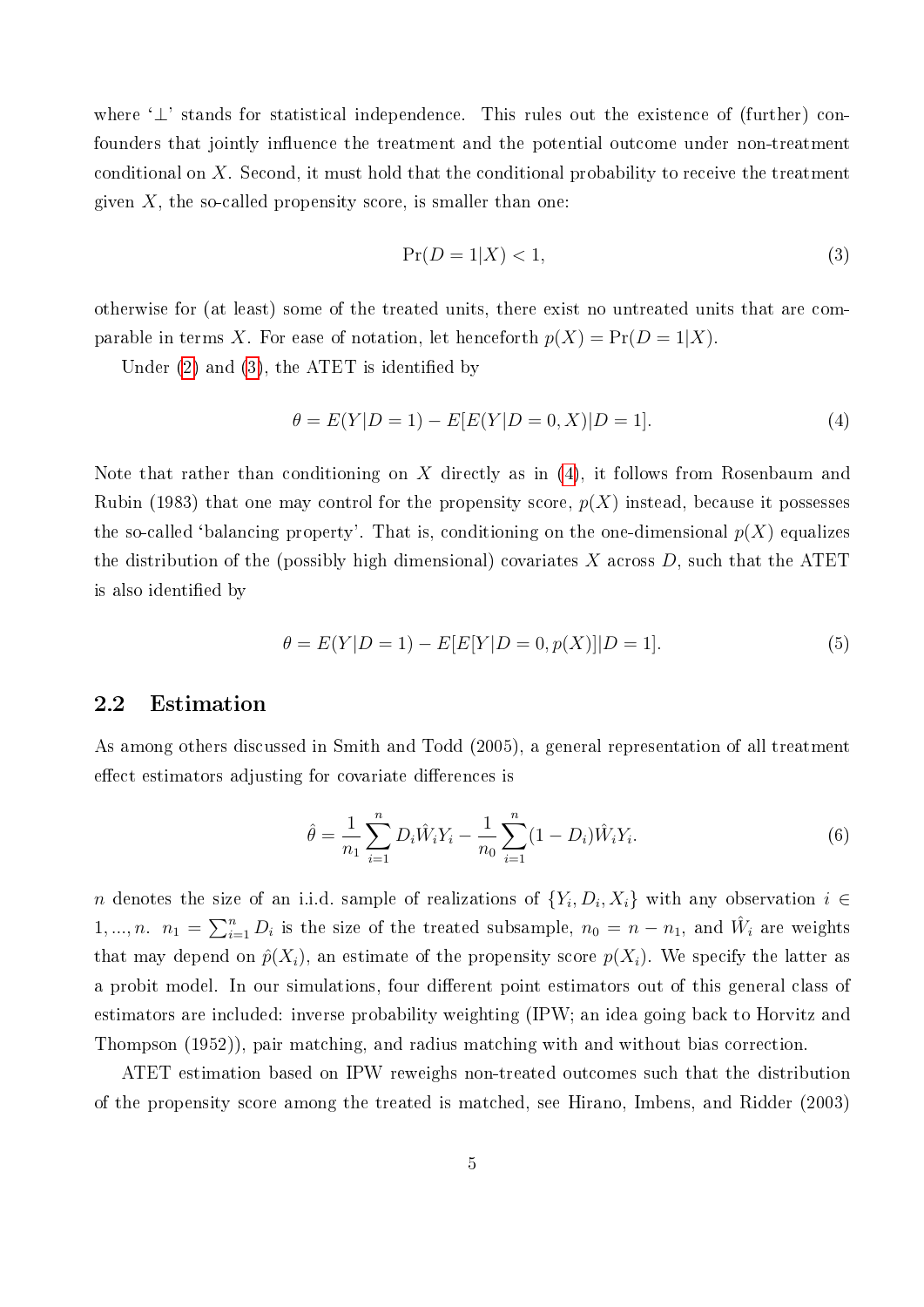for a more detailed discussion. We consider the following normalized IPW estimator in our simulations, which performed well in several simulation designs considered in Busso, DiNardo, and McCrary (2014):

<span id="page-8-0"></span>
$$
\hat{\theta}_{IPW} = \frac{1}{n_1} \sum_{i=1}^{n} D_i Y_i - \sum_{i=1}^{n} (1 - D_i) Y_i \left\{ \frac{\frac{\hat{p}(X_i)}{1 - \hat{p}(X_i)}}{\sum_{j=1}^{n} \frac{(1 - D_j)\hat{p}(X_j)}{1 - \hat{p}(X_j)}} \right\}.
$$
\n(7)

The normalization  $\sum_{j=1}^n$  $(1-D_j)\hat{p}_j$  $\frac{-D_j/p_j}{1-\hat{p}_j}$  makes the weights sum up to one, see Imbens (2004) for fur-ther discussion. It is easy to see that [\(7\)](#page-8-0) corresponds to [\(6\)](#page-7-2) when setting  $\hat{W}_i$  in the latter to  $D_i + (1 - D_i)n_0$  $\int \frac{\hat{p}(X_i)}{1-\hat{p}(X_i)}$  $\sum_{j=1}^n \frac{(1-D_j)\hat{p}(X_j)}{1-\hat{p}(X_j)}$  $1-p(X_j)$  $\lambda$ . IPW possesses the desirable property that it can attain the semiparametric efficiency bound derived by Hahn (1998), if the propensity score is estimated nonparametrically (while this is generally not the case for parametric propensity scores). Furthermore, it is computationally inexpensive and easy to implement. However, IPW also has an important drawback: if the common support assumption [\(3\)](#page-7-0) is close to being violated, estimation may be unstable and the variance may explode in finite samples, see Frölich (2004) and Khan and Tamer (2010).

Propensity score matching is based on assigning (matching) to each treated observation one or more non-treated units with comparable propensity scores to estimate the ATET by the average difference in the outcomes of the treated and the (appropriately weighted) non-treated matches. All matching estimators have the following general form:

<span id="page-8-1"></span>
$$
\hat{\theta}_{\text{match}} = \frac{1}{n_1} \sum_{i:D_i=1} \left( Y_i - \sum_{j:D_j=0} \varpi_{i,j} Y_j \right),\tag{8}
$$

where  $\varpi_{i,j}$  is the weight of the outcome of non-treated observation j when matched to a treated unit *i*. Pair (or one-to-one) matching with replacement,<sup>[7](#page--1-0)</sup> see for instance Rubin (1973), matches to each treated observation exactly the non-treated observation with the most similar propensity score. This implies the following weights in [\(8\)](#page-8-1):

<span id="page-8-2"></span>
$$
\varpi_{i,j} = \mathbb{I}\left\{ |\hat{p}(X_j) - \hat{p}(X_i)| = \min_{l:D_l=0} |\hat{p}(X_l) - \hat{p}(X_i)| \right\},\tag{9}
$$

where  $\mathbb{I}\{\cdot\}$  is the indicator function which is one if its argument is true and zero otherwise.

<sup>&</sup>lt;sup>7</sup>'With replacement' means that a non-treated observation may by matched several times, whereas estimation `without replacement' requires that it is matched at most once. The latter approach is only feasible when there are substantially more non-treated than treated observations. It is not frequently applied in econometrics.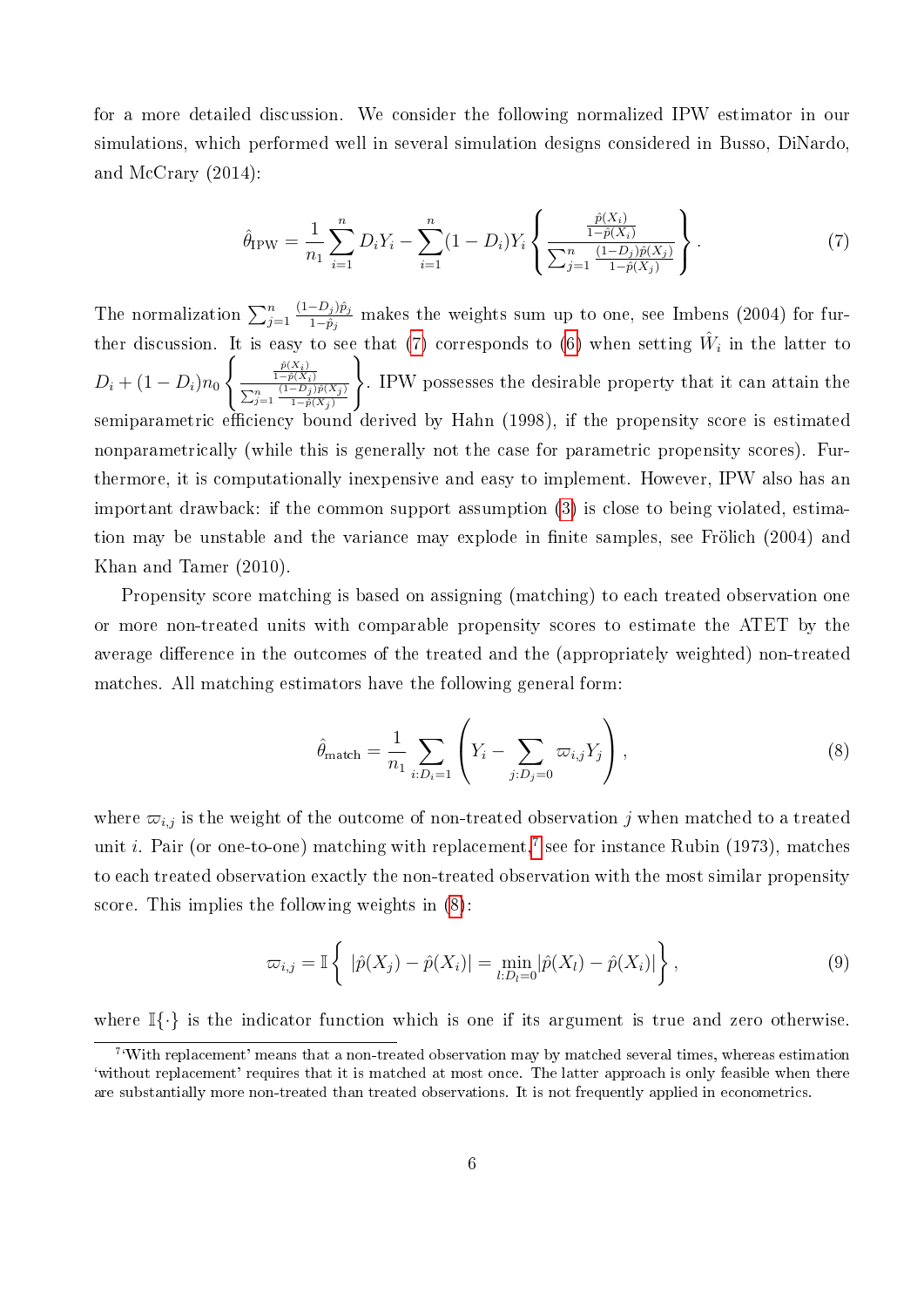Therefore, all weights are zero except for that observation  $j$  that has the smallest distance to  $i$  in terms of the estimated propensity score and receives a weight of one. Because only one non-treated observation is matched to each treated unit irrespective of the sample size and the potential availability of several `good' matches with similar propensity scores, pair matching is not efficient. On the other hand, it is likely more robust to propensity score misspecification than IPW (in particular if the misspecified propensity score model is only a monotone transformation of the true model), see for instance Zhao (2008), Millimet and Tchernis (2009), Waernbaum (2012), and Huber, Lechner, and Wunsch (2013).

Radius matching (see for instance Rosenbaum and Rubin (1985) and Dehejia and Wahba (1999)) uses all non-treated observations with propensity scores within a predefined radius around that of the treated reference unit, which trades off some bias in order to increase efficiency. It is expected to work particularly well if several good potential matches are available. In the simulations, we consider the radius matching algorithm of Lechner, Miquel, and Wunsch (2011), which performed well in Huber, Lechner, and Wunsch (2013). The estimator combines distance-weighted radius matching (i.e. non-treated units within the radius are weighted proportionally to the inverse of their distance to the treated observation) with an OLS regression adjustment for bias correction (see Rubin (1979) and Abadie and Imbens (2011)) to remove small and large sample bias due to mismatches. See Huber, Lechner, and Steinmayr (2014) for a detailed description of the (algorithm of the) estimator. As in Lechner, Miquel, and Wunsch  $(2011)$ , the radius size in our simulations is defined as a function of the distribution of distances between treated and matched non-treated observations in pair matching. Namely, it is set to either 1.5 or 3 times the maximum pair matching distance. Note that we include radius matching both with and without bias correction in our simulations. All in all, this entails six estimators: IPW, pair matching, and radius matching with and without bias adjustment, each with two different radius sizes.<sup>[8](#page--1-0)</sup>

#### <span id="page-9-0"></span>2.3 Trimming

A practically relevant issue of treatment effect methods is thin or lacking common support (or overlap) in the propensity score across treatment states, which may compromise estimation due to a non-comparability of treated and non-treated observations, see the discussion in Imbens  $(2004)$ , Imbens and Wooldridge  $(2009)$ , and Lechner and Strittmatter  $(2014)$ . If specific propensity score values among the treated are either very rare (thin common support) or absent (lack of common support) among the non-treated, as it may occur in particular close to the boundary

<sup>8</sup>Although it would be interesting to extend our analysis to other estimators as well, computation costs become prohibitive.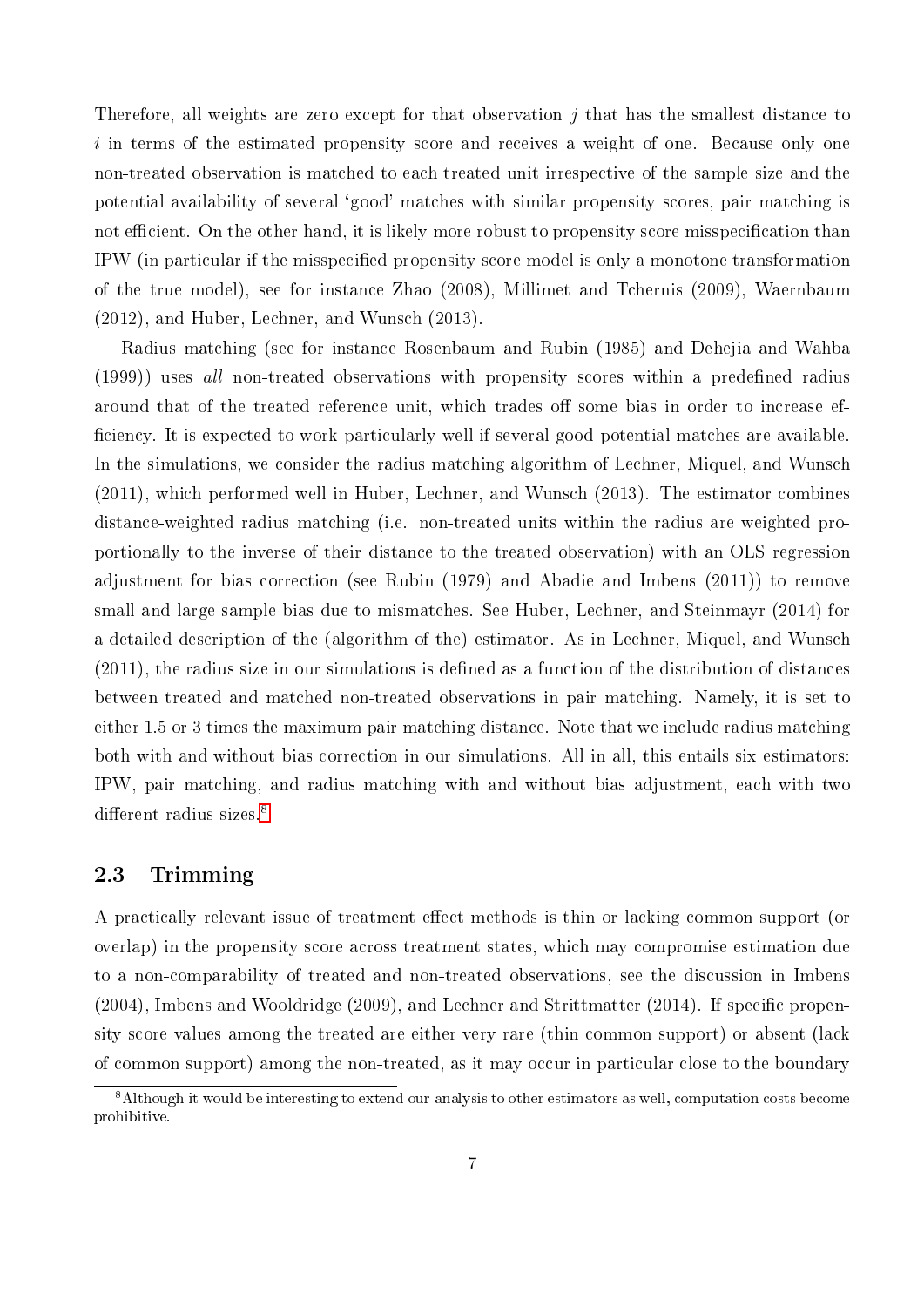of 1, non-treated units with such or similar values receive a large weight  $\hat{W}_i$ . In the case of thin common support, these observations could dominate the estimator of the ATET which may entail a possible explosion of the variance. In the case of lacking common support, this even introduces asymptotic bias by giving a large weight to non-treated observations that are not comparable to the treated in terms of the propensity score.

Huber, Lechner, and Wunsch (2013) suggest using a trimming procedure first discussed in Imbens (2004), which is asymptotically unbiased if common support holds asymptotically.<sup>[9](#page--1-0)</sup> It is based on setting the weights of those non-treated observations to zero whose relative share of all weights in [\(6\)](#page-7-2) exceeds a particular threshold value in  $\%$  (denoted by t):

$$
\hat{W}_{i|D_i=0} = \hat{W}_i \mathbb{I} \left\{ \frac{\hat{W}_i}{\sum_{j=1}^n (1 - D_j) \hat{W}_j} \le t\% \right\}
$$
\n(10)

As in Huber, Lechner, and Wunsch (2013), we trim observations based on the weights of normalized IPW, see [\(7\)](#page-8-0), irrespective of the point estimator considered. In order to not create an unbalanced sample by trimming the non-treated observations only, any treated with propensity scores larger than the largest value among the remaining non-treated are discarded, too (if such observations exist). Strictly speaking, this (in finite samples) changes the target parameter due to discarding extreme support areas, but ensures common support prior to estimation. As also considered in Huber, Lechner, and Wunsch (2013), we set  $t = 4\%$ . Note that among the variance estimators discussed in Section [3,](#page-10-0) only the bootstrap approaches of Sections [3.4](#page-18-0) and [3.5](#page-20-0) account for the stochastic nature of trimming, while the other procedures outlined in Sections [3.1,](#page-11-0) [3.2,](#page-13-0) and [3.3](#page-15-0) treat trimming as fixed.

### <span id="page-10-0"></span>3 Inference

This section presents the inference methods considered in the simulations for the IPW and matching estimators. As in [\(6\)](#page-7-2), we subsequently denote by  $\hat{\theta}$  a general ATET estimator, indicating that the discussion refers to any of the methods, while adding a subscript (like  $_{\text{IPW}}'$ ) implies that the attention is restricted to a particular method.

For IPW, the following variance estimators are investigated: asymptotic variance approximation based on GMM (Section [3.1\)](#page-11-0), variance estimation conditional on the weights in the estimation of the counterfactuals (Section [3.3\)](#page-15-0), bootstrapping the ATET estimates to perform

<sup>9</sup>Other proposals sugested in the literature include Heckman, Ichimura, Smith, and Todd (1998), Dehejia and Wahba (1999), Ho, Imai, King, and Stuart (2007), and Crump, Hotz, Imbens, and Mitnik (2009). However, they all introduce asymptotic bias.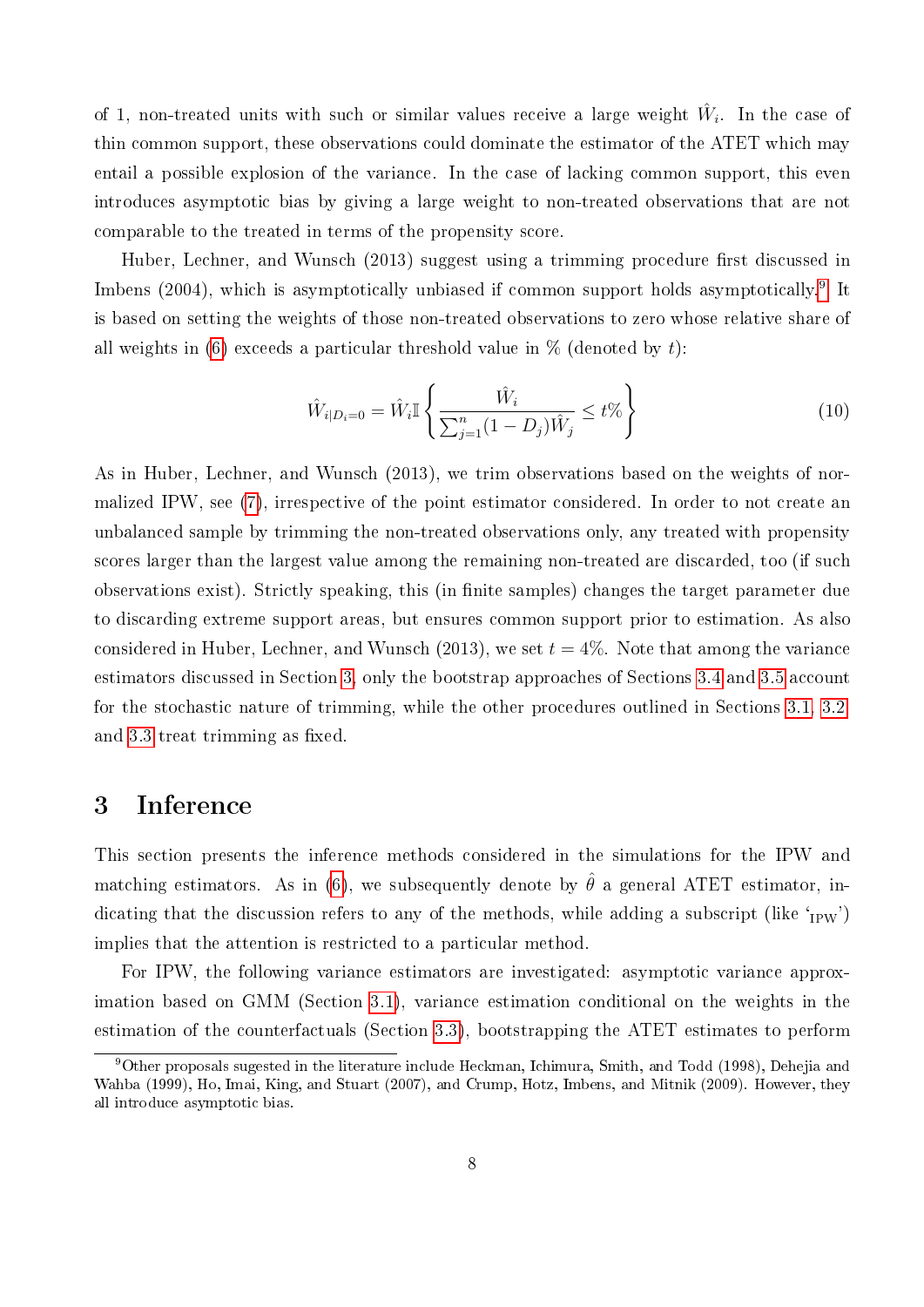inference based on either the asymptotic distribution of the t-statistic or on the quantiles of the effects (Section [3.4\)](#page-18-0), and bootstrapping the t-statistic, which is computed using either the analytic variance expressions of Sections [3.1](#page-11-0) or [3.3,](#page-15-0) to perform inference based on its quantiles (Section [3.4\)](#page-18-0). For the latter approach we also consider kernel smoothing of the bootstrap distribution of the t-statistics as suggested by Racine and MacKinnon (2007) to improve accuracy of inference when the number of bootstrap replications is low. For pair matching, the asymptotic variance formula of Abadie and Imbens (2006) as well as the propensity score-adjusted version of Abadie and Imbens (2012b) (Section [3.2\)](#page-13-0), variance estimation conditional on matching weights (Section [3.3\)](#page-15-0), and bootstrapping the ATET or the t-statistics with and without kernel smoothing (Section [3.4\)](#page-18-0) are considered. In addition, we also investigate the wild bootstrap procedure introduced in Bodory, Camponovo, Huber, and Lechner (2016), see Section [3.5.](#page-20-0) For any (standard or wild) bootstrap procedure based on the t-statistic, the latter is computed using the analytic variance expressions of Sections [3.2](#page-13-0) or [3.3](#page-15-0) and again, the procedures are assessed with and without kernel smoothing. For radius matching with and without bias adjustment, we assess inference based on variance estimation conditional on matching weights (Section [3.3\)](#page-15-0), and on bootstrapping the ATET or the t-statistic (Section [3.4\)](#page-18-0), where the latter is obtained using the analytic expressions in Section [3.3](#page-15-0) and implemented with and without kernel smoothing.

#### <span id="page-11-0"></span>3.1 GMM-based asymptotic approximation of the IPW variance

To derive the asymptotic approximation for the variance of IPW based on GMM, we first rewrite [\(7\)](#page-8-0) as follows:

<span id="page-11-1"></span>
$$
\hat{\theta}_{IPW} = \frac{1}{n} \sum_{i=1}^{n} \omega_i(D_i, X_i, \hat{\beta}) Y_i,
$$
\n(11)

where the weights  $\omega_i$  for the outcomes  $Y_i$  depend on the individual treatment state  $D_i$ , covariates  $X_i$  and the maximum likelihood estimate  $\hat{\beta}$  of the parameter vector of the probit model for the propensity score in the following way:

$$
w_i = n\tilde{w}_i(D_i, X_i, \hat{\beta}),
$$
  

$$
\tilde{w}_i(D_i, X_i, \hat{\beta}) = D_i \tilde{w}_i(1, X_i, \hat{\beta}) - (1 - D_i)\tilde{w}_i(0, X_i, \hat{\beta}),
$$
  

$$
\tilde{w}_i(1, X_i, \hat{\beta}) = \frac{1}{n_1}, \quad \tilde{w}_i(0, X_i, \hat{\beta}) = \frac{\frac{\hat{p}(X_i)}{1 - \hat{p}(X_i)}}{\sum_{j=1}^n \frac{\hat{p}(X_j)}{1 - \hat{p}(X_j)}}.
$$

Note that by the probit specification of the propensity score,  $\hat{p}(X_i) = \Phi(X_i\hat{\beta})$  with  $\Phi$  denoting the cumulative distribution function (c.d.f.) of the standard normal distribution. Following Newey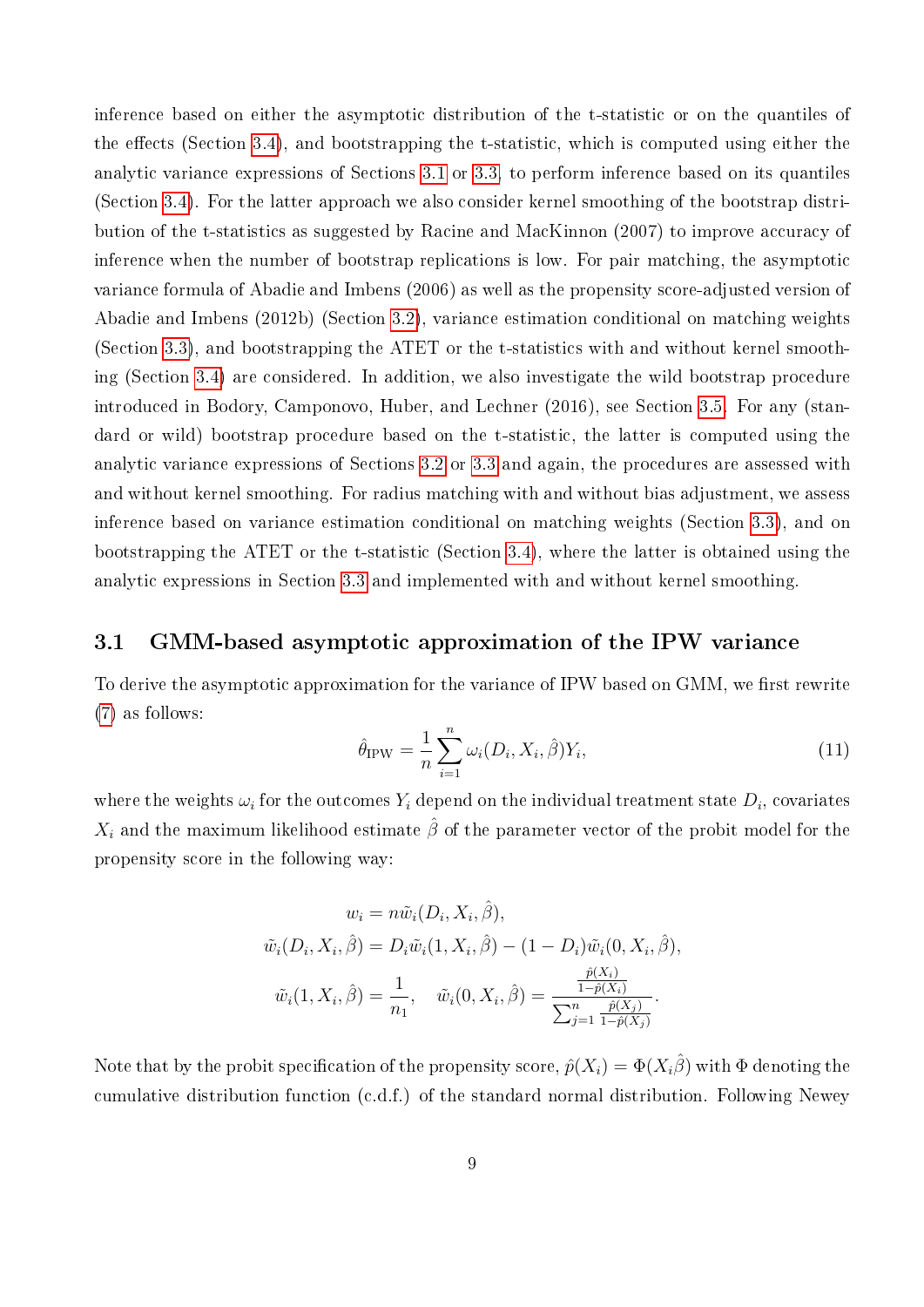(1984), the estimator in [\(11\)](#page-11-1) can be considered as a two step (or sequential) GMM estimator. In the first step, the score functions of the propensity score model leads to the following  $P + 1$ moment conditions, where  $P$  is the dimension of  $X$ :

$$
\frac{1}{n} \sum_{i=1}^{n} g(x_i, \hat{\beta}) = 0,
$$

where g is the score function, i.e. the first derivative of the log-likelihood of the probit model. In the second step, the estimation of the ATET yields a further moment condition:

$$
\frac{1}{n}\sum_{i=1}^{n} h(Y_i, X_i, \hat{\beta}, \hat{\theta}_{IPW}) = 0,
$$

with the moment function  $h(Y_i, X_i, \beta, \theta) = \theta - w_i(X_i, \beta)Y_i$  being the difference between the true ATET and the weighted outcomes. If these conditions hold, the resulting GMM estimator is consistent and asymptotically normal under standard regularity conditions.[10](#page--1-0)

Using the results of Newey (1984), the asymptotic variance of  $\hat{\theta}_{\rm IPW}$ , denoted by  $asV\left[\sqrt{n}\hat{\theta}_{\rm IPW}\right]$ , is given by the following expression:

$$
asV\left[\sqrt{n}\hat{\theta}_{IPW}\right] = n^2 Var\left[\tilde{w}_i Y_i\right]
$$
  
=  $H_{\theta_{IPW}}^{-1} (V_{hh} + H_{\beta} G_{\beta}^{-1} V_{gg} G_{\beta}^{-1'} H_{\beta'}' - H_{\beta} G_{\beta}^{-1} V_{gh} - V_{hg} G_{\beta}^{-1} H_{\beta'}') H_{\theta_{IPW}}^{-1}.$ 

This variance formula shows that  $asV\big[\sqrt{n}\hat{\theta}_{\mathrm{IPW}}\big]$  can be expressed as the variance of the weighted outcomes adjusted by terms that depend on the two sets of moment conditions. The components are:

$$
H_{\theta_{IPW}} = E[\partial h(.)/\partial \theta_{IPW}] = 1, \quad V_{hh} = E[h(.)^2] = Var[n\tilde{w}_i Y_i], \quad H_{\beta}(d=1) = E[\partial h(.)/\partial \beta] = 0,
$$
  
\n
$$
H_{\beta}(d=0) = E[\partial h(.)/\partial \beta] = E\left[n\frac{\frac{X_i \phi_i}{(1-p(X_i))^2} \sum_{i=1}^n \frac{p(X_i)}{1-p(X_i)} - \frac{p(X_i)}{1-p(X_i)} \sum_{i=1}^n \frac{X_i \phi_i}{(1-p(X_i))^2}}{\left(\sum_{i=1}^n \frac{p(X_i)}{1-p(X_i)}\right)^2} Y_i\right],
$$
  
\n
$$
G_{\beta} = E[\partial g(.)/\partial \beta], \quad V_{gg} = E[g(.)g(.)'], \quad V_{gh} = E[g(.)h(.)], \quad V_{hg} = V'_{gh}.
$$

The functions  $p(X_i) = \Phi(X_i \beta)$  and  $\phi_i = \phi(X_i \beta)$  denote the c.d.f. and the probability density

 $10$ In particular, the data must be generated from stationary and ergodic processes, the moment functions and the respective derivatives must exist and must be measurable and continuous, the parameters must be finite and not at the boundary of the parameter space, and the derivatives of the moment conditions w.r.t. the parameters must have full rank. Furthermore, the sample moments must converge to their population counterparts with decreasing variances and to uniquely identified values of the unknown parameters.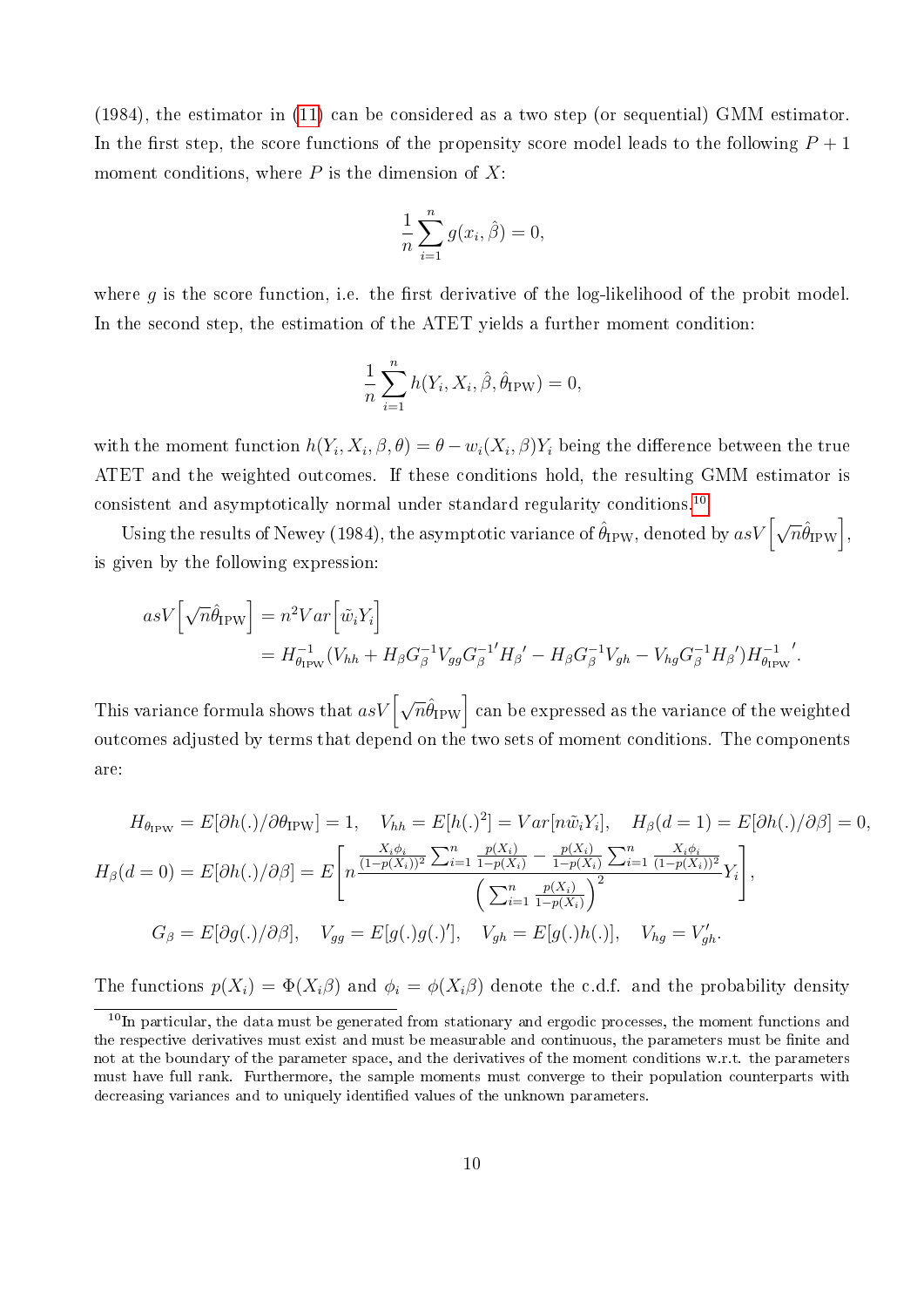function (p.d.f.) of the standard normal distribution, respectively, evaluated at  $X_i\beta$ . The variance of  $\hat{\theta}_{IPW}$  can be consistently estimated by replacing  $\beta$  and  $\theta$  by their estimates  $\hat{\beta}$  and  $\hat{\theta}_{IPW}$ everywhere.[11](#page--1-0)

#### <span id="page-13-0"></span>3.2 Asymptotic variance approximations of Abadie and Imbens

Abadie and Imbens (2006) derive the large sample variance of pair and one-to-many matching estimators when matching directly on control variables, based on a decomposition of the total variance into the expectation of the conditional variance and the variance of the conditional expectation given the matching variables. To review their results, we introduce some further notation: let  $K_i$  denote the overall number of times a (non-treated) unit i is used as match for any treated observation and  $\sigma^2(p(X_i), D_i) = V(Y_i|p(X_i), D_i)$  the conditional variance of the outcome given the (true) propensity score and the treatment. Assuming that the true propensity score is known (rather than estimated), the variance of the pair matching estimator, denoted by  $V(\hat{\theta}_{\mathrm{pm, \, true \, ps}})$ , is given by

<span id="page-13-2"></span>
$$
V(\hat{\theta}_{\text{pm, true ps}}) = \frac{1}{n_1} \left\{ E\left[ (\theta(X_i) - \theta)^2 | D_i = 1 \right] + E\left[ \frac{1}{n_1} \sum_{i=1}^n (D_i - (1 - D_i) K_i)^2 \sigma^2(p(X_i), D_i) \right] \right\}.
$$
 (12)

Furthermore, let  $\hat{\sigma}^2(p(X_i), D_i) = V(Y_i | p(X_i), D_i)$  denote an an asymptotically unbiased estimator of  $\sigma^2(p(X_i), D_i) = V(Y_i | p(X_i), D_i)$ . Abadie and Imbens (2006) show that  $V(\hat{\theta}_{pm, true ps})$  can be consistently estimated by

<span id="page-13-1"></span>
$$
\hat{V}(\hat{\theta}_{\text{pm, true ps}}) = \frac{n}{n_1^2} \sum_{i=1}^n D_i \left( Y_i - \sum_{j: D_j = 0} \varpi_{i,j} Y_j - \hat{\theta}_{\text{pm}} \right)^2 + \frac{n}{n_1^2} \sum_{i=1}^n (1 - D_i) K_i (K_i - 1) \hat{\sigma}^2(p(X_i), D_i), (13)
$$

where  $\varpi_{i,j}$  is defined in [\(9\)](#page-8-2). In applications, the true propensity score is usually unknown and needs to be estimated, for instance based on the probit model  $\hat{p}(X_i) = \Phi(X_i\hat{\beta})$ , implying that  $\hat{\sigma}^2(p(X_i), D_i)$  in [\(13\)](#page-13-1) is in fact  $\hat{\sigma}^2(p(X_i), D_i)$ . As this affects the large sample distribution of matching estimators, the variance is in this case different to  $(12)$ , a fact frequently ignored among practitioners. We therefore consider estimator [\(13\)](#page-13-1) for pair matching inference in our simulations, to investigate whether its inconsistency is practically relevant.<sup>[12](#page--1-0)</sup> For the estimation

 $11$ These results are a special case of the variance estimator proposed by Lechner (2009) for the dynamic treatment model when only the first period is considered.

 $12$ For the average treatment effect (ATE), the asymptotic variance of matching on the known propensity score is at least as large as that of matching on the estimated propensity score, see Abadie and Imbens (2012b). Therefore, the variance estimator of Abadie and Imbens (2006) is conservative. An analogous result applies to IPW, see Hirano, Imbens, and Ridder (2003). For the ATET, however, the ordering of the variances is ambiguous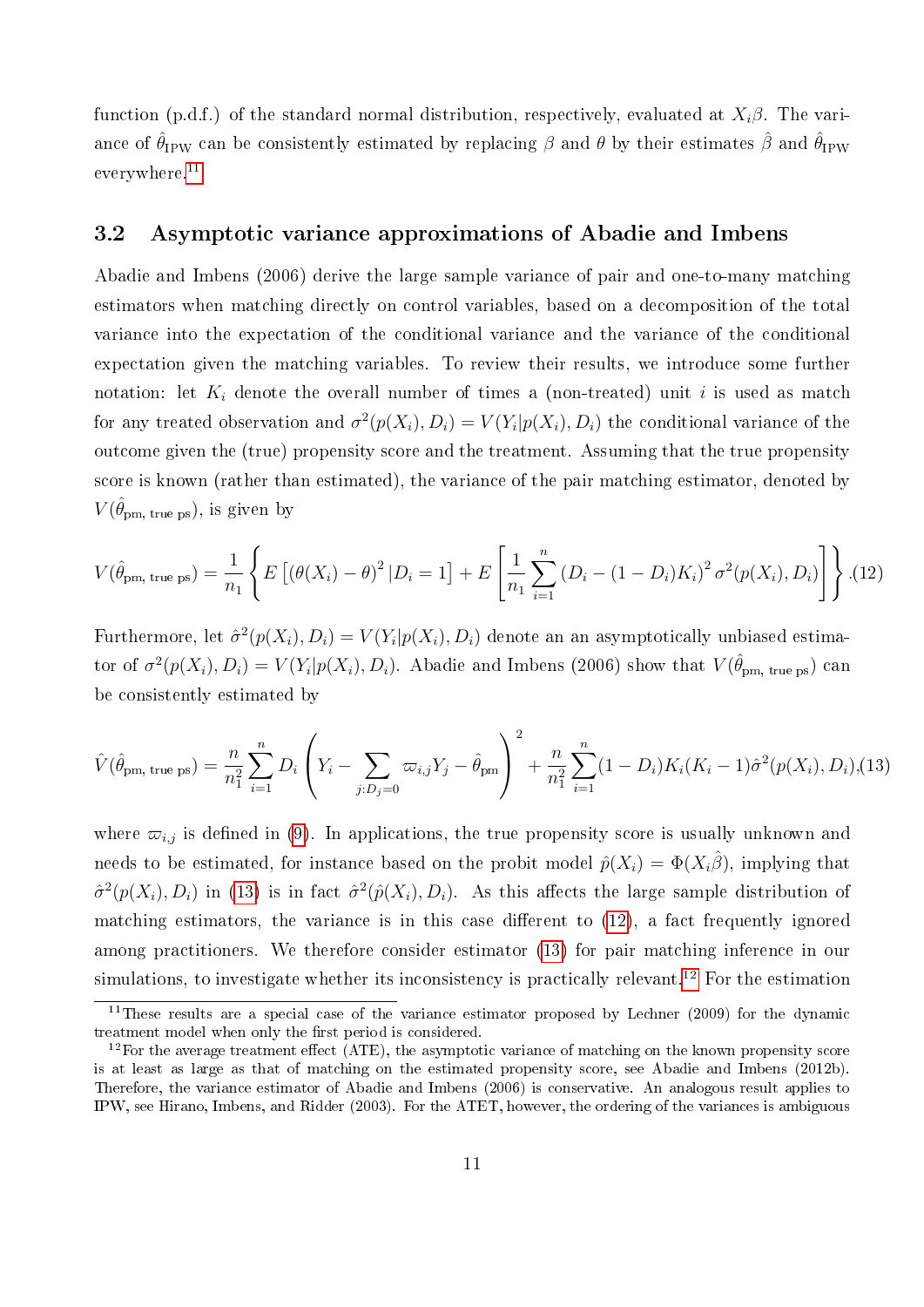of  $\sigma^2(p(X_i), D_i)$ , we use pair matching on the propensity score within the same treatment group as outlined in Abadie and Imbens (2006), which is unbiased (but not consistent):

<span id="page-14-1"></span>
$$
\hat{\sigma}^2(\hat{p}(X_i), D_i) = \left[ Y_i - \sum_{j:D_j = D_i} \mathbb{I} \left\{ |\hat{p}(X_j) - \hat{p}(X_i)| = \min_{l:D_l = 0} |\hat{p}(X_l) - \hat{p}(X_i)| \right\} Y_j \right]^2 / 2. \tag{14}
$$

In a different paper, Abadie and Imbens  $(2012b)$  propose a correction to  $(12)$  such that uncertainty w.r.t. propensity score estimation is accounted for in the variance, now denoted by  $V(\hat{\theta}_{\mathrm{pm, est. ps}})$ . We therefore also consider corrected variance estimators for all matching procedures with inference either relying on Abadie and Imbens (2006) (pair matching), or the variance estimator proposed in Section [3.3](#page-15-0) (pair matching and radius matching with and without adjustment). Introducing additional notation, let  $\mu(X_i, D_i) = E[Y_i | X_i, D_i]$  and  $\mu(p(X_i), D_i) =$  $E[Y_i|p(X_i), D_i]$  denote the conditional means of the outcome given  $X_i$ ,  $D_i$  and  $p(X_i)$ ,  $D_i$ , respectively, and  $cov(X_i, \mu(X_i, D_i) | p(X_i))$  the covariance between  $X_i$  and  $\mu(X_i, D_i)$  conditional on  $p(X_i)$ . Abadie and Imbens (2012b) show that

<span id="page-14-0"></span>
$$
V(\hat{\theta}_{\text{pm, est. ps}}) = V(\hat{\theta}_{\text{pm, true ps}}) - c'I^{-1}c + \frac{\partial \theta'}{\partial \beta}I^{-1}\frac{\partial \theta}{\partial \beta},
$$
\n(15)

with the Fisher information matrix  $I = -G_\beta$  and

$$
c = \frac{1}{E[p(X)]} E[X\phi(X\beta)(\mu(p(X),1) - \mu(p(X),0) - \theta)]
$$
  
+ 
$$
\frac{1}{E[p(X)]} E\left[\left(cov(X,\mu(X,1)|p(X)) + \frac{p(X)}{1 - p(X)}cov(X,\mu(X,0)|p(X))\right)\phi(X\beta)\right],
$$
  

$$
\frac{\partial \theta}{\partial \beta} = \frac{1}{E[p(X)]} E[X\phi(X\beta)(\mu(X,1) - \mu(X,0) - \theta)].
$$

 $cov(X, \mu(X, D))$  (which can be shown to equal  $cov(X, Y | p(X), D)$ ),  $\mu(p(X), D)$ , and  $\mu(X, D)$ , which enter the correction terms in [\(15\)](#page-14-0), may be estimated by pair matching within or across treatment groups, as we use do in our simulations, see Abadie and Imbens (2012b) for further details. Note that the adjustment term may increase or decrease the variance estimate of the ATET.<sup>[13](#page--1-0)</sup>

and data-dependent.

<sup>&</sup>lt;sup>13</sup>In some of the simulation draws (in particular when the sample size is small), it occurs that the estimated correction terms are larger than the uncorrected variance. In these cases, the correction is omitted.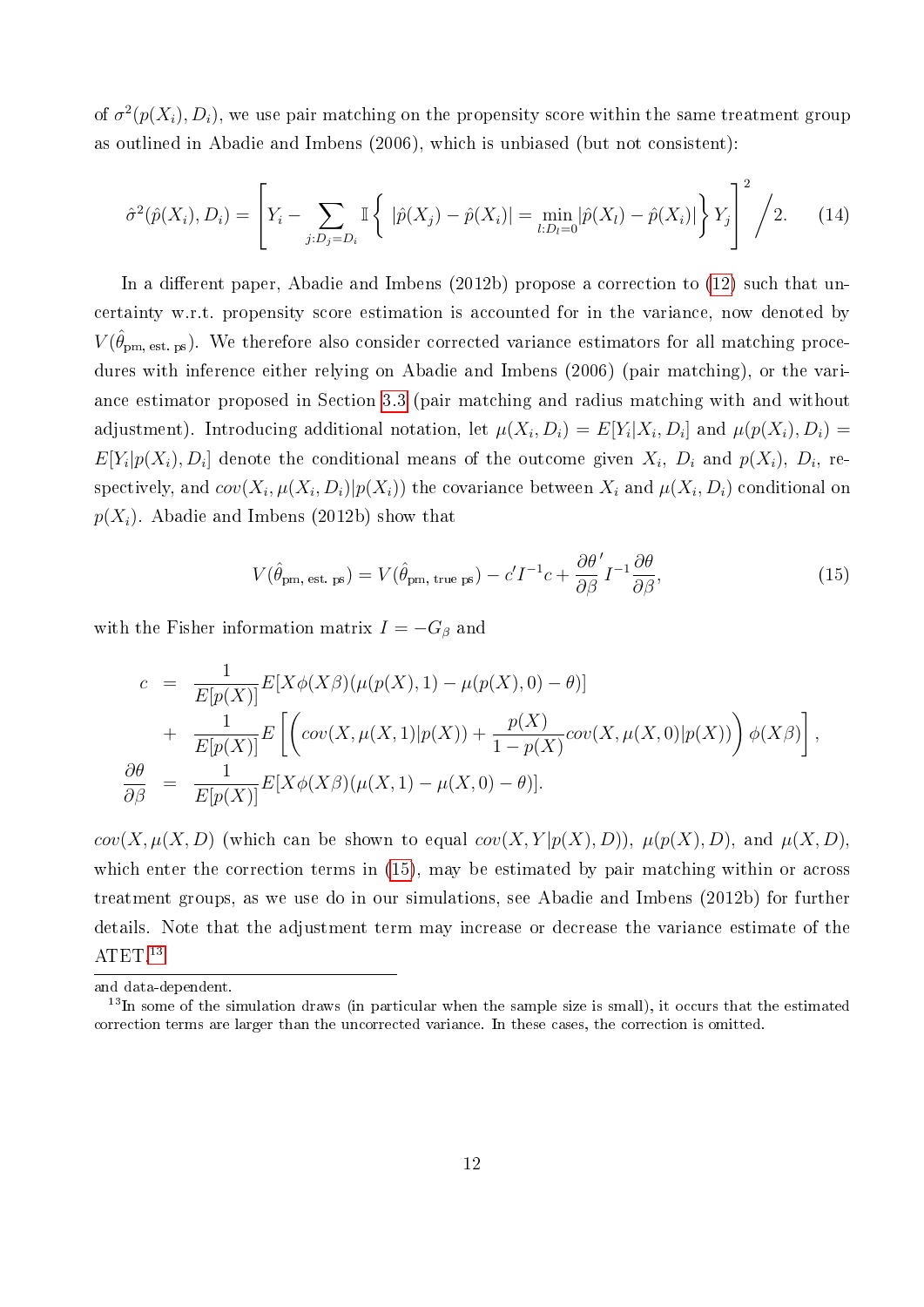#### <span id="page-15-0"></span>3.3 Variance approximation based on weights

Under i.i.d. sampling, the asymptotic variance of the ATET estimator corresponds to the sum of the variances of the estimators of the treated population's mean potential outcomes under treatment and non-treatment, denoted by  $\hat{E}[Y_i(1)|D_i = 1]$  and  $\hat{E}[Y_i(0)|D_i = 1]$ , respectively (ignoring any correlation that may occur due to the estimation of the propensity score):

$$
V(\hat{\theta}) = V\left\{\hat{E}[Y_i(1)|D_i = 1]\right\} + V\left\{\hat{E}[Y_i(0)|D_i = 1]\right\}.
$$

V and  $\hat{V}$  denote the variance and its estimate throughout our discussion. As  $E[Y(1)|D=1] =$  $E(Y|D = 1)$ , it follows that  $\hat{E}[Y_i(1)|D_i = 1] = \frac{1}{n_1} \sum_{i:D_i=1}^{n_1} Y_i$  such that the standard variance estimator for means of random variables can be applied:

$$
\hat{V}\left\{\hat{E}[Y_i(1)|D_i=1]\right\} = \frac{1}{n_1(n_1-1)}\sum_{i=1}^n D_i\left(Y_i - \frac{1}{n_1}\sum_{i=1}^n D_iY_i\right)^2.
$$

Concerning the variance of the treated population's estimated mean potential outcome under non-treatment, first note that the estimated mean potential outcome under non-treatment of the treated can be expressed as a weighted sum of non-treated outcomes, with the (normalized) nontreated weights  $(\tilde{W}_i)$  summing up to one:  $\hat{E}[Y_i(0)|D_i=1] = \sum_{i=1}^n (1-D_i) Y_i \tilde{W}_i$ . For instance, for the IPW estimator [\(7\)](#page-8-0)  $\tilde{W}_i =$  $\int \frac{\hat{p}(X_i)}{1-\hat{p}(X_i)}$  $\sum_{j=1}^n \frac{(1-D_j)\hat{p}(X_j)}{1-\hat{p}(X_i)}$  $1-p(X_j)$  $\mathcal{L}$ . One simple approximation to the variance  $V\left\{\hat{E}[Y_i(0)|D_i=1]\right\}$  is the unconditional variance of  $Y_i\tilde{W}_i$ :

<span id="page-15-2"></span>
$$
\hat{V}\left\{\hat{E}[Y_i(0)|D_i=1]\right\} = \frac{1}{n_0-1}\sum_{i=1}^n(1-D_i)\left(Y_i\tilde{W}_i-\frac{1}{n_0}\sum_{i=1}^n(1-D_i)Y_i\tilde{W}_i\right)^2.
$$
 (16)

This assumes homoscedasticity in  $\tilde{W}_i$ . To allow for heteroscedasticity in the weights when estimating the variance, we consider the following variance decomposition into the expectation of the conditional variance and the variance of the conditional expectation given the weights:

<span id="page-15-1"></span>
$$
V\left\{\hat{E}[Y_i(0)|D_i=1]\right\} = V\left(\sum_{i=1}^n (1-D_i)Y_i\tilde{W}_i\right)
$$
  
= 
$$
\underbrace{E\left\{V\left[\sum_{i=1}^n (1-D_i)Y_i\tilde{W}_i\middle|\tilde{W}_i\right]\right\}}_{A} + V\left\{E\left[\sum_{i=1}^n (1-D_i)Y_i\tilde{W}_i\middle|\tilde{W}_i\right]\right\}}_{B}.
$$
 (17)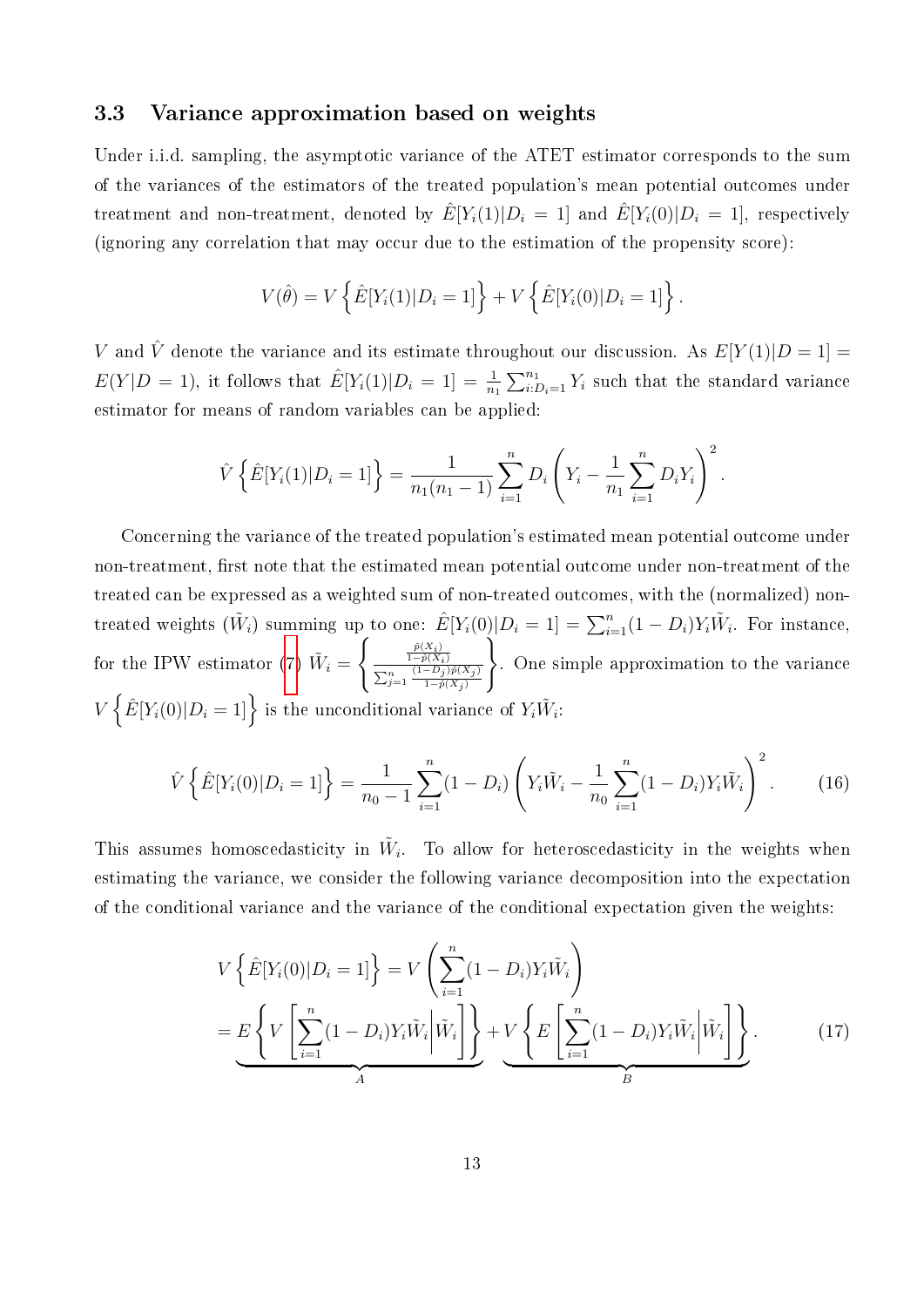Note that

<span id="page-16-0"></span>
$$
A = E\left\{\sum_{i=1}^{n} (1 - D_i)\tilde{W}_i^2 \sigma^2(\tilde{W}_i, D_i = 0)\right\},
$$
\n(18)

$$
B = V\left\{\sum_{i=1}^{n} (1 - D_i)\tilde{W}_i E[Y_i|\tilde{W}_i]\right\},\tag{19}
$$

with  $\sigma^2(\tilde{W}_i,0) = V(Y|\tilde{W}_i,D_i=0)$  being the conditional variance of the outcome given the weight among the non-treated. Under the assumption that  $\tilde{W}_i E[Y_i | \tilde{W}_i]$  is uncorrelated across  $i,$ <sup>[14](#page--1-0)</sup> the variance of the sum equals  $n_0$  times the variance:

<span id="page-16-1"></span>
$$
V\left\{\sum_{i=1}^{n} (1 - D_i)\tilde{W}_i E[Y_i|\tilde{W}_i]\right\} = n_0 V\left\{\tilde{W}_i \mu(\tilde{W}_i, D_i = 0),\right\},\tag{20}
$$

where  $\mu(\tilde{W}_i,0) = E[Y_i | \tilde{W}_i, D_i = 0]$  is the conditional mean of the outcome given the weight among the non-treated. Basing variance estimation on the decomposition in [\(17\)](#page-15-1) therefore requires estimates of  $\mu(\tilde{W}_i,0)=E[Y_i|\tilde{W}_i,D_i=0]$  and  $\sigma^2(\tilde{W}_i,0)=E[(Y_i-\mu(\tilde{W}_i,D_i=0))^2|\tilde{W}_i,D_i=0]$ 0], which we denote by  $\hat{\mu}(\tilde{W}_i,0)$  and  $\hat{\sigma}^2(\tilde{W}_i,0) = E[(Y_i - \hat{\mu}(\tilde{W}_i, D_i = 0))^2 | \tilde{W}_i, D_i = 0]$ . To estimate either parameter, we apply a particular one-to-many (nearest neighbor) matching algorithm, which computes the conditional mean and variance of some reference observation using a set of closest units in terms of weight  $\tilde{W}_i$  that are in the same treatment state  $(D_i = 0)$ .

Specifically, let  $S_M(i)$  denote the set of M matches for reference unit i among the units with the same treatment for an odd integer  $M \geq 3$ . The set includes (i) unit i itself, (ii) the  $(M-1)/2$  nearest neighbors (in terms of weights) with a weight smaller or equal to  $\tilde{W}_i$ , and (iii) the  $(M-1)/2$  nearest neighbors with a weight larger than  $\tilde{W}_i$ :

<span id="page-16-2"></span>
$$
\mathcal{S}_{M}(i) = \left\{ j = 1, ..., n : D_{j} = D_{i}, \left( \sum_{k: D_{k} = D_{i}, \tilde{W}_{i} - \tilde{W}_{k} \ge 0} \mathbb{I}\{\tilde{W}_{i} - \tilde{W}_{k} \le \tilde{W}_{i} - \tilde{W}_{j}\} \right) \le (M+1)/2 \right\}
$$
  

$$
\cup \left\{ j = 1, ..., n : D_{j} = D_{i}, \left( \sum_{l: D_{l} = D_{i}, \tilde{W}_{l} - \tilde{W}_{i} > 0} \mathbb{I}\{\tilde{W}_{l} - \tilde{W}_{i} \le \tilde{W}_{j} - \tilde{W}_{i}\} \right) \le (M-1)/2 \right\}.
$$
  
(21)

Note, however, that the window of M matches becomes necessarily asymmetric for observations

<sup>&</sup>lt;sup>14</sup>Due to i.i.d. sampling, non-correlation across i is satisfied if (the coefficients of) the propensity scores (which ultimately determine the weighting function) are non-stochastic, which holds asymptotically. However, in finite samples, units may be correlated through the estimation of the coefficients of the propensity score.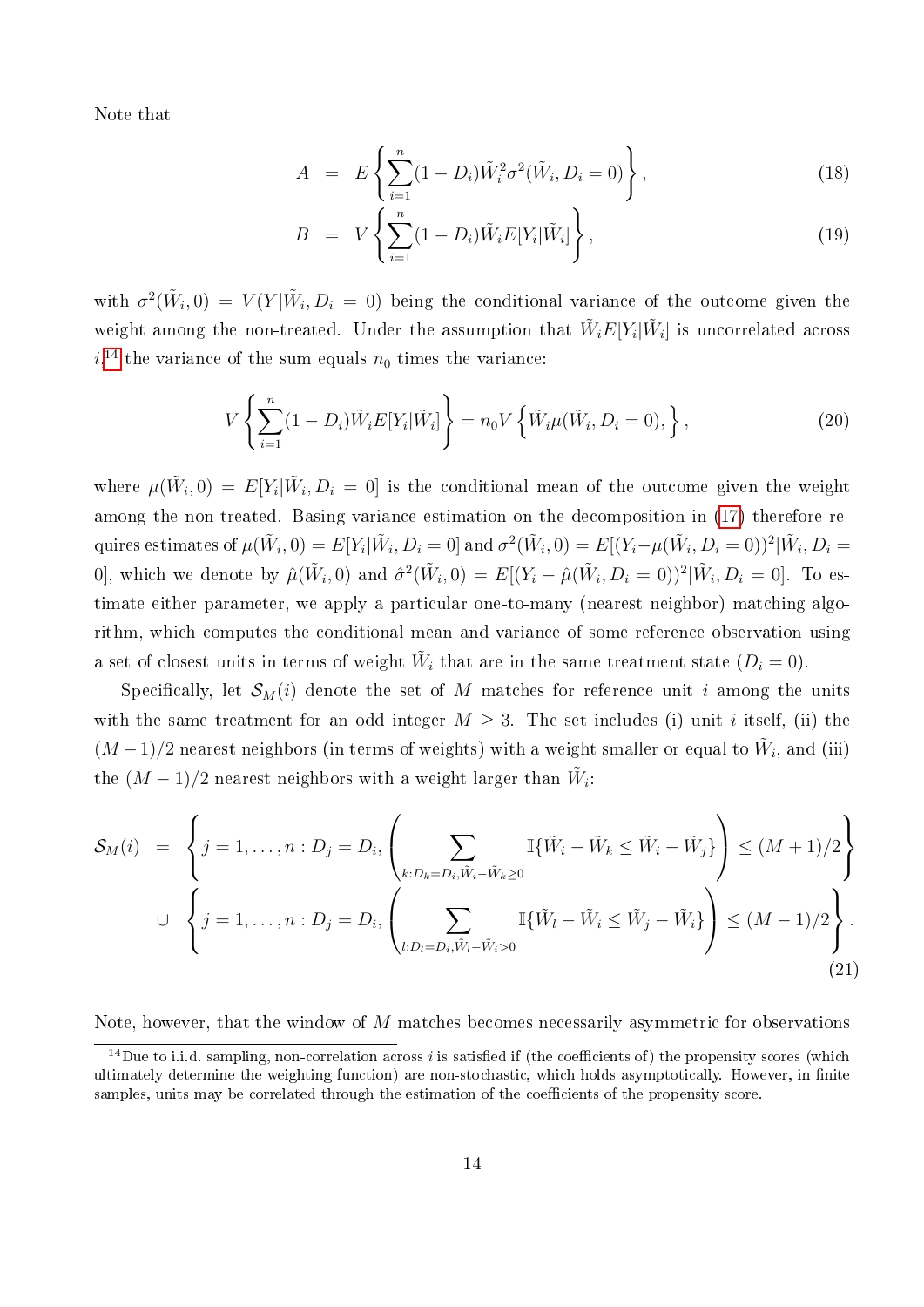at the upper and lower boundaries of the weights. For instance, for the largest  $\tilde{W}_i$ , the set  $\mathcal{S}_{M}(i)$ includes (i) unit i itself and (ii) the  $(M-1)$  nearest neighbors with a weight smaller or equal to  $\tilde{W}_i$ . The conditional mean and variance are then estimated by

$$
\hat{\mu}(\tilde{W}_i, D_i) = \frac{1}{M} \sum_{i \in S_M(i)}^M Y_i,
$$
  

$$
\hat{\sigma}^2(\tilde{W}_i, D_i) = \frac{1}{M} \sum_{i \in S_M(i)}^M (Y_i - \hat{\mu}(\tilde{W}_i, D_i))^2.
$$

We may therefore estimate the variance components [\(18\)](#page-16-0) and [\(20\)](#page-16-1), respectively, by

$$
\hat{A} = \sum_{i=1}^{n} (1 - D_i) \tilde{W}_i^2 \hat{\sigma}^2(\tilde{W}_i, 0), \qquad (22)
$$

$$
\hat{B} = \frac{n_0}{n_0 - 1} \sum_{i=1}^n (1 - D_i) \left( \tilde{W}_i \hat{\mu}(\tilde{W}_i, 0) - \frac{1}{n_0} \sum_{i=1}^n (1 - D_i) \tilde{W}_i \hat{\mu}(\tilde{W}_i, 0) \right)^2.
$$
 (23)

We consider variance estimation based on (i) the unconditional variance formula in [\(16\)](#page-15-2), (ii) the decomposition based approach with  $\hat{V}\left\{\hat{E}[Y_i(0)|D_i=1]\right\}=\hat{A}+\hat{B},$  and finally, based on  $\hat{A}$  only. Concerning the estimation of the the conditional means and variances required in approaches (i) and (ii), we use the following sample size-dependent rule for choosing the number of nearest neighbors:  $M = 2$ round $(\kappa)$ √  $\overline{n})+1, \hbox{ 'round}(\cdot) \hbox{ 'means that the argument is rounded to the closest}$ integer and  $\kappa$  gauges the number of neighbors. In the simulations, we consider 3 choices for  $\kappa$ : 0.2, 0.8, 3.2.

Even though these variance estimators may be reasonable approximations, there are also several caveats. First of all, the unconditional variance estimator (i) is only valid under homoscedasticity. In contrast, estimators (ii) and (iii) allow for heteroscedasticity w.r.t.  $\tilde{W}_i$ . Furthermore, when using matching with bias correction, note that while the appropriate bias corrected weights enter the variance formulae, uncertainty related to the estimation of bias correction is not accounted for. Finally, any of the variance estimators omits the fact that the propensity scores entering the weights is itself an estimate rather than known, which in general affects the distribution of the ATET estimators. To tackle the latter issue, we therefore apply the variance correction of Abadie and Imbens (2012b) to (i), (ii), and (iii) to also account for propensity score estimation, see the discussion in Section [3.2.](#page-13-0)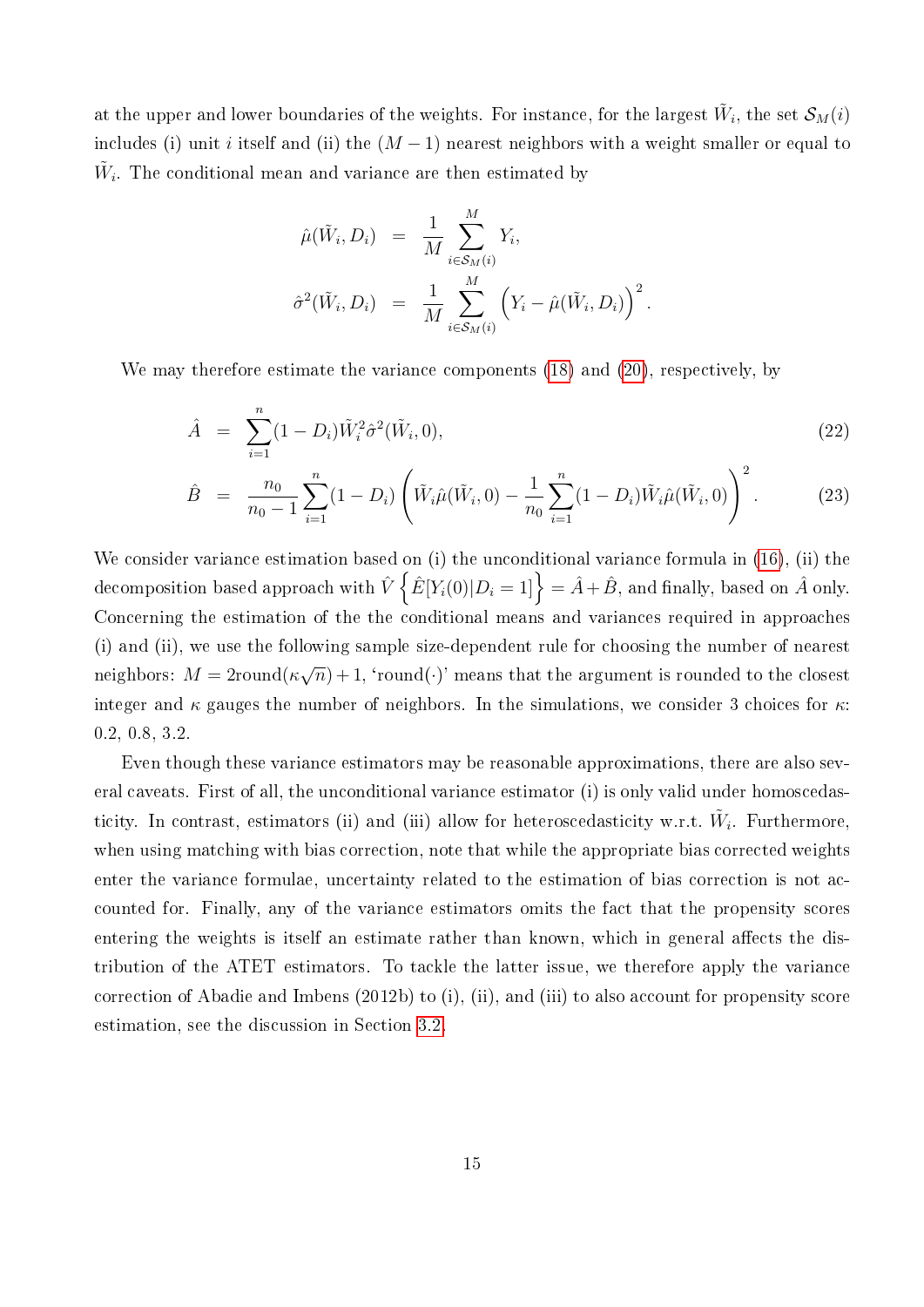#### <span id="page-18-0"></span>3.4 Standard bootstrap

Inference in treatment effect estimation is frequently based on the (standard) nonparametric bootstrap (see Efron (1979) or Horowitz (2001), among others). This holds true even for applications of matching, in spite of the result of Abadie and Imbens (2008) that the nonparametric bootstrap is inconsistent for pair or one-to-many matching (with a fixed number of matches and continuous covariates) because of the non-smoothness of the estimator. Note, however, that several matching algorithms applied in practice (e.g. kernel matching or the radius matching algorithm with regression-based bias correction of Lechner, Miquel, and Wunsch (2011)) are smoother than the one considered in Abadie and Imbens (2008), so that bootstrap inference may be valid in such cases. Furthermore, bootstrapping automatically accounts for heteroscedasticity, trimming of influential observations, and uncertainty due to propensity score estimation and bias correction. Even for non-smooth estimators like pair matching, it appears interesting whether the inconsistency of the bootstrap entails practically relevant biases. For this reason we apply two nonparametric bootstrap algorithms to all of our estimators.

The first algorithm bootstraps the ATET estimator directly. To this end, one randomly draws B bootstrap samples of size n with replacement out of the initial sample and compute the ATET estimate in each draw. We denote the latter by  $\hat{\theta}^b$ , where  $b$  is the index of the bootstrap sample,  $b \in \{1, 2, ..., B\}$ . We consider two options for computing p-values and confidence intervals in our simulations. The first one is based on plugging the square root of the bootstrap variance of the ATET,  $\hat{V}(\hat{\theta}^b) = \frac{1}{B-1} \sum_{b=1}^{B} (\hat{\theta}^b - \frac{1}{B})$  $\frac{1}{B}\sum_{b}^{B}\hat{\theta}^{b}\bigg)^{2}$ , into the t-statistic and evaluating the latter on its asymptotic normal distribution to obtain the p-value. Confidence intervals are standardly obtained by  $\hat{\theta} + / -\sqrt{\hat{V}(\hat{\theta}^b)}c$ , where c denotes the asymptotic critical value for a particular confidence level  $\alpha$ . The second one computes the p-value directly from the quantiles of the ATET estimates  $\hat{\theta}^b$  (also known as percentile method), based on how frequently zero is included in the bootstrap distribution:

p-value = 
$$
2 \min \left( \frac{1}{B} \sum_{b=1}^{B} \mathbb{I} \{\hat{\theta}^b \le 0 \}, \frac{1}{B} \sum_{b=1}^{B} \mathbb{I} \{\hat{\theta}^b > 0 \} \right)
$$
. (24)

The lower and upper bounds of the  $1 - \alpha$  confidence interval are computed by the  $\alpha/2$  and  $1 - \alpha/2$  quantiles of the bootstrap distribution, respectively.

The second algorithm accounts for the fact that the bootstrap has better theoretical properties when using an asymptotically pivotal statistic such as the t-statistic. Therefore, we in a first step compute the t-statistic using the variance estimators outlined in Sections [3.1](#page-11-0) to [3.3:](#page-15-0)  $T_n = \hat{\theta}/\sqrt{\hat{V}(\hat{\theta})},$  with  $\hat{V}$  denoting some variance approximation. In the second step, we randomly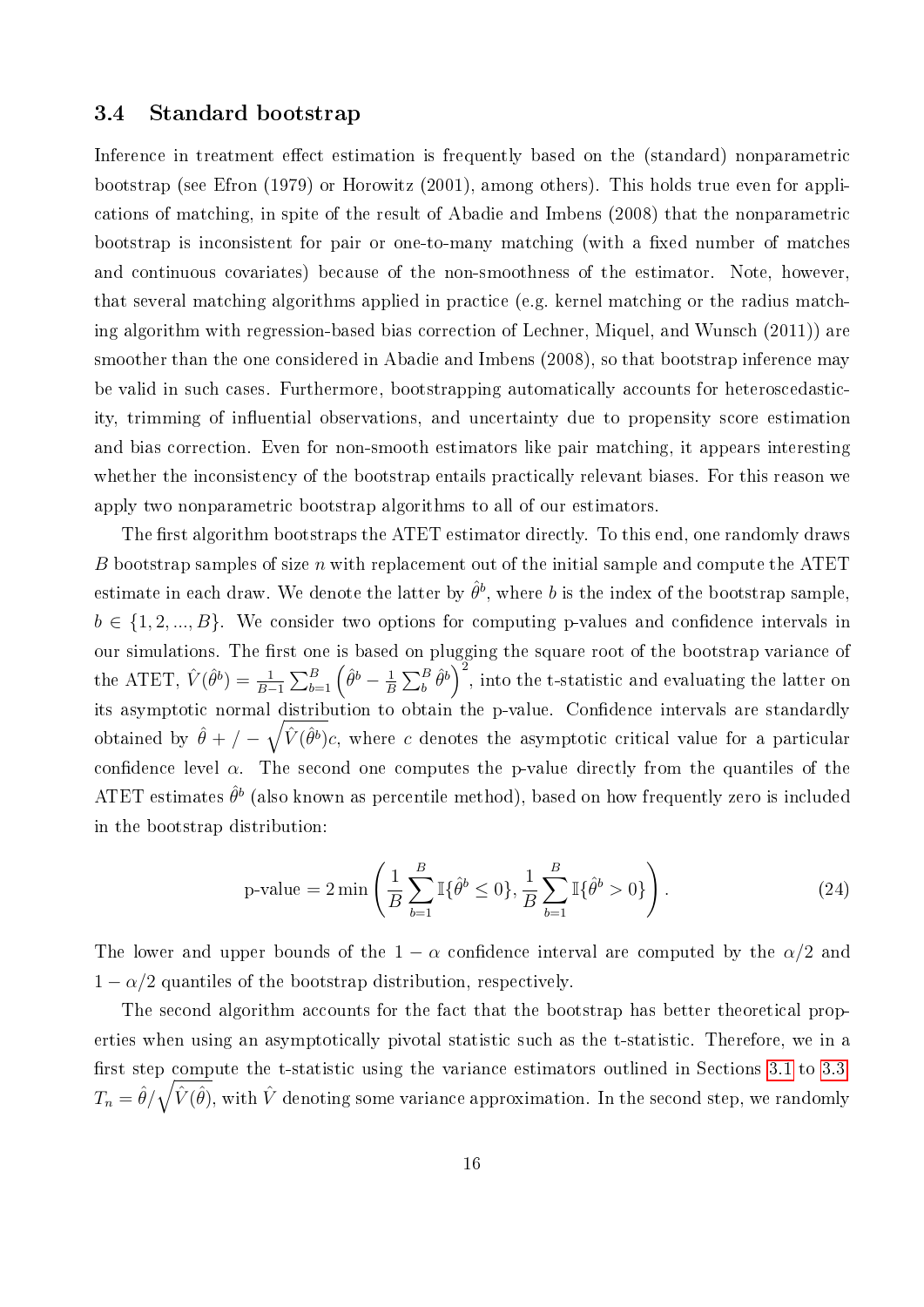draw B bootstrap samples of size n with replacement. In each draw, we compute the ATET estimate, denoted by  $\hat{\theta}^b$ , as well as the recentered t-statistic  $T^b_n=(\hat{\theta}^b-\hat{\theta})/\sqrt{\hat{V}(\hat{\theta}^b)}.$  The p-value is computed by the quantile or percentile method (see for instance MacKinnon (2006), equation (5)), i.e., as the share of absolute bootstrap t-statistics that are larger than the absolute value of the t-statistic in the original sample (as the t-statistic has a symmetric distribution):

<span id="page-19-0"></span>
$$
\text{p-value} = 1 - \frac{1}{B} \sum_{b=1}^{B} \mathbb{I}\{|T_n^b| \le |T_n|\} = \frac{1}{B} \sum_{b=1}^{B} \mathbb{I}\{|T_n^b| > |T_n|\},\tag{25}
$$

where  $\lvert \cdot \rvert$  denotes the absolute value of the argument. As a second option to compute the p-value, we also consider a smoothed version of [\(25\)](#page-19-0) as suggested by Racine and MacKinnon (2007), see their equation (4):

p-value = 
$$
1 - \frac{1}{B} \sum_{b=1}^{B} K(T_n^b, T_n, h).
$$
 (26)

 $K(T_n^b, T_n, h) = K$  $\int |T_n| - |T_n^b|$ h  $\setminus$ denotes the Gaussian cumulative kernel function for estimating the c.d.f. of the bootstrapped  $T_n^b$  evaluated at  $T_n$ , the t-statistic in the original sample.  $h$  denotes the bandwidth which is set to the optimal value for normally distributed  $T_n^b$ ,  $h=1.575B^{-4/9}\sqrt{\hat{V}(T_n^b)},$ where  $\hat{V}(T_n^b)$  is the variance of the bootstrap t-statistic. Racine and MacKinnon (2007) argue that due to a more efficient use of the information in the bootstrap statistics, the smoothed version increases power and can yield quite accurate results even when B is very small.

Concerning condence intervals, computation is based on the following formula, see MacKinnon (2006):

$$
\left[\hat{\theta} - \sqrt{\hat{V}(\hat{\theta})}T_n^b(1-\alpha/2), \hat{\theta} - \sqrt{\hat{V}(\hat{\theta})}T_n^b(\alpha/2)\right],\tag{27}
$$

where  $T_n^b(\tau)$  denotes the  $\tau$  quantile of  $T_n^b$  and  $\hat{V}(\hat{\theta})$  is an analytical variance estimate. That is, in contrast to conventional confidence intervals, the quantiles of the bootstrap distribution are used instead of the asymptotic critical value c. As discussed in MacKinnon (2006), quantile (or percentile) t-statistic confidence intervals have in theory a better higher-order accuracy than conventional intervals (either based on asymptotic or bootstrap standard errors). In our simulations, the number of bootstrap draws  $B$  is set to 199 for any method.<sup>[15](#page--1-0)</sup> In addition, smaller values of B, namely 99 and 49, are also considered, in order to analyse the relationship between

<sup>&</sup>lt;sup>15</sup>As discussed in MacKinnon (2006), the accuracy of bootstrap p-values that are based on the quantile method theoretically improves when choosing B such that  $(B + 1)$  times the confidence level is an integer.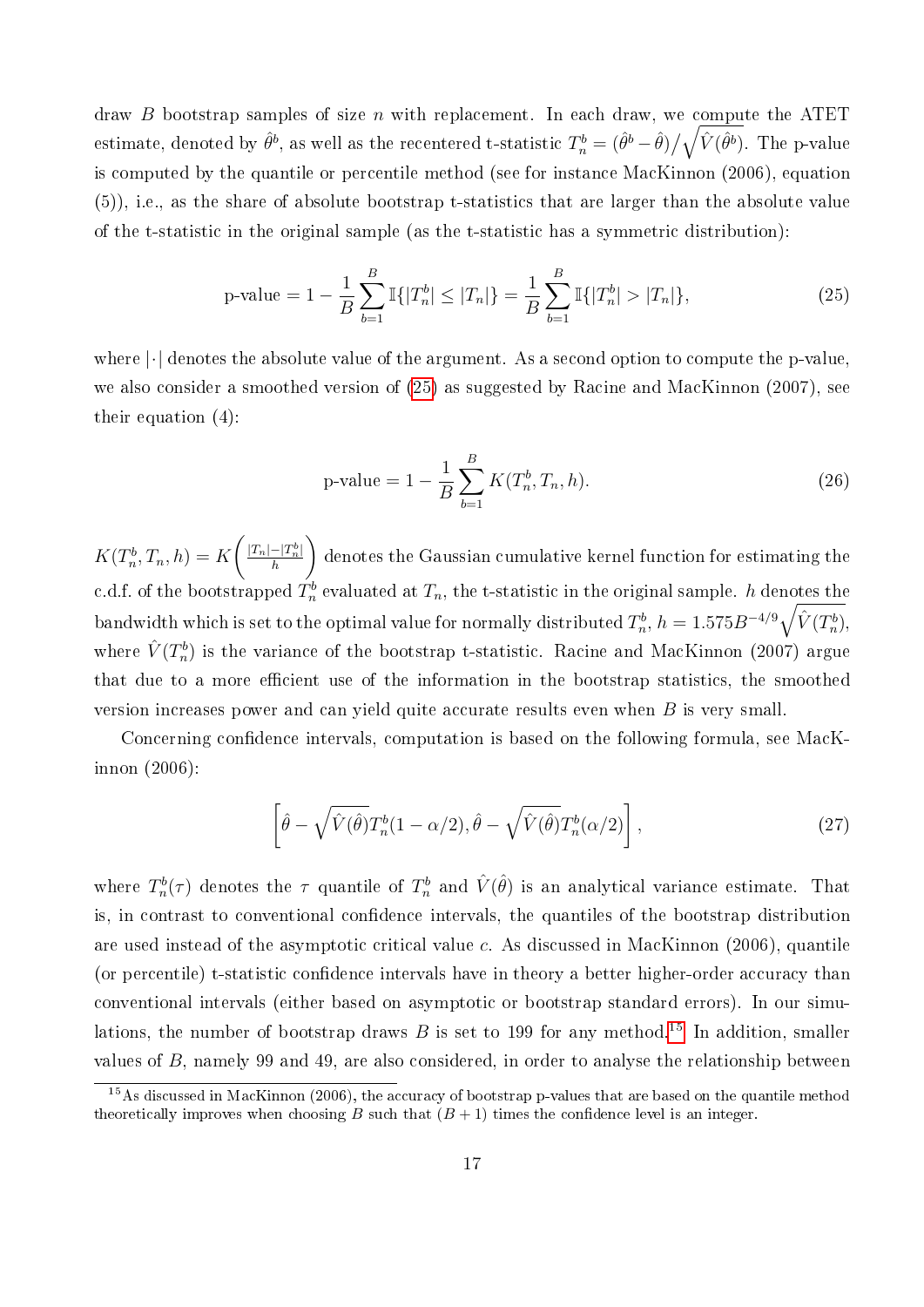bootstrap performance and number of bootstrap draws.

#### <span id="page-20-0"></span>3.5 Wild bootstrap

The definition of the wild bootstrap procedure introduced in Bodory, Camponovo, Huber, and Lechner (2016) relies on the martingale representation for matching estimators proposed in Abadie and Imbens (2012a). Unlike the standard bootstrap, we do not construct bootstrap samples  $(Z_1^*,...,Z_n^*)$  by randomly selecting with replacement from  $(Z_1,...,Z_n)$ , where  $Z_i = (Y_i, D_i, X'_i)'$ . Instead, we fix the covariates and construct the bootstrap approximation by perturbating the martingale representation for matching estimators.

Consider the matching estimator introduced in  $(8)$  with weights defined in  $(9)$ . Then, as shown in Abadie and Imbens (2012a), we can write the matching estimator as  $\sqrt{n}(\hat{\theta}_{\text{match}} - \theta) =$  $T_{1n} + T_{2n} + o_p(1)$ , where

$$
T_{1n} = \frac{\sqrt{n}}{n_1} \sum_{i=1}^n D_i(\mu(X_i, 1) - \mu(X_i, 0) - \theta),
$$
  
\n
$$
T_{2n} = \frac{\sqrt{n}}{n_1} \sum_{i=1}^n (D_i - (1 - D_i)K_i) (Y_i - \mu(X_i, D_i)).
$$

The wild bootstrap algorithm uses this representation to reproduce the sampling distribution of √  $\overline{n}(\hat{\theta}_\text{match} - \theta)$ . In particular, we can approximate the sampling distribution of the first term  $T_{1n}$  using the wild bootstrap distribution of

$$
T_{1n}^* = \frac{\sqrt{n}}{n_1} \sum_{i=1}^n D_i \hat{\xi}_i u_i,
$$

where

$$
\hat{\xi}_i = Y_i - \sum_{j:D_j=0} \varpi_{i,j} Y_j,
$$

and  $(u_1, \ldots, u_n)$  are iid random variables with  $E[u_i] = 0$  and  $E[u_i^2] = 1$ . Unfortunately, using similar arguments as in Abadie and Imbens (2008), we can show that this approximation does not correctly reproduce the variability of  $T_{1n}$ . However, to overcome this distortion we can introduce a correction factor in the approximation of the second term  $T_{2n}$  that compensates the different variability of the first term; see, e.g, Theorem 7 in Abadie and Imbens (2008).

The approximation of the sampling distribution of the second term  $T_{2n}$  requires some care. Indeed, besides correcting the different variability of the approximation of the first term  $T_{1n}$ , we also need to capture the variability implied by the estimation of the propensity score in the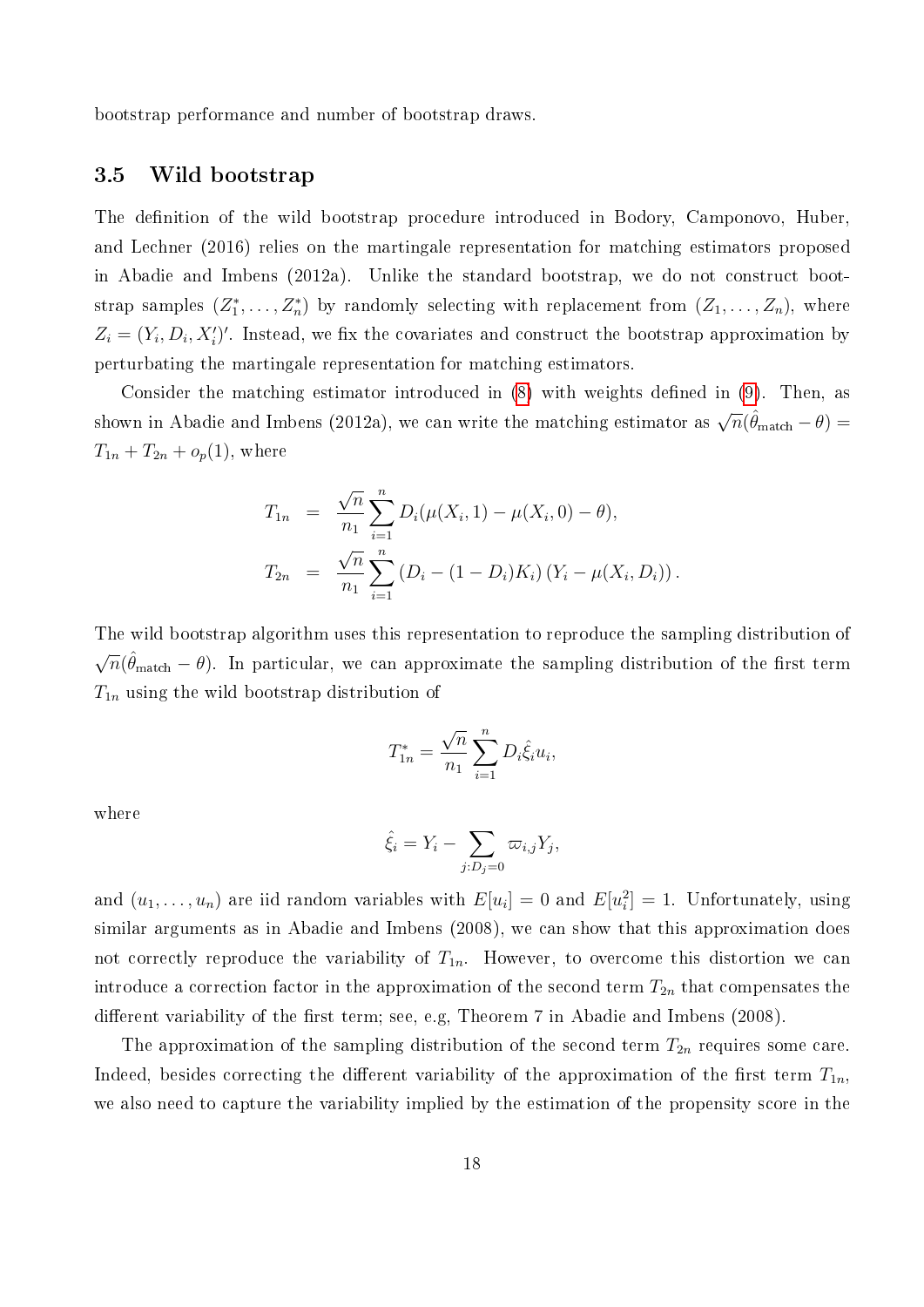definition of  $K_i$ . To overcome this problem, we apply the following approach. First, we generate random treatments  $D_i^*$  using the estimated propensity score  $\hat{p}(X_i)$ . Then, we re-estimate the propensity score  $\hat{p}^*(X_i)$  using these bootstrap treatments  $(D_1^*, \ldots, D_n^*)$ . Let  $K_i^*$  denote the number of times unit  $i$  is used as a match. Then, we approximate the sampling distribution of  $T_{2n}$  by the wild bootstrap distribution of

$$
T_{2n}^* = \frac{\sqrt{n}}{n_1^*} \sum_{i=1}^n \Omega_i^* \hat{\epsilon}_{i,D_i^*} v_i,
$$

where  $n_1^* = \sum_{i=1}^n D_i^*$ ,  $\Omega_i^* = ((1 - D_i^*) (K_i^*(K_i^* - 1)))^{1/2}$ ,  $\hat{\epsilon}_{i,D_i^*} = (\hat{\sigma}^2(\hat{p}(X_i, D_i^*)))^{1/2}$  defined in [\(14\)](#page-14-1), and  $(v_1, \ldots, v_n)$  are iid random variables with  $E[v_i] = 0$  and  $E[v_i^2] = 1$ . The scaling factor  $\Omega_i^*$  corrects for the different variability of the approximation of the first term  $T_{1n}$ . This term is also used in Theorem 7 in Abadie and Imbens (2008). Finally, we approximate the sampling distribution of  $\sqrt{n}(\hat{\theta}_{\text{match}} - \theta)$  with the empirical bootstrap distribution of  $T_{1n}^* + T_{2n}^*$ .

A similar approach has been previously adopted in Otsu and Rai (2015), who introduce and prove the consistency of a weighted bootstrap procedure. However, unlike Otsu and Rai (2015), our bootstrap method can also be applied to propensity score matching. Moreover, our approach does not require the implementation of kernel estimators. As for the standard bootstrap, B is set to 199, 99, and 49 bootstrap draws.

#### 3.6 Summary of the inference methods

Table [1](#page-22-0) provides a summary of which inference procedures are investigated for which point estimators in our simulation study.

### <span id="page-21-0"></span>4 Simulation design

#### 4.1 Data base and sample restrictions

The idea of an Empirical Monte Carlo Study (EMCS) is to base the data generating process (DGP) at least partially on real world data rather than models that are completely articial (and arbitrary), see for instance Huber, Lechner, and Wunsch (2013), Lechner and Wunsch (2013), Huber, Lechner, and Steinmayr (2014), Huber, Lechner, and Mellace (2014), Lechner and Strittmatter (2014), and Frölich, Huber, and Wiesenfarth (2014). Our simulations exploit the same administrative data as used in Huber, Lechner, and Wunsch (2013), which comprise a 2 % random sample of employees in Germany who are subject to social insurance from 1990 to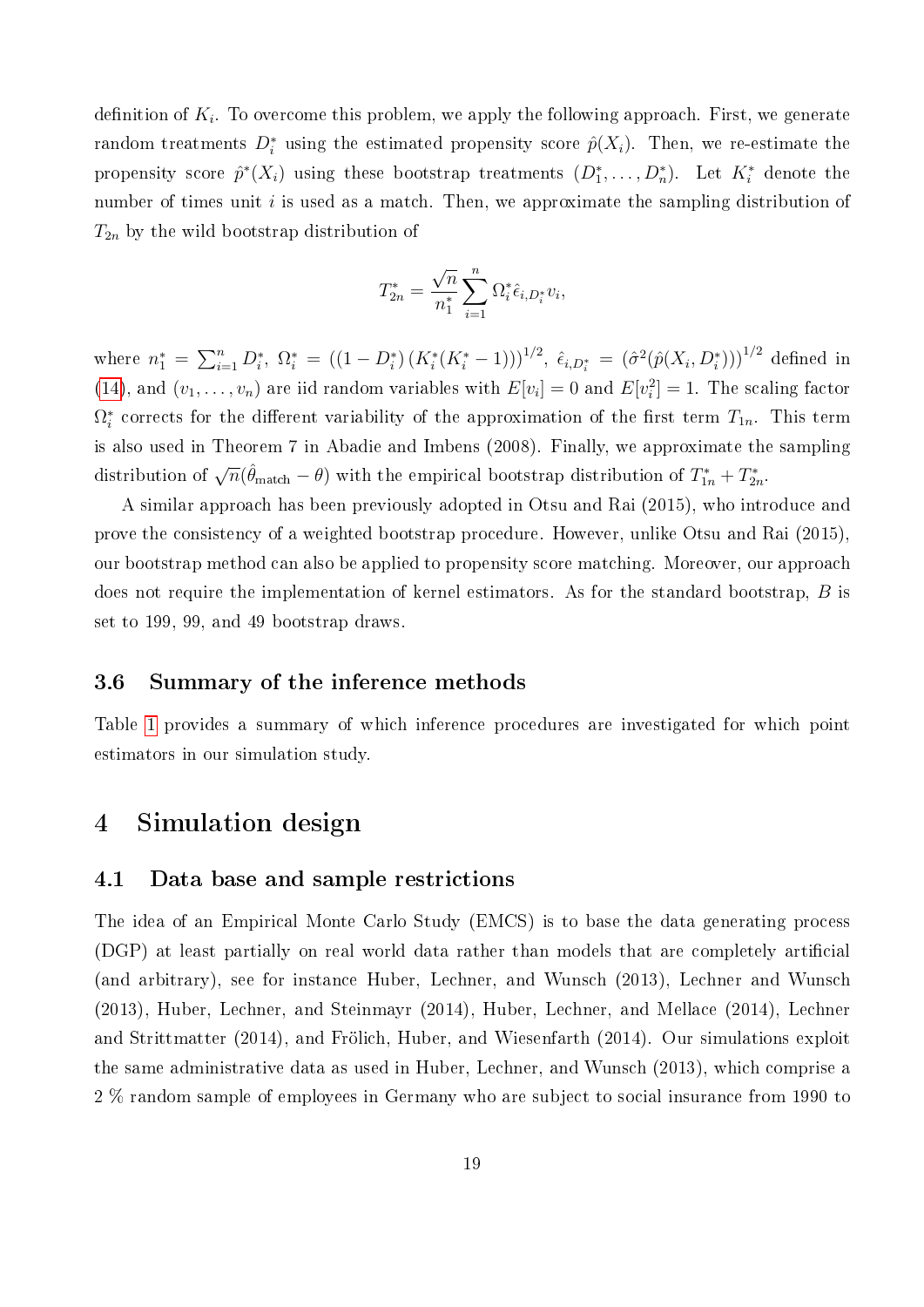#### Table 1: Inference methods and point estimators

<span id="page-22-0"></span>

| variance estimator (row) / ATET estimator (column)                                                  | <b>IPW</b>  | PM                 | R1.5        | R3          | R1.5BC      | R3BC        |
|-----------------------------------------------------------------------------------------------------|-------------|--------------------|-------------|-------------|-------------|-------------|
| asymptotic variance using GMM (Section 3.1)                                                         | $\mathbf x$ |                    |             |             |             |             |
| percentile bootstrap of t-stat based on GMM variance (Section 3.4)                                  | $\mathbf x$ |                    |             |             |             |             |
| smoothed percentile bootstrap of t-stat based on GMM variance (Section 3.4)                         | $\mathbf x$ |                    |             |             |             |             |
| asymptotic variance of Abadie and Imbens (Section 3.2)                                              |             | $\mathbf x$        |             |             |             |             |
| bootstrap of t-stat based on asymptotic variance (Section 3.4)                                      |             | $\mathbf x$        |             |             |             |             |
| smoothed bootstrap of t-stat based on asymptotic variance (Section 3.4)                             |             | $\mathbf x$        |             |             |             |             |
| wild bootstrap of t-stat based on asymptotic variance (Section 3.5)                                 |             | $\mathbf x$        |             |             |             |             |
| smoothed wild bootstrap of t-stat based on asymptotic variance (Section 3.5)                        |             | $\mathbf x$        |             |             |             |             |
| asymptotic variance of Abadie and Imbens with p-score correction (Section 3.2)                      |             | $\mathbf x$        |             |             |             |             |
| bootstrap of t-stat based on asymptotic variance (Section 3.4)                                      |             | $\mathbf x$        |             |             |             |             |
| smoothed bootstrap of t-stat based on asymptotic variance (Section 3.4)                             |             | $\mathbf x$        |             |             |             |             |
| wild bootstrap of t-stat based on asymptotic variance (Section 3.5)                                 |             | $\mathbf x$        |             |             |             |             |
| smoothed wild bootstrap of t-stat based on asymptotic variance (Section 3.5)                        |             | $\mathbf x$        |             |             |             |             |
| weights based variance: unconditional variance (Section 3.3)                                        | $\mathbf x$ | $\bar{\mathbf{x}}$ | $\mathbf x$ | $\mathbf x$ | $\mathbf x$ | $\mathbf x$ |
| bootstrap of t-stat based on weights-based variance (Section 3.4)                                   | $\mathbf x$ | $\mathbf x$        | $\mathbf x$ | $\mathbf X$ | $\mathbf x$ | X           |
| smoothed bootstrap of t-stat based on weights-based variance (Section 3.4)                          | $\mathbf x$ | $\mathbf x$        | $\mathbf x$ | $\mathbf X$ | $\mathbf x$ | X           |
| wild bootstrap of t-stat based on weights-based variance (Section 3.5)                              |             | $\mathbf x$        |             |             |             |             |
| smoothed wild bootstrap of t-stat based on weights-based variance (Section 3.5)                     |             | $\mathbf x$        |             |             |             |             |
| weights-based variance: decomposition $(\hat{A} + \hat{B})$ (Section 3.3)                           | $\mathbf x$ | $\mathbf x$        | $\mathbf x$ | $\mathbf x$ | $\mathbf x$ | X           |
| bootstrap of t-stat based on weights-based variance (Section 3.4)                                   | $\mathbf x$ | $\mathbf x$        | $\mathbf x$ | $\mathbf x$ | $\mathbf x$ | $\mathbf x$ |
| smoothed bootstrap of t-stat based on weights-based variance (Section 3.4)                          | $\mathbf x$ | $\mathbf x$        | $\mathbf x$ | $\mathbf x$ | $\mathbf x$ | $\mathbf x$ |
| wild bootstrap of t-stat based on weights-based variance (Section 3.5)                              |             | $\mathbf x$        |             |             |             |             |
| smoothed wild bootstrap of t-stat based on weights-based variance (Section 3.5)                     |             | $\mathbf x$        |             |             |             |             |
| weights-based variance: $\overline{A}$ (Section 3.3)                                                | $\mathbf x$ | $\mathbf x$        | $\mathbf x$ | $\mathbf x$ | $\mathbf X$ | $\mathbf x$ |
| bootstrap of t-stat based on weights-based variance (Section 3.4)                                   | $\mathbf x$ | $\mathbf x$        | $\mathbf x$ | $\mathbf x$ | $\mathbf x$ | $\mathbf x$ |
| smoothed bootstrap of t-stat based on weights-based variance (Section 3.4)                          | $\mathbf x$ | $\mathbf x$        | $\mathbf x$ | $\mathbf x$ | $\mathbf x$ | $\mathbf x$ |
| wild bootstrap of t-stat based on weights-based variance (Section 3.5)                              |             | $\mathbf x$        |             |             |             |             |
| smoothed wild bootstrap of t-stat based on weights-based variance (Section 3.5)                     |             | $\mathbf x$        |             |             |             |             |
| weights-based var. with p-score correction: unconditional variance (Sections 3.3, 3.2)              |             | $\mathbf x$        | $\mathbf x$ | $\mathbf x$ | $\mathbf x$ | $\mathbf x$ |
| bootstrap of t-stat based on weights-based variance (Section 3.4)                                   |             | $\mathbf x$        | $\mathbf x$ | $\mathbf x$ | $\mathbf x$ | $\mathbf x$ |
| smoothed bootstrap of t-stat based on weights-based variance (Section 3.4)                          |             | $\mathbf x$        | $\mathbf x$ | $\mathbf x$ | $\mathbf x$ | $\mathbf x$ |
| wild bootstrap of t-stat based on weights-based variance (Section 3.5)                              |             | $\mathbf x$        |             |             |             |             |
| smoothed wild bootstrap of t-stat based on weights-based variance (Section 3.5)                     |             | $\mathbf x$        |             |             |             |             |
| weights-based var. with p-score correction: decomposition $(\hat{A} + \hat{B})$ (Sections 3.3, 3.2) |             | $\mathbf x$        | $\mathbf x$ | $\mathbf x$ | $\mathbf x$ | $\mathbf x$ |
| bootstrap of t-stat based on weights-based variance (Section 3.4)                                   |             | $\mathbf x$        | $\mathbf x$ | $\mathbf x$ | $\mathbf x$ | $\mathbf x$ |
| smoothed bootstrap of t-stat based on weights-based variance (Section 3.4)                          |             | $\mathbf x$        | $\mathbf x$ | $\mathbf x$ | $\mathbf x$ | $\mathbf x$ |
| wild bootstrap of t-stat based on weights-based variance (Section 3.5)                              |             | $\mathbf x$        |             |             |             |             |
| smoothed wild bootstrap of t-stat based on weights-based variance (Section 3.5)                     |             | $\mathbf x$        |             |             |             |             |
| weights-based var. with p-score correction: $\hat{A}$ (Sections 3.3, 3.2)                           |             | $\mathbf x$        | $\mathbf x$ | $\mathbf x$ | $\mathbf x$ | $\mathbf x$ |
| bootstrap of t-stat based on weights-based variance (Section 3.4)                                   |             | $\mathbf x$        | $\mathbf x$ | $\mathbf x$ | $\mathbf x$ | $\mathbf x$ |
| smoothed bootstrap of t-stat based on weights-based variance (Section 3.4)                          |             | $\mathbf x$        | $\mathbf x$ | $\mathbf x$ | $\mathbf x$ | $\mathbf x$ |
| wild bootstrap of t-stat based on weights-based variance (Section 3.5)                              |             | $\mathbf x$        |             |             |             |             |
| smoothed wild bootstrap of t-stat based on weights-based variance (Section 3.5)                     |             | $\mathbf x$        |             |             |             |             |
| bootstrap of ATET to plug bootstrap std. error into t-stat (Section 3.4)                            | $\mathbf x$ | $\mathbf x$        | $\mathbf x$ | $\mathbf x$ | $\mathbf x$ | $\mathbf x$ |
| bootstrap of ATET using the quantile method (Section 3.4)                                           | $\mathbf x$ | $\mathbf x$        | $\mathbf x$ | $\mathbf X$ | $\mathbf x$ | $\mathbf x$ |
| wild bootstrap of ATET to plug bootstrap std. error into t-stat (Section 3.4)                       |             | $\mathbf x$        |             |             |             |             |
| wild bootstrap of ATET using the quantile method (Section 3.4)                                      |             | $\mathbf x$        |             |             |             |             |

Note: IPW: inverse probability weighting; PM: pair matching; R1.5, R3: radius matching with a radius size of 1.5 or 3 times the maximum difference between matches occurring in pair matching, respectively; R1.5BC, R3BC: radius matching with bias correction as considered by Lechner, Miquel, and Wunsch (2011). Any of the bootstrap procedures is based on  $B = 199, 99, 49$  bootstrap replications. The number of observations M (see [\(21\)](#page-16-2)) used for the weights-based estimation of  $\hat{A}$  and  $\hat{B}$  is determined by  $M = 2$  round( $\kappa \sqrt{n}$ ) + 1, with  $\kappa = 0.2, 0.8, 3.2$ .

2006. The data set combines information from four different registers: (i) employer-provided employee records to the social insurance agency (1990-2006), (ii) unemployment insurance records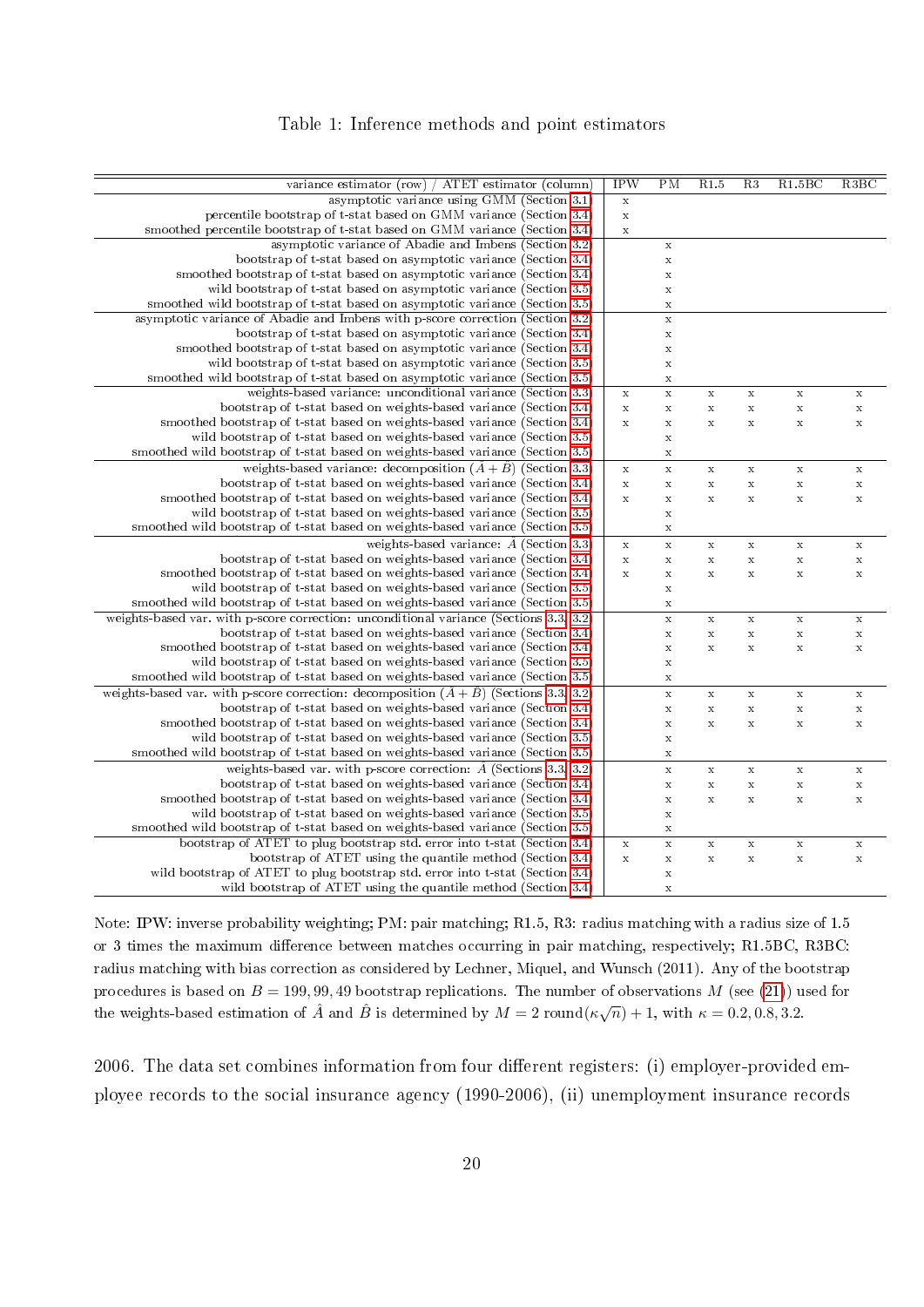(1990-2006), (iii) the programme participation register of the Public Employment Service (PES, 2000-2006) and (4) the jobseeker register of the PES (2000-2006). This entails a rich set of individual characteristics like gender, education, nationality, marital status, number of children, labor market history (since 1990), occupation, earnings, unemployment benefit claim, participation in active labor market programs, and others. Furthermore, a range of regional characteristics was also included, e.g. information about migration and commuting, average earnings, unemployment rate, long-term unemployment, welfare dependency rates, urbanization codes, and others.

Using the same sample restrictions as in Huber, Lechner, and Wunsch (2013), we consider all individuals entering unemployment between (and including) April 2000 and December 2003 in West Germany (without West Berlin) who were aged 20-59, had not been unemployed or in any labor market program in the 12 months before unemployment, and whose previous employment was not an internship or of any other non-standard form. Those unemployed individuals who start training courses that provide job-related vocational classroom training within the first 12 months of unemployment are defined as treated  $(3,266$  observations), while those not participating in any active labor market program in the same period  $(114,349)$  are defined as non-treated. We consider two outcome variables in our simulations: average monthly earnings over the three years after entering unemployment (semi-continuous with 50% zeros), and an indicator whether there has been some form of (unsubsidized) employment in that period (binary).

### 4.2 Empirical Monte Carlo Study

Based on the sample with the restrictions, henceforth referred to as 'full sample', the EMCS proceeds as follows: (i) estimation of the propensity score (the conditional training probability) in the full sample which is then considered to be the 'true' population propensity score model, (ii) sampling of non-treated observations and simulation of a treatment (based on the coefficients of the 'true' propensity score model) for which the treatment effect and its variance are estimated and (iii) repeating the second step many times to assess the performance of the estimators.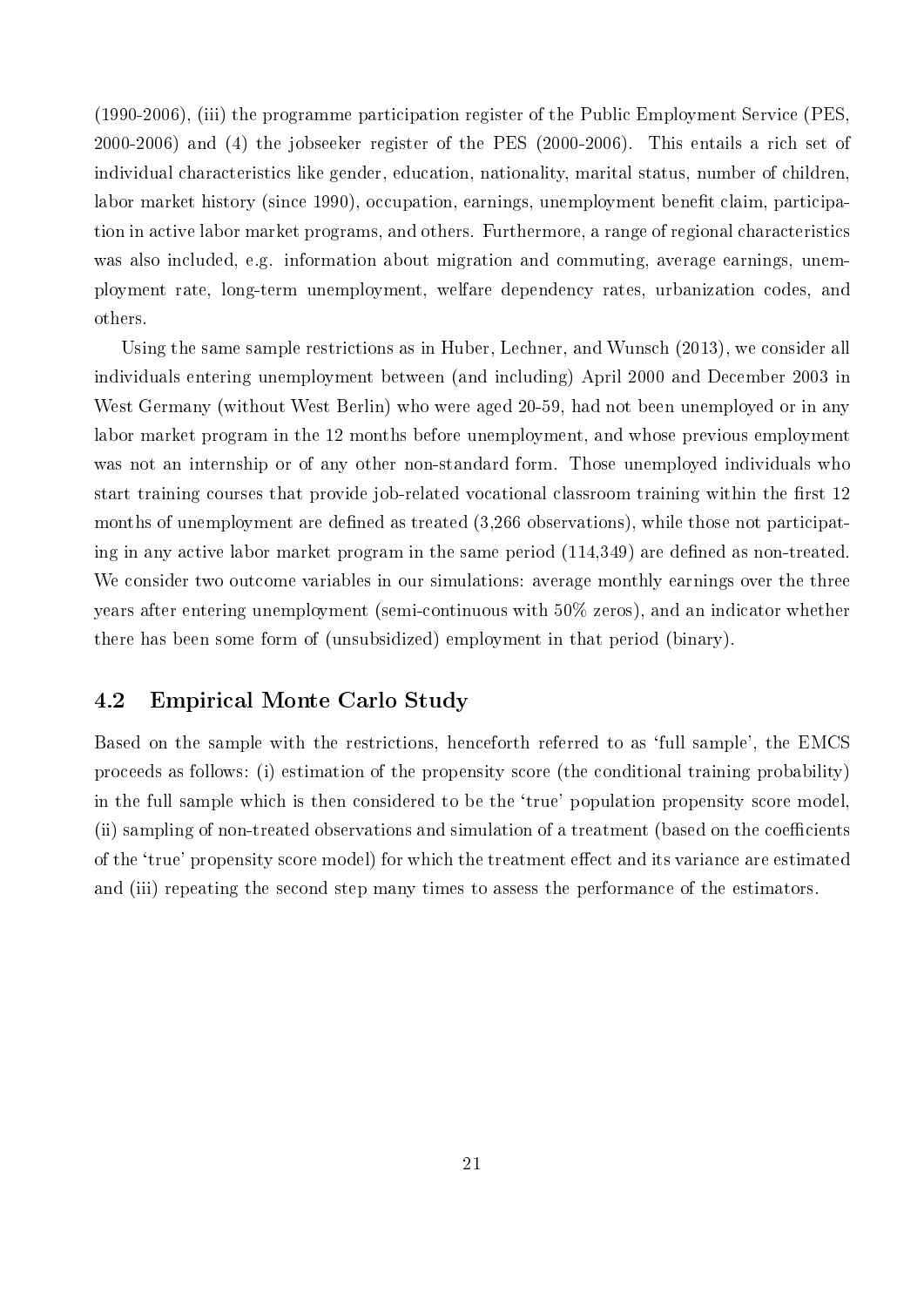<span id="page-24-0"></span>

| Variable                                         | Treated       |            | Non-treated |          | St.diff. in %    | Probit model     |           |
|--------------------------------------------------|---------------|------------|-------------|----------|------------------|------------------|-----------|
|                                                  | $_{\rm mean}$ | std.       | mean        | std.     |                  | m.eff. in %      | s.e.      |
| Some unsubsidized employment $(Y)$               | 0.63          | 0.48       | 0.56        | 0.5      | $\overline{9}$   |                  |           |
| av. monthly earnings (EUR) $(Y)$                 | 1193          | 1115       | 1041        | 1152     | $\boldsymbol{9}$ |                  |           |
| Age $/10$                                        | 3.67          | 0.84       | 3.56        | 1.11     | $\overline{8}$   | $\overline{7.3}$ | 0.5       |
| Age squared $/ 1000$                             | 1.42          | $\rm 0.63$ | $1.39\,$    | $0.85\,$ | $\sqrt{3}$       | $-9.1$           | $0.6\,$   |
| $20 - 25$ years old                              | $\rm 0.22$    | $0.41\,$   | $0.36\,$    | 0.48     | 22               | 0.9              | 0.2       |
| Women                                            | 0.57          | 0.5        | $0.46\,$    | $0.5\,$  | 15               | $-5.5$           | $1.5\,$   |
| Not German                                       | $0.11\,$      | $0.31\,$   | $0.19\,$    | 0.39     | 16               | $-0.5$           | $0.1\,$   |
| Secondary degree                                 | 0.32          | $0.47\,$   | $\rm 0.22$  | $0.42\,$ | 15               | $1.1\,$          | $0.1\,$   |
| University entrance qualification                | 0.29          | 0.45       | $\rm 0.2$   | $0.4\,$  | 15               | $\mathbf{1}$     | $0.1\,$   |
| No vocational degree                             | 0.18          | $0.39\,$   | 0.34        | 0.47     | 26               | $-0.3$           | 0.1       |
| At least one child in household                  | 0.42          | 0.49       | $0.28\,$    | 0.45     | 22               | $-0.2$           | 0.1       |
| Last occupation: Non-skilled worker              | $0.14\,$      | $0.35\,$   | $\rm 0.21$  | 0.41     | 13               | 0.4              | $\rm 0.2$ |
| Last occupation: Salaried worker                 | $0.4\,$       | 0.49       | $0.22\,$    | $0.41\,$ | $\sqrt{29}$      | 1.8              | 0.2       |
| Last occupation: Part time                       | $\rm 0.22$    | 0.42       | 0.16        | 0.36     | $12\,$           | $2.1\,$          | 0.4       |
| UI benefits: $0$                                 | 0.33          | 0.47       | $0.44\,$    | $0.5\,$  | 16               | $-0.5$           | 0.1       |
| $> 650$ EUR per month                            | 0.26          | $0.44\,$   | $\rm 0.22$  | $0.41\,$ | $\overline{7}$   | 0.8              | 0.2       |
| Last 10 years before UE: share empl.             | 0.49          | $0.34\,$   | 0.46        | 0.35     | 8                | $-1.4$           | 0.2       |
| share unemployed                                 | 0.06          | $0.11\,$   | 0.06        | $0.11\,$ | $\mathbf{1}$     | $-2.5$           | 0.6       |
| share in programme                               | $0.01\,$      | $0.04\,$   | $0.01\,$    | 0.03     | $\boldsymbol{9}$ | $5\,$            | 1.4       |
| share part time                                  | 0.16          | $0.33\,$   | $0.11\,$    | 0.29     | 10               | $-0.6$           | $\rm 0.2$ |
| share out-of-the labour force (OLF)              | 0.28          | 0.4        | $0.37\,$    | 0.44     | 14               | $-1.3$           | 0.2       |
| Entering UE in 2000                              | 0.26          | $0.44\,$   | $0.19\,$    | 0.39     | $13\,$           | 1.7              | 0.1       |
| 2001                                             | 0.29          | 0.46       | $0.26\,$    | $0.44\,$ | $\boldsymbol{5}$ | $\rm 0.9$        | 0.1       |
| 2003                                             | $\rm 0.2$     | 0.4        | $0.27\,$    | 0.44     | 12               | $\overline{0}$   | 0.1       |
| Share of pop. living in $\ell$ close to big city | 0.76          | $0.35\,$   | $0.73\,$    | 0.37     | $\,6$            | 0.4              | 0.1       |
| Health restrictions                              | 0.09          | $0.29\,$   | 0.15        | 0.36     | 13               | $-0.6$           | $0.1\,$   |
| Never out of labour force                        | 0.14          | $0.34\,$   | $0.11\,$    | $0.31\,$ | $\,6$            | 0.6              | 0.1       |
| Part time in last 10 years                       | $0.35\,$      | $0.48\,$   | $0.29\,$    | 0.45     | $\boldsymbol{9}$ | $-0.5$           | 0.1       |
| Never employed                                   | $0.11\,$      | $0.31\,$   | $\rm 0.2$   | $0.4\,$  | 17               | $-1.2$           | 0.2       |
| Duration of last employment $> 1$ year           | 0.41          | $0.49\,$   | 0.43        | $0.5\,$  | $\overline{4}$   | $-0.6$           | 0.1       |
| Av. earn. last $10$ yrs when empl./1000          | 0.59          | $0.41\,$   | $\rm 0.52$  | 0.4      | 13               | $-0.4$           | 0.2       |
| Woman $\times$ age / 10                          | 2.13          | 1.95       | 1.65        | 1.94     | 17               | $2.7\,$          | 0.6       |
| $\times$ squared / 1000                          | 0.83          | $0.85\,$   | $0.65\,$    | $0.9\,$  | 15               | $-2.8$           | 0.7       |
| $\times$ no vocational degree                    | 0.09          | $0.28\,$   | $0.16\,$    | 0.36     | 15               | $-0.9$           | $0.1\,$   |
| $\times$ at least one child in household         | $0.32\,$      | 0.47       | $0.17\,$    | 0.37     | 25               | $1.1\,$          | $\rm 0.2$ |
| $\times$ share OLF last year                     | $0.19\,$      | $0.36\,$   | $0.18\,$    | $0.35\,$ | $\boldsymbol{3}$ | 0.8              | $\rm 0.2$ |
| $\times$ average earnings last 10 y. if empl.    | 0.26          | $0.34\,$   | $0.19\,$    | $0.3\,$  | 16               | $-1.4$           | $0.3\,$   |
| $\times$ entering UE in 2003                     | $0.1\,$       | 0.3        | 0.13        | 0.33     | $\,6\,$          | $-0.6$           | 0.1       |
| $X_i\beta$                                       | $-1.7$        | 0.4        | $-2.1$      | 0.42     | 68               | ÷,               |           |
| $\Phi(X_i\tilde{\beta})$                         | 0.06          | 0.04       | 0.03        | 0.03     | 60               |                  |           |
| Number of obs., Pseudo-R2 in %                   | 3266          |            | 114349      |          |                  | $\overline{33}$  |           |

Table 2: Descriptive statistics of the full sample

Note:  $\tilde\beta$  denotes the estimated probit coefficients in the full sample and  $\Phi(X_i\tilde\beta)$  is the c.d.f. of the standard normal distribution evaluated at  $X_i\tilde{\beta}$ . Pseudo- $R^2$  is the so-called Efron's  $R^2\left\{1-\frac{\sum_{i=1}^{n}[D_i-\Phi(X_i\tilde{\beta})]^2}{\sum_{i=1}^{n}[\sum_{i=1}^{n}D_i-\Phi(X_i\tilde{\beta})]^2}\right\}$  $\frac{\sum_{i=1}^{n} [D_i - \Phi(X_i \tilde{\beta})]^2}{\sum_{i=1}^{n} [D_i - n^{-1} \sum_{i=1}^{n} D_i]^2}$ St.diff. (standardized difference) is defined as the difference of means normalized by the square root of the sum of estimated variances of the particular variables in both subsamples (see e.g. Imbens and Wooldridge (2009), p. 24). Mean, std., s.e. stand for mean, standard deviation, and standard error, respectively. M.eff.: Marginal effects evaluated at the mean in the probit model for treatment selection based on discrete changes for binary variables and derivatives otherwise.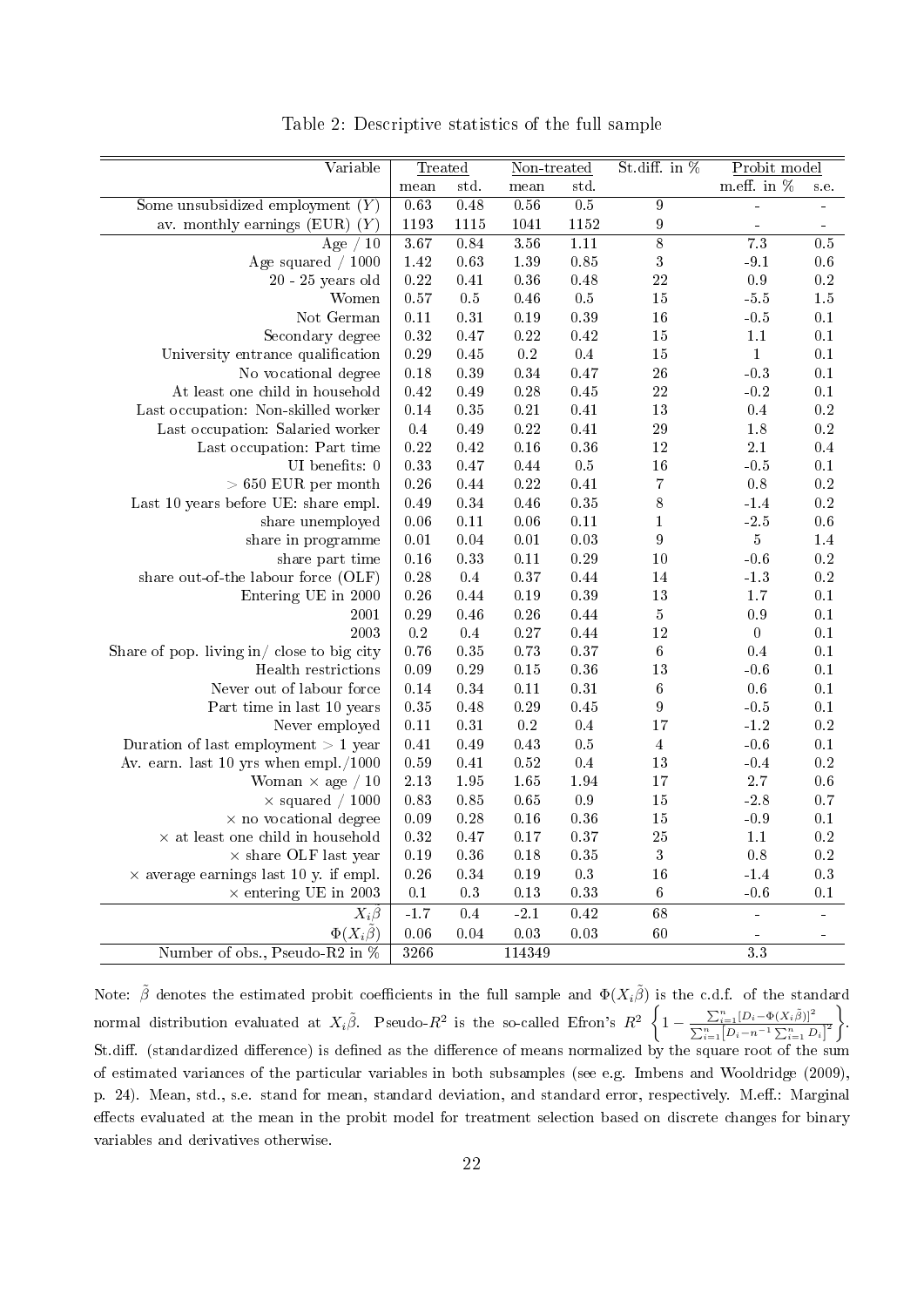Table [2](#page-24-0) provides descriptive statistics for the treated and non-treated in the full sample, which is informative about selection into treatment relevant for step  $(i)$ .<sup>[16](#page--1-0)</sup> While the upper part presents descriptives for the two outcome variables average monthly earnings and the employment indicator, the remainder of the table focusses on the 36 confounders (among these seven interaction terms) that are included in the 'true' propensity score model used for the simulation of the placebo-treatments.<sup>[17](#page--1-0)</sup> We also present the normalized differences between treated and non-treated as well as the marginal effects of the covariates at the means of all other covariates according to the 'true' propensity score, which point to considerable selection into treatment, as several variables are not balanced across treatment states.

After the estimation of the 'true' propensity score model in the full sample, the actually treated observations are discarded and no longer play a role in the simulations, leaving us with a `population' of 114,349 observations. The next step is to randomly draw simulation samples of size  $n$  from the non-treated units with replacement. The sample sizes used in our simulations are 500 and 2000, in order to investigate the performance of the variance estimators both in moderate samples and in somewhat larger samples of a few 1000 observations as it frequently occurs in applied work. The extensive computational burden of some inference procedures (in particular the bootstrap) prevents us from investigating even larger samples sizes.<sup>[18](#page--1-0)</sup> In each simulation sample, the (pseudo-)treatment is simulated among observations based on the coefficient estimates of the 'true' propensity score model in the full sample, which we denote by  $\tilde{\beta}$  (note that a constant is included). To vary the strength of treatment selectivity, we consider two choices of selection into treatment based on the following equation:

$$
D_i = \mathbb{I}\{\lambda X_i \tilde{\beta} + \delta + U_i > 0\}, \quad U_i \sim \mathcal{N}(0, 1), \quad \lambda \in \{1, 2.5\},\tag{28}
$$

where  $U_i$  denotes a standard normally distributed random variable and  $\lambda$  determines selectivity  $(1=normal and 2.5=strong selection)$ . As only a pseudo-treatment is assigned, the true effect on any individual is equal to zero no matter how strong selection is. Finally,  $\delta$  gauges the shares of treated and non-treated and is chosen such that the expected number of treated equals 70%

 $16$ Note that some descriptives in Table [2](#page-24-0) seemingly differ from those in Table 1 of Huber, Lechner, and Wunsch (2013), even though they refer to the same data. The reason is that in Huber, Lechner, and Wunsch (2013), the non-treated covariate means are incorrectly displayed in the column which claims to provide the standard deviations of the covariates of the treated, while the latter are given in the column which claims to show the non-treated covariate means. Therefore, Table [2](#page-24-0) is correct, while the statistics in Table 1 of Huber, Lechner, and Wunsch (2013) are partially misplaced.

<sup>&</sup>lt;sup>17</sup>We use almost the same covariates as Huber, Lechner, and Wunsch  $(2013)$ , with the exception that drop the variable `minor employment with earnings of no more than 400 EUR per month' and its interaction with gender, as this improves the small sample convergence of probit-based propensity score estimation.

<sup>&</sup>lt;sup>18</sup>However, if a variance estimator turns out to already perform well for our n, we expect it to perform at least as well in larger samples.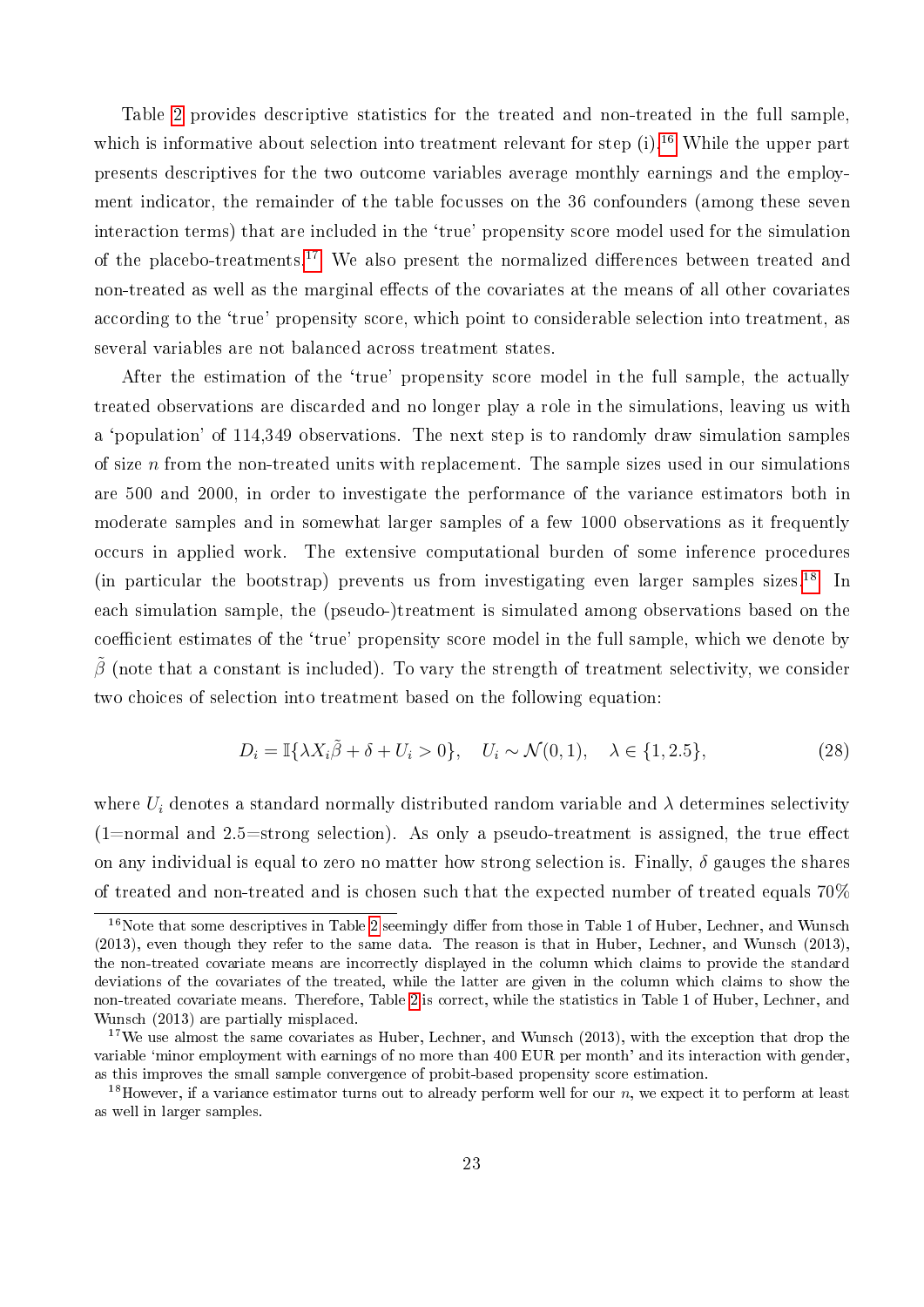or 30%, respectively.[19](#page--1-0)

Note that in the simulation design outlined so far, effects are homogeneous as they are zero for everyone, because only a pseudo-treatment is considered. In order to investigate the performance of inference methods under heterogeneous eects, we in addition introduce models for the outcome variables. For the employment outcome, we create a uniformly distributed random variable  $\epsilon_i \sim \mathcal{U}(0, 1.2)$ , which is a function of the linear index of the 'true' propensity score in the full sample. To be specific,

$$
f(X_i) = \mathbb{I}\{|X_i\tilde{\beta}| \le 3\}X_i\tilde{\beta} + \mathbb{I}\{|X_i\tilde{\beta}| > 3\}\bar{X}_i\tilde{\beta} - \min(X_i\tilde{\beta}),
$$
  
\n
$$
\epsilon_i = 1.2 \frac{1.5f(X_i)/\max(f(X_i)) + W_i}{\max(1.5f(X_i)/\max(f(X_i)) + W_i)}.
$$

 $\bar{X}_i$  denotes the vector of mean covariates in the 'population' of 114,349 observations, such that outliers with  $|X_i\tilde{\beta}| > 3$  are trimmed to the average index when generating  $f(X_i)$ .  $W_i \sim \mathcal{U}(0, 1)$ is a uniformly distributed simulated random variable. Then, among observations in the `population' with the employment state equal to zero, the employment outcome is switched to one if  $\epsilon_i > 0.7$ , while among observations with employment equal to one, it is set to zero if  $\epsilon_i < 0.15$ . This introduces effect heterogeneity w.r.t. the index and implies that  $69\%$  of the 'population' are employed (vs. just  $56\%$  under effect homogeneity). Concerning the earnings outcome, effect heterogeneity is based on  $\varepsilon_i \sim \mathcal{U}(0.994, 1.346)$  which is generated in the following way:

$$
\varepsilon_i = 0.21[f(X_i)/\max(f(X_i)) + W_i] + 0.945.
$$

 $\varepsilon_i$  is added to positive earnings outcomes of any individuals in the 'population' with employment equal to one under effect homogeneity. For those observations without earnings whose employment state has been switched to one to introduce effect heterogeneity, the average of all positive earnings (under effect homogeneity) multiplied by  $(3\varepsilon_i - 2.4)$  is added. This entails average earnings of  $1,247.29$  EUR in our 'population' of  $114,349$  observations (vs.  $1,040.96$  under effect homogeneity).

Table [3](#page-27-0) summarizes the 8 scenarios that are considered in the EMCS and gives statistics about the strength of selection implied by each.[20](#page--1-0) Combined with two sample sizes, we therefore

 $19$ Note that the simulations are not conditional on the treatment. Thus, the share of treated in each simulation sample is random.

 $^{20}$ The standardized differences as well as the pseudo- $R^2$ s are based on a re-estimated propensity score in the actually non-treated sample (114,349 obs.), the 'population' in which the pseudo-treatment is assigned. However, when reassigning observations to act as simulated treated, the pool of non-treated is changed. Together with the fact that the treatment share differs from the original share leads to different values of those statistics even in the case that mimics selection in the full sample.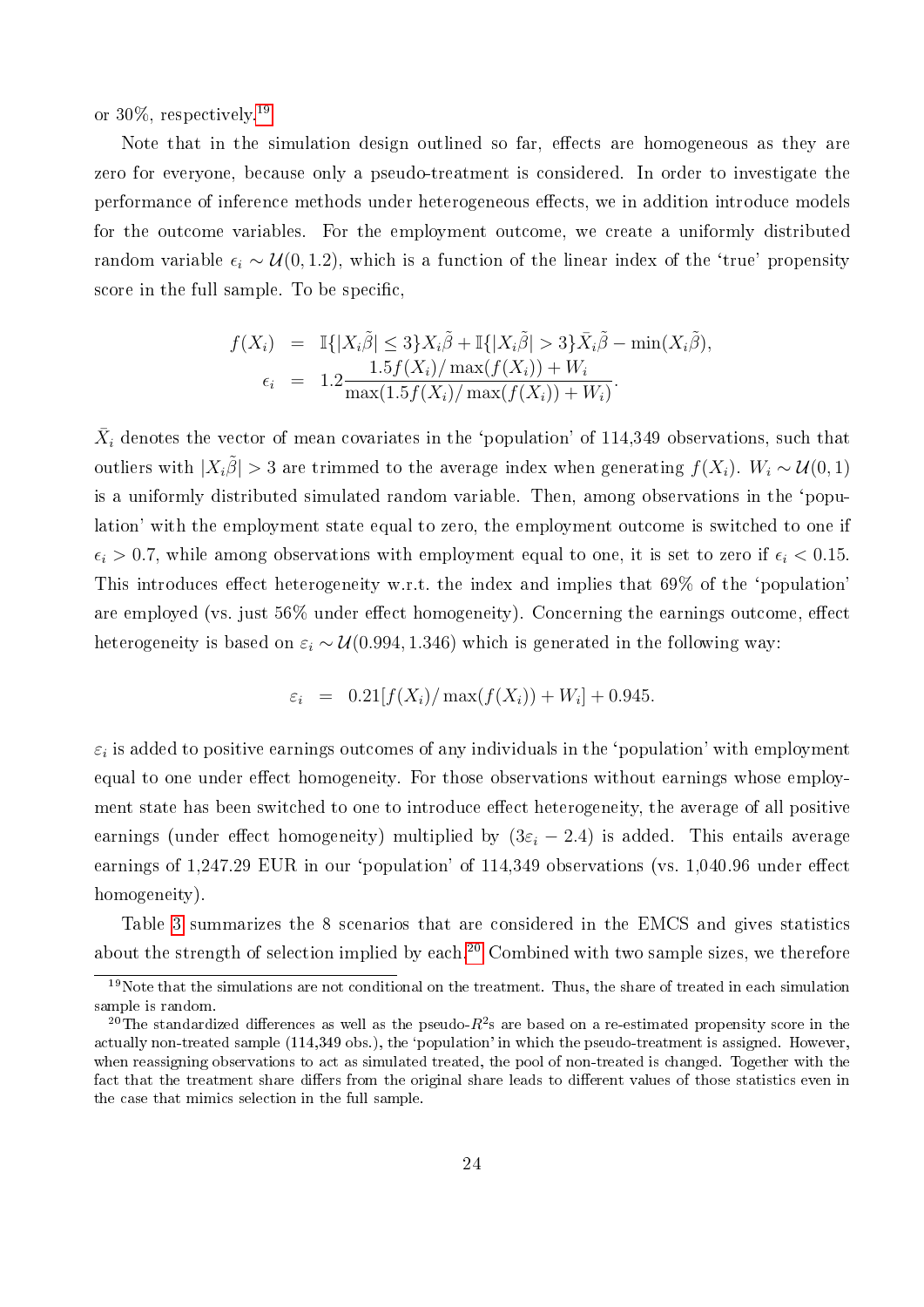run all in all 16 simulations. Similar to Huber, Lechner, and Wunsch (2013), the number of Monte Carlo replications is proportional to the sample size, consisting of 10,000 replications for the smaller and 2,500 for the the larger sample size, as the latter is computationally more expensive, but has less variability in results across simulation samples.

<span id="page-27-0"></span>

|             |              |                | Effect homogeneity (employment)   |      |            |      |      |              |              |           |                 |
|-------------|--------------|----------------|-----------------------------------|------|------------|------|------|--------------|--------------|-----------|-----------------|
| Strength of | Share of     | St.diff. of    | Pseudo- $R^2$ of                  | Y(1) |            | Y(0) |      | <b>ATET</b>  |              |           | Trimming in $%$ |
| selection   | treated in % | p-score in $%$ | probit in %                       | mean | st d       | mean | st d | mean         | std          | $500$ obs | $2000$ obs      |
| Normal      | 70           | 41             | 8.7                               | 0.6  | 0.5        | 0.6  | 0.5  | $\mathbf{0}$ | $\mathbf{0}$ | 5.2       | $\mathbf{0}$    |
| Normal      | 30           | 42             | 9.1                               | 0.6  | 0.5        | 0.6  | 0.5  | $\mathbf{0}$ | $\bf{0}$     | 0.1       | $\theta$        |
| Strong      | 70           | 81             | 33.8                              | 0.6  | 0.5        | 0.6  | 0.5  | $\mathbf{0}$ | $\bf{0}$     | 28.6      | 8.7             |
| Strong      | 30           | 89             | 34.4                              | 0.7  | 0.5        | 0.7  | 0.5  | $\bf{0}$     | $\bf{0}$     | 5.5       | 0.2             |
|             |              |                | Effect homogeneity                |      | (earnings) |      |      |              |              |           |                 |
| Normal      | 70           | 41             | 8.7                               | 11.0 | 11.8       | 11.0 | 11.8 | $\mathbf{0}$ | $\mathbf{0}$ |           |                 |
| Normal      | 30           | 42             | 9.1                               | 11.9 | 12.2       | 11.9 | 12.2 | $\bf{0}$     | 0            |           |                 |
| Strong      | 70           | 81             | 33.8                              | 11.7 | 11.9       | 11.7 | 11.9 | $\bf{0}$     | 0            |           |                 |
| Strong      | 30           | 89             | 34.4                              | 12.9 | 12.7       | 12.9 | 12.7 | $\bf{0}$     | $\bf{0}$     |           |                 |
|             |              |                | Effect heterogeneity (employment) |      |            |      |      |              |              |           |                 |
| Normal      | 70           | 42             | 9.1                               | 0.8  | 0.4        | 0.6  | 0.5  | 0.2          | 0.4          | 5.3       | $\mathbf{0}$    |
| Normal      | 30           | 42             | 8.9                               | 0.8  | 0.4        | 0.6  | 0.5  | 0.2          | 0.4          | 0.1       | $\Omega$        |
| Strong      | 70           | 81             | 33.9                              | 0.8  | 0.4        | 0.6  | 0.5  | 0.2          | 0.4          | 29.3      | 9.1             |
| Strong      | 30           | 89             | 34.2                              | 0.8  | 0.4        | 0.7  | 0.5  | 0.1          | 0.4          | 5.6       | 0.2             |
|             |              |                | Effect heterogeneity              |      | (earnings) |      |      |              |              |           |                 |
| Normal      | 70           | 42             | 9.1                               | 13.6 | 11.2       | 11.1 | 11.8 | 2.5          | 6.6          |           |                 |
| Normal      | 30           | 42             | 8.9                               | 14.5 | 11.3       | 11.8 | 12.1 | 2.7          | $6.8\,$      |           |                 |
| Strong      | 70           | 81             | 33.9                              | 14.3 | 11.2       | 11.7 | 12.0 | 2.6          | 6.7          |           |                 |
| Strong      | 30           | 89             | 34.2                              | 16.0 | 11.5       | 12.9 | 12.6 | 3.1          | 7.2          |           |                 |

Table 3: Summary statistics (DGPs)

Note: Pseudo- $R^2$  is the so-called Efron's  $R^2$   $\bigg\{1-\frac{\sum_{i=1}^n[D_i-\Phi(X_i\tilde{\beta})]^2}{\sum_{i=1}^n[D_i-n^{-1}\sum_{i=1}^nD_i]^2}\bigg\}$ . St.diff. of p-score (standardized difference of the propensity score) is defined as the difference of average propensity scores across treatment states normalized by the square root of the sum of estimated variances of the propensity scores in either state (see e.g. Imbens and Wooldridge (2009), p. 24).  $Y(1)$  and  $Y(0)$ denote the potential outcomes for the randomly generated treated observations under treatment and non-treatment, respectively. The (true) treatment effects on the treated (ATETs) are the differences between these potential outcomes. The means and standard deviations (std) are displayed for the potential outcomes and the corresponding ATETs. For earnings only, the values of  $Y(1)$ ,  $Y(0)$ , and ATET are shown in hundreds. Mean and std of  $Y(0)$  can differ slightly between homogenous and heterogeneous DGPs because they are generated with different random number states (GAUSS Version 15.1.3). Trimming in % shows the share of observations dropped in the respective DGPs due to support problems (Section [2.3\)](#page-9-0). Since trimming does not depend on the outcomes, the shares are presented in the employment tables only.

Table [4](#page-28-1) presents the biases and standard deviations of the effect estimators under the different DGPs. While the upper panels refer to the various cases under homogeneity and zero effects, the lower panels refer to the case of non-zero heterogeneous effects.

We find that overall, the biases of estimators are small. Concerning their relative performance, as expected, nearest neighbor matching is the noisiest, while IPW weighting does very well, since there are no substantial issues of lack of or thin support in these DGPs. The other matching estimators are somewhat in-between these cases. Comparing the standard errors of the estimators across DGPs demonstrates that the approximation of  $\sqrt{n}$ -convergence usually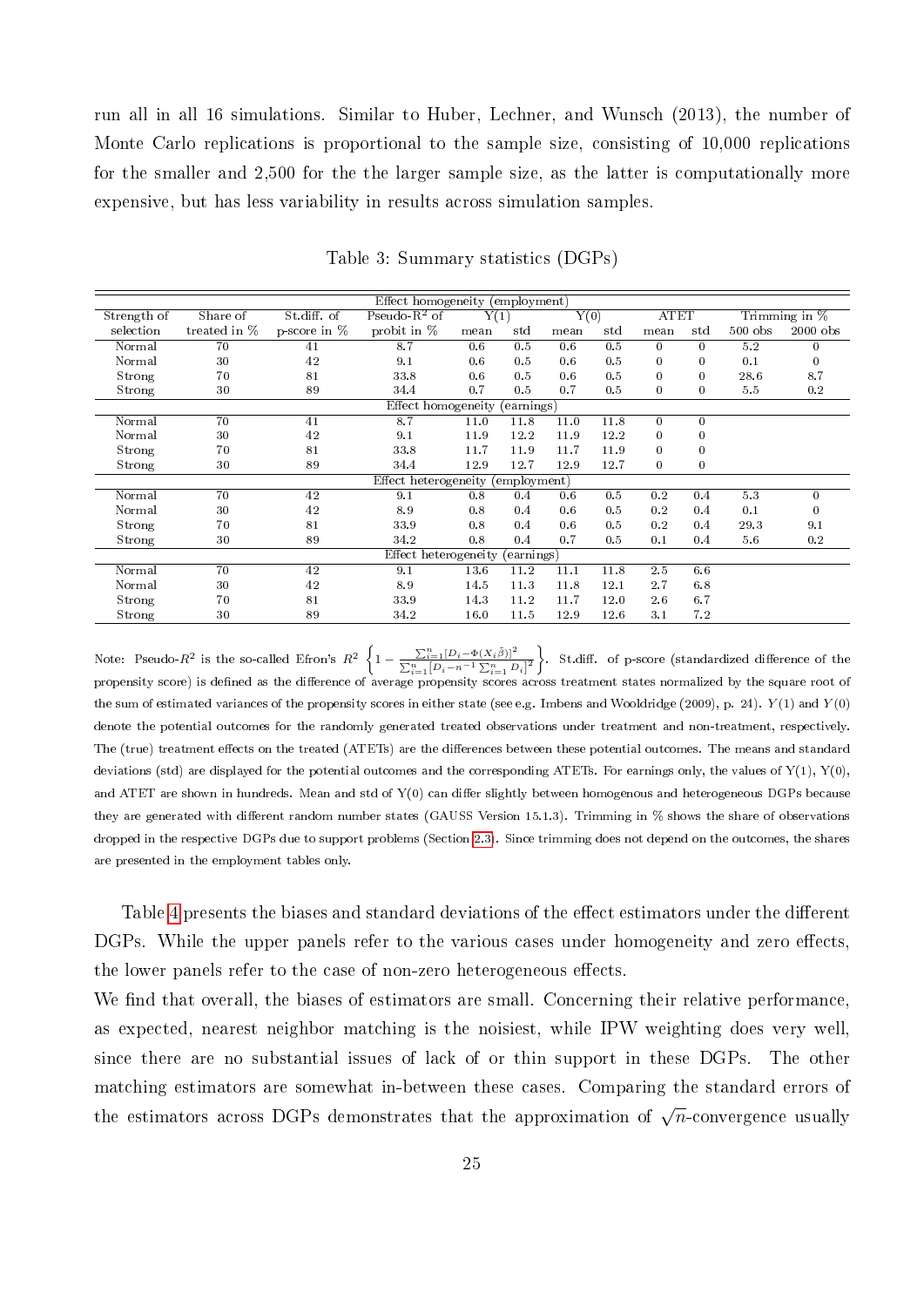appears to be reasonable for the case of normal selection, as the standard errors in larger samples tend to be half the size of those in the smaller samples. However, for the case of strong selection, the speed of convergence is clearly much higher which indicates that the asymptotic normal distribution may not be a good approximation of the distribution of the estimators in these cases.[21](#page--1-0)

<span id="page-28-1"></span>

|                    |        |     |                               |      |        |                  |            | Effect homogeneity   |         |      |                               |             |        |         |            |            |
|--------------------|--------|-----|-------------------------------|------|--------|------------------|------------|----------------------|---------|------|-------------------------------|-------------|--------|---------|------------|------------|
|                    |        |     | $500$ obs                     |      |        |                  | $2000$ obs |                      |         |      | $500$ obs                     |             |        |         | $2000$ obs |            |
| Estimation         | empl   |     |                               | earn | empl   |                  |            | earn                 |         | empl | earn                          |             | empl   |         | earn       |            |
| method             | bias   | se  | bias                          | se   | bias   | se               | bias       | se                   | bias    | se   | bias                          | $_{\rm se}$ | bias   | se      | bias       | ${\rm se}$ |
|                    |        |     | Normal selection, 30% treated |      |        |                  |            |                      |         |      | Normal selection, 70% treated |             |        |         |            |            |
| <b>IPW</b>         | 0.2    | 4.7 | 3.6                           | 117  | $-0.1$ | 2.3              | $-1.0$     | 56.5                 | 0.4     | 5.3  | 10.7                          | 131         | 0.0    | 2.7     | 1.1        | 68.8       |
| PM                 | 0.2    | 6.7 | 4.8                           | 167  | 0.0    | 3.2              | $-0.3$     | 81.6                 | 0.2     | 7.8  | 5.0                           | 196         | $-0.1$ | 3.5     | 0.0        | 87.4       |
| R1.5               | 0.2    | 5.6 | $5.0\,$                       | 140  | 0.0    | 2.8              | $-0.3$     | 69.0                 | 0.1     | 6.4  | 4.1                           | 159         | 0.0    | 3.1     | 0.0        | 75.1       |
| R3                 | 0.3    | 5.5 | 6.4                           | 137  | 0.0    | 2.8              | $-0.3$     | 68.9                 | 0.2     | 6.2  | 5.5                           | 153         | 0.1    | 3.0     | 0.7        | 73.9       |
| R1.5BC             | 0.0    | 5.6 | 1.3                           | 133  | $-0.1$ | 2.7              | $-1.6$     | 64.3                 | $-0.3$  | 6.5  | $-4.5$                        | 151         | $-0.1$ | 3.1     | $-0.9$     | 71.5       |
| R3BC               | $-0.1$ | 5.5 | 0.7                           | 131  | $-0.1$ | 2.7              | $-1.9$     | 64.2                 | $-0.3$  | 6.3  | $-5.0$                        | 147         | $-0.1$ | 3.0     | $-1.1$     | 70.7       |
|                    |        |     | Strong selection, 30% treated |      |        |                  |            |                      |         |      | Strong selection, 70% treated |             |        |         |            |            |
| <b>IPW</b>         | 0.2    | 6.2 | 7.7                           | 164  | 0.2    | 3.4              | $-3.2$     | 96.4                 | 0.6     | 7.0  | 17.8                          | 160         | 0.7    | 4.3     | 20.1       | 111        |
| PM                 | 0.0    | 9.2 | $-1.5$                        | 252  | 0.2    | 4.8              | $-4.2$     | 142                  | 0.3     | 10.5 | 7.5                           | 247         | 0.3    | 7.4     | 7.9        | 189        |
| R1.5               | 0.0    | 7.7 | $-0.2$                        | 208  | 0.2    | 4.0              | $-7.2$     | 116                  | 0.3     | 8.8  | 8.0                           | 205         | 0.4    | 5.8     | 10.3       | 146        |
| R3                 | 0.1    | 7.4 | $2.0\,$                       | 199  | 0.2    | 3.9              | $-6.4$     | 111                  | $0.3\,$ | 8.4  | 9.0                           | 194         | 0.4    | 5.3     | 10.6       | 135        |
| R1.5BC             | $-0.4$ | 7.7 | $-5.4$                        | 191  | 0.1    | 4.0              | $-2.8$     | 106                  | $-0.4$  | 8.8  | $-3.4$                        | 192         | $-0.2$ | 5.8     | $-2.1$     | 135        |
| R3BC               | $-0.3$ | 7.5 | $-5.2$                        | 186  | 0.1    | 3.9              | $-2.9$     | 104                  | $-0.4$  | 8.5  | $-3.5$                        | 185         | $-0.2$ | $5.5\,$ | $-2.5$     | 128        |
|                    |        |     |                               |      |        |                  |            | Effect heterogeneity |         |      |                               |             |        |         |            |            |
|                    |        |     | Normal selection, 30% treated |      |        |                  |            |                      |         |      | Normal selection, 70% treated |             |        |         |            |            |
| <b>IPW</b>         | 0.2    | 4.5 | $0.5\,$                       | 119  | 0.1    | 2.1              | $-2.0$     | 54.8                 | 0.6     | 5.3  | 13.2                          | 130         | 0.0    | 2.5     | 1.0        | 64.4       |
| PM                 | 0.2    | 6.6 | 1.2                           | 170  | 0.2    | 3.0              | $-2.0$     | 79.6                 | 0.2     | 7.8  | 4.3                           | 196         | 0.0    | 3.4     | $-3.4$     | 86.9       |
| R1.5               | 0.2    | 5.5 | 1.4                           | 143  | 0.2    | 2.6              | $-1.7$     | 66.8                 | 0.3     | 6.4  | 5.6                           | 159         | 0.1    | 2.9     | $-1.2$     | 72.4       |
| R3                 | 0.3    | 5.4 | $3.0\,$                       | 140  | 0.2    | 2.5              | $-1.6$     | 66.6                 | 0.3     | 6.2  | 6.9                           | 153         | 0.1    | 2.9     | $-0.9$     | 71.3       |
| R1.5BC             | 0.0    | 5.5 | $-2.2$                        | 136  | 0.1    | 2.5              | $-2.1$     | 62.2                 | $-0.2$  | 6.5  | $-1.3$                        | 151         | 0.0    | 2.9     | $-2.1$     | 69.6       |
| R3BC               | 0.0    | 5.4 | $-2.7$                        | 134  | 0.1    | 2.5              | $-2.3$     | 62.1                 | $-0.2$  | 6.3  | $-1.9$                        | 147         | 0.0    | 2.9     | $-2.5$     | 68.9       |
|                    |        |     | Strong selection, 30% treated |      |        |                  |            |                      |         |      | Strong selection, 70% treated |             |        |         |            |            |
| IPW                | 0.1    | 6.0 | 5.9                           | 161  | 0.5    | $\overline{3.2}$ | $-0.3$     | 92.0                 | $-1.5$  | 7.0  | $-25.2$                       | 160         | $-0.2$ | 4.2     | 8.3        | 111        |
| PM                 | $-0.1$ | 9.2 | $-1.9$                        | 251  | 0.4    | 4.7              | $-7.2$     | 137                  | $-1.7$  | 10.7 | $-35.0$                       | 248         | $-0.7$ | 7.2     | $-7.3$     | 193        |
| R1.5               | 0.0    | 7.6 | $-0.9$                        | 205  | 0.4    | 3.9              | $-6.1$     | 112                  | $-1.8$  | 8.9  | $-35.5$                       | 204         | $-0.8$ | 5.7     | $-5.7$     | 152        |
| R3                 | 0.0    | 7.3 | 0.9                           | 196  | 0.5    | 3.8              | $-5.9$     | 108                  | $-1.8$  | 8.5  | $-34.5$                       | 193         | $-0.7$ | 5.3     | $-4.2$     | 140        |
| R1.5B <sub>C</sub> | $-0.4$ | 7.6 | $-6.5$                        | 189  | 0.4    | 4.0              | $-3.1$     | 102                  | $-2.6$  | 8.8  | $-47.3$                       | 191         | $-1.3$ | 5.8     | $-16.4$    | 138        |
| R3BC               | $-0.4$ | 7.4 | $-6.6$                        | 183  | 0.4    | 3.9              | $-3.3$     | 100                  | $-2.5$  | 8.5  | $-47.2$                       | 185         | $-1.3$ | 5.5     | $-16.6$    | 131        |

Table 4: Performance of ATET estimators for all DGPs

Note: IPW: inverse probability weighting; PM: pair matching; R1.5, R3: radius matching with a radius size of 1.5 or 3 times the maximum difference between matches occurring in pair matching, respectively; R1.5BC, R3BC: radius matching with bias correction as considered by Lechner, Miquel, and Wunsch (2011). Sample sizes: 500 or 2000 observations (obs). Outcomes: employment (empl) and earnings (earn). The performance of the estimators is evaluated by their biases and standard errors (se).

# <span id="page-28-0"></span>5 Results

This section evaluates the performance of the various inference methods for the different point estimators. For the sake of brevity, we present only a limited amount of evidence in the main

 $21$ Table [3](#page-27-0) (columns 11 and 12) indicates that sample size reductions due to common support issues are considerably higher in cases of strong selection. However, this should not affect the results because inference is based on samples selected after these reductions.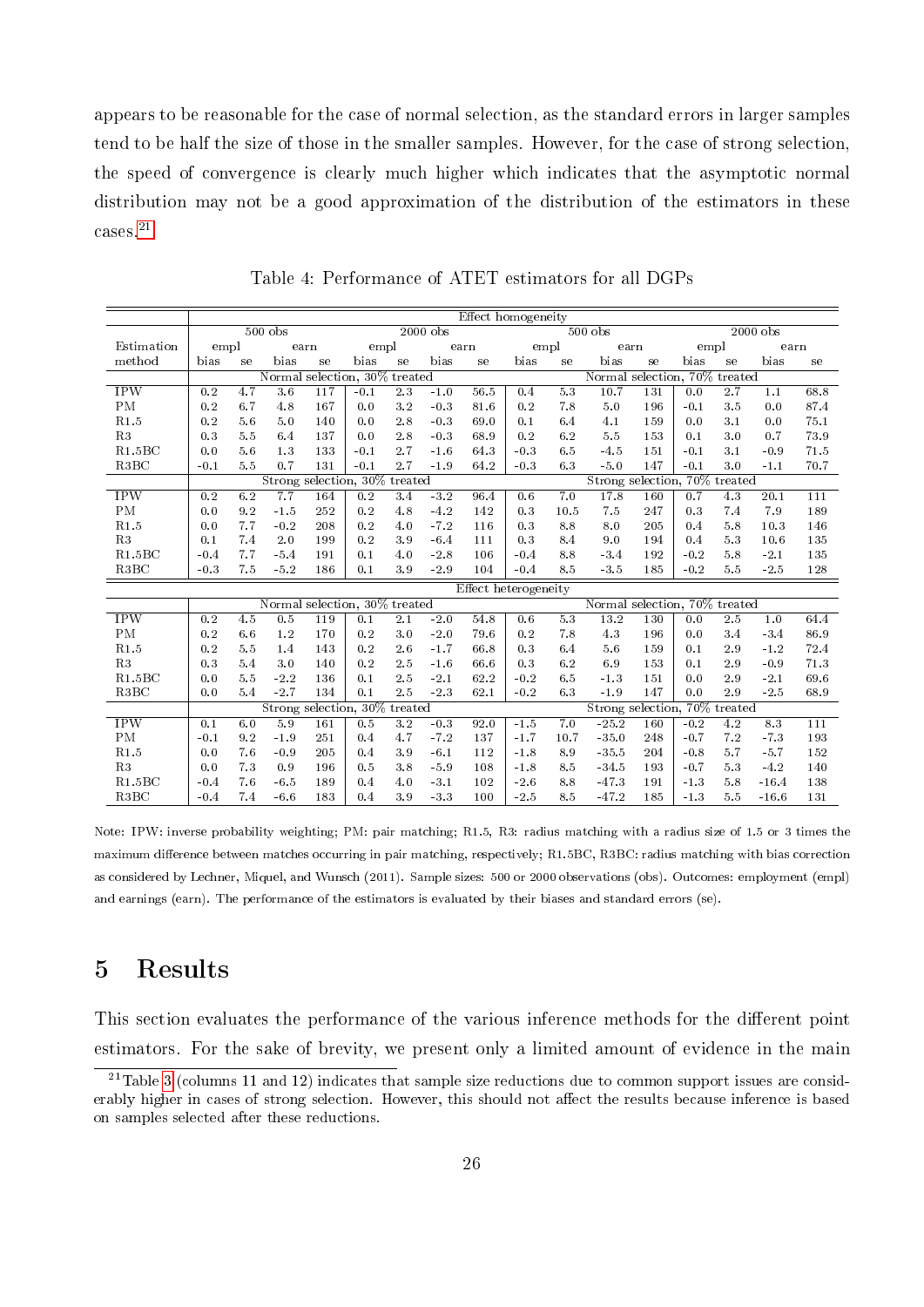body of the paper which conveys the main message of our findings, as the latter seem, perhaps surprisingly, rather unambiguous. An extensive set of further results is presented in Appendix [A.](#page-36-0)

Table [5](#page-30-0) provides the rejection probabilities of the inference procedures by distinct point estimators and outcomes. The null hypothesis corresponds to classical significance tests, namely that the respective mean effect is zero. The upper panel contains the results for IPW, the intermediate one for pair matching, and the lower one for radius matching. In the case of radius matching, the rejection probabilities are averaged over the four estimators investigated (R1.5, R3, R1.5BC, R3BC), because their inference results are qualitatively very similar, see Table [A.1](#page-36-1) in Appendix [A](#page-36-0) for a separate analysis of each radius matching algorithm. Furthermore, Table [5](#page-30-0) aggregates over the different DGP features, with the exception of effect homogeneity (left panel) vs. heterogeneity (right panel). The reason is that under homogeneity, the null hypothesis is true as any effect is equal to zero, while it is violated under heterogeneity. Thus, the rejection probabilities relating to the former case reflect the size of the tests, while those under heterogeneity are informative about the power. As shown in Table [A.8](#page-43-0) in Appendix [A,](#page-36-0) the coverage probabilities of the various procedures, i.e. the share of simulations in which the true value is included in the 95% confidence interval of the respective method, do not differ much for the homogeneous and heterogeneous case.

A first observation in Table [5](#page-30-0) is that all methods that are based on asymptotic approximations (i.e. do not rely on bootstrapping) and ignore the estimation of the propensity score are conservative. This is for instance in line with Abadie and Imbens (2012a), who show that estimating (rather than knowing) the propensity score changes the variance of the matching estimator of the ATET (albeit the direction of the change is ambiguous). Interestingly, also the GMM-based variance estimator for IPW is rather conservative, even though it accounts for the estimation of the propensity score. As any of these procedures are computationally much less expensive than the bootstrap, they may provide reasonable approximations in very large data sets. On the other hand, some procedures, namely weights-based variance estimation using term A alone and the Abadie and Imbens estimator, have excessive size when adjusted for propensity score estimation. In conclusion, weights-based estimation using A without propensity score adjustment appears to be among the best performing asymptotic methods for any point estimator in terms of size.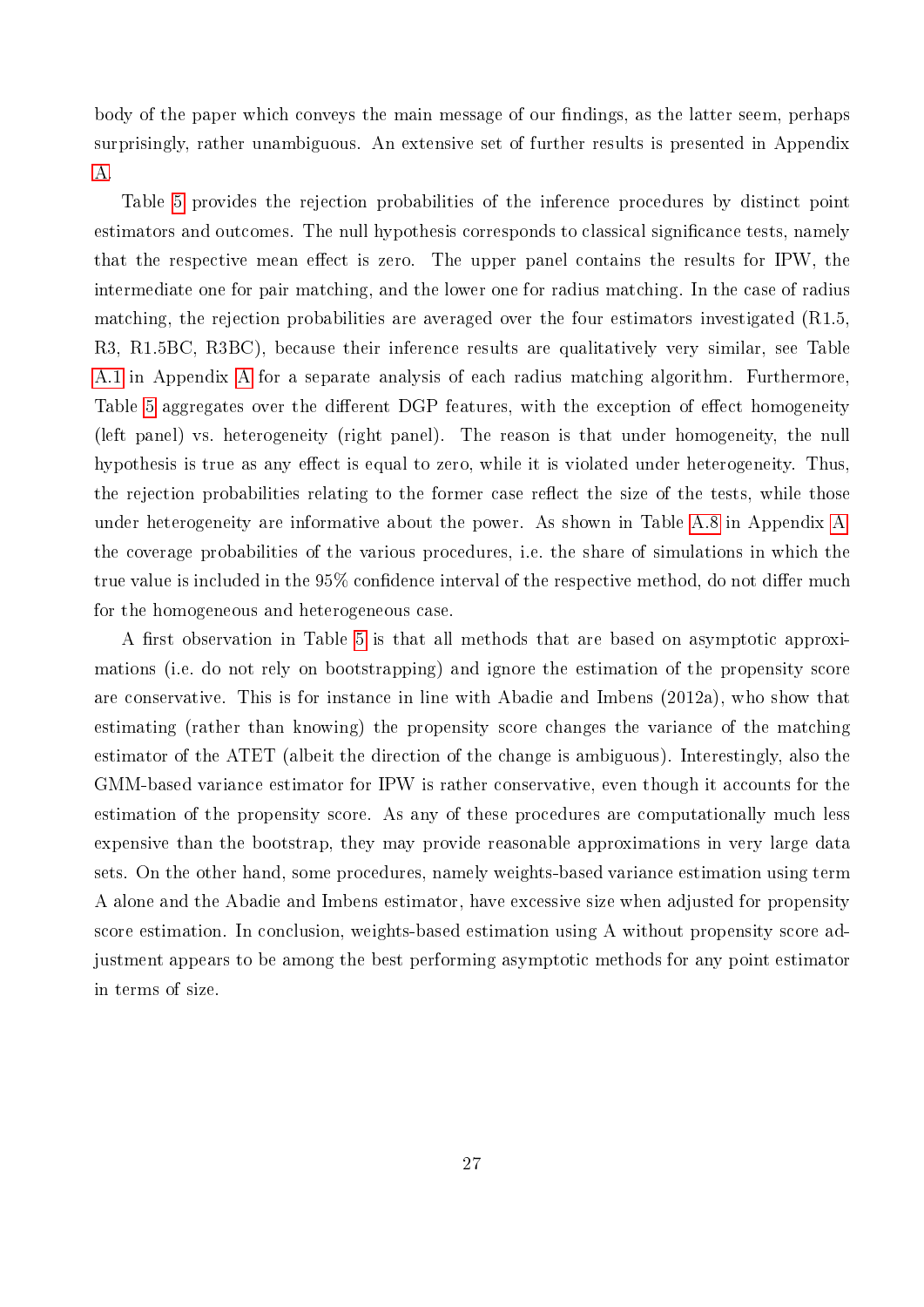|  |  |  | Table 5: Rejection probabilities |
|--|--|--|----------------------------------|
|--|--|--|----------------------------------|

<span id="page-30-0"></span>

| IPW                   |                  |                  | homogeneity |                  |             |             |      |        | heterogeneity |      |            |      |
|-----------------------|------------------|------------------|-------------|------------------|-------------|-------------|------|--------|---------------|------|------------|------|
|                       |                  | binary           |             |                  | continuous  |             |      | binary |               |      | continuous |      |
|                       | a s              | bs               |             | as               | bs          |             | a s  | bs     |               | as   | bs         |      |
| <b>GMM</b>            | 0.2              | 3.9              |             | 0.6              | 4.3         |             | 55.0 | 84.9   |               | 39.7 | 63.2       |      |
| wgt uncond var        | 1.0              | 4.3              |             | 1.6              | 4.6         |             | 72.6 | 85.1   |               | 51.5 | 63.3       |      |
| wgt decomp $(0.2)$    | 0.6              | 4.2              |             | 1.0              | 4.2         |             | 72.7 | 87.1   |               | 50.2 | 64.2       |      |
| wgt decomp $(0.8)$    | 0.6              | 4.2              |             | 1.1              | 4.1         |             | 73.1 | 87.3   |               | 51.0 | 64.6       |      |
| wgt decomp $(3.2)$    | 0.6              | 4.3              |             | $1.2\,$          | 4.1         |             | 74.9 | 88.0   |               | 54.7 | 65.3       |      |
| wgt A $(0.2)$         | 3.3              | 3.7              |             | 3.3              | 3.7         |             | 88.5 | 87.4   |               | 64.4 | 63.2       |      |
| wgt A $(0.8)$         | 3.2              | 3.8              |             | 3.3              | 3.8         |             | 88.5 | 87.5   |               | 64.9 | 64.0       |      |
| wgt A $(3.2)$         | 2.9              | 4.0              |             | 3.8              | 4.0         |             | 87.8 | 88.2   |               | 66.9 | 64.7       |      |
|                       |                  |                  |             |                  |             |             |      | 87.8   |               |      |            |      |
| boot effect se        |                  | 4.1              |             |                  | 4.3         |             |      |        |               |      | 64.7       |      |
| boot effect quant     |                  | 2.7              |             |                  | 2.9         |             |      | 89.0   |               |      | 61.5       |      |
| pair matching         |                  |                  | homogeneity |                  |             |             |      |        | heterogeneity |      |            |      |
|                       |                  | binary           |             |                  | continuous  |             |      | binary |               |      | continuous |      |
|                       | as               | $_{\rm bs}$      | w bs        | as               | $_{\rm bs}$ | wbs         | as   | bs     | wbs           | as   | bs         | wbs  |
| wgt uncond var        | $\overline{2.6}$ | 6.1              | 4.6         | $\overline{3.7}$ | 7.4         | 4.9         | 50.2 | 60.2   | 62.5          | 36.9 | 46.9       | 43.9 |
| wgt decomp $(0.2)$    | 0.4              | 3.1              | 3.5         | 1.0              | 3.2         | 3.8         | 46.8 | 69.7   | 67.6          | 30.1 | 47.3       | 43.5 |
| wgt decomp $(0.8)$    | 0.3              | 2.9              | 3.5         | 0.9              | 2.9         | 3.6         | 47.2 | 69.9   | 67.7          | 30.6 | 47.2       | 43.7 |
| wgt decomp $(3.2)$    | 0.3              | 2.6              | 3.5         | 1.4              | 2.1         | 3.8         | 49.9 | 71.0   | 68.2          | 34.1 | 46.3       | 43.9 |
| wgt A $(0.2)$         | 3.3              | 2.5              | 3.7         | 4.3              | 2.3         | 3.9         | 69.2 | 69.7   | 67.9          | 46.5 | 45.5       | 43.2 |
| wgt A $(0.8)$         | 3.2              | 2.4              | 3.7         | 4.3              | 2.2         | 3.8         | 69.2 | 70.1   | 68.1          | 47.1 | 45.7       | 43.5 |
| wgt A $(3.2)$         | 2.6              | 2.2              | $3.5\,$     | 5.2              | 1.9         | $3\,$ $8\,$ | 68.2 | 70.6   | 68.3          | 49.4 | 45.2       | 43.7 |
| Abadie Imbens         | 7.4              | 1.5              | 5.5         | 6.6              | 1.3         | 5.0         | 71.6 | 51.4   | 61.9          | 48.4 | 34.2       | 41.4 |
| wgt uncond var ps     | 4.6              | 7.5              | 4.7         | 6.6              | 9.2         | 5.4         | 55.1 | 60.6   | 60.3          | 43.9 | 48.7       | 44.0 |
| wgt decomp $(0.2)$ ps | 1.3              | 4.6              | 3.9         | 3.3              | 5.2         | 4.5         | 53.6 | 70.8   | 66.6          | 38.1 | 49.6       | 43.8 |
| wgt decomp $(0.8)$ ps | 1.2              | 4.4              | 3.7         | 3.5              | 4.8         | 4.5         | 54.0 | 71.0   | 66.5          | 38.7 | $49.6\,$   | 44.0 |
| wgt decomp $(3.2)$ ps | 1.5              | 3.9              | 3.8         | $5.3\,$          | 4.6         | 4.6         | 58.0 | 72.4   | 66.8          | 44.2 | 49.5       | 44.0 |
| wgt $A(0.2)$ ps       | 9.7              | 5.2              | 4.7         | 11.6             | 5.6         | 5.2         | 77.2 | 70.7   | 63.8          | 58.0 | 49.5       | 43.8 |
| wgt $A(0.8)$ ps       | 9.5              | 5.3              | 4.6         | 11.8             | 5.2         | $5.0\,$     | 77.2 | 71.1   | 64.1          | 58.9 | 50.0       | 44.5 |
| wgt A $(3.2)$ ps      | 8.3              | 5.1              | 4.5         | 13.6             | 5.4         | 5.2         | 76.1 | 71.2   | 64.3          | 61.8 | 50.3       | 45.0 |
| Abadie Imbens ps      | 14.8             | 2.9              | 6.6         | 15.0             | 3.0         | 6.4         | 82.6 | 58.7   | 64.0          | 61.8 | 41.1       | 44.6 |
| boot effect se        |                  | 2.0              | 3.6         |                  | 2.3         | 3.8         |      | 60.5   | 64.6          |      | 38.0       | 41.3 |
| boot effect quant     |                  | 0.1              | 3.5         |                  | 0.1         | 3.6         |      | 67.2   | 62.1          |      | 32.5       | 39.6 |
| radius matching       |                  |                  | homogeneity |                  |             |             |      |        | heterogeneity |      |            |      |
|                       |                  |                  |             |                  |             |             |      |        |               |      |            |      |
|                       |                  | binary           |             |                  | continuous  |             |      | binary |               |      | continuous |      |
|                       | as               | bs               |             | as               | bs          |             | a s  | bs     |               | as   | bs         |      |
| wgt uncond var        | 0.9              | $\overline{3.3}$ |             | 1.6              | 3.7         |             | 59.2 | 73.4   |               | 42.0 | 54.3       |      |
| wgt decomp $(0.2)$    | 0.4              | 2.9              |             | 0.9              | 2.8         |             | 58.5 | 76.8   |               | 39.6 | 54.9       |      |
| wgt decomp $(0.8)$    | 0.4              | 2.8              |             | 0.9              | 2.7         |             | 59.0 | 77.0   |               | 40.4 | 55.2       |      |
| wgt decomp $(3.2)$    | 0.4              | $2.8\,$          |             | 1.1              | 2.6         |             | 60.8 | 77.8   |               | 43.5 | 55.8       |      |
| wgt A $(0.2)$         | 3.6              | 2.6              |             | 3.4              | 2.4         |             | 78.4 | 76.4   |               | 54.7 | 53.6       |      |
| wgt A $(0.8)$         | 3.5              | 2.6              |             | 3.4              | 2.4         |             | 78.2 | 76.7   |               | 55.3 | 54.2       |      |
| wgt A $(3.2)$         | 3.1              | 2.5              |             | 3.9              | 2.4         |             | 77.6 | 77.6   |               | 57.3 | 55.0       |      |
| wgt uncond var ps     | 2.8              | 4.8              |             | 4.8              | 5.8         |             | 67.5 | 73.1   |               | 53.0 | 57.0       |      |
| wgt decomp $(0.2)$ ps | 2.0              | 4.5              |             | 3.8              | 5.1         |             | 67.5 | 76.9   |               | 50.9 | 57.5       |      |
| wgt decomp $(0.8)$ ps | 2.0              | 4.5              |             | 3.9              | 5.0         |             | 68.0 | 77.1   |               | 52.1 | 57.9       |      |
| wgt decomp (3.2) ps   | $2\,.1$          | 4.6              |             | 5.1              | 5.5         |             | 70.0 | 78.1   |               | 56.5 | 58.9       |      |
| wgt $A(0.2)$ ps       | 9.9              | 4.8              |             | 11.3             | 5.8         |             | 84.6 | 75.0   |               | 67.7 | 56.9       |      |
| wgt $A(0.8)$ ps       | 9.7              | 4.9              |             | 11.5             | 5.8         |             | 84.5 | 75.3   |               | 68.3 | 57.5       |      |
| wgt $A(3.2)$ ps       | 9.0              | 4.9              |             | 12.8             | 6.3         |             | 83.8 | 76.2   |               | 69.8 | 58.4       |      |
| boot effect se        |                  | $3.3\,$          |             |                  | 3.4         |             |      | 74.4   |               |      | 53.8       |      |
| boot effect quant     |                  | 1.0              |             |                  | 1.0         |             |      | 77.3   |               |      | 50.1       |      |
|                       |                  |                  |             |                  |             |             |      |        |               |      |            |      |

Note: 'as': the standard error is estimated by the respective method and plugged into the asymptotic approximation for confidence intervals; `bs': using 199 (standard) bootstrap replications (without smoothing), the standard error is estimated by the respective method and plugged into the t-statistic to obtain confidence intervals based on the quantile method. Exceptions are 'boot effect se', which bootstraps the effect and plugs its standard error into the asymptotic approximation for confidence intervals, and 'boot effect quant', which obtains confidence intervals based on the quantile method on the effect (rather than the t-statistic); 'wbs': wild bootstrap (without smoothing) rather than the standard bootstrap is used for the respective method. The suffix 'ps' stands for adjustment for propensity score estimation. The results for radius matching are averages over all 4 radius matching algorithms (R1.5, R3, R1.5BC, R3BC).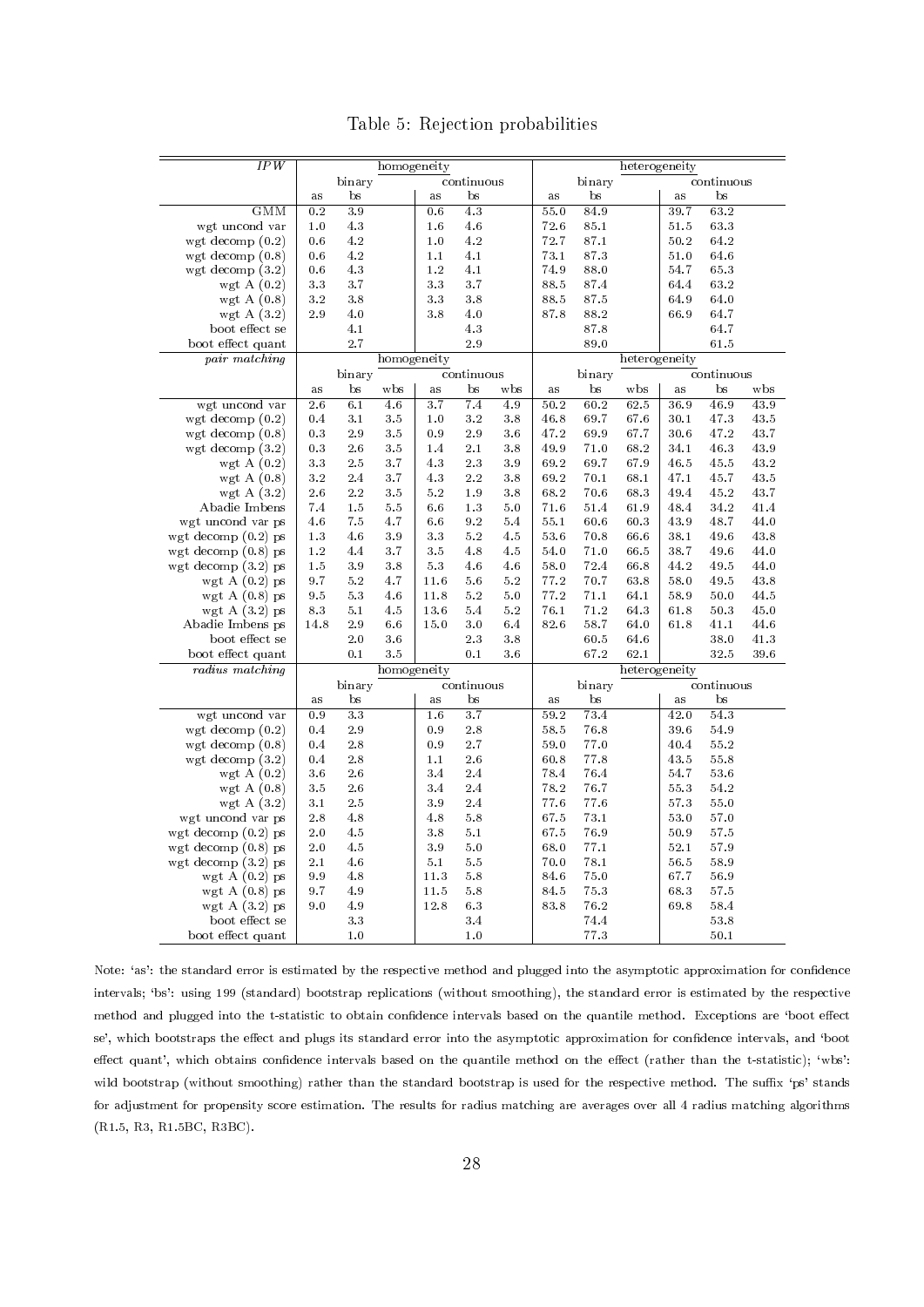In general, it appears that the bootstrap procedures dominate the asymptotic ones in that they are much closer to the nominal size under homogeneity. This holds also true for IPW estimation, where any bootstrap method performs better than its asymptotic counterpart in terms of size. For the matching estimators, the methods based on bootstrapping t-statistics which include the propensity score adjustment generally do best in terms of size, while the ones without adjustment are conservative, with the exception of the Abadie and Imbens estimator when using the wild bootstrap. Concerning pair matching, it is interesting to observe that the inconsistency of the standard bootstrap demonstrated in Abadie and Imbens (2008) seem to have little practical relevance when using the propensity score adjustment, with the exception of weights-based estimation using the unconditional variance. Furthermore, the wild bootstrap improves on several inference estimators compared to standard bootstrapping, in particular when propensity score estimation is ignored. Overall, it appears that with the exception of the unconditional variance formula, the weights-based estimators with propensity score adjustment (both based on the standard or wild bootstrap) most accurately estimate the size of pair matching. For radius matching, bootstrapping t-statistics with propensity score adjustment and weights-based estimation using A+B appears to overall dominate in terms of empirical size. It is interesting to note that for each of the point estimators, the best performing methods based on bootstrapping t-statistics outperform the approaches of directly bootstrapping the ATET (to either plug the bootstrap standard error into the asymptotic approximation or to apply the quantile method on the ATET).

The previous discussion exclusively focussed on the empirical size. Concerning the power of the inference procedures, Table [5](#page-30-0) shows that none of the methods have severe lack-of-power issues, not even the conservative ones. Again, the bootstrap-based procedures often dominate the asymptotic approximations or are at least comparably powerful, with the exception of those asymptotic methods that are severely oversized. That is, it frequently appears that some bootstrap method is superior in terms of size and power at the same time when compared to the respective asymptotic approximation. The patterns of our results on size and power are quite similar across outcome variables, although in some cases the asymptotic procedures are less conservative for the continuous than for the binary outcome. In Tables [A.2](#page-37-0) to [A.4](#page-39-0) in Appendix [A](#page-36-0) we provide the rejection probabilities of the methods (separately for each point estimator) across further simulation features like sample size, share of treated, and treatment selection.<sup>[22](#page--1-0)</sup> It is a maybe surprising result that the size and power properties of the different inference procedures are rather stable across the different features.

 $22$ The corresponding coverage probabilities, i.e. the share of simulations in which the true value is included in the 95% confidence interval of the respective method, are provided in Tables [A.9](#page-44-0) to [A.11](#page-46-0) of Appendix [A.](#page-36-0)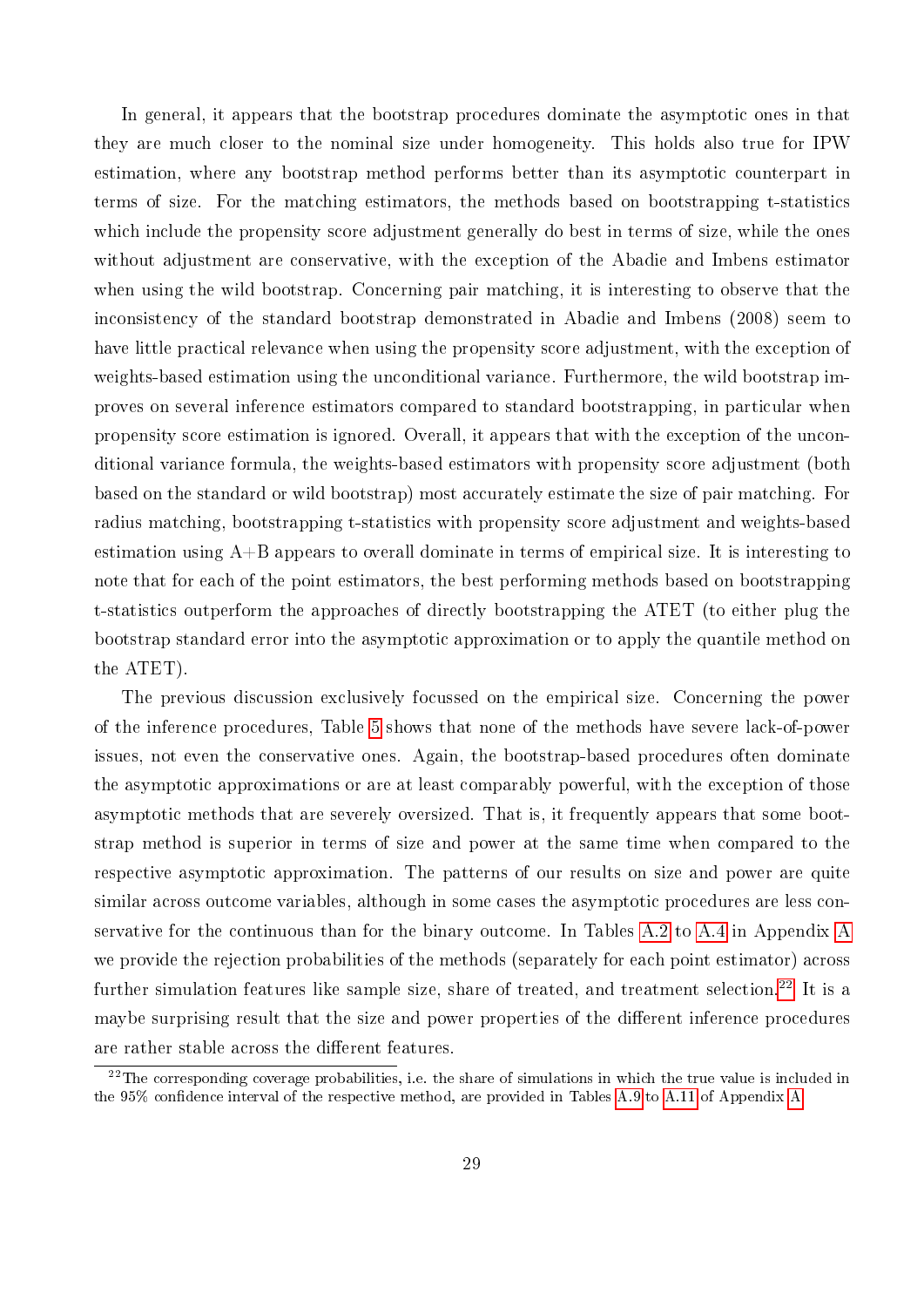A further remark concerns the number of bootstrap replications, which we varied between 49 and 199 (even though in any of the tables mentioned so far, only the results for 199 replications are reported). On average, it seems that reliable inference is obtained already with just 49 bootstraps, no matter whether non-smoothed or smoothed statistics are considered. Even though increasing the number of replications improves the procedures, the gains appear to be rather small for any point estimator, see Tables [A.6](#page-41-0) and [A.7](#page-42-0) in Appendix [A.](#page-36-0) For the non-smoothed bootstrap procedures, a larger number of replications generally slightly decreases the standard deviations of the rejection probabilities (results not reported but available on request), albeit the effect is rather minor. It is furthermore more or less non-existent for the smoothed versions, as smoothing decreases the standard deviations under a low number of bootstraps somewhat such that an increase does not entail further reductions. Smoothing has, however, virtually no effect on the coverage probabilities (i.e. on average), see Tables [A.6](#page-41-0) and [A.7.](#page-42-0) It generally decreases the size under a small number of replications, but has a negligible to nonexistent impact for 199 replications.

# <span id="page-32-0"></span>6 Conclusion

In this paper, we investigated the finite sample properties of various inference methods for propensity score-based matching and weighting estimators of the average treatment effect on the treated. Using an `Empirical Monte Carlo Study' (EMCS) approach based on large scale labor market data from Germany, we analysed both asymptotic approximations and several bootstrap methods for the computation of variances and confidence intervals. We found that asymptotic approximations that ignore the estimation of the propensity score tended to be conservative, while accounting for propensity score estimation led to excessive size for some procedures applicable to matching estimators. In contrast, GMM-based variance estimation of IPW was rather conservative, even though accounting for the estimation of the propensity score. In general, the bootstrap procedures dominated the asymptotic ones in terms of size. For matching, the methods based on bootstrapping t-statistics which account for propensity score estimation generally came closest to the nominal size. For pair matching, it was interesting to see that the inconsistency of the standard bootstrap bore little practical relevance for most methods accounting for propensity score estimation. Yet, a wild bootstrap algorithm applicable to propensity score matching led to a more accurate size for several inference estimators than standard bootstrapping, in particular when the estimation of the propensity score was ignored. Concerning power, none of the methods showed severe lack-of-power issues, but again, the bootstrap procedures frequently outperformed the asymptotic approximations or were at least comparably powerful.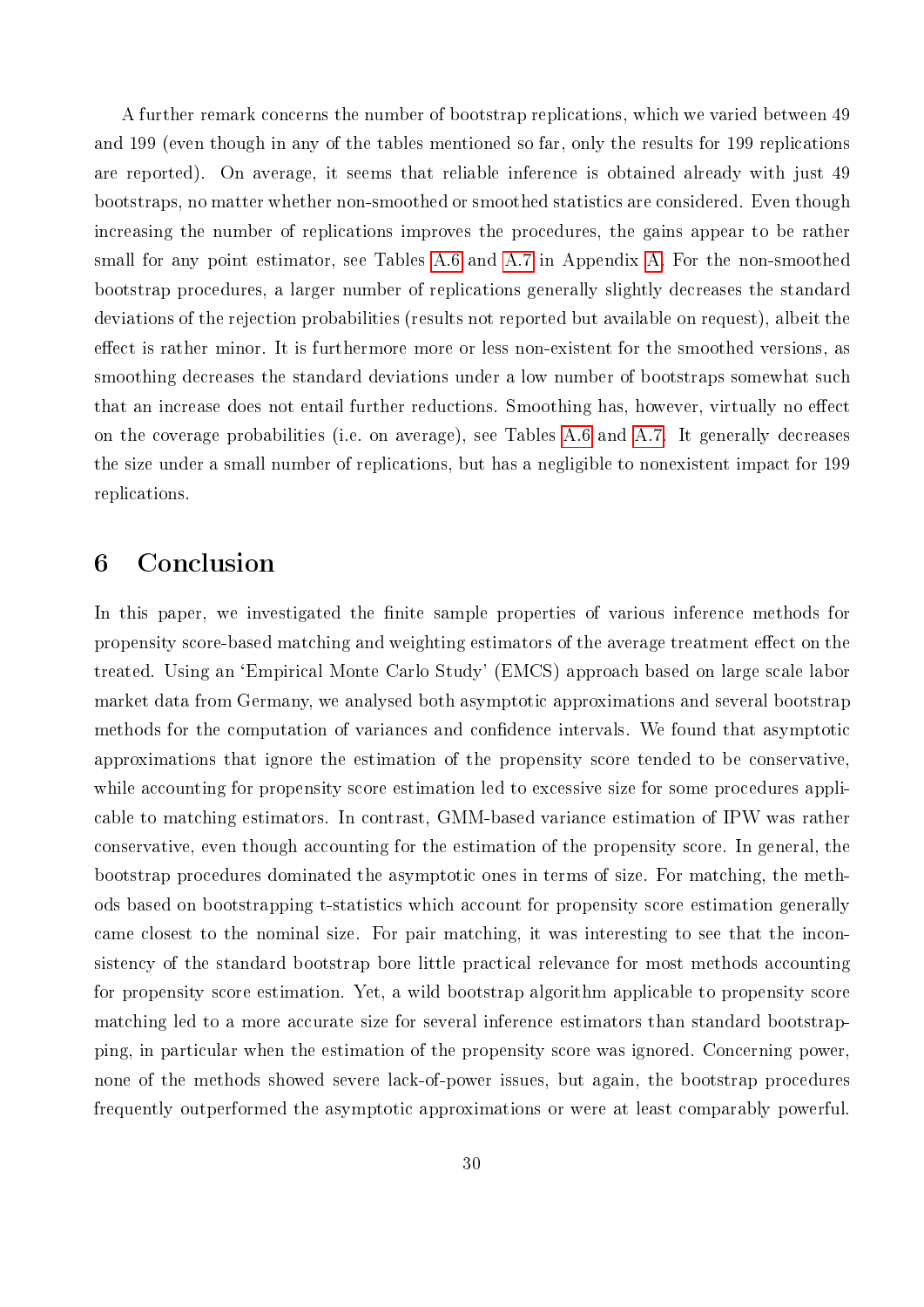Furthermore, the size and power properties of the inference procedures were rather stable across different simulation features. Finally, for the bootstrap procedures, we found only minor effects of the number of bootstrap replications on their average performance.

# References

- ABADIE, A., AND G. W. IMBENS (2006): "Large Sample Properties of Matching Estimators for Average Treatment Effects," Econometrica, 74, 235-267.
- (2008): "On the Failure of the Bootstrap for Matching Estimators," Econometrica, 76, 1537–1557.
- (2011): "Bias-Corrected Matching Estimators for Average Treatment Effects," Journal of Business and  $Economic Statistics, 29, 1-11.$
- (2012a): "A Martingale representation for matching estimators," Journal of the American Statistical  $Association, 107, 833–843.$
- (2012b): "Matching on the Estimated Propensity Score," working paper.
- BODORY, H., L. CAMPONOVO, M. HUBER, AND M. LECHNER (2016): "A wild bootstrap algorithm for direct and propensity score matching estimators,"  $mimeo$ .
- BUSSO, M., J. DINARDO, AND J. MCCRARY (2014): "New Evidence on the Finite Sample Properties of Propensity Score Matching and Reweighting Estimators," Review of Economics and Statistics, 96, 885-897.
- CRUMP, R. K., V. J. HOTZ, G. W. IMBENS, AND O. A. MITNIK (2009): "Dealing with limited overlap in estimation of average treatment effects,"  $Biometrika$ , 96, 187–199.
- DEHEJIA, R. H., AND S. WAHBA (1999): "Causal Effects in Non-experimental Studies: Reevaluating the Evaluation of Training Programmes," Journal of American Statistical Association, 94, 1053-1062.
- EFRON, B. (1979): "Bootstrap Methods: Another Look at the Jackknife," The Annals of Statistics, 7, 1–26.
- FRÖLICH, M. (2004): "Finite Sample Properties of Propensity-Score Matching and Weighting Estimators," The Review of Economics and Statistics, 86, 77-90.

- (2007): "Propensity score matching without conditional independence assumption - with an application to the gender wage gap in the United Kingdom," Econometrics Journal, 10, 359-407.

- FRÖLICH, M., M. HUBER, AND M. WIESENFARTH (2014): "The finite sample performance of semi- and nonparametric estimators for treatment effects and policy evaluation," IZA Discussion Paper No. 8756.
- GRAHAM, B., C. PINTO, AND D. EGEL (2012): "Inverse probability tilting for moment condition models with missing data," Review of Economic Studies, 79, 1053-1079.
- HAHN, J. (1998): "On the role of the propensity score in efficient semiparametric estimation of average treatment effects,"  $Econometrica$ ,  $66(2)$ ,  $315-331$ .
- HAINMUELLER, J. (2012): "Entropy balancing for causal effects: A multivariate reweighting method to produce balanced samples in observational studies," Political Analysis,  $20(1)$ ,  $25-46$ .
- HECKMAN, J., H. ICHIMURA, J. SMITH, AND P. TODD (1998): "Characterizing selection bias using experimental data,"  $Econometrica, 66, 1017-1098.$
- HECKMAN, J. J., H. ICHIMURA, AND P. TODD (1998): "Matching as an Econometric Evaluation Estimator," Review of Economic Studies, 65, 261-294.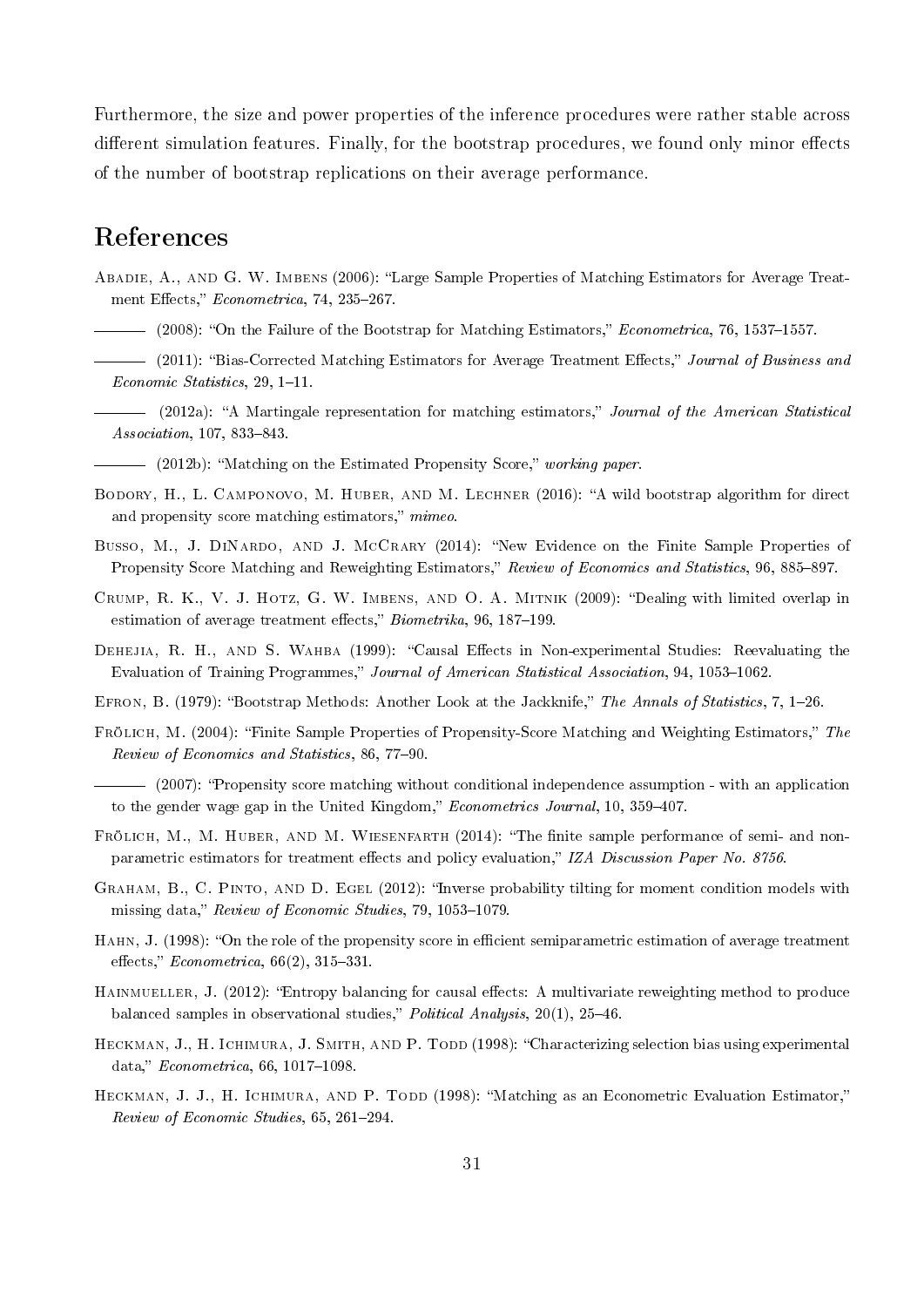- HIRANO, K., G. W. IMBENS, AND G. RIDDER (2003): "Efficient Estimation of Average Treatment Effects Using the Estimated Propensity Score," Econometrica, 71, 1161-1189.
- Ho, D., K. Imai, G. King, and E. Stuart (2007): Matching as Nonparametric Preprocessing for Reducing Model Dependence in Parametric Causal Inference," Political Analysis.
- HOROWITZ, J. L. (2001): "The Bootstrap," in *Handbook of Econometrics*, ed. by J. J. Heckman, and E. Learer, pp.  $3159-3228$ . North-Holland.
- HORVITZ, D., AND D. THOMPSON (1952): "A Generalization of Sampling without Replacement from a Finite Population," Journal of American Statistical Association, 47, 663-685.
- HUBER, M., M. LECHNER, AND G. MELLACE (2014): "The finite sample performance of estimators for mediation analysis under sequential conditional independence," University of St. Gallen, Department of Economics Discussion Paper No. 2014-15.
- HUBER, M., M. LECHNER, AND A. STEINMAYR (2014): "Radius matching on the propensity score with bias adjustment: tuning parameters and finite sample behaviour," forthcoming in Empirical Economics.
- HUBER, M., M. LECHNER, AND C. WUNSCH (2013): "The performance of estimators based on the propensity score," Journal of Econometrics,  $175, 1-21$ .
- IMAI, K., AND M. RATKOVIC (2014): "Covariate balancing propensity score," Journal of the Royal Statistical Society: Series B (Statistical Methodology),  $76(1)$ ,  $243-263$ .
- IMBENS, G. W. (2004): "Nonparametric Estimation of Average Treatment Effects under Exogeneity: A Review," The Review of Economics and Statistics, 86, 4-29.
- IMBENS, G. W., AND J. M. WOOLDRIDGE (2009): "Recent Developments in the Econometrics of Program Evaluation," Journal of Economic Literature, 47, 5-86.
- KHAN, S., AND E. TAMER (2010): "Irregular Identification, Support Conditions, and Inverse Weight Estimation,"  $Econometrica, 78, 2021 - 2042.$
- Lechner, M. (2002): Program Heterogeneity and Propensity Score Matching: An Application to the Evaluation of Active Labor Market Policies," The Review of Economics and Statistics, 84, 205-220.
- (2009): "Sequential Causal Models for the Evaluation of Labor Market Programs," Journal of Business and Economic Statistics,  $27, 71-83$ .
- LECHNER, M., R. MIQUEL, AND C. WUNSCH (2011): "Long-run Effects of Public Sector Sponsored Training in West Germany," Journal of the European Economic Association, 9, 742-784.
- LECHNER, M., AND A. STRITTMATTER (2014): "Practical Procedures to Deal with Common Support Problems in Matching Estimation," University of St. Gallen, Department of Economics Discussion Paper Discussion Paper no. 2014-10.
- LECHNER, M., AND C. WUNSCH (2013): "Sensitivity of matching-based program evaluations to the availability of control variables," Labour Economics, 21, 111-121.
- LUNCEFORD, J. K., AND M. DAVIDIAN (2004): "Stratification and weighting via the propensity score in estimation of causal treatment effects: a comparative study," Statistics in Medicine, 23, 2937-2960.
- MACKINNON, J. G. (2006): "Bootstrap Methods in Econometrics," The Economic Record, 82, S2-S18.
- MILLIMET, D., AND R. TCHERNIS (2009): "On the specification of propensity scores, with applications to the analysis of trade policies.," Journal of Business  $\mathscr$  Economic Statistics, 27, 297-315.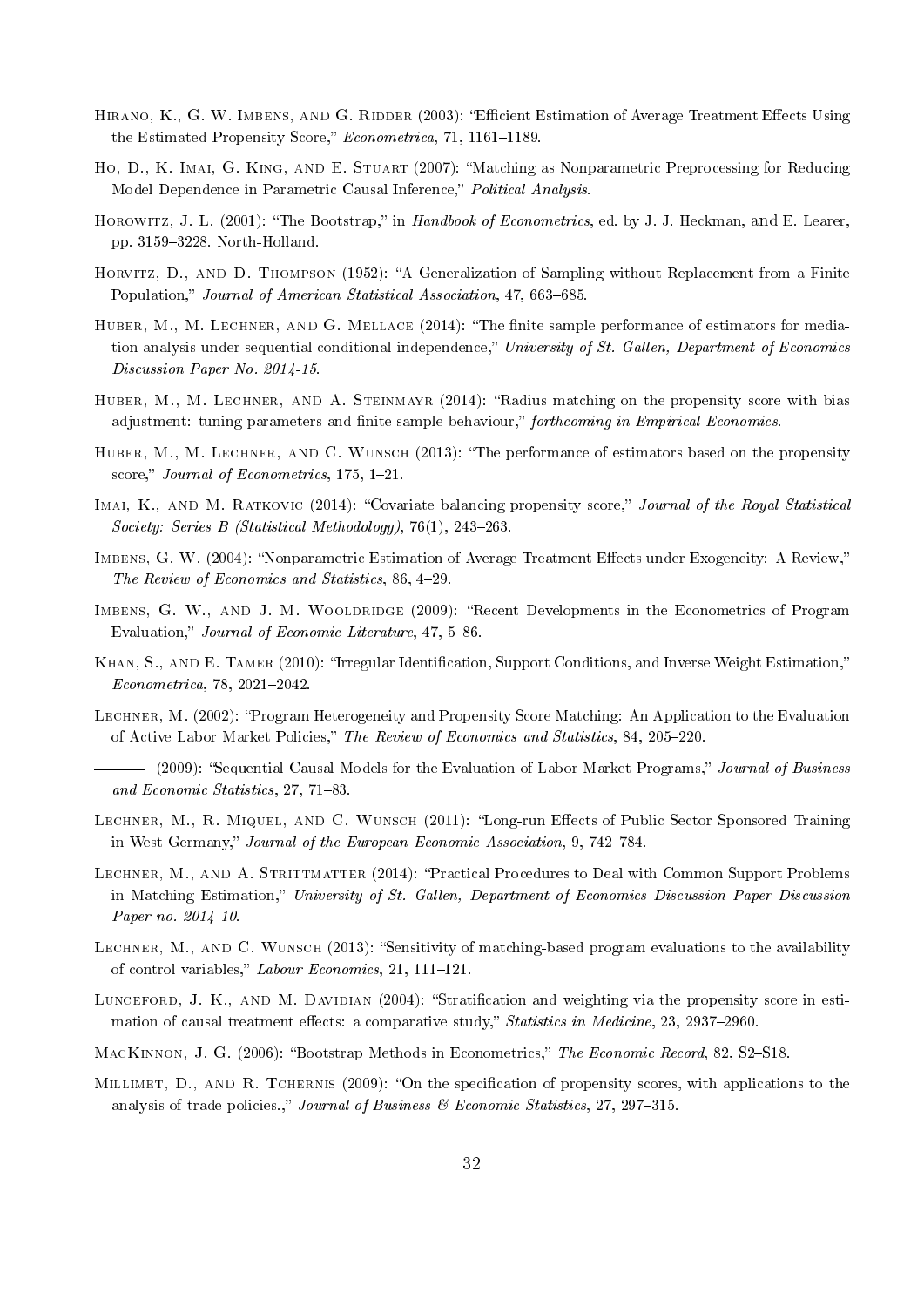- NEWEY, W. K. (1984): "A method of moments interpretation of sequential estimators," Economics Letters, 14, 201206.
- Ñopo, H. (2008): Matching as a Tool to Decompose Wage Gaps, Review of Economics and Statistics, 90, 290-299.
- OTSU, T., AND Y. RAI (2015): "Bootstrap inference of matching estimators for average treatment effects," working paper, University of St. Gallen.
- Pingel, R. (2015): Estimating the Variance of a Propensity Score Matching Estimator: Another Look at Right Heart Catheterization Data," working paper, Department of Statistics, Uppsala University.
- RACINE, J. S., AND J. G. MACKINNON (2007): "Inference via kernel smoothing of bootstrap values," Computational Statistics & Data Analysis, 51, 5949-5957.
- ROBINS, J. M., S. D. MARK, AND W. K. NEWEY (1992): "Estimating exposure effects by modelling the expectation of exposure conditional on confounders," Biometrics, 48, 479–495.
- ROBINS, J. M., AND A. ROTNITZKY (1995): "Semiparametric Efficiency in Multivariate Regression Models with Missing Data," Journal of the American Statistical Association, 90, 122–129.
- ROBINS, J. M., A. ROTNITZKY, AND L. P. ZHAO (1995): "Analysis of Semiparametric Regression Models for Repeated Outcomes in the Presence of Missing Data," Journal of the American Statistical Association, 90, 106-121.
- Rosenbaum, P. R., and D. B. Rubin (1983): The Central Role of the Propensity Score in Observational Studies for Causal Effects,"  $Biometrika$ , 70(1), 41–55.

(1985): Constructing a control group using multivariate matched sampling methods that incorporate the propensity score.," The American Statistician, 39, 33-38.

- ROTHE, C., AND S. FIRPO (2013): "Semiparametric Estimation and Inference Using Doubly Robust Moment Conditions," IZA Discussion Paper No. 7564.
- RUBIN, D. B. (1973): "Matching to Remove Bias in Observational Studies," Biometrics, 29, 159–183.

(1974): "Estimating Causal Effects of Treatments in Randomized and Nonrandomized Studies," Journal of Educational Psychology,  $66, 688-701$ .

- (1979): Using Multivariate Matched Sampling and Regression Adjustment to Control Bias in Observational Studies," Journal of the American Statistical Association, 74, 318-328.
- (1990): "Formal Modes of Statistical Inference For Causal Effects," Journal of Statistical Planning and  $Inference, 25, 279 - 292.$
- SMITH, J., AND P. TODD (2005): "Does matching overcome LaLonde's critique of nonexperimental estimators?," Journal of Econometrics,  $125, 305-353$ .
- WAERNBAUM, I. (2012): "Model misspecification and robustness in causal inference: comparing matching with doubly robust estimation," Statistics in Medicine, 31, 1572-1581.
- ZHAO, Z. (2004): "Using Matching to Estimate Treatment Effects: Data Requirements, Matching Metrics, and Monte Carlo Evidence," Review of Economics and Statistics, 86, 91-107.

(2008): "Sensitivity of Propensity Score Methods to the Specifications," *Economics Letters*, 98, 309–319.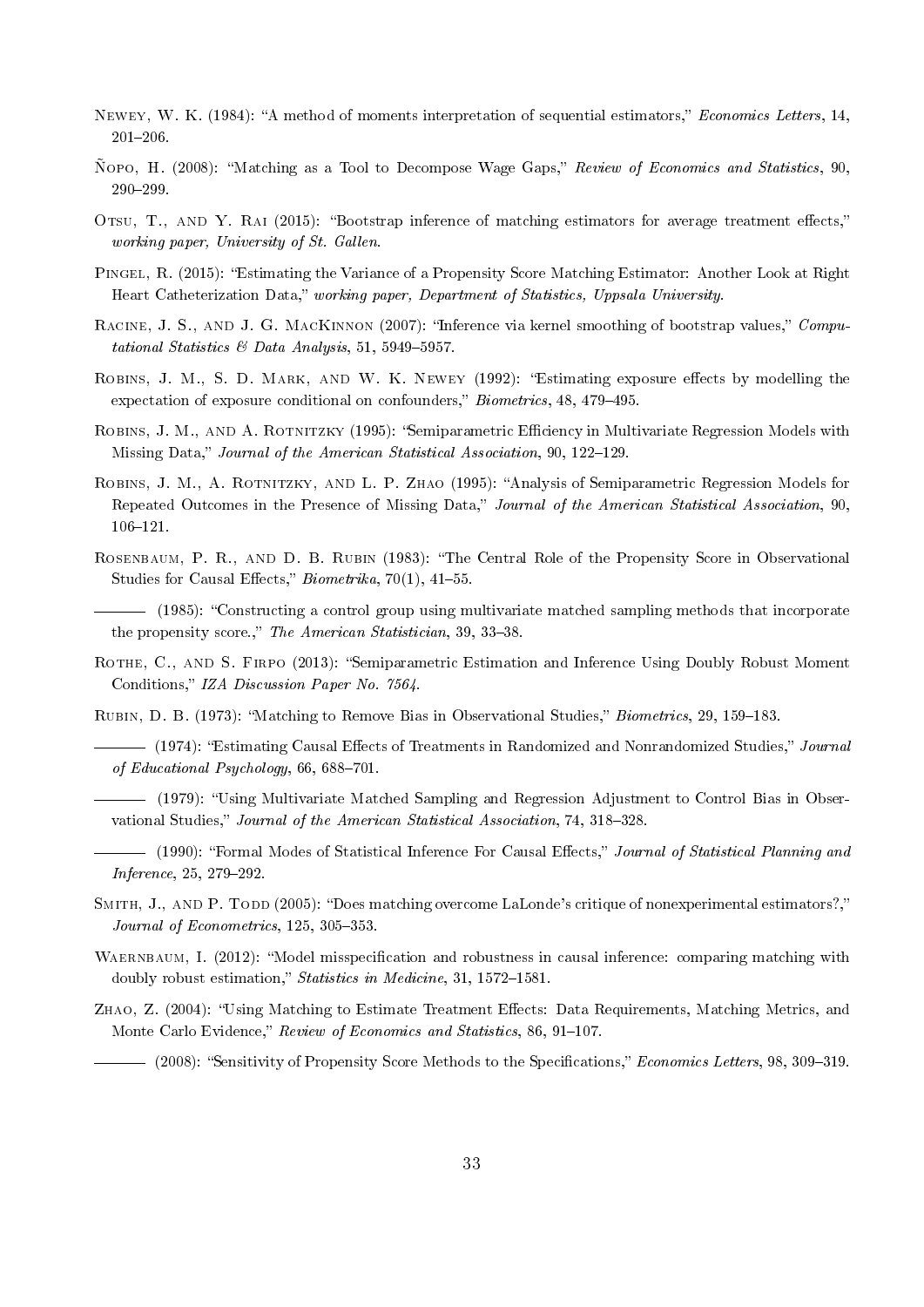# <span id="page-36-1"></span><span id="page-36-0"></span>A Appendix

|                       |          |               | homogeneity |     |                          |                                      | heterogeneity            |             |          |                 | homogeneity |                  |                    | heterogeneity |                                           |            |
|-----------------------|----------|---------------|-------------|-----|--------------------------|--------------------------------------|--------------------------|-------------|----------|-----------------|-------------|------------------|--------------------|---------------|-------------------------------------------|------------|
|                       | binary   |               | continuous  |     |                          | binary                               |                          | continuous  |          | binary          | continuous  |                  |                    | binary        |                                           | continuous |
|                       | $\rm as$ | bs            | $\rm as$    | bs  | $\rm as$                 | bs                                   | $\mathbf{a}\,\mathbf{s}$ | $_{\rm bs}$ | $\rm as$ | bs              | $\rm as$    | bs               | as                 | bs            | $\rm as$                                  | bs         |
|                       |          |               |             |     | $radius$ matching $R1.5$ |                                      |                          |             |          |                 |             |                  | radius matching R3 |               |                                           |            |
| wgt uncond var        | 1.4      | 3.5           | 2.4         | 4.2 | 58.4                     | 68.2                                 | 42.7                     | 50.8        | 1.1      | 3.4             | 2.0         | 4.0              | 60.4               | 72.4          | 43.3                                      | 52.9       |
| wgt decomp $(0.2)$    | 0.4      | 2.7           | 1.0         | 2.5 | 57.2                     | 74.9                                 | 38.8                     | 51.6        | 0.5      | 2.8             | $1.0\,$     | $2\mbox{ .}8$    | 59.7               | 77.3          | 40.5                                      | 53.7       |
| wgt decomp $(0.8)$    | 0.4      | 2.6           | 1.0         | 2.5 | 57.6                     | $75.2\,$                             | 39.5                     | 51.9        | 0.4      | 2.6             | 1.0         | 2.6              | 60.2               | 77.5          | 41.2                                      | 54.1       |
| wgt decomp $(3.2)$    | 0.4      | 2.5           | 1.2         | 2.2 | 59.6                     | 76.3                                 | 42.8                     | 52.2        | 0.4      | 2.6             | 1.2         | 2.4              | 62.1               | 78.6          | 44.4                                      | 54.6       |
| wgt A $(0.2)$         | 3.5      | 2.4           | 3.8         | 2.1 | 78.2                     | 74.3                                 | 54.2                     | 49.9        | 3.6      | 2.5             | 3.7         | 2.3              | 80.2               | 77.2          | 55.7                                      | 52.3       |
| wgt A $(0.8)$         | 3.4      | 2.4           | 3.7         | 2.0 | 77.9                     | 74.9                                 | 55.0                     | 50.6        | 3.5      | 2.5             | 3.7         | 2.3              | 80.0               | 77.3          | 56.3                                      | 52.9       |
| wgt A $(3.2)$         | 2.8      | 23            | 4.3         | 2.0 | 77.2                     | 76.1                                 | 56.8                     | 513         | 2.9      | 2.4             | 4.2         | 2.2              | 79.2               | 78.5          | 58.3                                      | 53.9       |
| wgt uncond var ps     | 3.5      | 4.8           | 5.8         | 6.1 | 66.2                     | 68.2                                 | 52.9                     | 533         | 3.2      | 4.8             | 5.5         | 6.0              | 68.3               | 71.5          | 54.1                                      | 55.4       |
| wgt decomp $(0.2)$ ps | 2.0      | 4.3           | 3.9         | 4.7 | 66.3                     | 75.2                                 | 49.3                     | 54.2        | 2.2      | 4.4             | 4.1         | $5.0$            | 68.7               | 76.9          | 51.7                                      | 56.0       |
| wgt decomp $(0.8)$ ps | 1.9      | 4.2           | 4.1         | 4.6 | 67.0                     | 75.5                                 | 50.7                     | 54.5        | 2.1      | 4.3             | 4.2         | 4.9              | 69.1               | 77.4          | 52.9                                      | 56.5       |
| wgt decomp $(3.2)$ ps | 2.0      | 4.2           | 5.4         | 4.9 | 69.0                     | 76.7                                 | 55.2                     | 55.5        | 2.2      | 4.4             | 5.5         | 5.2              | 71.0               | 78.6          | 57.7                                      | 57.7       |
| wgt $A(0.2)$ ps       | 9.8      | 4.4           | 12.1        | 5.3 | 84.4                     | 73.0                                 | 67.2                     | 53.6        | 9.9      | 4.7             | 12.0        | 5.6              | 86.2               | 75.2          | 68.5                                      | 55.7       |
| wgt A $(0.8)$ ps      | 9.6      | 4.4           | 12.2        | 5.3 | 84.2                     | 73.5                                 | 67.8                     | 54.3        | 9.6      | 4.8             | 12.4        | 5.7              | 86.0               | 75.7          | 69.1                                      | 56.4       |
| wgt A $(3.2)$ ps      | 8.8      | 4.6           | 13.5        | 5.8 | 83.5                     | 74.7                                 | 69.4                     | 55.4        | 8.9      | 4.8             | 13.3        | 6.0              | 85.3               | 76.8          | 70.7                                      | 57.4       |
| boot effect se        |          | $3\!\cdot\!2$ |             | 3.2 |                          | 73.8                                 |                          | 51.2        |          | 3.4             |             | 3.5              |                    | 773           |                                           | 54.1       |
| boot effect quant     |          | 0.8           |             | 0.8 |                          | 78.6                                 |                          | 46.1        |          | 0.9             |             | 1.0              |                    | 80.9          |                                           | 49.9       |
|                       |          |               |             |     |                          | radius matching with bias correction | R1.5BC                   |             |          |                 |             |                  |                    |               | radius matching with bias correction R3BC |            |
| wgt uncond var        | 0.7      | 3.0           | 1.2         | 3.1 | 58.7                     | 75.4                                 | 41.0                     | 55.9        | 0.6      | $\overline{32}$ | 1.0         | 3 <sub>3</sub>   | 59.3               | 77.4          | 41.1                                      | 57.7       |
| wgt decomp $(0.2)$    | 0.4      | $3.0\,$       | 0.8         | 2.9 | 58.2                     | 76.6                                 | 39.5                     | 56.1        | 0.4      | 3.2             | 0.8         | $3\,\,0$         | 58.8               | 78.3          | 39.7                                      | 57.9       |
| wgt decomp $(0.8)$    | 0.4      | 2.9           | 0.9         | 2.8 | 58.7                     | 76.7                                 | 40.4                     | 56.5        | 0.4      | 3.2             | 0.8         | $3\hskip 4pt .0$ | 59.3               | 78.5          | 40.5                                      | 58.4       |
| wgt decomp $(3.2)$    | 0.4      | 3.0           | 1.0         | 2.9 | 60.4                     | 77.3                                 | 43.3                     | 57.2        | 0.3      | 3.1             | 1.0         | 3.1              | 61.0               | 79.1          | 43.5                                      | 59.0       |
| wgt A $(0.2)$         | 3.8      | 2.6           | 3.2         | 2.5 | 77.4                     | 76.2                                 | 54.5                     | 55.1        | 3.6      | 2.9             | 2.9         | 2.8              | 78.0               | 78.1          | 54.6                                      | 57.0       |
| wgt A $(0.8)$         | 3.7      | 2.6           | 3.2         | 2.6 | 77.2                     | 76.4                                 | 55.1                     | 55.7        | 3.5      | 2.9             | 2.8         | 2.8              | 77.9               | 78.2          | 54.9                                      | 57.5       |
| wgt A $(3.2)$         | 3.4      | 2.6           | 3.7         | 2.6 | 76.7                     | 76.9                                 | 56.9                     | 56.4        | 3.1      | 2.8             | 3.3         | 2.8              | 77.4               | 78.8          | 57.0                                      | 58.3       |
| wgt uncond var ps     | 2.4      | 4.6           | 4.1         | 5.5 | 67.5                     | 75.7                                 | 523                      | 58.9        | 2.2      | 5.0             | 3.9         | 5.7              | 68.0               | 77.1          | 52.6                                      | $60.3\,$   |
| wgt decomp $(0.2)$ ps | 2.0      | 4.4           | 3.7         | 5.3 | 67.2                     | 76.9                                 | 51.0                     | 59.1        | 1.9      | 4.8             | 3.5         | 5.5              | 67.9               | 78.5          | 51.4                                      | 60.6       |
| wgt decomp $(0.8)$ ps | 2.0      | 4.5           | 3.8         | 5.2 | 67.7                     | 77.1                                 | 52.2                     | 59.4        | 2.0      | 4.8             | 3.6         | 5.5              | 68.4               | 78.6          | 52.6                                      | 61.0       |
| wgt decomp $(3.2)$ ps | 2.2      | 4.7           | 4.8         | 5.8 | 69.7                     | 77.6                                 | 56.4                     | 60.5        | 2.1      | 4.9             | 4.7         | 6.2              | 70.3               | 79.2          | 56.8                                      | 62.1       |
| wgt $A(0.2)$ ps       | 10.3     | 5.0           | 10.7        | 5.9 | 83.7                     | 75.0                                 | 67.6                     | 58.5        | 9.8      | 5.2             | 10.3        | 6.3              | 84.2               | 76.7          | 67.7                                      | 59.9       |
| wgt A $(0.8)$ ps      | 10.0     | 5.1           | 10.8        | 6.1 | 83.5                     | 75.2                                 | 67.9                     | 58.9        | 9.6      | 5.2             | $10.5\,$    | 6.2              | 84.1               | 76.9          | 68.3                                      | 60.2       |
| wgt A $(3.2)$ ps      | 9.4      | 5.0           | 12.4        | 6.5 | 83.0                     | 75.8                                 | 69.5                     | 59.7        | 9.1      | 5.4             | 11.9        | 6.8              | 83.6               | 77.4          | 69.7                                      | 61.1       |
| boot effect se        |          | $3\!\cdot\!2$ |             | 3.3 |                          | 72.1                                 |                          | 54.1        |          | 3.4             |             | $3\,$ $5\,$      |                    | 74.3          |                                           | 56.0       |
| boot effect quant     |          | 1.0           |             | 1.0 |                          | 73.8                                 |                          | 51.0        |          | 1.2             |             | 1.2              |                    | 75.8          |                                           | 53.3       |

Table A.1: Rejection probabilities for radius matching

Note: 'as': the standard error is estimated by the respective method and plugged into the asymptotic approximation for confidence intervals; `bs': using 199 (standard) bootstrap replications, the standard error is estimated by the respective method and plugged into the t-statistic to obtain confidence intervals based on the quantile method. Exceptions are 'boot effect se', which bootstraps the effect and plugs its standard error into the asymptotic approximation for confidence intervals, and 'boot effect quant', which obtains confidence intervals based on the quantile method on the effect (rather than the t-statistic). The suffix 'ps' stands for adjustment for propensity score estimation.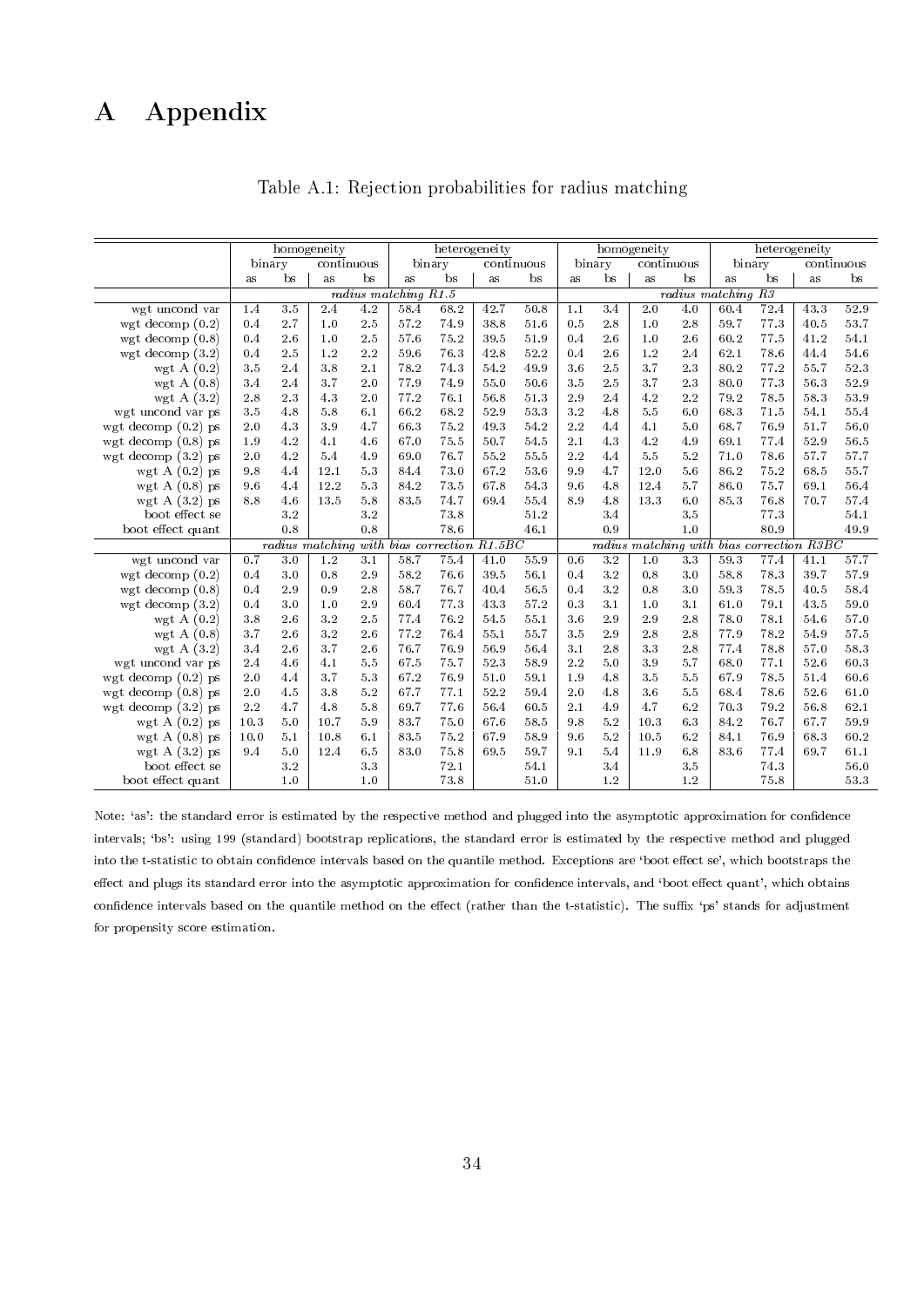<span id="page-37-0"></span>homogeneity<br>  $\%$  treated strong sel outcome | sample % treated strong sample % treated strong-sel outcome sample % treated strong-sel outcome 500 2000 30 70 no yes bin cont 500 2000 30 70 no yes bin cont  $\mathrm{GMM} \, \mid \, \mathrm{0.4} \quad \, \mathrm{0.4} \quad \, \mathrm{0.1} \quad \, \mathrm{0.8} \quad \, \mathrm{0.2} \quad \, \mathrm{0.7} \quad \, \mathrm{0.2} \quad \, \mathrm{0.6} \, \mid \, \mathrm{20.2} \quad \, \mathrm{74.5} \quad \, \mathrm{50.9} \quad \, \mathrm{43.9} \quad \, \mathrm{58.0} \quad \, \mathrm{36.7} \quad \, \mathrm{55.0} \quad \, \mathrm{39.7}$ wgt uncond var | 1.2 1.3 0.9 1.6 1.0 1.5 1.0 1.6 | 41.6 82.5 69.9 54.2 73.9 50.2 72.6 51.5<br>gt decomp (0.2) | 0.8 0.8 0.7 1.0 0.9 0.8 0.6 1.0 | 40.7 82.2 69.5 53.4 73.5 49.4 72.7 50.2 wgt decomp  $(0.2)$  0.8 0.8 0.7 1.0 0.9 0.8 0.6 1.0 40.7<br>wgt decomp  $(0.8)$  0.8 0.9 0.7 1.0 0.9 0.8 0.6 1.1 40.8 wgt decomp (0.8) 0.8 0.9 0.7 1.0 0.9 0.8 0.6 1.1 40.8 83.3 70.0 54.1 73.7 50.4 73.1 51.0 wgt decomp (3.2) 0.9 0.9 0.8 1.1 1.0 0.8 0.6 1.2 43.7 85.9 72.3 57.3 76.0 53.6 74.9 54.7 wgt A (0.2) 3.1 3.6 2.8 3.9 2.8 3.9 3.3 3.3 59.8 93.1 82.0 71.0 83.5 69.5 88.5 64.4 wgt A (0.2) 3.1 3.6 2.8 3.9 2.8 3.9 3.3 3.3 59.8 93.1 82.0 71.0 83.5 69.5 88.5 64.4 wgt A (0.8) 3.1 3.5 2.6 3.9 2.8 3.7 3.2 3.3 59.9 93.5 82.3 71.1 83.5 69.9 88.5 64.9 wgt A (3.2) 3.0 3.7 2.8 3.9 2.8 3.8 2.9 3.8 60.4 94.3 83.0 71.7 83.8 70.9 87.8 66.9 s GMM 3.0 5.1 4.0 4.2 4.7 3.4 3.9 4.2 57.3 90.8 81.8 66.4 84.0 64.2 85.0 63.2 s wgt uncond var | 3.7 5.2 4.2 4.7 5.0 3.9 4.3 4.6 | 58.1 90.4 81.7 66.8 84.4 64.1 85.2 63.3<br>wgt decomp (0.2) | 3.3 5.0 4.2 4.2 5.0 3.4 4.2 4.2 59.6 91.6 82.5 68.8 85.1 66.2 87.1 64.1 s wgt decomp (0.2) 3.3 5.0 4.2 4.2 5.0 3.4 4.2 4.2 59.6 91.6 82.5 68.8 85.1 66.2 87.1 64.1 s wgt decomp (0.8) 3.3 5.0 4.2 4.1 5.0 3.3 4.2 4.1 59.8 92.2 82.9 69.1 85.1 66.8 87.3 64.6 s wgt decomp (3.2) 3.3 5.0 4.2 4.1 5.1 3.3 4.2 4.1 60.7 92.6 83.3 70.0 85.7 67.6 88.1 65.2 s wgt A  $(0.2)$  | 2.9 4.6 3.7 3.8 4.5 3.0 3.7 3.8 | 58.7 91.9 82.2 68.5 s wgt A (0.8) 2.9 4.7 3.9 3.8 4.6 3.1 3.9 3.8 59.0 92.5 82.6 68.9 84.8 66.6 87.5 63.9 s wgt A (3.2) 3.0 4.9 4.0 3.9 4.7 3.3 4.0 3.9 60.3 92.6 83.0 69.9 85.4 67.5 88.2 64.7 boot effect se | 3.2 5.2 4.1 4.3 4.4 4.0 4.1 4.3 | 59.3 93.2 82.6 70.0 84.6 67.9 87.8 64.7 boot effect quant | 1.5  $4.1$   $3.1$   $2.5$   $3.5$   $2.0$   $2.7$   $2.9$  |  $57.7$   $92.8$   $81.6$   $68.9$   $83.8$   $66.7$   $89.0$   $61.5$ 

Table A.2: Rejections across simulation designs for IPW

Note: Prefix 's' stands for standard bootstrap. All results with prefix 's' are based on both smoothed and nonsmoothed versions of the respective bootstrap procedure.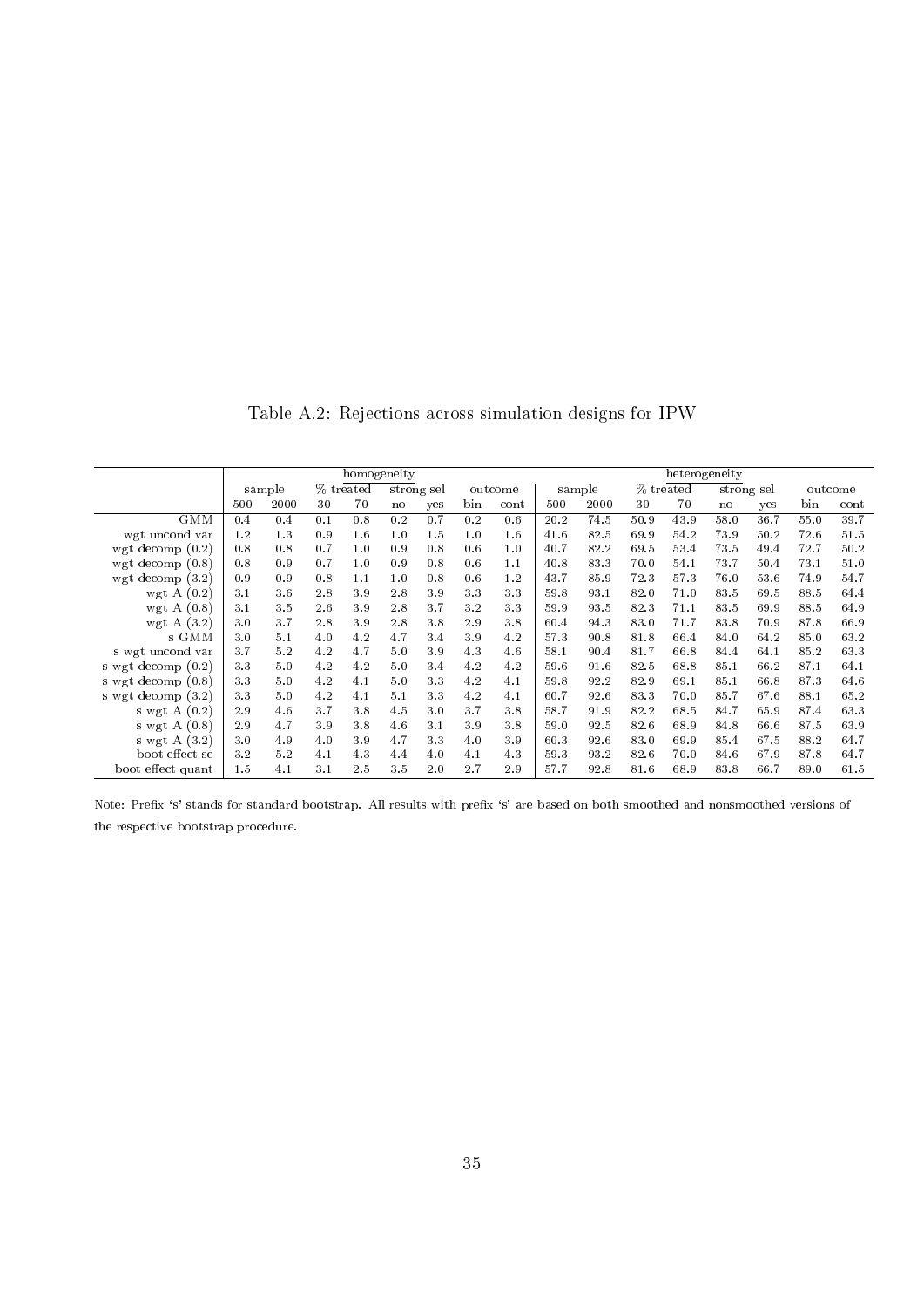Table A.3: Rejections across simulation designs for pair matching

|                                      |            |            |                | homogeneity |               |            |            |            |              |              |              |              | heterogeneity |              |              |              |
|--------------------------------------|------------|------------|----------------|-------------|---------------|------------|------------|------------|--------------|--------------|--------------|--------------|---------------|--------------|--------------|--------------|
|                                      |            | sample     |                | % treated   |               | strong sel |            | outcome    |              | sample       |              | $\%$ treated |               | strong sel   |              | outcome      |
|                                      | 500        | 2000       | 30             | 70          | $\mathbf n$ o | yes        | bin        | cont       | 500          | 2000         | 30           | 70           | $\mathbf n$ o | yes          | bin          | cont         |
| wgt uncond var                       | 3.3        | 3.0        | 1.6            | 4.7         | 1.6           | 4.7        | 2.6        | 3.7        | 24.9         | 62.1         | 48.3         | 38.8         | 54.2          | 32.9         | 50.2         | 36.9         |
| wgt decomp $(0.2)$                   | 0.8        | 0.6        | 0.6            | 0.8         | 0.7           | 0.7        | 0.4        | 1.0        | 18.2         | 58.8         | 45.4         | 31.5         | 52.3          | 24.6         | 46.8         | 30.1         |
| wgt decomp $(0.8)$                   | 0.7        | 0.5        | 0.5            | 0.7         | 0.7           | 0.5        | 0.3        | 0.9        | 18.0         | 59.8         | 46.1         | 31.7         | 52.8          | 25.0         | 47.2         | $30\,$ $6\,$ |
| wgt decomp $(3.2)$                   | 1.1        | 0.6        | 0.8            | 0.9         | 0.8           | 0.9        | 0.3        | 1.4        | 21.2         | 62.8         | 49.8         | 34.3         | 55.5          | 28.6         | 49.9         | 34.1         |
| wgt A $(0.2)$                        | $3.8\,$    | 3.8        | 3.7            | 3.8         | 3.6           | 3.9        | 3.3        | 4.3        | 37.5         | 78.1         | 65.6         | 50.1         | 68.3          | 47.3         | 69.2         | $46.5\,$     |
| wgt $A(0.8)$                         | 3.7        | 3.8        | 3.7            | 3.8         | 3.6           | 3.9        | 3.2        | 4.3        | 37.6         | 78.7         | 66.0         | 503          | 68.5          | 47.8         | 69.2         | 47.1         |
| wgt A $(3.2)$                        | 3.7        | 4.2        | 3.9            | 3.9         | 3.6           | 4.2        | 2.6        | 5.2        | 38.0         | 79.6         | 66.6         | 51.0         | 68.9          | 48.7         | 68.2         | 49.4         |
| Abadie Imbens                        | 6.7        | 7.3        | 5.1            | 8.8         | 4.8           | 9.2        | 7.4        | 6.6        | 40.0         | 80.0         | 66.9         | 53.1         | 69.3          | 50.7         | 71.6         | 48.4         |
| wgt uncond var ps                    | $6.8\,$    | 4.4        | 3.1            | 8.1         | 3.4           | 7.8        | 4.6        | 6.6        | 33.3         | 65.7         | 52.9         | 46.1         | 59.9          | 39.1         | 55.1         | 43.9         |
| wgt decomp $(0.2)$ ps                | 3.5        | 1.1        | 1.4            | 3.2         | 1.9           | 2.7        | 1.3        | 3.3        | 28.3         | 63.4         | 50.3         | 41.3         | 58.7          | 32.9         | 53.6         | 38.1         |
| wgt decomp $(0.8)$ ps                | 3.4        | 1.3        | 1.4            | 3.3         | 2.0           | 2.8        | 1.2        | 3.5        | 28.3         | 64.4         | 51.2         | 41.6         | 59.2          | 33.5         | 54.0         | 38.7         |
| wgt decomp $(3.2)$ ps                | 4.9        | 1.8        | $2.3\,$        | 4.4         | 2.6           | 4.1        | 1.5        | 5.3        | 34.0         | 68.3         | 56.2         | 46.0         | 62.9          | 39.4         | 58.0         | 44.2         |
| wgt A $(0.2)$ ps                     | 12.8       | 8.5        | 8.8            | 12.5        | 9.1           | 12.2       | 9.7        | 11.6       | 51.9         | 83.2         | 73.3         | 61.9         | 76.4          | 58.8         | 77.2         | 58.0         |
| wgt $A(0.8)$ ps                      | 12.8       | 8.5        | 9.0            | 12.3        | 9.1           | 12.1       | 9.5        | 11.8       | 52.1         | 84.0         | 73.8         | 62.3         | 76.6          | 59.5         | 77.2         | 58.9         |
| wgt A $(3.2)$ ps                     | 12.8       | 9.1        | 9.4            | 12.5        | 9.2           | 12.7       | 8.3        | 13.6       | 52.6         | 85.3         | 74.5         | 63.4         | 77.2          | 60.7         | 76.1         | 61.8         |
| Abadie Imbens ps                     | 18.6       | 11.2       | 10.1           | 19.8        | 11.0          | 18.8       | 14.8       | 15.0       | 58.8         | 85.5         | $75.0\,$     | 69.4         | 79.0          | 65.4         | 82.6         | $61.8\,$     |
| s wgt uncond var                     | 6.4        | 7.0        | 5.1            | 8.4         | 5.2           | 8.3        | 6.1        | 7.4        | 35.7         | 71.5         | 62.0         | 45.2         | 65.6          | 41.7         | 60.3         | 46.9         |
| s wgt decomp (0.2)                   | 2.4        | 3.9        | 3.1            | 3.3         | 3.4           | $2.9\,$    | 3.1        | 3.2        | 40.0         | 77.1         | 66.0         | 51.0         | 69.3          | 47.8         | 69.7         | 47.3         |
| s wgt decomp $(0.8)$                 | 2.3        | $3.6\,$    | $2\,.8$        | 3.1         | 3.2           | 2.7        | 2.9        | 3.0        | 39.8         | 77.2         | 66.1         | 50.9         | 69.5          | 47.5         | 69.9         | 47.1         |
| s wgt decomp $(3.2)$                 | 1.8        | 2.9        | 2.4            | 2.3         | 2.7           | 2.0        | 2.6        | 2.1        | 40.0         | 77.2         | 66.8         | 50.3         | 70.1          | 47.1         | 70.9         | 46.3         |
| s wgt A $(0.2)$                      | 1.7        | 3.0        | 2.1            | 2.6         | 2.3           | 2.4        | 2.4        | 2.3        | 37.5         | 77.7         | 65.1         | 50.1         | 68.7          | 46.5         | 69.7         | 45.5         |
| s wgt A $(0.8)$                      | 1.6        | 2.9        | 2.0            | 2.5         | 2.4           | 2.1        | 2.4        | 2.2        | 37.8         | 78.0         | 65.4         | 50.4         | 68.9          | 46.9         | 70.1         | 45.7         |
| s wgt A $(3.2)$                      | 1.3        | 2.8        | 2.0            | 2.1         | 2.2           | 1.9        | 2.2        | 1.9        | 37.7         | 78.0         | 65.4         | 50.3         | 69.1          | 46.7         | 70.6         | 45.2         |
| s Abadie Imbens                      | 1.0        | 1.7        | 1.5            | 1.3         | 1.3           | 1.4        | 1.5        | 1.2        | 21.3         | 64.5         | 56.2         | 29.6         | 59.1          | 26.7         | 51.5         | 34.3         |
| s wgt uncond var ps                  | 8.2        | 8.4        | 6.7            | 9.9         | 6.8           | 9.9        | 7.5        | 9.1        | 37.3         | 72.2         | 62.9         | 46.6         | 66.6          | 42.8         | 60.7         | 48.7         |
| s wgt decomp (0.2) ps                | 4.5        | 5.1        | 4.4            | 5.3         | 5.0           | 4.7        | 4.5        | 5.1        | 42.3         | 78.1         | 67.5         | 52.9         | 70.5          | 49.9         | 70.7         | 49.6         |
| s wgt decomp (0.8) ps                | 4.3        | 4.8<br>4.2 | 4.1<br>$3.9\,$ | 5.1<br>4.6  | 4.7           | 4.4<br>4.2 | 4.4        | 4.8        | 42.2         | 78.4         | 67.7         | 52.9<br>52.7 | 70.8          | 49.8         | 71.0<br>72.4 | 49.6<br>49.5 |
| s wgt decomp (3.2) ps                | 4.4        |            |                |             | 4.3           |            | 3.9        | 4.6        | 43.1         | 78.8         | 69.1         |              | 71.7          | 50.2         |              |              |
| s wgt A (0.2) ps                     | 5.3<br>5.3 | 5.4<br>5.3 | 4.5<br>4.5     | 6.2<br>6.1  | 5.0<br>5.0    | 5.8<br>5.6 | 5.2<br>5.3 | 5.5<br>5.3 | 40.4<br>40.7 | 79.7<br>80.3 | 68.2<br>68.7 | 51.9<br>523  | 70.7<br>71.0  | 49.4<br>50.1 | 70.6<br>71.1 | 49.5<br>50.0 |
| s wgt A (0.8) ps<br>s wgt A (3.2) ps | 5.1        | 5.4        | 4.6            | 5.9         | 4.9           | 5.6        | 5.0        | 5.4        | 40.7         | 80.7         | 68.7         | 52.6         | 71.2          | 50.1         | 71.1         | 50.2         |
| s Abadie Imbens ps                   | 3.1        | 2.7        | 3.0            | 2.9         | 2.7           | 3.2        | 3.0        | 2.9        | 31.2         | 68.6         | 62.1         | 37.7         | 65.1          | 34.7         | 58.8         | 41.1         |
| s boot effect se                     | 1.5        | 2.8        | 2.1            | 2.3         | 2.2           | 2.1        | 2.0        | 2.3        | 24.8         | 73.7         | 57.4         | 41.1         | 61.4          | 37.1         | 60.5         | 38.0         |
| s boot effect quant                  | 0.0        | 0.2        | 0.1            | 0.2         | 0.2           | 0.1        | 0.1        | 0.1        | 21.0         | 78.7         | 56.3         | 43.3         | 62.1          | 37.6         | 67.2         | 32.5         |
| w wgt uncond var                     | 4.3        | $5.2\,$    | 4.0            | 5.5         | 3.9           | 5.6        | 4.6        | 4.9        | 33.2         | 73.3         | 62.3         | 44.2         | 65.1          | 41.4         | 62.6         | 43.9         |
| w wgt decomp $(0.2)$                 | 3.3        | 4.0        | 3.8            | 3.6         | 3.7           | 3.7        | 3.5        | 3.8        | 35.0         | 76.2         | 64.1         | 47.1         | 67.1          | 44.2         | 67.7         | 43.6         |
| w wgt $A(0.2)$                       | 3.5        | 4.1        | 3.9            | 3.7         | 3.7           | 3.9        | 3.7        | 3.9        | 35.0         | 76.2         | 63.9         | 47.3         | 66.9          | 44.3         | 68.0         | 43.2         |
| w wgt decomp $(0.8)$                 | 3.3        | 3.8        | 3.7            | 3.4         | 3.6           | 3.5        | 3.5        | 3.6        | 35.1         | 76.4         | 64.4         | 47.1         | 67.1          | 44.4         | 67.7         | 43.7         |
| w wgt $A(0.8)$                       | 3.4        | 4.0        | 3.7            | 3.7         | 3.7           | 3.7        | 3.7        | 3.7        | 35.1         | 76.6         | 64.2         | 47.5         | 66.9          | 44.8         | 68.2         | 43.5         |
| w wgt decomp $(3.2)$                 | 3.3        | 4.1        | 3.7            | 3.6         | 3.7           | 3.6        | 3.5        | 3.8        | 35.3         | 76.9         | 64.6         | 47.6         | 67.6          | 44.6         | 68.2         | 43.9         |
| w wgt A $(3.2)$                      | $3.2\,$    | 4.1        | 3.7            | 3.6         | 3.6           | 3.7        | 3.5        | 3.8        | 35.1         | 77.0         | 64.3         | 47.8         | 67.2          | 44.9         | 683          | 43.8         |
| w Abadie Imbens                      | 4.9        | 5.5        | 4.3            | 6.2         | 4.1           | 6.3        | 5.4        | 5.0        | 32.1         | 71.3         | 62.1         | 41.4         | 64.8          | 38.6         | 62.0         | 41.4         |
| w wgt uncond var ps                  | 4.6        | 5.5        | 4.5            | 5.6         | 4.5           | 5.6        | 4.7        | 5.4        | 31.1         | 73.3         | 61.8         | 42.7         | 64.5          | 40.0         | 60.4         | 44.1         |
| w wgt decomp (0.2) ps                | 3.7        | 4.6        | 4.3            | 4.1         | 4.2           | 4.2        | 3.9        | 4.5        | 33.4         | 76.8         | 64.4         | 45.9         | 66.6          | 43.7         | 66.6         | 43.7         |
| w wgt A $(0.2)$ ps                   | 4.6        | $5.3\,$    | $5.0\,$        | 4.9         | 4.8           | $5.1\,$    | 4.7        | 5.2        | 31.1         | 76.6         | 63.6         | 44.1         | 65.8          | 41.8         | 63.9         | $43.8\,$     |
| w wgt decomp $(0.8)$ ps              | 3.7        | 4.5        | $4\, .3$       | $3\,\,9$    | 4.1           | 4.1        | 3.7        | 4.5        | 33.5         | 77.1         | 64.7         | 45.9         | 66.7          | 43.9         | 66.6         | 44.0         |
| w wgt $A(0.8)$ ps                    | 4.5        | 5.2        | 4.8            | 4.8         | 4.9           | 4.8        | 4.7        | 5.0        | 31.1         | 77.5         | 63.9         | 44.7         | 66.0          | 42.6         | 64.1         | 44.5         |
| w wgt decomp $(3.2)$ ps              | 3.8        | 4.6        | 4.3            | 4.1         | 4.2           | 4.1        | 3.8        | 4.6        | 33.5         | 77.4         | 64.9         | 46.1         | 67.2          | 43.7         | 66.9         | 44.1         |
| w wgt $A(3.2)$ ps                    | 4.3        | 5.4        | 4.9            | 4.8         | 4.8           | 4.9        | 4.5        | 5.2        | 31.2         | $78.0\,$     | 64.1         | 45.1         | 66.2          | 43.0         | 64.3         | 44.9         |
| w Abadie Imbens ps                   | 6.1        | 6.9        | 5.7            | 7.2         | 5.4           | 7.5        | 6.6        | 6.4        | 34.6         | 74.1         | 64.1         | 44.5         | 67.0          | 41.7         | 64.1         | 44.6         |
| w boot effect se                     | $2\,.9$    | 4.5        | 3.2            | 4.2         | 2.9           | 4.5        | 3.6        | 3.8        | 30.4         | 75.5         | 61.4         | 44.5         | 64.0          | 41.9         | 64.6         | 41.3         |
| w boot effect quant                  | 2.7        | 4.3        | 3.2            | 3.9         | 2.7           | 4.3        | 3.5        | 3.6        | 28.0         | 73.7         | 59.8         | 41.9         | 62.3          | 39.4         | 62.1         | 39.6         |

Note: The prefixes 's' and 'w' stand for the standard and wild bootstrap, respectively. All results with prefixes 's' and 'w' are based on both smoothed and nonsmoothed versions of the respective bootstrap procedure. The suffix 'ps' stands for adjustment for propensity score estimation.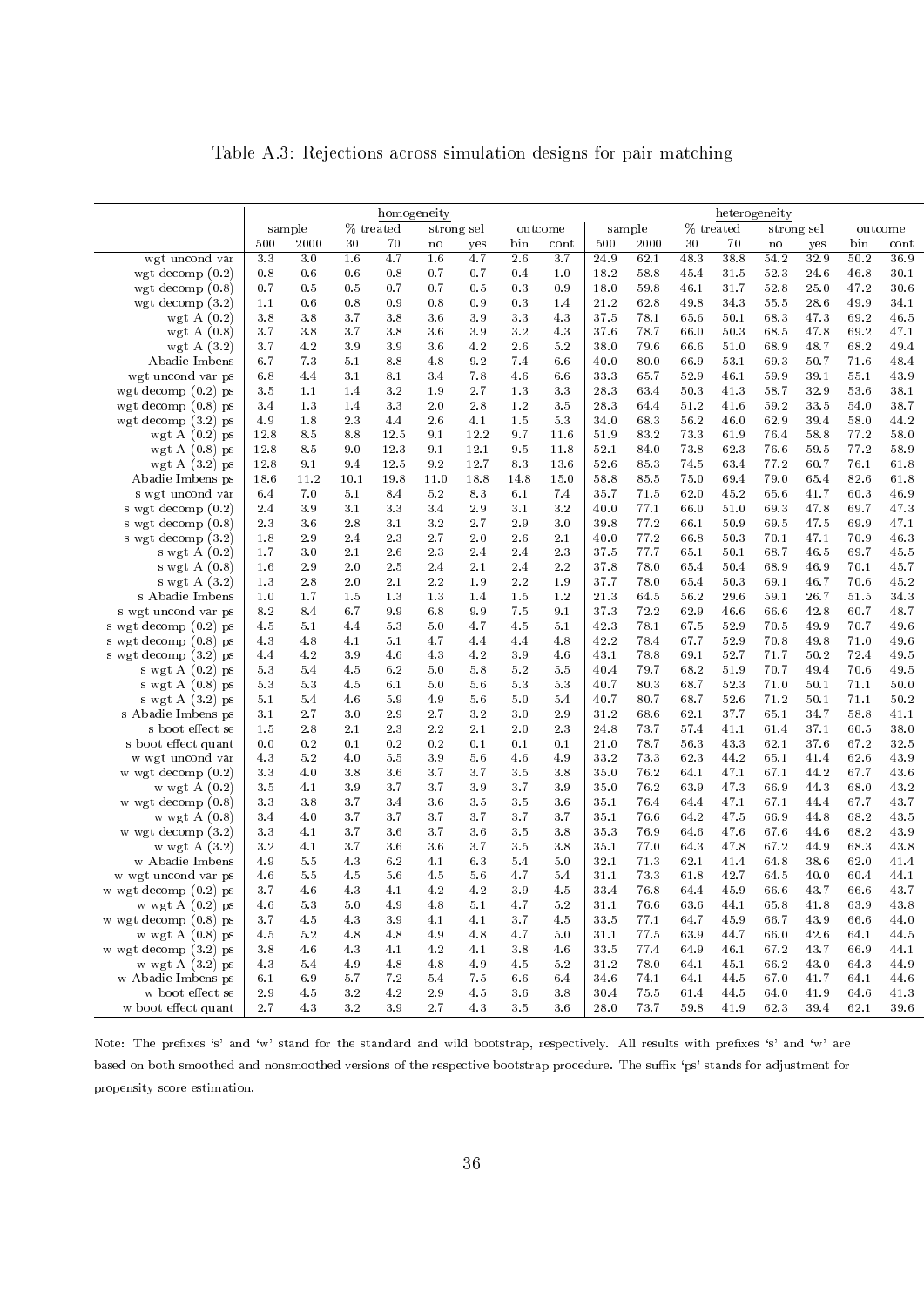Table A.4: Rejections across simulation designs for radius matching

<span id="page-39-0"></span>

|                                              |            |                |            | homogeneity    |                        |            |                        |                      |              |              |                  | heterogeneity |                        |              |              |              |
|----------------------------------------------|------------|----------------|------------|----------------|------------------------|------------|------------------------|----------------------|--------------|--------------|------------------|---------------|------------------------|--------------|--------------|--------------|
|                                              |            | sample         |            | % treated      |                        | strong sel |                        | outcome              |              | sample       |                  | % treated     |                        | strong sel   |              | outcome      |
|                                              | 500        | 2000           | 30         | 70             | $\mathbf{n}\mathbf{o}$ | yes        | bin                    | cont                 | 500          | 2000         | 30               | 70            | $\mathbf{n}\mathbf{o}$ | yes          | bin          | cont         |
|                                              |            |                |            |                |                        |            |                        | radius matching R1.5 |              |              |                  |               |                        |              |              |              |
| wgt uncond var                               | 2.0        | 1.8            | 1.1        | 2.7            | 1.2                    | 2.7        | 1.4                    | 2.4                  | 29.7         | 71.4         | 58.0             | 43.1          | 63.5<br>62.9           | 37.6<br>33.2 | 58.4<br>57.2 | 42.7<br>38.8 |
| wgt decomp $(0.2)$<br>wgt decomp $(0.8)$     | 0.8<br>0.8 | 0.7<br>0.6     | 0.6<br>0.6 | 0.9<br>$0.8\,$ | 0.8<br>0.8             | 0.7<br>0.6 | 0.4<br>0.4             | 1.0<br>1.0           | 26.2<br>26.3 | 69.8<br>70.9 | 56.6<br>57.4     | 39.5<br>39.8  | 63.3                   | 33.9         | 57.6         | 39.5         |
| wgt decomp $(3.2)$                           | 0.8        | 0.7            | 0.7        | 0.8            | 0.8                    | 0.7        | 0.4                    | 1.2                  | 28.1         | 74.2         | 59.6             | 42.8          | 65.4                   | 37.0         | 59.6         | 42.8         |
| wgt A $(0.2)$                                | 3.4        | 3.8            | 3.3        | 4.0            | 3.3                    | 3.9        | 3.5                    | 3.8                  | 46.8         | 85.6         | 73.6             | 58.8          | 76.3                   | 56.1         | 78.2         | 54.2         |
| wgt A $(0.8)$                                | 3.4        | 3.7            | 3.2        | 3.9            | 3.3                    | 3.8        | 3.4                    | 3.7                  | 46.8         | 86.1         | 73.8             | 59.1          | 76.3                   | 56.6         | 77.9         | 55.0         |
| wgt A $(3.2)$                                | 3.3        | 3.8            | 3.4        | 3.8            | 3.2                    | 4.0        | 2.8                    | 4.3                  | 47.2         | 86.8         | 74.3             | 59.6          | 76.7                   | 57.2         | 77.2         | 56.8         |
| wgt uncond var ps                            | 6.2        | 3.1            | 2.7        | 6.6            | 3.3                    | 6.0        | 3.5                    | 5.8                  | 42.7         | 76.4         | 64.8             | 54.3          | 71.3                   | 47.8         | 66.2         | 52.9         |
| wgt decomp $(0.2)$ ps                        | 4.3        | 1.6            | 1.9        | 4.0            | 2.7                    | $3.2\,$    | 2.0                    | 3.9                  | 40.4         | 75.2         | 63.7             | 51.9          | 71.1                   | 44.5         | 66.3         | 49.3         |
| wgt decomp $(0.8)$ ps                        | 4.3        | 1.7            | 2.0        | 4.0            | 2.7                    | 3.2        | 1.9                    | 4.1                  | 40.8         | 76.9         | 65.1             | 52.6          | 71.7                   | 45.9         | 67.0         | 50.7         |
| wgt decomp $(3.2)$ ps                        | 5.2        | 2.2            | 2.5        | 4.9            | 3.3                    | 4.0        | 2.0                    | 5.4                  | 43.9         | 80.2         | 67.7             | 56.4          | 74.5                   | 49.7         | 69.0         | 55.2         |
| wgt A $(0.2)$ ps                             | 13.3       | 8.7            | 9.4        | 12.5           | 9.7                    | 12.3       | 9.8                    | 12.1                 | 61.6         | 90.0         | 81.9             | 69.8          | 84.6                   | 67.0         | 84.4         | 67.2         |
| wgt A $(0.8)$ ps                             | 13.2       | 8.7            | 9.5        | 12.3           | 9.6                    | 12.2       | 9.6                    | 12.2                 | 61.6         | 90.4         | 82.2             | 69.9          | 84.6                   | 67.4         | 84.2         | 67.8         |
| wgt A $(3.2)$ ps                             | 13.1       | 9.2            | 9.9        | 12.3           | 9.7                    | 12.6       | 8.8                    | 13.5                 | 61.9         | 91.0         | 82.8             | 70.1          | 84.9                   | 68.1         | 83.5         | 69.4         |
| s wgt uncond var                             | 3.4        | 4.2            | 2.9        | 4.7            | 3.5                    | 4.1        | 3.4                    | 4.2                  | 40.5         | 78.8         | 68.7             | 50.5          | 72.5                   | 46.8         | 68.4         | 50.9         |
| s wgt decomp $(0.2)$                         | 1.9        | 3.2            | 2.4        | 2.8            | 2.9                    | 2.3        | 2.7                    | 2.5                  | 43.7         | 82.8         | 70.9             | 55.7          | 74.7                   | 51.9         | 74.9         | 51.6         |
| s wgt decomp $(0.8)$<br>s wgt decomp $(3.2)$ | 1.9<br>1.6 | 3.1<br>3.1     | 2.3<br>2.3 | 2.7<br>2.4     | 3.0<br>2.8             | 2.1<br>1.9 | 2.6<br>2.5             | 2.5<br>2.2           | 43.8<br>44.5 | 833<br>84.1  | 71.3<br>72.1     | 55.8<br>56.4  | 74.9<br>75.9           | 52.2<br>52.6 | 75.3<br>76.3 | 51.9<br>52.2 |
| s wgt $A(0.2)$                               | 1.5        | 3.0            | 2.0        | 2.5            | 2.5                    | 2.0        | 2.4                    | 2.1                  | 41.3         | 83.0         | 69.8             | 54.4          | 74.2                   | 50.0         | 74.3         | 49.9         |
| s wgt A $(0.8)$                              | 1.5        | 3.0            | 1.9        | 2.5            | $2.5\,$                | 1.9        | 2.4                    | 2.0                  | 41.7         | 83.8         | 70.6             | 54.9          | 74.5                   | 51.0         | 74.9         | 50.6         |
| s wgt A $(3.2)$                              | 1.3        | 2.9            | 1.9        | 2.3            | 2.5                    | 1.7        | 2.3                    | 2.0                  | 43.1         | 84.4         | 71.4             | 56.1          | 75.2                   | 52.3         | 76.1         | 51.4         |
| s wgt uncond var ps                          | 5.5        | 5.4            | 4.4        | 6.5            | 5.0                    | 5.9        | 4.8                    | 6.1                  | 41.9         | 79.7         | 69.9             | 51.7          | 73.1                   | 48.4         | 68.2         | 53.3         |
| s wgt decomp (0.2) ps                        | 4.2        | 4.7            | 4.0        | 5.0            | 4.7                    | 4.2        | 4.3                    | 4.7                  | 45.7         | 83.7         | 72.4             | 57.0          | 75.6                   | 53.8         | 75.2         | 54.2         |
| s wgt decomp (0.8) ps                        | 4.1        | 4.6            | 3.9        | 4.9            | 4.7                    | 4.1        | 4.2                    | 4.5                  | 45.9         | 84.0         | 72.9             | 57.0          | 75.8                   | 54.1         | 75.5         | 54.5         |
| s wgt decomp (3.2) ps                        | 4.1        | 4.9            | 4.0        | 5.0            | 4.8                    | 4.2        | 4.1                    | 4.9                  | 46.8         | 85.4         | 74.2             | 58.0          | 77.1                   | 55.1         | 76.7         | 55.5         |
| s wgt A $(0.2)$ ps                           | 4.6        | 5.2            | 4.4        | 5.4            | 4.9                    | 4.9        | 4.4                    | 5.3                  | 42.3         | 84.2         | 72.3             | 54.1          | 75.3                   | 51.2         | 72.9         | 53.5         |
| s wgt $A(0.8)$ ps                            | 4.6        | 5.1            | 4.5        | 5.2            | 4.9                    | 4.8        | 4.4                    | 5.2                  | 42.7         | 84.9         | 73.0             | 54.6          | 75.4                   | 52.2         | 73.4         | 54.2         |
| s wgt $A(3.2)$ ps                            | 4.8        | 5.5            | 4.9        | 5.4            | 5.1                    | 5.2        | 4.5                    | 5.8                  | 44.4         | 85.6         | 74.1             | 55.9          | 76.3                   | 53.7         | 74.6         | 55.4         |
| s boot effect se                             | 2.1        | 4.3            | 2.9        | 3.5            | 3.3                    | 3.1        | $3.2\,$                | 3.2                  | 39.3         | 85.7         | 70.1             | 54.9          | 74.0                   | 50.9         | 73.8         | 51.2         |
| s boot effect quant                          | 0.2        | 1.4            | 0.8        | 0.9            | 1.1                    | 0.5        | 0.8                    | 0.8                  | 37.2         | 87.5         | 69.8             | 54.9          | 74.2                   | 50.5         | 78.6         | 46.1         |
|                                              |            |                |            |                |                        |            |                        | radius matching      |              | R3           |                  |               |                        |              |              |              |
| wgt uncond var<br>wgt decomp $(0.2)$         | 1.7<br>0.8 | 1.5<br>$0\,.7$ | 0.9<br>0.6 | 2.2<br>0.9     | 1.0<br>$0.7\,$         | 2.1<br>0.7 | 1.1<br>$0.5\,$         | 2.0<br>1.0           | 30.9<br>28.2 | 72.8<br>72.0 | 59.4<br>$58.5\,$ | 44.3<br>41.7  | 64.7<br>64.2           | 39.0<br>35.9 | 60.4<br>59.7 | 43.3<br>40.5 |
| wgt decomp $(0.8)$                           | 0.8        | 0.6            | 0.6        | 0.8            | 0.8                    | 0.6        | 0.4                    | 1.0                  | 28.3         | 73.2         | 59.4             | 42.0          | 64.6                   | 36.8         | 60.2         | 41.2         |
| wgt decomp $(3.2)$                           | 0.9        | 0.8            | 0.7        | 0.9            | 0.9                    | 0.7        | 0.4                    | 1.2                  | 30.2         | 76.2         | 61.4             | 45.1          | 66.8                   | 39.7         | 62.1         | 44.4         |
| wgt A $(0.2)$                                | 3.4        | 3.8            | 3.3        | 3.9            | 3.3                    | 3.9        | 3.6                    | 3.7                  | 48.9         | 87.0         | 74.9             | 61.0          | 77.3                   | 58.6         | 80.2         | 55.7         |
| wgt A $(0.8)$                                | 3.4        | 3.8            | 3.2        | 3.9            | 3.3                    | 3.8        | 3.5                    | 3.7                  | 48.9         | 87.3         | 75.2             | 61.0          | 77.4                   | 58.9         | 80.0         | 56.3         |
| wgt A $(3.2)$                                | 3.3        | 3.9            | 3.3        | 3.8            | 3.2                    | 3.9        | 2.9                    | 4.2                  | 49.3         | 88.3         | 75.7             | 61.9          | 77.8                   | 59.8         | 79.2         | 58.3         |
| wgt uncond var ps                            | 6.0        | 2.7            | 2.7        | 6.0            | 3.3                    | 5.4        | $3.2\,$                | 5.5                  | 44.5         | 77.9         | 66.5             | 55.8          | 73.0                   | 49.4         | 68.3         | 54.1         |
| wgt decomp $(0.2)$ ps                        | 4.5        | 1.8            | 2.1        | 4.2            | 2.8                    | 3.4        | $2\,.2$                | 4.1                  | 42.8         | 77.6         | 66.1             | 54.3          | 72.6                   | 47.8         | 68.7         | 51.7         |
| wgt decomp $(0.8)$ ps                        | 4.5        | 1.9            | 2.1        | 4.2            | 2.9                    | 3.4        | 2.1                    | 4.2                  | 43.1         | 79.0         | 67.2             | 54.9          | 73.2                   | 48.8         | 69.1         | 52.9         |
| wgt decomp $(3.2)$ ps                        | 5.4        | 2.4            | 2.6        | 5.2            | 3.4                    | 4.3        | 2.2                    | 5.5                  | 46.4         | 82.3         | 69.9             | 58.8          | 75.9                   | 52.7         | 71.0         | 57.7         |
| wgt A $(0.2)$ ps                             | 13.3       | $8\,.6$        | 9.6        | 12.3           | 9.7                    | 12.2       | 9.9                    | 12.0                 | 63.5         | 91.2         | 83.0             | 71.7          | $85.5\,$               | 69.2         | 86.2         | 68.5         |
| wgt A $(0.8)$ ps                             | 13.2       | 8.8            | 9.7        | 12.3           | 9.7                    | 12.3       | 9.6                    | 12.4                 | 63.5         | 91.6         | 83.4             | 71.7          | 85.6                   | 69.5         | 86.0         | 69.1         |
| wgt $A(3.2)$ ps                              | 13.1       | 9.1            | 10.0       | 12.2           | 9.8                    | 12.4       | 8.9                    | 13.3                 | 63.8         | 92.2         | 84.0             | 72.0          | 85.7                   | 70.3         | 85.3         | 70.7         |
| s wgt uncond var                             | 3.2        | 4.2            | 2.8        | 4.6            | 3.5                    | 3.9        | 3.4                    | 4.0                  | 43.6         | 81.9         | 70.7             | 54.7          | 74.2                   | 51.2         | 72.5         | 53.0         |
| s wgt decomp $(0.2)$<br>s wgt decomp $(0.8)$ | 2.1<br>2.0 | 3.4<br>3.3     | 2.4<br>2.4 | 3.1<br>2.9     | 3.0<br>3.1             | 2.5<br>2.2 | 2.8<br>$2\ \mathrm{7}$ | 2.8<br>2.6           | 46.2<br>46.4 | 84.7<br>85.2 | 72.4<br>73.0     | 58.5<br>58.6  | 75.9<br>76.1           | 55.0<br>55.5 | 77.3<br>77.5 | 53.7<br>54.1 |
| s wgt decomp (3.2)                           | 1.7        | 3.2            | 2.3        | 2.7            | 2.9                    | 2.1        | 2.6                    | 2.4                  | 47.1         | 86.1         | 73.7             | 59.6          | 77.3                   | 56.0         | 78.7         | 54.6         |
| s wgt A $(0.2)$                              | 1.7        | 3.1            | 2.0        | 2.8            | 2.6                    | 2.2        | 2.5                    | 2.3                  | 44.1         | 85.2         | 71.7             | 57.7          | 75.6                   | 53.7         | 77.1         | 52.2         |
| s wgt $A(0.8)$                               | 1.6        | 3.1            | $2.0\,$    | 2.7            | 2.6                    | 2.1        | 2.5                    | 2.2                  | 44.5         | 85.8         | 72.3             | 57.9          | 75.8                   | 54.4         | 77.3         | 52.9         |
| s wgt A $(3.2)$                              | 1.5        | 3.2            | 2.0        | 2.6            | 2.6                    | 2.0        | 2.4                    | 2.2                  | 46.0         | 86.4         | 73.1             | 59.3          | 76.7                   | 55.7         | 78.5         | 53.9         |
| s wgt uncond var ps                          | 5.4        | 5.4            | 4.3        | 6.5            | 5.2                    | 5.6        | 4.8                    | 6.0                  | 44.5         | 82.5         | 71.8             | 55.1          | 74.8                   | 52.2         | 71.6         | 55.4         |
| s wgt decomp $(0.2)$ ps                      | 4.3        | 5.0            | 4.0        | 5.3            | 4.7                    | 4.6        | 4.4                    | 4.9                  | 47.7         | 85.1         | 73.7             | 59.1          | 76.6                   | 56.2         | 76.9         | 55.9         |
| s wgt decomp $(0.8)$ ps                      | 4.3        | 4.9            | 4.0        | $5.2\,$        | 4.7                    | 4.5        | 4.3                    | 4.9                  | 47.9         | 85.9         | 74.4             | 59.4          | 76.9                   | 56.9         | 77.4         | 56.5         |
| s wgt decomp $(3.2)$ ps                      | 4.5        | 5.1            | 4.2        | 5.3            | 4.9                    | 4.6        | 4.4                    | 5.1                  | 49.0         | 87.2         | 75.6             | 60.6          | 78.2                   | 58.1         | 78.6         | 57.6         |
| s wgt A $(0.2)$ ps                           | 4.8        | 5.4            | 4.5        | 5.7            | 5.0                    | 5.2        | 4.7                    | 5.6                  | 44.6         | 86.2         | 73.8             | 56.9          | 76.6                   | 54.2         | 75.1         | 55.6         |
| s wgt $A(0.8)$ ps                            | 4.9        | 5.5            | 4.7        | 5.7            | 5.1                    | 5.3        | 4.8                    | 5.6                  | 45.0         | 87.0         | 74.6             | 57.4          | 76.8                   | 55.2         | 75.6         | 56.3         |
| s wgt $A(3.2)$ ps                            | 5.0        | 5.8            | 5.1        | 5.7            | 5.4                    | 5.4        | 4.8                    | 6.0                  | 46.6         | 87.4         | 75.4             | 58.6          | 77.5                   | 56.5         | 76.8         | 57.3         |
| s boot effect se                             | 2.3        | 4.5            | 3.0        | 3.8            | 3.4                    | 3.4        | 3.4                    | 3.5                  | 43.3         | 88.2         | 72.4             | 59.0          | 76.0                   | 55.4         | 77.3         | 54.1         |
| s boot effect quant                          | 0.3        | 1.6            | 0.9        | 1.1            | 1.2                    | 0.8        | 0.9                    | 1.0                  | 41.4         | 89.5         | 72.3             | 58.5          | 76.2                   | 54.6         | 80.9         | 49.9         |

Note: Prefix 's' stands for standard bootstrap. All results with  $\mathbf{\hat{y}}$ ffix 's' are based on both smoothed and nonsmoothed versions of the respective bootstrap procedure.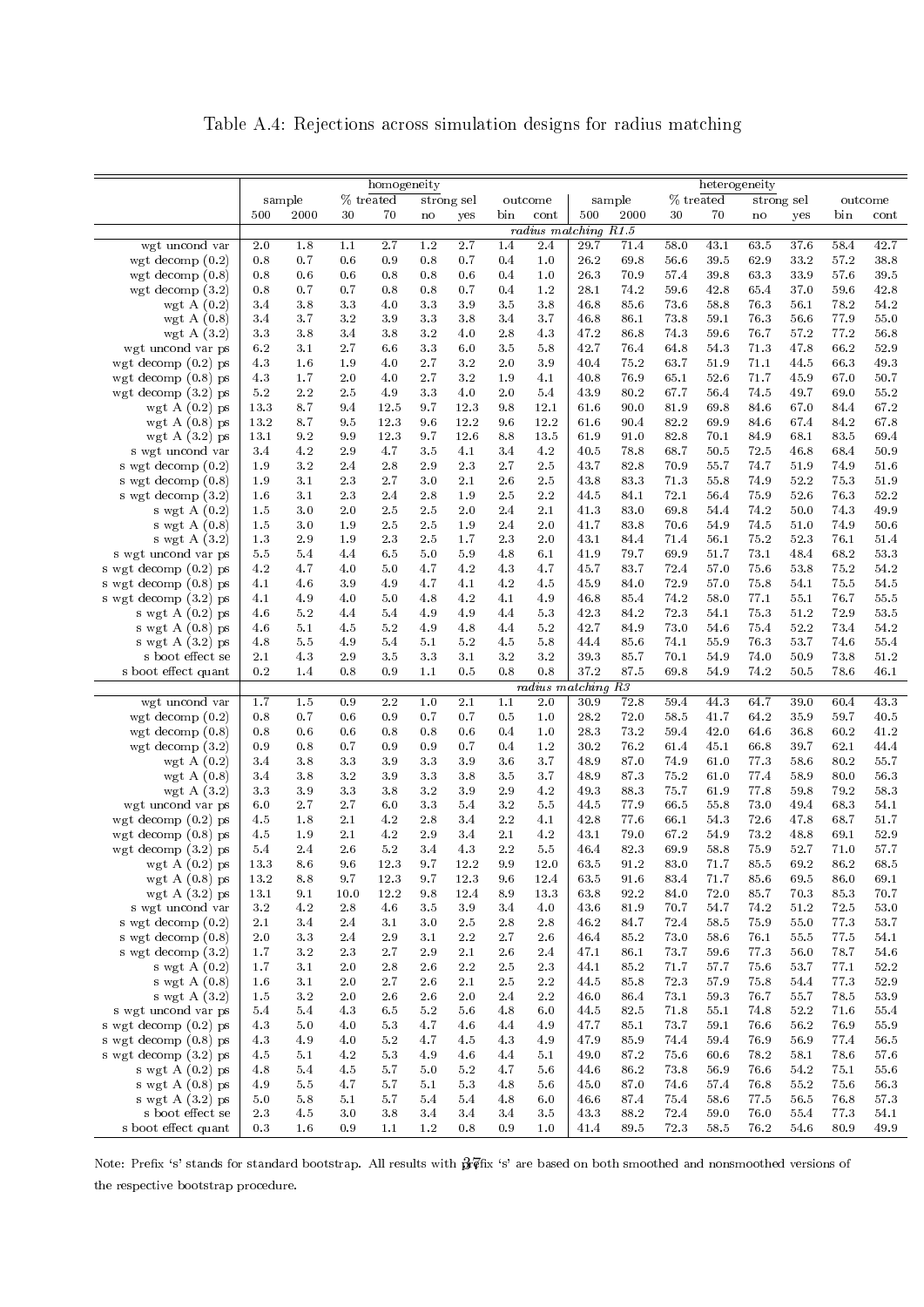Table A.5: Rejections across simulation designs for radius matching with bias correction

|                                          |            |            |            | homogeneity |            |            |            |                                 |              |              |              |              | heterogeneity |              |              |               |
|------------------------------------------|------------|------------|------------|-------------|------------|------------|------------|---------------------------------|--------------|--------------|--------------|--------------|---------------|--------------|--------------|---------------|
|                                          |            | sample     |            | $%$ treated |            | strong sel |            | outcome                         |              | sample       |              | % treated    |               | strong sel   |              | outcome       |
|                                          | 500        | 2000       | 30         | 70          | no         | yes        | bin        | cont                            | 500          | 2000         | 30           | 70           | no            | yes          | bin          | $_{\rm cont}$ |
| wgt uncond var                           | 0.8        | 1.0        | 0.6        | 1.2         | 0.8        | 1.1        | 0.7        | radius matching $R1.5BC$<br>1.2 | 25.7         | 74.0         | 58.3         | 41.4         | 63.3          | 36.5         | 58.7         | 41.0          |
| wgt decomp $(0.2)$                       | 0.6        | 0.6        | 0.4        | 0.8         | 0.6        | 0.6        | 0.4        | 0.8                             | 24.6         | 73.1         | 57.3         | 40.4         | 62.6          | 35.1         | 58.2         | 39.5          |
| wgt A $(0.2)$                            | 3.0        | 4.0        | 2.9        | 4.1         | 2.9        | 4.1        | 3.8        | 3.2                             | 44.6         | 87.3         | 73.5         | 58.4         | 75.6          | 56.3         | 77.4         | 54.5          |
| wgt decomp $(0.8)$                       | 0.6        | 0.7        | 0.5        | 0.8         | 0.7        | 0.6        | 0.4        | 0.9                             | 24.8         | 74.3         | 58.3         | 40.9         | 63.2          | 35.9         | 58.7         | 40.4          |
| wgt A $(0.8)$                            | 2.9        | 3.9        | 2.8        | 4.0         | 2.9        | 3.9        | 3.7        | 3.2                             | 44.6         | 87.7         | 73.8         | 58.5         | 75.7          | 56.6         | 77.2         | 55.1          |
| wgt decomp $(3.2)$                       | 0.7        | 0.8        | 0.5        | 0.9         | 0.7        | 0.7        | 0.4        | 1.0                             | 26.7         | 77.1         | 60.1         | 43.7         | 65.2          | 38.6         | 60.4         | 43.3          |
| wgt A $(3.2)$                            | 3.0        | 4.1        | 2.9        | 4.2         | 3.0        | 4.1        | 3.4        | 3.7                             | 45.1         | 88.5         | 74.5         | 59.2         | 76.1          | 57.6         | 76.7         | 56.9          |
| wgt uncond var ps                        | 4.3        | 2.2        | 1.9        | 4.6         | 2.5        | 4.0        | 2.4        | 4.1                             | 40.0         | 79.7         | 65.7         | 54.1         | 71.9          | 47.8         | 67.5         | 52.3          |
| wgt decomp $(0.2)$ ps                    | 3.8        | 1.8        | 1.7        | 4.0         | 2.3        | 3.4        | 2.0        | 3.7                             | 39.1         | 79.0         | 65.0         | 53.2         | 71.5          | 46.6         | 67.2         | 51.0          |
| wgt A $(0.2)$ ps                         | 12.0       | 8.9        | 8.8        | 12.1        | 8.7        | 12.2       | 10.3       | 10.7                            | 59.6         | 91.6         | 82.1         | 69.1         | 84.0          | 67.2         | 83.7         | 67.6          |
| wgt decomp $(0.8)$ ps                    | 3.9        | 2.0        | 1.7        | 4.1         | 2.4        | 3.4        | 2.0        | 3.8                             | 39.5         | 80.4         | 66.1         | 53.7         | 72.1          | 47.8         | 67.7         | 52.2          |
| wgt A $(0.8)$ ps                         | 12.0       | 8.9        | 8.8        | 12.0        | 8.7        | 12.1       | 10.0       | 10.8                            | 59.6         | 91.8         | 82.3         | 69.1         | 84.0          | 67.4         | 83.5         | 67.9          |
| wgt decomp $(3.2)$ ps                    | 4.7        | 2.3        | 2.1        | 4.9         | 2.9        | 4.1        | 2.2        | 4.8                             | 42.6         | 83.5         | 68.8         | 57.4         | 74.5          | 51.6         | 69.7         | 56.4          |
| wgt A $(3.2)$ ps                         | 12.2       | 9.6        | 9.2        | 12.6        | 9.1        | 12.7       | 9.4        | 12.4                            | 60.1         | 92.4         | 83.0         | 69.5         | 84.4          | 68.1         | 83.0         | 69.5          |
| s wgt uncond var                         | 2.5        | 3.6        | 2.7        | 3.4         | 3.3        | 2.9        | 3.0        | 3.1                             | 46.4         | 85.1         | 73.1         | 58.4         | 76.7          | 54.8         | 75.5         | 56.0          |
| s wgt decomp (0.2)                       | 2.4<br>2.0 | 3.5<br>3.1 | 2.6<br>2.2 | 3.2<br>2.9  | 3.2<br>2.8 | 2.6<br>2.3 | 2.9<br>2.6 | 2.9<br>2.5                      | 47.0<br>45.2 | 85.7<br>86.1 | 73.7<br>72.8 | 59.0<br>58.5 | 77.3<br>76.6  | 55.5<br>54.7 | 76.6<br>76.2 | 56.1<br>55.1  |
| s wgt $A(0.2)$<br>s wgt decomp $(0.8)$   | 2.4        | 3.4        | 2.6        | 3.1         | 3.2        | 2.5        | 2.9        | 2.8                             | 47.1         | 86.1         | 74.1         | 59.2         | 77.4          | 55.9         | 76.8         | 56.5          |
| s wgt $A(0.8)$                           | 2.0        | 3.2        | 2.2        | 3.0         | 2.9        | 2.3        | 2.6        | 2.5                             | 45.4         | 86.7         | 73.3         | 58.8         | 76.7          | 55.4         | 76.4         | 55.7          |
| s wgt decomp (3.2)                       | 2.3        | 3.5        | 2.6        | 3.2         | 3.3        | 2.5        | 2.9        | 2.9                             | 47.7         | 86.9         | 74.5         | 60.0         | 78.1          | 56.4         | 77.3         | 57.3          |
| s wgt A $(3.2)$                          | 2.0        | 3.2        | 2.2        | 2.9         | 2.8        | $2.3\,$    | 2.6        | 2.6                             | 46.4         | 87.0         | 73.8         | 59.5         | 77.2          | 56.2         | 76.9         | 56.4          |
| s wgt uncond var ps                      | 5.1        | 5.1        | 4.2        | 5.9         | 5.0        | 5.1        | 4.6        | 5.5                             | 48.8         | 85.8         | 74.7         | 59.9         | 77.8          | 56.7         | 75.7         | 58.8          |
| s wgt decomp (0.2) ps                    | 4.9        | 4.7        | 4.0        | 5.6         | 4.9        | 4.8        | 4.4        | 5.3                             | 49.4         | 86.5         | 75.3         | 60.6         | 78.4          | 57.5         | 76.8         | 59.1          |
| s wgt A $(0.2)$ ps                       | 5.7        | 5.3        | 4.7        | 6.2         | 5.3        | 5.6        | 5.0        | 5.9                             | 46.5         | 86.9         | 75.0         | 58.4         | 77.5          | 55.9         | 74.9         | 58.5          |
| s wgt decomp (0.8) ps                    | 4.9        | 4.7        | 4.0        | 5.7         | 5.0        | 4.7        | 4.5        | 5.1                             | 49.6         | 86.8         | 75.6         | 60.8         | 78.5          | 57.9         | 77.0         | 59.4          |
| s wgt $A(0.8)$ ps                        | 5.6        | 5.5        | 4.8        | 6.3         | 5.5        | 5.7        | 5.1        | 6.1                             | 46.8         | 87.1         | 75.4         | 58.5         | 77.6          | 56.3         | 75.1         | 58.8          |
| s wgt decomp (3.2) ps                    | 5.2        | 5.1        | 4.2        | 6.1         | 5.3        | 5.1        | 4.6        | 5.7                             | 50.3         | 87.7         | 76.4         | 61.6         | 79.4          | 58.6         | 77.6         | 60.4          |
| s wgt A $(3.2)$ ps                       | 5.6        | 5.9        | 5.1        | 6.4         | 5.7        | 5.8        | 5.0        | 6.5                             | 47.8         | 87.4         | 76.0         | 59.2         | 78.2          | 57.0         | 75.6         | 59.6          |
| s boot effect se                         | 2.1        | 4.4        | 2.9        | 3.6         | 3.3        | 3.2        | 3.2        | 3.3                             | 38.7         | 87.5         | 71.6         | 54.6         | 74.6          | 51.7         | 72.1         | 54.1          |
| s boot effect quant                      | 0.3        | 1.7        | 0.9        | 1.1         | 1.2        | 0.8        | 1.0        | 1.0<br>radius matching R3BC     | 35.7         | 89.0         | 71.5         | 53.2         | 74.4          | 50.4         | 73.8         | 51.0          |
| wgt uncond var                           | 0.7        | 0.9        | 0.6        | 1.0         | 0.7        | 0.9        | 0.6        | 1.0                             | 25.9         | 74.5         | 58.7         | 41.7         | 63.5          | 36.9         | 59.3         | 41.1          |
| wgt decomp $(0.2)$                       | 0.5        | 0.6        | 0.4        | 0.7         | 0.5        | 0.6        | 0.4        | 0.8                             | 24.9         | 73.7         | 58.0         | 40.5         | 63.0          | 35.6         | 58.8         | 39.7          |
| wgt decomp $(0.8)$                       | 0.5        | 0.6        | 0.5        | 0.7         | 0.6        | 0.5        | 0.4        | 0.8                             | 25.1         | 74.7         | 58.7         | 41.1         | 63.5          | 36.3         | 59.3         | 40.5          |
| wgt decomp $(3.2)$                       | 0.6        | 0.7        | 0.5        | 0.8         | 0.7        | 0.6        | 0.3        | 1.0                             | 26.9         | 77.6         | 60.6         | 43.9         | 65.5          | 39.0         | 61.0         | 43.5          |
| wgt A $(0.2)$                            | 2.7        | 3.8        | 2.8        | 3.8         | 2.8        | 3.7        | 3.6        | 2.9                             | 44.9         | 87.6         | 73.9         | 58.6         | 75.8          | 56.7         | 78.0         | 54.6          |
| wgt A $(0.8)$                            | 2.7        | 3.6        | 2.7        | 3.6         | 2.8        | 3.5        | 3.5        | 2.8                             | 44.9         | 87.8         | 74.1         | 58.6         | 75.8          | 56.9         | 77.9         | 54.9          |
| wgt A $(3.2)$                            | 2.7        | 3.6        | 2.7        | 3.7         | 2.8        | 3.6        | 3.1        | 3.3                             | 45.5         | 88.8         | 75.0         | 59.4         | 76.3          | 58.1         | 77.4         | 57.0          |
| wgt uncond var ps                        | 4.1        | 2.1        | 1.9        | 4.3         | 2.5        | 3.7        | 2.2        | 3.9                             | 40.5         | 80.1         | 66.2         | 54.4         | 72.4          | 48.2         | 68.0         | 52.6          |
| wgt decomp $(0.2)$ ps                    | 3.7        | 1.8        | 1.6        | 3.9         | 2.3        | 3.2        | 1.9        | 3.5                             | 39.7         | 79.5         | 65.8         | 53.4         | 72.0          | 47.2         | 67.8         | 51.4          |
| wgt decomp $(0.8)$ ps                    | 3.8        | 1.9        | 1.7        | 3.9         | 2.4        | 3.2        | 2.0        | 3.6                             | 40.0         | 81.0         | 66.8         | 54.1         | 72.5          | 48.4         | 68.4         | 52.6          |
| wgt decomp $(3.2)$ ps                    | 4.6        | 2.2        | 2.1        | 4.7         | 2.8        | 4.0        | 2.1        | 4.7                             | 43.1         | 84.0         | 69.4         | 57.7         | 74.9          | 52.3         | 70.3         | 56.8          |
| wgt A $(0.2)$ ps                         | 11.6       | $8\,.5$    | 8.6        | 11.4        | 8.5        | $11.5\,$   | $9.8\,$    | 10.3                            | $60.1\,$     | 91.9         | 82.6         | 69.4         | 84.1          | $6\,7.8$     | 84.2         | 67.7          |
| wgt $A(0.8)$ ps                          | 11.6       | 8.5        | 8.6        | 11.4        | 8.6        | 11.5       | 9.6        | 10.5                            | 60.1         | 92.3         | 82.9         | 69.5         | 84.3          | 68.1         | 84.1         | 68.3          |
| wgt A $(3.2)$ ps                         | 11.8       | 9.2        | 9.0<br>2.8 | 12.0<br>3.7 | 8.9<br>3.4 | 12.1       | 9.1<br>3.2 | 11.9<br>3.3                     | 60.7         | 92.6         | $83.5\,$     | 69.8         | 84.6          | 68.7<br>57.5 | 83.6<br>77.4 | 69.7          |
| s wgt uncond var<br>s wgt decomp $(0.2)$ | 2.7<br>2.6 | 3.8<br>3.6 | 2.7        | 3.5         | 3.3        | 3.1<br>2.9 | 3.1        | 3.1                             | 48.3<br>48.9 | 86.9<br>87.4 | 74.4<br>74.8 | 60.8<br>61.5 | 77.7<br>78.1  | 58.2         | 78.3         | 57.7<br>57.9  |
| s wgt decomp $(0.8)$                     | 2.6        | 3.6        | 2.7        | 3.5         | 3.4        | 2.8        | 3.1        | 3.0                             | 49.1         | 87.8         | 75.2         | 61.7         | 78.3          | 58.6         | 78.5         | 58.4          |
| s wgt decomp $(3.2)$                     | 2.5        | 3.7        | 2.7        | 3.5         | 3.4        | 2.8        | 3.2        | 3.1                             | 49.7         | 88.4         | 75.6         | 62.5         | 79.0          | 59.1         | 79.1         | 59.0          |
| s wgt $A(0.2)$                           | 2.3        | 3.4        | 2.3        | 3.3         | 3.0        | 2.6        | 2.9        | 2.7                             | 47.3         | 87.8         | 74.0         | 61.1         | 77.6          | 57.6         | 78.1         | 57.0          |
| s wgt A $(0.8)$                          | 2.3        | 3.4        | 2.4        | 3.3         | 3.0        | 2.7        | 2.9        | 2.8                             | 47.5         | 88.2         | 74.4         | 613          | 77.7          | 58.1         | 78.3         | 57.5          |
| s wgt $A(3.2)$                           | 2.2        | 3.4        | 2.4        | 3.2         | 3.0        | 2.6        | 2.8        | 2.8                             | 48.5         | 88.6         | 75.0         | 62.1         | 78.2          | 59.0         | 78.8         | 58.3          |
| s wgt uncond var ps                      | 5.3        | 5.4        | 4.4        | 6.3         | 5.2        | 5.5        | 4.9        | 5.7                             | 50.2         | 87.3         | 75.7         | 61.8         | 78.6          | 58.9         | 77.2         | 60.3          |
| s wgt decomp $(0.2)$ ps                  | $5.2\,$    | 5.0        | 4.2        | 6.0         | 5.0        | 5.2        | 4.8        | 5.4                             | 51.1         | 88.1         | 76.4         | 62.8         | 79.2          | 60.0         | 78.5         | 60.7          |
| s wgt decomp $(0.8)$ ps                  | 5.2        | 5.1        | 4.1        | 6.1         | 5.2        | $5.1\,$    | 4.8        | 5.5                             | 51.2         | 88.3         | 76.7         | 62.8         | 79.3          | 60.2         | 78.6         | 60.9          |
| s wgt decomp (3.2) ps                    | 5.5        | 5.5        | 4.5        | 6.6         | 5.5        | 5.5        | 4.9        | 6.1                             | 51.9         | 89.2         | 77.4         | 63.7         | 80.2          | 60.9         | 79.1         | 62.0          |
| s wgt A (0.2) ps                         | 5.8        | 5.7        | 5.0        | 6.6         | 5.5        | 6.0        | 5.2        | 6.3                             | 48.2         | 88.2         | 76.1         | 603          | 78.3          | 58.1         | 76.6         | 59.8          |
| s wgt $A(0.8)$ ps                        | 5.8        | 5.6        | 5.0        | 6.5         | 5.6        | 5.9        | 5.2        | 6.2                             | 48.4         | 88.7         | 76.4         | 60.6         | 78.5          | 58.6         | 76.9         | 60.2          |
| s wgt A $(3.2)$ ps                       | 5.9        | 6.2        | 5.4        | 6.7         | $5.8\,$    | 6.3        | 5.3        | 6.8                             | 49.4         | 89.1         | 77.1         | 61.4         | 79.1          | 59.4         | 77.4         | 61.1          |
| s boot effect se                         | 2.3        | 4.6        | 3.0        | 3.9         | 3.6        | 3.4        | 3.4        | 3.5                             | 41.2         | 89.1         | 73.1         | 57.2         | 75.8          | 54.5         | 74.3         | 56.0          |
| s boot effect quant                      | 0.4        | 1.9        | 1.0        | 1.3         | 1.3        | 1.0        | 1.2        | $1.2\,$                         | 38.5         | 90.6         | 73.2         | 55.9         | 75.8          | 53.4         | 75.8         | 53.3          |

Note: Prefix 's' stands for standard bootstrap. All results with  $\partial\!\!\partial$ sfix 's' are based on both smoothed and nonsmoothed versions of the respective bootstrap procedure.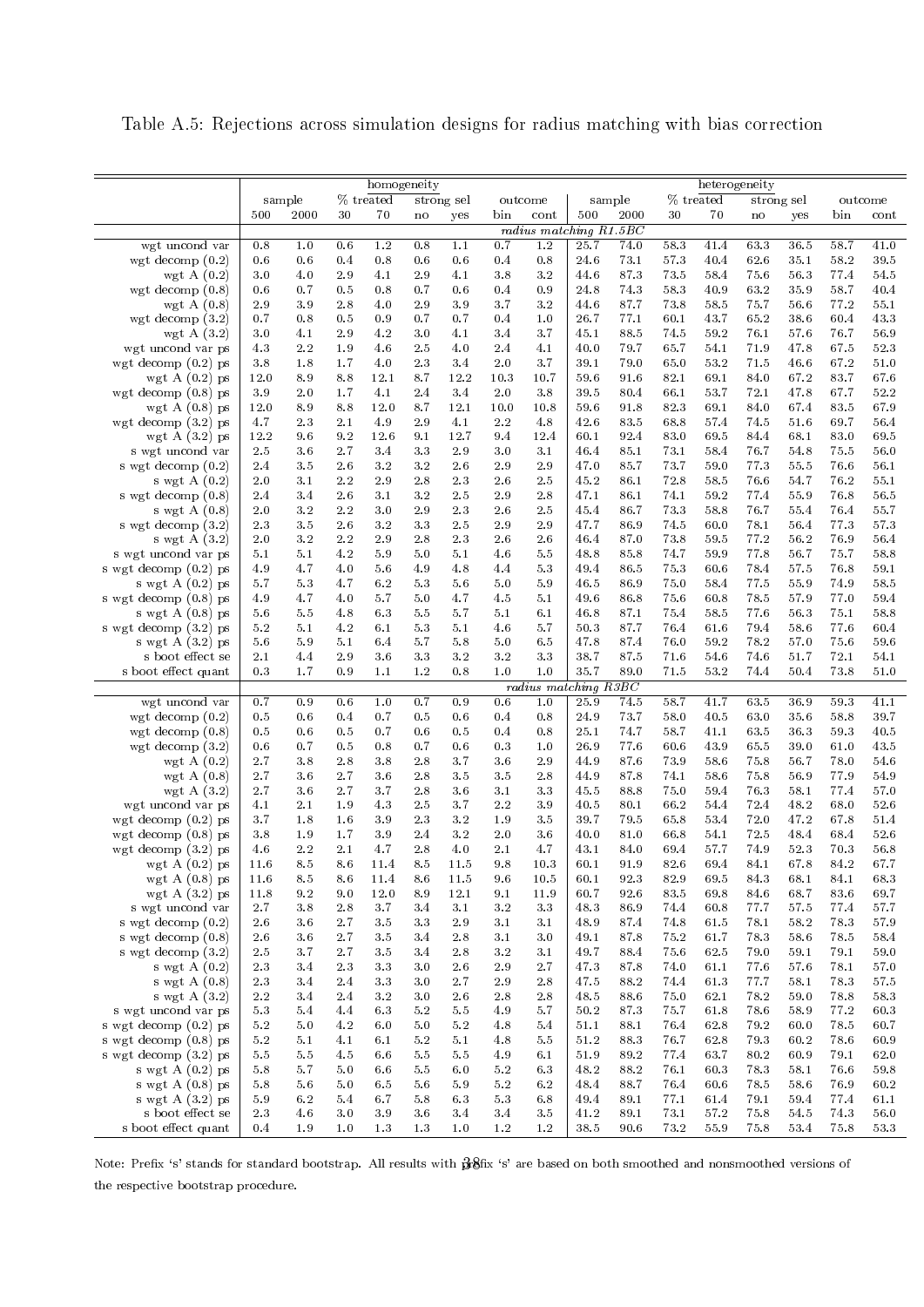|                         |      |              | coverage (all DGPs) |      |           |               |     |              | rejection (effect homogeneity) |       |           |     |
|-------------------------|------|--------------|---------------------|------|-----------|---------------|-----|--------------|--------------------------------|-------|-----------|-----|
|                         |      |              |                     |      |           |               |     |              |                                |       |           |     |
|                         |      | no smoothing |                     |      | smoothing |               |     | no smoothing |                                |       | smoothing |     |
|                         | 49   | 99           | 199                 | 49   | 99        | 199<br>IPW    | 49  | 99           | 199                            | 49    | 99        | 199 |
| <b>GMM</b>              | 95.8 | 95.6         | 95.4                | 95.8 | 95.6      | 95.4          | 5.0 | 4.1          | 4.1                            | 4.1   | 4.1       | 4.1 |
| wgt uncond var          | 95.3 | 95.0         | 94.8                | 95.3 | 95.0      | 94.8          | 5.4 | 4.6          | 4.5                            | 4.4   | 4.5       | 4.4 |
| wgt decomp $(0.2)$      | 95.4 | 95.2         | 95.1                | 95.4 | 95.2      | 95.1          | 5.2 | 4.3          | 4.2                            | 4.2   | 4.2       | 4.2 |
| wgt decomp $(0.8)$      | 95.3 | 95.3         | 95.1                | 95.3 | 95.3      | 95.1          | 5.2 | 4.2          | 4.2                            | 4.1   | 4.2       | 4.2 |
| wgt decomp $(3.2)$      | 95.2 | 95.1         | 95.2                | 95.2 | 95.1      | 95.2          | 5.2 | 4.3          | 4.2                            | 4.2   | 4.2       | 4.1 |
| wgt A $(0.2)$           | 96.0 | 96.0         | 95.9                | 96.0 | 96.0      | 95.9          | 4.7 | 3.7          | 3.7                            | 3.7   | 3.7       | 3.7 |
| wgt A $(0.8)$           | 95.8 | 95.8         | 95.8                | 95.8 | 95.8      | 95.8          | 4.8 | 3.9          | 3.8                            | 3.8   | 3.9       | 3.8 |
| wgt A $(3.2)$           | 95.4 | 95.4         | 95.4                | 95.4 | 95.4      | 95.4          | 5.0 | 4.1          | 4.0                            | 4.0   | 4.0       | 4.0 |
| boot effect se          | 96.3 | 96.3         | 96.4                |      |           |               | 4.6 | 4.3          | 4.2                            |       |           |     |
| boot effect quant       | 96.3 | 96.3         | 96.3                |      |           |               | 5.1 | 3.6          | 2.8                            |       |           |     |
|                         |      |              |                     |      |           | pair matching |     |              |                                |       |           |     |
| s wgt uncond var        | 89.8 | 89.2         | 88.8                | 89.8 | 89.2      | 88.8          | 7.5 | 6.7          | 6.8                            | 6.6   | 6.6       | 6.7 |
| s wgt decomp $(0.2)$    | 91.8 | 91.6         | 91.5                | 91.8 | 91.6      | 91.5          | 3.9 | 3.3          | 3.2                            | 3.1   | 3.2       | 3.2 |
| s wgt decomp $(0.8)$    | 91.8 | 91.6         | 91.5                | 91.8 | 91.6      | 91.5          | 3.7 | 2.9          | 2.9                            | 2.9   | 2.9       | 2.9 |
| s wgt decomp $(3.2)$    | 91.7 | 91.6         | 91.5                | 91.7 | 91.6      | 91.5          | 3.1 | 2.4          | 2.4                            | 2.4   | 2.4       | 2.4 |
| s wgt $A(0.2)$          | 92.9 | 92.8         | 92.7                | 92.9 | 92.8      | 92.7          | 3.0 | 2.4          | 2.4                            | 2.4   | 2.4       | 2.3 |
| s wgt $A(0.8)$          | 92.6 | 92.5         | 92.4                | 92.6 | 92.5      | 92.4          | 3.0 | 2.3          | 2.3                            | 2.3   | 2.2       | 2.2 |
| s wgt $A(3.2)$          | 92.1 | 92.0         | 92.0                | 92.1 | 92.0      | 92.0          | 2.7 | 2.1          | 2.1                            | 2.0   | 2.1       | 2.0 |
| s Abadie Imbens         | 98.0 | 97.9         | 97.9                | 98.0 | 97.9      | 97.9          | 2.0 | 1.5          | 1.4                            | 1.5   | 1.5       | 1.4 |
| s wgt uncond var ps     | 89.1 | 87.7         | 87.2                | 89.1 | 87.7      | 87.2          | 9.0 | 8.4          | 8.4                            | 8.0   | 8.3       | 8.3 |
| s wgt decomp $(0.2)$ ps | 91.7 | 90.8         | 90.5                | 91.7 | 90.8      | 90.5          | 5.6 | 4.8          | 4.9                            | 4.5   | 4.7       | 4.8 |
| s wgt decomp (0.8) ps   | 91.7 | 90.8         | 90.4                | 91.7 | 90.8      | 90.4          | 5.4 | 4.5          | 4.6                            | 4.5   | 4.4       | 4.5 |
| s wgt decomp (3.2) ps   | 91.5 | 90.7         | 90.4                | 91.5 | 90.7      | 90.4          | 5.2 | 4.2          | 4.3                            | 4.1   | 4.1       | 4.2 |
| s wgt $A(0.2)$ ps       | 93.3 | 92.2         | 91.6                | 93.3 | 92.2      | 91.6          | 6.3 | 5.4          | 5.4                            | 5.3   | 5.3       | 5.4 |
| s wgt $A(0.8)$ ps       | 92.9 | 91.8         | 913                 | 92.9 | 91.8      | 91.3          | 6.3 | $5.2\,$      | 5.3                            | 5.3   | 5.2       | 5.3 |
| s wgt $A(3.2)$ ps       | 92.4 | 91.4         | 90.9                | 92.4 | 91.4      | 90.9          | 6.2 | 5.2          | 5.2                            | 5.2   | 5.2       | 5.2 |
| s Abadie Imbens ps      | 96.6 | 96.5         | 96.4                | 96.6 | 96.5      | 96.4          | 3.7 | $3.0\,$      | 3.0                            | 3.1   | 3.0       | 2.9 |
| s boot effect se        | 97.6 | 97.7         | 97.7                |      |           |               | 2.5 | 2.2          | 2.2                            |       |           |     |
| s boot effect quant     | 97.6 | 97.7         | 97.7                |      |           |               | 0.5 | 0.2          | 0.1                            |       |           |     |
| w wgt uncond var        | 97.7 | 97.7         | 97.6                | 97.7 | 97.7      | 97.6          | 5.6 | 4.8          | 4.7                            | 4.7   | 4.7       | 4.8 |
| w wgt decomp $(0.2)$    | 96.5 | 96.5         | 96.4                | 96.5 | 96.5      | 96.4          | 4.8 | 3.7          | 3.7                            | 3.7   | 3.7       | 3.7 |
| $w$ wgt decomp $(0.8)$  | 96.4 | 96.4         | 96.3                | 96.4 | 96.4      | 96.3          | 4.7 | 3.8          | 3.6                            | 3.7   | 3.7       | 3.6 |
| w wgt decomp $(3.2)$    | 96.2 | 96.3         | 96.2                | 96.2 | 96.3      | 96.2          | 4.8 | 3.7          | 3.7                            | 3.7   | 3.7       | 3.6 |
| w wgt $A(0.2)$          | 96.4 | 96.4         | 96.3                | 96.4 | 96.4      | 96.3          | 4.8 | 3.9          | 3.8                            | 3.9   | 3.8       | 3.8 |
| w wgt $A(0.8)$          | 96.3 | 96.3         | 96.3                | 96.3 | 96.3      | 96.3          | 4.9 | 3.9          | 3.7                            | 3.8   | 3.8       | 3.7 |
| w wgt $A(3.2)$          | 96.2 | 96.2         | 96.1                | 96.2 | 96.2      | 96.1          | 4.8 | 3.8          | 3.6                            | 3.7   | 3.7       | 3.7 |
| w Abadie Imbens         | 97.8 | 97.8         | 97.7                | 97.8 | 97.8      | 97.7          | 6.0 | 5.2          | 5.2                            | 5.1   | 5.2       | 5.2 |
| w wgt uncond var ps     | 97.9 | 97.9         | 97.8                | 97.9 | 97.9      | 97.8          | 6.1 | $5.0\,$      | 5.1                            | 5.2   | 5.1       | 5.0 |
| w wgt decomp $(0.2)$ ps | 96.7 | 96.6         | 96.5                | 96.7 | 96.6      | 96.5          | 5.3 | 4.1          | 4.2                            | 4.3   | 4.2       | 4.2 |
| w wgt decomp (0.8) ps   | 96.6 | 96.5         | 96.5                | 96.6 | 96.5      | 96.5          | 5.2 | 4.2          | 4.1                            | 4.2   | 4.2       | 4.1 |
| w wgt decomp $(3.2)$ ps | 96.5 | 96.5         | 96.4                | 96.5 | 96.5      | 96.4          | 5.5 | 4.4          | 4.2                            | 4.3   | 4.3       | 4.2 |
| w wgt $A(0.2)$ ps       | 97.0 | 96.9         | 96.8                | 97.0 | 96.9      | 96.8          | 6.1 | 5.0          | 5.0                            | 5.1   | 5.0       | 4.9 |
| w wgt $A(0.8)$ ps       | 96.9 | 96.9         | 96.7                | 96.9 | 96.9      | 96.7          | 6.0 | 4.8          | 4.8                            | $5.0$ | 4.9       | 4.9 |
| w wgt A $(3.2)$ ps      | 96.8 | 96.8         | 96.6                | 96.8 | 96.8      | 96.6          | 6.0 | 4.9          | 4.9                            | 4.9   | 4.8       | 4.9 |
| w Abadie Imbens ps      | 97.1 | 97.1         | 97.1                | 97.1 | 97.1      | 97.1          | 7.4 | 6.5          | 6.5                            | 6.3   | 6.4       | 6.5 |
| w boot effect se        | 96.8 | 96.9         | 96.9                |      |           |               | 4.3 | 3.9          | 3.7                            |       |           |     |
| w boot effect quant     | 96.9 | 97.0         | 97.0                |      |           |               | 6.5 | 4.5          | 3.5                            |       |           |     |

<span id="page-41-0"></span>Table A.6: Coverage and rejections of bootstrap methods for IPW and pair matching

Note: The prefixes 's' and 'w' for pair matching stand for the standard and wild bootstrap, respectively. The suffix 'ps' stands for adjustment for propensity score estimation.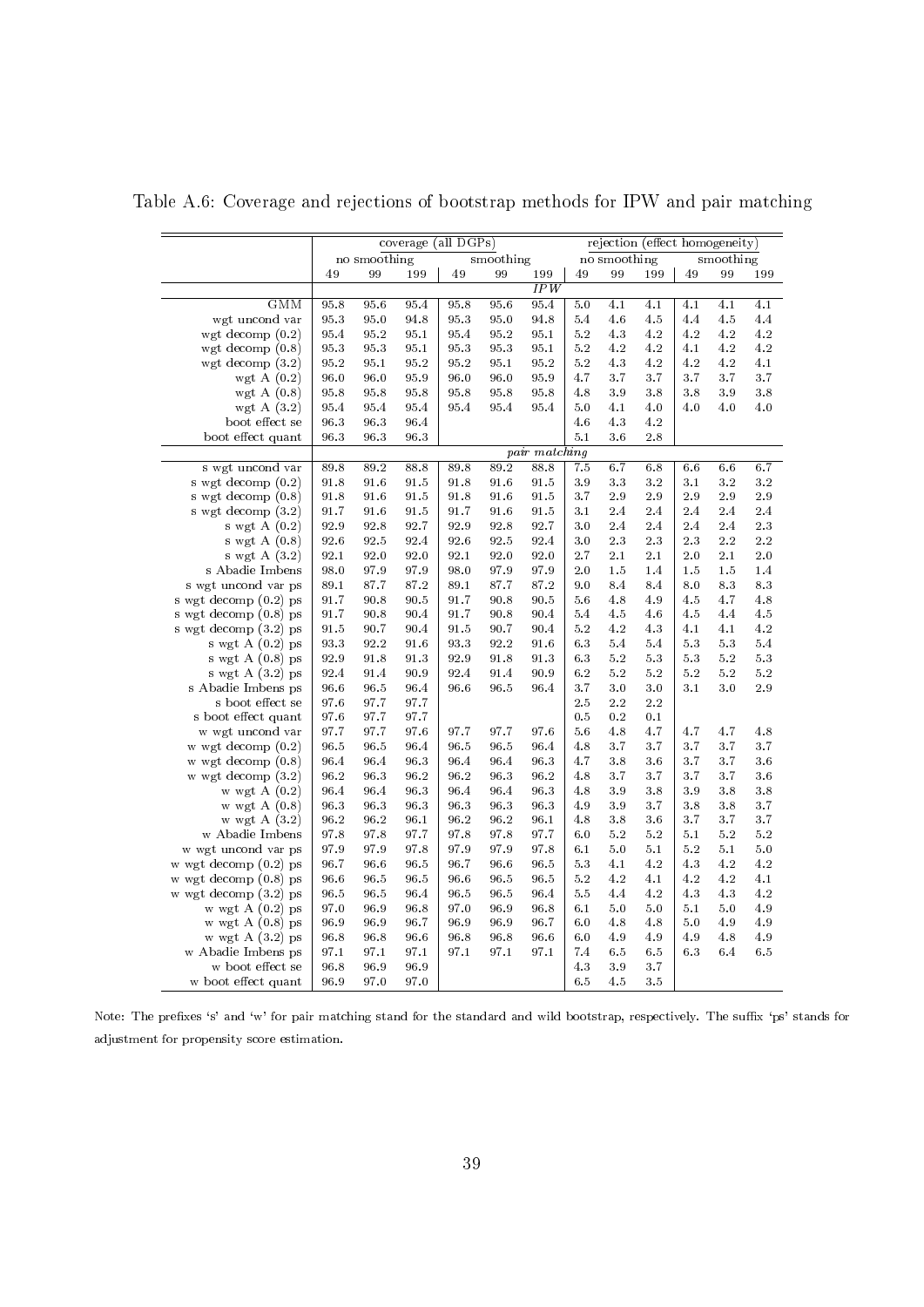|                                          |              |              | $coverage$ (all $\overline{DGPS}$ ) |                            |              |                                           |               |               | rejection (effect homogeneity) |              |            |                      |
|------------------------------------------|--------------|--------------|-------------------------------------|----------------------------|--------------|-------------------------------------------|---------------|---------------|--------------------------------|--------------|------------|----------------------|
|                                          |              | no smoothing |                                     |                            | smoothing    |                                           |               | no smoothing  |                                |              | smoothing  |                      |
|                                          | 49           | 99           | 199                                 | 49                         | 99           | 199                                       | 49            | 99            | 199                            | 49           | 99         | 199                  |
|                                          |              |              |                                     |                            |              | radius matching R1.5                      |               |               |                                |              |            |                      |
| wgt uncond var                           | 94.5         | 93.9         | 93.5                                | 94.5                       | 93.9         | 93.5                                      | 4.5           | 3.8           | 3.8                            | 3.8          | 3.7        | 3.8                  |
| wgt decomp $(0.2)$                       | 95.0         | 94.8         | 94.7                                | 95.0                       | 94.8         | 94.7                                      | 3.4           | $2\mbox{ .}6$ | 2.6                            | $2.7\,$      | 2.6        | 2.6                  |
| wgt decomp $(0.8)$                       | 94.9         | 94.7         | 94.6                                | 94.9                       | 94.7         | 94.6                                      | 3.2           | 2.5           | 2.5                            | 2.6          | 2.5        | 2.5                  |
| wgt decomp $(3.2)$                       | 94.7         | 94.6         | 94.5                                | 94.7                       | 94.6         | 94.5                                      | 3.1           | 2.4           | 2.3                            | 2.4          | 2.5        | 2.3                  |
| wgt A $(0.2)$                            | 95.7         | 95.7         | 95.7                                | 95.7                       | 95.7         | 95.7                                      | 3.0           | 2.3           | $2.2\,$                        | 2.3          | $2.2\,$    | $2\,.2$              |
| wgt A $(0.8)$                            | 95.5         | 95.4         | 95.4                                | 95.5                       | 95.4         | 95.4                                      | 2.9           | 2.3           | $2.2\,$                        | 2.3          | 2.2        | $2\,.2$              |
| wgt A $(3.2)$                            | 95.0         | 94.9         | 94.9                                | 95.0                       | 94.9         | 94.9                                      | 2.8           | 2.1           | 2.1                            | 2.2          | 2.1        | 2.1                  |
| wgt uncond var ps                        | 94.5         | 92.8         | 92.2                                | 94.5                       | 92.8         | 92.2                                      | 6.3           | 5.5           | 5.5                            | 5.4          | 5.5        | 5.4                  |
| wgt decomp $(0.2)$ ps                    | 95.0         | 94.1         | 93.7                                | 95.0                       | 94.1         | 93.7                                      | 5.2           | 4.5           | 4.5                            | 4.3          | 4.3        | 4.4                  |
| wgt decomp $(0.8)$ ps                    | 95.0         | 94.0         | 93.7                                | 95.0                       | 94.0         | 93.7                                      | 5.2           | 4.4           | 4.4                            | 4.3          | 4.4        | 4.3                  |
| wgt decomp $(3.2)$ ps                    | 94.4         | 93.8<br>95.2 | 93.5                                | 94.4                       | 93.8         | 93.5                                      | 5.4           | 4.5           | 4.6                            | 4.4<br>$5.0$ | 4.4        | 4.5                  |
| wgt $A(0.2)$ ps<br>wgt $A(0.8)$ ps       | 95.8<br>95.4 | 94.8         | 94.9<br>94.5                        | 95.8<br>95.4               | 95.2<br>94.8 | 94.9<br>94.5                              | 5.9<br>5.9    | 5.0<br>5.0    | 4.9<br>4.9                     | 5.1          | 4.9<br>5.0 | 4.9<br>4.8           |
| wgt A $(3.2)$ ps                         | 94.9         | 94.2         | 94.0                                | 94.9                       | 94.2         | 94.0                                      | 6.2           | 5.3           | 5.2                            | 5.3          | 5.3        | 5.1                  |
| boot effect se                           | 96.9         | 96.9         | 96.9                                |                            |              |                                           | 3.6           | 3.3           | 3.2                            |              |            |                      |
| boot effect quant                        | 96.9         | 96.9         | 97.0                                |                            |              |                                           | 2.0           | 1.3           | 0.8                            |              |            |                      |
|                                          |              |              |                                     |                            |              | radius matching R3                        |               |               |                                |              |            |                      |
| wgt uncond var                           | 94.7         | 94.2         | 93.9                                | 94.7                       | 94.2         | 93.9                                      | 4.4           | 3.7           | 3.7                            | 3.7          | 3.7        | 3.7                  |
| wgt decomp $(0.2)$                       | 95.0         | 94.8         | 94.6                                | 95.0                       | 94.8         | 94.6                                      | 3.5           | 2.8           | 2.8                            | 2.8          | 2.7        | 2.7                  |
| wgt decomp $(0.8)$                       | 94.9         | 94.7         | 94.6                                | 94.9                       | 94.7         | 94.6                                      | 3.4           | 2.7           | 2.6                            | 2.7          | 2.7        | 2.7                  |
| wgt decomp $(3.2)$                       | 94.6         | 94.6         | 94.5                                | 94.6                       | 94.6         | 94.5                                      | 3.3           | 2.6           | 2.5                            | 2.6          | 2.6        | 2.5                  |
| wgt A $(0.2)$                            | 95.7         | 95.6         | $95.6\,$                            | 95.7                       | 95.6         | 95.6                                      | 3.1           | 2.4           | 2.4                            | 2.5          | 2.4        | 2.4                  |
| wgt A $(0.8)$                            | 95.5         | 95.4         | 95.3                                | 95.5                       | 95.4         | 95.3                                      | 3.1           | 2.4           | 2.4                            | 2.5          | 2.4        | 2.3                  |
| wgt A $(3.2)$                            | 95.0         | 94.9         | 94.9                                | 95.0                       | 94.9         | 94.9                                      | 3.1           | 2.3           | 2.3                            | 2.3          | 2.3        | 2.3                  |
| wgt uncond var ps                        | 95.0         | 93.3         | 92.7                                | 95.0                       | 93.3         | 92.7                                      | 6.3           | 5.4           | 5.4                            | 5.3          | 5.4        | 5.4                  |
| wgt decomp $(0.2)$ ps                    | 95.3         | 94.2         | 93.7                                | 95.3                       | 94.2         | 93.7                                      | 5.5           | 4.6           | 4.7                            | 4.6          | 4.5        | 4.6                  |
| wgt decomp $(0.8)$ ps                    | 95.1         | 94.2         | 93.7                                | 95.1                       | 94.2         | 93.7                                      | 5.5           | 4.5           | 4.6                            | 4.6          | 4.5        | 4.6                  |
| wgt $A(3.2)$ ps                          | 95.1         | 94.4         | 94.0                                | 95.1                       | 94.4         | 94.0                                      | 6.3           | 5.4           | 5.4                            | 5.4          | 5.4        | 5.4                  |
| wgt $A(0.2)$ ps                          | 95.8         | 95.2         | 94.9                                | 95.8                       | 95.2         | 94.9                                      | 6.1           | 5.1           | 5.1                            | $5.2\,$      | 5.1        | 5.1                  |
| wgt $A(0.8)$ ps                          | 95.5         | 94.8         | 94.6                                | 95.5                       | 94.8         | 94.6                                      | 6.1           | 5.2           | 5.2                            | $5\,.2$      | 5.2        | 5.2                  |
| wgt decomp $(3.2)$ ps                    | 94.6         | 93.9         | 93.6                                | 94.6                       | 93.9         | 93.6                                      | 5.6           | 4.7           | 4.8                            | 4.8          | 4.7        | 4.7                  |
| boot effect se                           | 96.6         | 96.6         | 96.7                                |                            |              |                                           | 3.9           | 3.6           | 3.4                            |              |            |                      |
| boot effect quant                        | 96.7         | 96.7         | 96.6                                |                            |              |                                           | 2.3           | 1.4           | 1.0                            |              |            |                      |
|                                          |              |              |                                     |                            |              | radius matching with bias                 |               |               | $correction$ $R1.5BC$          |              |            |                      |
| wgt uncond var                           | 94.6         | 94.4         | 94.3                                | 94.6                       | 94.4         | 94.3                                      | 3.8           | 3.2           | 3.1                            | 3.1          | 3.1        | 3.0                  |
| wgt decomp $(0.2)$                       | 94.4         | 94.4         | 94.2                                | 94.4                       | 94.4         | 94.2                                      | 3.7           | 2.9           | 2.9                            | 3.0          | 2.9        | 2.9                  |
| wgt decomp $(0.8)$                       | 94.4         | 94.3         | 94.2                                | 94.4                       | 94.3         | 94.2                                      | 3.7           | 2.9           | 2.9                            | 3.0          | 2.9        | $2\,$ $8\,$          |
| wgt decomp $(3.2)$                       | 94.1         | 94.0         | 94.0                                | 94.1                       | 94.0         | 94.0                                      | 3.8           | 2.9           | 2.9                            | 3.0          | 2.9        | 2.9                  |
| wgt A $(0.2)$                            | 94.9         | 94.9         | 94.9                                | 94.9                       | 94.9         | 94.9                                      | 3.4           | 2.6           | 2.6                            | 2.7          | 2.6        | 2.5                  |
| wgt A $(0.8)$                            | 94.7         | 94.8         | 94.7                                | 94.7                       | 94.8         | 94.7                                      | 3.3           | 2.6           | 2.6                            | 2.7          | 2.6        | 2.6                  |
| wgt A $(3.2)$                            | 94.4         | 94.4         | 94.4                                | 94.4                       | 94.4         | 94.4                                      | 3.5           | 2.6           | 2.6                            | 2.7          | 2.6        | 2.6                  |
| wgt uncond var ps                        | 94.8         | 93.8         | 93.3                                | 94.8                       | 93.8         | 93.3                                      | 6.1           | 5.1           | 5.1                            | 5.1          | 5.1        | 5.0                  |
| wgt decomp $\left(0.2\right)$ ps         | 94.6         | 93.6         | 93.3                                | 94.6                       | 93.6         | 93.3                                      | 6.0           | 4.9           | 4.8                            | 4.9          | 4.9        | 4.8                  |
| wgt decomp $(0.8)$ ps                    | 94.5         | 93.6         | 93.2                                | 94.5                       | 93.6         | 93.2                                      | 5.9           | 4.9           | 4.9                            | 5.0          | 4.9        | 4.8                  |
| wgt decomp $(3.2)$ ps                    | 94.1         | $93.3\,$     | 93.0                                | 94.1                       | 93.3         | 93.0                                      | 6.4           | 5.3           | 5.2                            | 5.3          | 5.2        | 5.1                  |
| wgt $A(0.2)$ ps                          | 95.1         | 94.3         | 94.0                                | 95.1                       | 94.3         | 94.0                                      | 6.5           | 5.6           | 5.5                            | 5.7          | 5.6        | 5.5                  |
| wgt A $(0.8)$ ps                         | 94.9         | 94.2         | 93.8                                | 94.9                       | 94.2         | 93.8                                      | 6.7           | 5.6           | 5.6                            | $5.7\,$      | 5.6        | $5.6\,$              |
| wgt $A(3.2)$ ps                          | 94.6         | 93.8         | 93.4                                | 94.6                       | 93.8         | 93.4                                      | 7.0           | 5.8           | 5.8                            | 6.0          | 5.8        | $5.7\,$              |
| boot effect se                           | 96.8         | 96.9         | 96.9                                |                            |              |                                           | 3.7           | 3.4           | 3.3                            |              |            |                      |
| boot effect quant                        | 96.7         | 96.8         | 96.9                                |                            |              |                                           | $2\!\cdot\!3$ | 1.5           | 1.0                            |              |            |                      |
|                                          |              |              |                                     |                            |              | radius matching with bias correction R3BC |               |               |                                |              |            |                      |
| wgt uncond var<br>wgt decomp $(0.2)$     | 94.5         | 94.3         | 94.2                                | 94.5                       | 94.3         | 94.2                                      | 4.0           | 3.3           | 3.3                            | 3.4          | 3.3        | 3.2                  |
|                                          | 94.3         | 94.2         | 94.1                                | 94.3                       | 94.2         | 94.1                                      | 4.0           | $3.1\,$       | 3.1                            | 3.2          | 3.1        | $3.1\,$              |
| wgt decomp $(0.8)$<br>wgt decomp $(3.2)$ | 94.2<br>93.9 | 94.2<br>93.9 | 94.1<br>93.9                        | 94.2<br>93.9               | 94.2<br>93.9 | 94.1<br>93.9                              | 4.0<br>4.0    | 3.2<br>3.1    | 3.1                            | 3.2<br>3.2   | 3.1<br>3.1 | 3.1<br>3.1           |
|                                          |              |              |                                     |                            |              |                                           |               |               | 3.1                            |              |            |                      |
| wgt A $(0.2)$<br>wgt A $(0.8)$           | 94.7<br>94.6 | 94.8<br>94.6 | 94.7<br>94.6                        | 94.7<br>94.6               | 94.8<br>94.6 | 94.7<br>94.6                              | 3.6<br>3.7    | 2.9<br>2.9    | 2.8<br>2.9                     | 3.0<br>2.9   | 2.8<br>2.9 | $2\,\,8$<br>$2\,\,8$ |
|                                          | 94.2         | 94.2         | 94.3                                | 94.2                       | 94.2         | 94.3                                      | 3.7           | 2.9           | 2.8                            | 3.0          | 2.8        | 2.8                  |
| wgt A $(3.2)$<br>wgt uncond var ps       | 94.8         | 93.6         | 93.2                                | 94.8                       | 93.6         | 93.2                                      | 6.3           | 5.3           | 5.4                            | 5.3          | 5.3        | 5.3                  |
| wgt decomp $(0.2)$ ps                    | 94.6         | 93.5         | 93.2                                | 94.6                       | 93.5         | 93.2                                      | 6.2           | 5.1           | 5.1                            | 5.3          | 5.2        | $5.1\,$              |
| wgt decomp $(0.8)$ ps                    | 94.5         | 93.5         | 93.1                                | 94.5                       | 93.5         | 93.1                                      | 6.1           | 5.1           | 5.1                            | 5.1          | 5.1        | $5.1\,$              |
| wgt decomp $(3.2)$ ps                    | 94.0         | 93.2         | 92.8                                | 94.0                       | 93.2         | 92.8                                      | 6.6           | 5.5           | 5.6                            | 5.6          | 5.4        | 5.5                  |
| wgt $A(0.2)$ ps                          | 95.1         | 94.3         | 93.9                                | 95.1                       | 94.3         | 93.9                                      | 6.8           | 5.8           | 5.7                            | 5.8          | 5.7        | 5.8                  |
| wgt $A(0.8)$ ps                          | 94.9         | 94.1         | 93.7                                |                            | 94.1         | 93.7                                      | 7.0           | 5.8           | 5.7                            | $5\,.9$      | 5.7        | 5.7                  |
| wgt A $(3.2)$ ps                         | 94.7         | 93.7         | 93.3                                | $\substack{94.9\\94.7}$ 40 | 93.7         | 93.3                                      | 7.4           | 6.2           | 6.1                            | 6.2          | 6.1        | $6\,.1$              |
| boot effect se                           | 96.6         | 96.6         | 96.7                                |                            |              |                                           | 4.0           | $3.6\,$       | 3.5                            |              |            |                      |
|                                          |              |              |                                     |                            |              |                                           |               |               |                                |              |            |                      |

<span id="page-42-0"></span>Table A.7: Coverage and rejections of bootstrap methods for radius matching

Note: The suffix 'ps' stands for adjustment for propensity score estimation.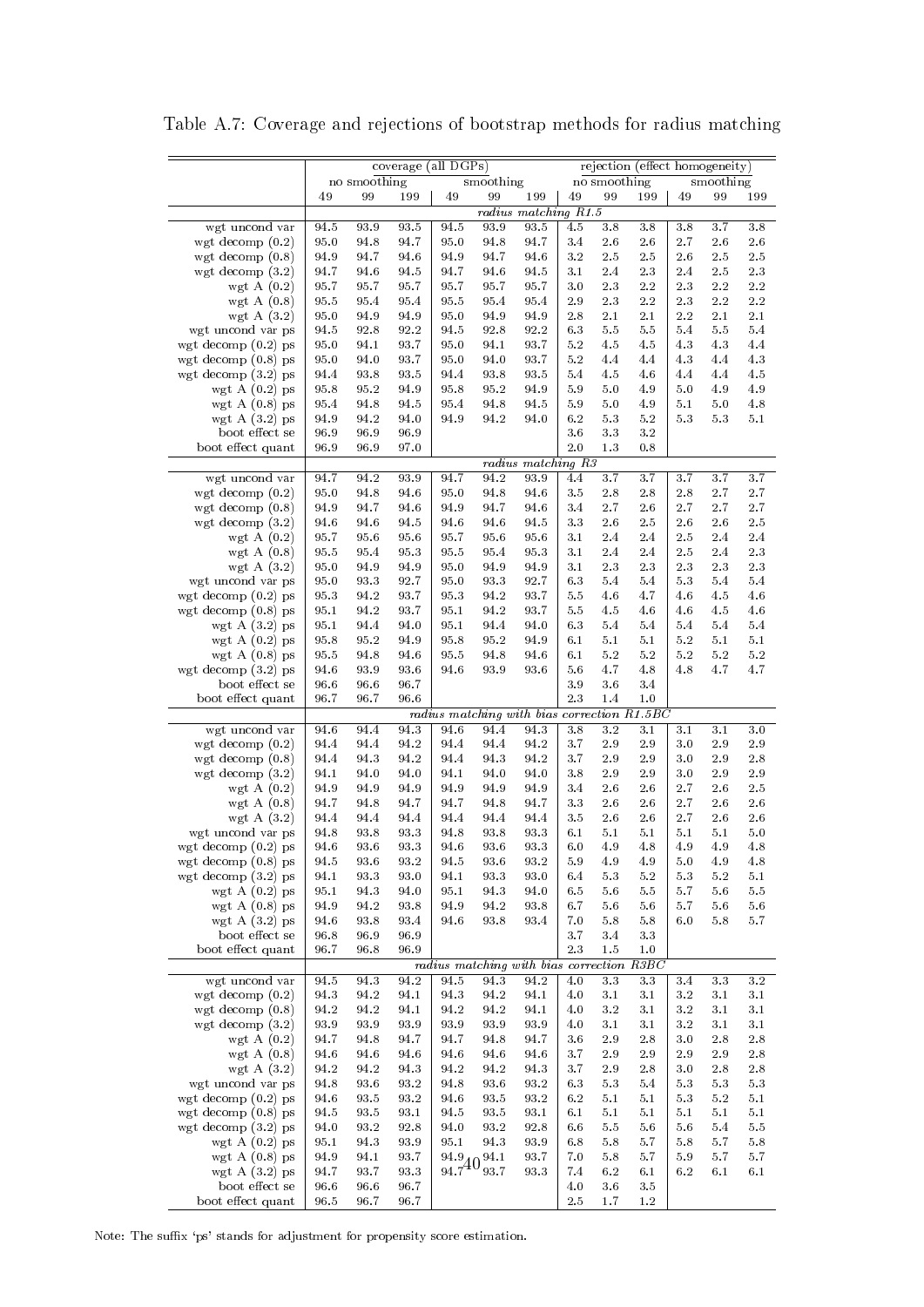|  |  | Table A.8: Coverage probabilities |
|--|--|-----------------------------------|
|--|--|-----------------------------------|

<span id="page-43-0"></span>

| IPW                                |                  |              |              | homogeneity              |                  | heterogeneity |                      |              |               |              |                  |                  |  |  |
|------------------------------------|------------------|--------------|--------------|--------------------------|------------------|---------------|----------------------|--------------|---------------|--------------|------------------|------------------|--|--|
|                                    |                  | binary       |              |                          | continuous       |               | binary<br>continuous |              |               |              |                  |                  |  |  |
|                                    | as               | bs           |              | $\mathbf{a}\,\mathbf{s}$ | bs               |               | $\rm as$             | bs           |               | as           | bs               |                  |  |  |
| <b>GMM</b>                         | 99.9             | 95.4         | 95.4         | 99.7                     | 95.1             | 95.1          | 100.0                | 95.6         | 95.6          | 99.8         | 95.7             | 95.7             |  |  |
| wgt uncond var                     | 99.6             | 94.8         | 94.8         | 993                      | 94.5             | 94.5          | 99.7                 | 94.9         | 94.9          | 99.3         | 95.0             | 95.0             |  |  |
| wgt decomp $(0.2)$                 | $99.6\,$         | 94.8         | 94.8         | 99.3                     | 95.1             | 95.1          | 99.7                 | 95.1         | 95.1          | 99.3         | 95.6             | 95.6             |  |  |
| wgt decomp $(0.8)$                 | 99.6             | 94.8         | 94.8         | 99.3                     | 95.1             | 95.1          | 99.7                 | 95.1         | 95.1          | 99.3         | 95.6             | 95.6             |  |  |
| wgt decomp $(3.2)$                 | 99.5             | 94.9         | 94.9         | 98.9                     | 95.1             | 95.1          | 99.6                 | 95.1         | 95.1          | 98.8         | 95.6             | 95.6             |  |  |
| wgt A $(0.2)$                      | 97.0             | 95.7         | 95.7         | 97.0                     | 95.8             | 95.8          | 96.8                 | 96.1         | 96.1          | 97.1         | 96.2             | 96.2             |  |  |
| wgt A $(0.8)$                      | 97.0             | 95.5         | 95.5         | 96.9                     | 95.6             | 95.6          | 96.9                 | 95.9         | 95.9          | 97.1         | 96.1             | 96.1             |  |  |
| wgt A $(3.2)$                      | 97.2             | 95.2         | 95.2         | 96.3                     | 95.2             | 95.2          | 97.1                 | 95.5         | 95.5          | 96.4         | 95.6             | 95.6             |  |  |
| boot effect se                     |                  | 96.2         |              |                          | 96.1             |               |                      | 96.6         |               |              | 96.6             |                  |  |  |
| boot effect quant                  |                  | 96.1         |              |                          | 96.1             |               |                      | 96.6         |               |              | 96.5             |                  |  |  |
| pair matching                      |                  |              |              | homogeneity              |                  |               |                      |              | heterogeneity |              |                  |                  |  |  |
|                                    |                  | binary       |              |                          |                  |               |                      | binary       |               |              |                  |                  |  |  |
|                                    |                  | bs           | w bs         |                          | continuous<br>bs | wbs           |                      | bs           |               |              | continuous<br>bs | w bs             |  |  |
| wgt uncond var                     | $\rm as$<br>99.8 | 89.2         | 97.9         | a s<br>99.0              | 883              | 97.4          | $\rm as$<br>99.7     | 89.3         | wbs<br>97.7   | as<br>98.7   | 88.3             | 97.4             |  |  |
|                                    |                  |              |              |                          |                  |               |                      |              |               |              |                  |                  |  |  |
| wgt decomp $(0.2)$                 | 99.8             | 90.6<br>90.7 | 96.7         | 99.1                     | 923              | 96.4          | 99.8                 | 90.7         | 96.4          | 98.8         | 92.4             | 96.1<br>$96.1\,$ |  |  |
| wgt decomp $(0.8)$                 | 99.8             | 90.8         | 96.6         | 99.0<br>98.2             | 92.0             | 96.3          | 99.7<br>99.6         | 90.8         | 96.3          | 98.7         | 92.3<br>92.2     | 95.9             |  |  |
| wgt decomp $(3.2)$                 | 99.7             |              | 96.6         | 95.4                     | 91.9<br>92.8     | 96.1          | 96.0                 | 91.1<br>92.4 | 96.2<br>96.3  | 98.0<br>95.3 | 93.2             | 96.1             |  |  |
| wgt A $(0.2)$                      | 96.4<br>96.5     | 92.3         | 96.6<br>96.5 | 95.2                     | 92.7             | 96.4<br>96.3  | 96.0                 |              | 96.2          | 95.1         | 92.9             | 96.1             |  |  |
| wgt A $(0.8)$                      |                  | 92.0         |              |                          |                  |               |                      | 92.0         |               |              |                  |                  |  |  |
| wgt A $(3.2)$<br>Abadie Imbens     | 96.8<br>95.5     | 91.6<br>97.9 | 96.5<br>97.9 | 94.2<br>95.2             | 923<br>97.8      | 96.1<br>97.6  | 96.3<br>95.1         | 91.4<br>98.1 | 96.1<br>97.6  | 94.1<br>95.2 | 92.6<br>97.9     | 95.9<br>97.6     |  |  |
|                                    | 99.4             | 87.7         | 98.1         | 97.6                     | 86.3             | 97.5          | 99.4                 | 88.0         | 98.1          | 97.6         | 86.6             | 97.5             |  |  |
| wgt uncond var ps                  |                  | 89.5         |              | 97.7                     | 91.2             |               | 99.4                 | 89.7         | 96.7          | 97.6         |                  | 96.3             |  |  |
| wgt decomp $(0.2)$ ps              | 99.4             |              | 96.8         |                          |                  | 96.4          |                      |              |               |              | 91.5             |                  |  |  |
| wgt decomp $(0.8)$ ps              | 99.4             | 89.6         | 96.8         | 97.5<br>95.7             | 91.0<br>90.8     | 96.3<br>96.2  | 99.3<br>98.9         | 89.7<br>90.1 | 96.6          | 97.5         | 91.3<br>91.1     | 96.2<br>96.1     |  |  |
| wgt decomp $(3.2)$ ps              | 99.0<br>92.0     | 89.8<br>91.4 | 96.7<br>97.0 | 89.8                     | 91.6             | 96.5          | 92.2                 | 91.7         | 96.5<br>97.2  | 95.8<br>90.2 | 91.8             | 96.5             |  |  |
| wgt A $(0.2)$ ps                   | 92.0             | 90.9         | 97.0         | 89.4                     | 91.4             | 96.4          | 92.3                 | 91.2         | 97.1          | 90.0         | 91.7             | 96.4             |  |  |
| wgt A $(0.8)$ ps                   | 92.9             | 90.4         | 96.9         |                          | 91.0             | 96.2          | 93.0                 | 90.7         | 97.1          |              | 91.4             | 96.3             |  |  |
| wgt A $(3.2)$ ps                   | 88.2             | 96.3         | 97.1         | 87.9<br>87.3             | 96.0             | 96.8          | 88.5                 | 96.9         | 97.4          | 88.4<br>88.1 | 96.5             | 96.9             |  |  |
| Abadie Imbens ps<br>boot effect se |                  | 97.9         | 97.2         |                          | 97.5             |               |                      |              | 96.8          |              |                  |                  |  |  |
|                                    |                  |              | 97.2         |                          |                  | 96.8          |                      | 98.0<br>98.0 | 96.9          |              | 97.4<br>97.6     | 96.8             |  |  |
| boot effect quant                  |                  | 97.9         |              |                          | 97.5             | 97.0          |                      |              |               |              |                  | 96.9             |  |  |
| radius matching                    |                  |              |              | homogeneity              | continuous       |               |                      |              | heterogeneity | continuous   |                  |                  |  |  |
|                                    |                  | binary<br>bs |              |                          | bs               |               |                      | binary<br>bs |               |              | bs               |                  |  |  |
| wgt uncond var                     | as               | 93.9         |              | a s<br>99.2              | 93.9             |               | as                   | 94.1         |               | as<br>99.2   | 94.0             |                  |  |  |
| wgt decomp $(0.2)$                 | 99.7<br>99.7     | 94.1         |              | 99.3                     | 94.6             |               | 99.7<br>99.7         | 94.3         |               | 99.2         | 94.7             |                  |  |  |
|                                    | 99.7             | 94.0         |              | 99.2                     | 94.6             |               | 99.7                 | 94.3         |               | 99.2         | 94.6             |                  |  |  |
| wgt decomp $(0.8)$                 |                  |              |              |                          |                  |               |                      |              |               |              |                  |                  |  |  |
| wgt decomp $(3.2)$                 | 99.6             | 94.0         |              | 98.7                     | 94.3             |               | 99.6                 | 94.3         |               | 98.7         | 94.3             |                  |  |  |
| wgt A $(0.2)$                      | 96.5             | 95.0         |              | 96.8                     | 95.2             |               | 96.3                 | 95.3         |               | 96.6         | 95.4             |                  |  |  |
| wgt A $(0.8)$                      | 96.5             | 94.8         |              | 96.6                     | 95.1             |               | 96.4                 | 95.0         |               | 96.5         | 95.1<br>94.7     |                  |  |  |
| wgt A $(3.2)$                      | 96.7             | 94.5         |              | 96.0                     | 94.6             |               | 96.6                 | 94.8         |               | 95.9         |                  |                  |  |  |
| wgt uncond var ps                  | 99.0             | 93.0         |              | 97.5                     | 92.5             |               | 99.1                 | 93.2         |               | 97.7         | 92.8             |                  |  |  |
| wgt decomp $(0.2)$ ps              | 99.0             | 93.1         |              | 97.6                     | 93.6             |               | 99.1                 | 93.4         |               | 97.7         | 93.8             |                  |  |  |
| wgt decomp $(0.8)$ ps              | 99.0             | 93.0         |              | 97.5                     | 93.5             |               | 99.0                 | 93.4         |               | 97.5         | 93.7             |                  |  |  |
| wgt decomp (3.2) ps                | 98.6             | 93.1         |              | 96.3                     | 93.0             |               | 98.8                 | 93.5         |               | 96.4         | 933              |                  |  |  |
| wgt A $(0.2)$ ps                   | 91.8             | 94.2         |              | 91.2                     | 94.2             |               | 91.9                 | 94.7         |               | 91.5         | 94.4             |                  |  |  |
| wgt $A(0.8)$ ps                    | 91.9             | 94.0         |              | 90.9                     | 93.9             |               | 92.0                 | 94.5         |               | 91.2         | 94.2             |                  |  |  |
| wgt A $(3.2)$ ps                   | 92.3             | 93.6         |              | 89.6                     | 93.3             |               | 92.5                 | 94.1         |               | 89.8         | 93.6             |                  |  |  |
| boot effect se                     |                  | 96.8         |              |                          | 96.5             |               |                      | 97.0         |               |              | $96.8\,$         |                  |  |  |
| boot effect quant                  |                  | 96.7         |              |                          | 96.6             |               |                      | 97.0         |               |              | 96.8             |                  |  |  |

Note: 'as': the standard error is estimated by the respective method and plugged into the asymptotic approximation for confidence intervals; `bs': using 199 (standard) bootstrap replications (without smoothing), the standard error is estimated by the respective method and plugged into the t-statistic to obtain confidence intervals based on the quantile method. Exceptions are 'boot effect se', which bootstraps the effect and plugs its standard error into the asymptotic approximation for confidence intervals, and 'boot effect quant', which obtains confidence intervals based on the quantile method on the effect (rather than the t-statistic); 'wbs': wild bootstrap (without smoothing) rather than the standard bootstrap is used for the respective method. The suffix 'ps' stands for adjustment for propensity score estimation. The results for radius matching are averages over all 4 radius matching algorithms (R1.5, R3, R1.5BC, R3BC).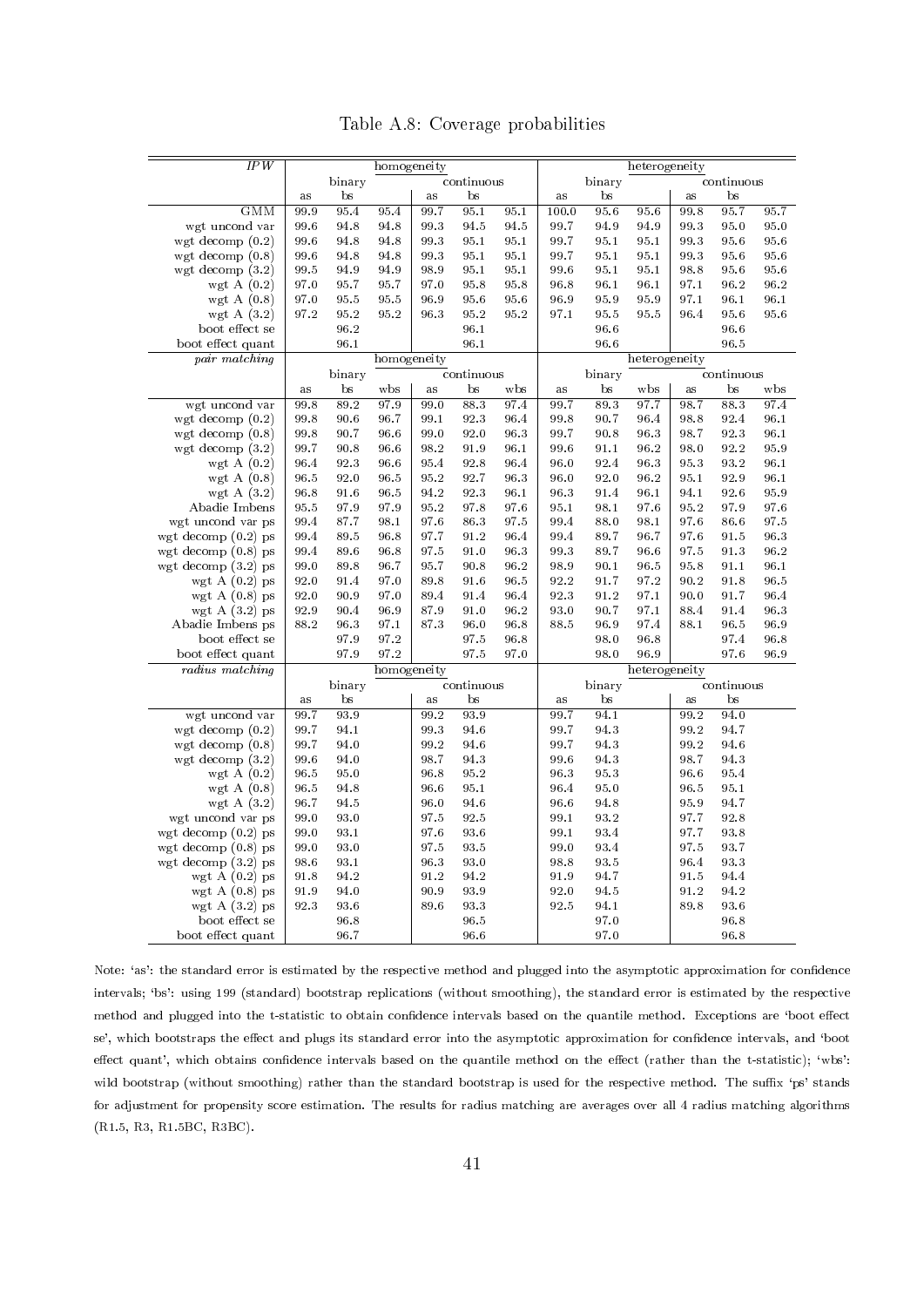Table A.9: Coverage across simulation designs for IPW

<span id="page-44-0"></span>

|                      |                     |      |      | homogeneity |      |      |         | heterogeneity |        |      |           |      |            |         |       |      |
|----------------------|---------------------|------|------|-------------|------|------|---------|---------------|--------|------|-----------|------|------------|---------|-------|------|
|                      | % treated<br>sample |      |      | strong sel  |      |      | outcome |               | sample |      | % treated |      | strong sel | outcome |       |      |
|                      | 500                 | 2000 | 30   | 70          | no   | yes  | bin     | cont          | 500    | 2000 | 30        | 70   | no         | yes     | bin   | cont |
| <b>GMM</b>           | 99.8                | 99.9 | 99.9 | 99.8        | 99.9 | 99.8 | 99.9    | 99.7          | 99.9   | 99.9 | 99.9      | 99.8 | 99.9       | 99.9    | 100.0 | 99.8 |
| wgt uncond var       | 99.5                | 99.4 | 99.4 | 99.4        | 99.3 | 99.6 | 99.6    | 99.3          | 99.4   | 99.5 | 99.4      | 99.5 | 99.3       | 99.6    | 99.7  | 99.3 |
| wgt decomp $(0.2)$   | 99.5                | 99.5 | 99.5 | 99.4        | 99.3 | 99.6 | 99.6    | 99.3          | 99.4   | 99.5 | 99.4      | 99.5 | 99.3       | 99.6    | 99.7  | 99.3 |
| wgt decomp $(0.8)$   | 99.4                | 99.4 | 99.4 | 99.4        | 99.3 | 99.6 | 99.6    | 99.3          | 99.4   | 99.5 | 99.4      | 99.5 | 99.3       | 99.6    | 99.7  | 99.2 |
| wgt decomp $(3.2)$   | 99.2                | 99.2 | 99.2 | 99.1        | 99.0 | 99.4 | 99.5    | 98.9          | 99.1   | 99.3 | 99.2      | 99.2 | 99.2       | 99.2    | 99.6  | 98.8 |
| wgt A $(0.2)$        | 973                 | 96.7 | 97.3 | 96.7        | 97.5 | 96.5 | 97.0    | 97.0          | 96.9   | 97.0 | 97.1      | 96.9 | 97.4       | 96.5    | 96.8  | 97.1 |
| wgt A $(0.8)$        | 97.3                | 96.7 | 973  | 96.7        | 97.5 | 96.5 | 97.0    | 96.9          | 96.9   | 97.0 | 97.1      | 96.9 | 97.4       | 96.5    | 96.9  | 97.1 |
| wgt A $(3.2)$        | 97.1                | 96.4 | 97.2 | 96.3        | 973  | 96.2 | 97.2    | 96.3          | 96.7   | 96.8 | 96.9      | 96.6 | 97.3       | 96.2    | 97.1  | 96.4 |
| s GMM                | 96.2                | 94.3 | 95.5 | 95.0        | 94.9 | 95.6 | 95.4    | 95.1          | 96.2   | 95.1 | 95.7      | 95.6 | 95.4       | 95.9    | 95.6  | 95.7 |
| s wgt uncond var     | 95.2                | 94.0 | 95.0 | 94.3        | 94.3 | 95.0 | 94.8    | 94.5          | 95.3   | 94.7 | 95.0      | 94.9 | 94.8       | 95.2    | 94.9  | 95.0 |
| s wgt decomp $(0.2)$ | 95.6                | 94.3 | 95.0 | 94.8        | 94.5 | 95.4 | 94.8    | 95.1          | 95.5   | 95.2 | 95.2      | 95.5 | 94.9       | 95.8    | 95.1  | 95.6 |
| s wgt decomp $(0.8)$ | 95.5                | 94.3 | 95.0 | 94.9        | 94.5 | 95.4 | 94.8    | 95.1          | 95.5   | 95.1 | 95.2      | 95.5 | 94.9       | 95.7    | 95.1  | 95.6 |
| s wgt decomp (3.2)   | 95.6                | 94.4 | 95.0 | 95.0        | 94.5 | 95.5 | 94.9    | 95.1          | 95.4   | 95.2 | 95.1      | 95.5 | 94.8       | 95.8    | 95.1  | 95.6 |
| s wgt A $(0.2)$      | 96.4                | 95.1 | 95.7 | 95.8        | 95.3 | 96.2 | 95.7    | 95.8          | 96.3   | 96.0 | 95.9      | 96.4 | 95.7       | 96.6    | 96.1  | 96.2 |
| s wgt A $(0.8)$      | 96.3                | 94.8 | 95.5 | 95.6        | 95.1 | 96.0 | 95.5    | 95.6          | 96.2   | 95.7 | 95.7      | 96.2 | 95.6       | 96.4    | 95.9  | 96.1 |
| s wgt A $(3.2)$      | 95.9                | 94.5 | 95.3 | 95.1        | 94.8 | 95.6 | 95.2    | 95.2          | 95.7   | 95.4 | 95.4      | 95.7 | 95.2       | 95.9    | 95.5  | 95.6 |
| boot effect se       | 97.1                | 95.2 | 96.1 | 96.2        | 95.9 | 96.4 | 96.2    | 96.1          | 97.1   | 96.1 | 96.4      | 96.8 | 96.4       | 96.7    | 96.6  | 96.6 |
| boot effect quant    | 97.1                | 95.2 | 96.1 | 96.2        | 95.8 | 96.4 | 96.1    | 96.1          | 97.0   | 96.1 | 96.3      | 96.8 | 96.4       | 96.7    | 96.6  | 96.5 |

Note: Prefix 's' stands for standard bootstrap. All results with prefix 's' are based on both smoothed and nonsmoothed versions of the respective bootstrap procedure.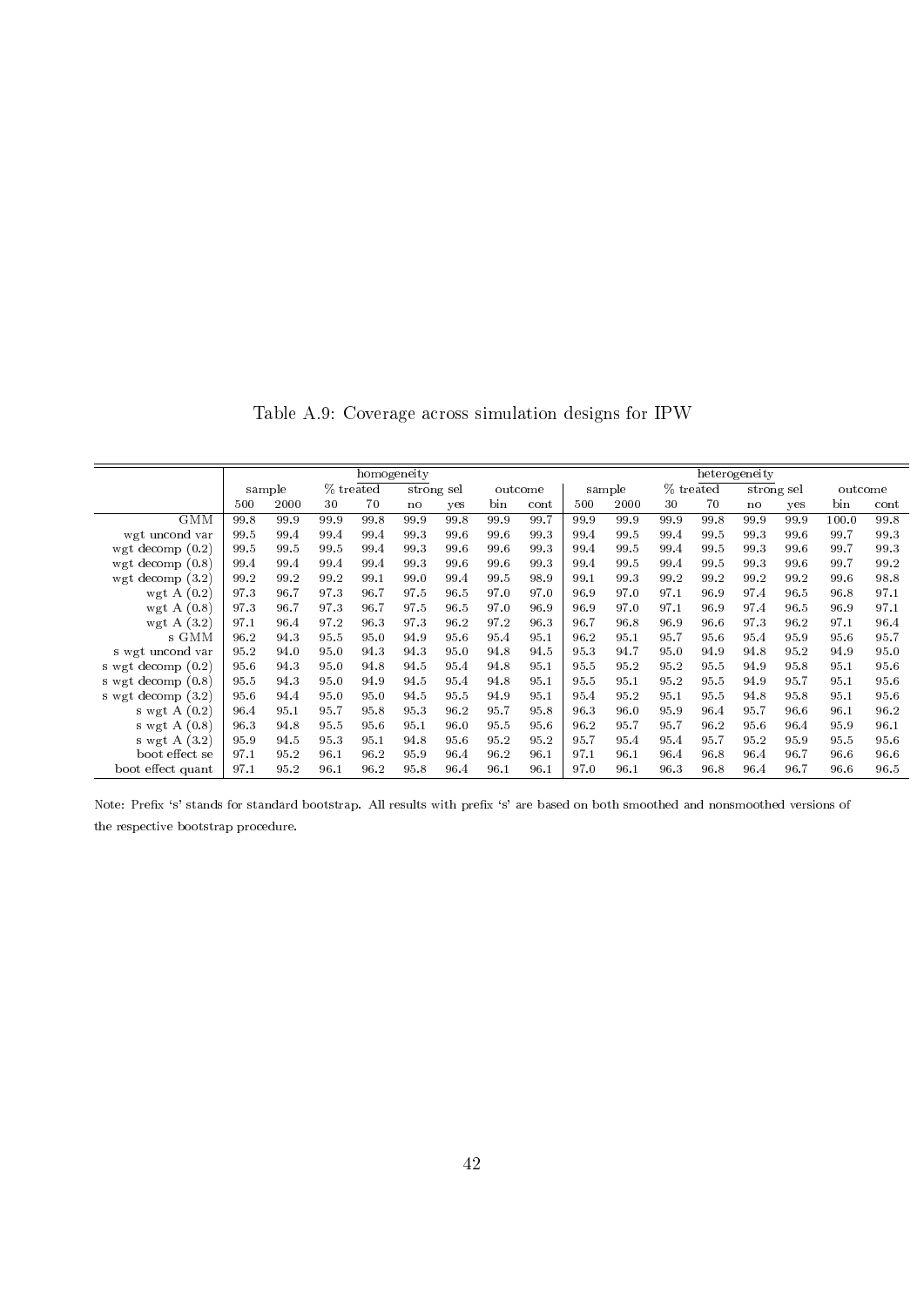Table A.10: Coverage across simulation designs for pair matching

|                                          | homogeneity  |              |              |              |              |              |              |              |              | heterogeneity |              |              |               |              |              |              |  |
|------------------------------------------|--------------|--------------|--------------|--------------|--------------|--------------|--------------|--------------|--------------|---------------|--------------|--------------|---------------|--------------|--------------|--------------|--|
|                                          |              | sample       |              | % treated    |              | strong sel   |              | outcome      |              | sample        |              | % treated    |               | strong sel   |              | outcome      |  |
|                                          | 500          | 2000         | 30           | 70           | no           | yes          | bin          | cont         | 500          | 2000          | 30           | 70           | $\mathbf n$ o | yes          | bin          | cont         |  |
| wgt uncond var                           | 99.3         | 99.4         | 99.5         | 99.2         | 99.5         | 99.3         | 99.8         | 99.0         | 99.2         | 99.2          | 99.4         | 99.1         | 99.4          | 99.1         | 99.7         | 98.7         |  |
| wgt decomp $(0.2)$                       | 99.3         | 99.5         | 99.5         | 99.3         | 99.5         | 99.3         | 99.8         | 99.1         | 99.2         | 99.3          | 99.4         | 99.1         | 99.4          | 99.1         | 99.8         | 98.8         |  |
| wgt decomp $(0.8)$                       | 99.3         | 99.4         | 99.5         | 99.3         | 99.5         | 99.3         | 99.8         | 99.0         | 99.2         | 99.2          | 99.4         | 99.1         | 99.4          | 99.1         | 99.7         | 98.7         |  |
| wgt decomp $(3.2)$                       | 98.8         | 99.1         | 99.1         | 98.8         | 99.1         | 98.7         | 99.7         | 98.2         | 98.7         | 99.0          | 99.0         | 98.7         | 99.0          | 98.6         | 99.6         | 98.0         |  |
| wgt A $(0.2)$                            | 96.1         | 95.8         | 96.3         | 95.6         | 96.5         | 95.3         | 96.4         | 95.4         | 95.7         | 95.6          | 96.0         | 95.2         | 96.2          | 95.1         | 96.0         | 95.3         |  |
| wgt A $(0.8)$                            | 96.0         | 95.6         | 96.2         | 95.5         | 96.5         | 95.2         | 96.5         | 95.2         | 95.6         | 95.5          | 96.0         | 95.2         | 96.2          | 95.0         | 96.0         | 95.1         |  |
| wgt A $(3.2)$                            | 95.7         | 95.2         | 95.9         | 95.1         | 96.3         | 94.6         | 96.8         | 94.2         | 95.4         | 95.1          | 95.6         | 94.8         | 95.9          | 94.5         | 96.3         | 94.1         |  |
| Abadie Imbens                            | 95.7         | 95.1         | 95.9         | 94.8         | 96.1         | 94.6         | 95.5         | 95.2         | 95.1         | 95.2          | 95.7         | 94.6         | 95.9          | 94.4         | 95.1         | 95.2         |  |
| wgt uncond var ps                        | 98.1         | 98.9         | 99.0         | 98.1         | 98.8         | 98.3         | 99.4         | 97.6         | 98.1         | 98.9          | 99.0         | 98.0         | 98.7          | 98.2         | 99.4         | 97.6         |  |
| wgt decomp $(0.2)$ ps                    | 98.1         | 99.1         | 99.0         | 98.1         | 98.7         | 98.4         | 99.4         | 97.7         | 98.0         | 99.0          | 99.0         | 98.0         | 98.7          | 98.3         | 99.4         | 97.6         |  |
| wgt decomp $(0.8)$ ps                    | 98.0         | 98.8         | 98.9         | 98.0         | 98.6         | 98.2         | 99.4         | 97.5         | 98.0         | 98.8          | 98.9         | 97.9         | 98.6          | 98.2         | 99.3         | 97.5         |  |
| wgt decomp $(3.2)$ ps                    | 96.4         | 98.2         | 97.9         | 96.8         | 97.9         | 96.7         | 99.0         | 95.7         | 96.3         | 98.4          | 98.1         | 96.7         | 98.0          | 96.8         | 98.9         | 95.8         |  |
| wgt A $(0.2)$ ps                         | 89.9         | 91.9         | 92.1         | 89.6         | 92.2         | 89.6         | 92.0         | 89.8         | 89.5         | 92.9          | 92.4         | 90.0         | 92.3          | 90.1         | 92.2         | 90.2         |  |
| wgt A $(0.8)$ ps                         | 89.8         | 91.7         | 92.0         | 89.5         | 92.1         | 89.4         | 92.0         | 89.4         | 89.5         | 92.8          | 92.3         | 90.0         | 92.3          | 89.9         | 923          | 90.0         |  |
| wgt A $(3.2)$ ps                         | 89.5         | 913          | 91.6         | 89.2         | 91.9         | 88.9         | 92.9         | 87.9         | 89.0         | 92.3          | 91.8         | 89.5         | 91.9          | 89.4         | 93.0         | 88.4         |  |
| Abadie Imbens ps                         | 85.1         | 90.4         | 91.1         | 84.3         | 90.2         | 85.2         | 88.2         | 87.3         | 84.9         | 91.7          | 91.4         | 85.2         | 90.7          | 85.9         | 88.5         | 88.1         |  |
| s wgt uncond var                         | 89.2         | 883          | 90.7         | 86.9         | 90.4         | 87.2         | 89.2         | 88.3         | 88.9         | 88.8          | 90.6         | 87.0         | 90.4          | 87.2         | 89.3         | 88.3         |  |
| s wgt decomp $(0.2)$                     | 92.6         | 90.3         | 92.0         | 90.9         | 91.6         | 913          | 90.6         | 92.3         | 923          | 90.8          | 92.1         | 90.9         | 91.7          | 913          | 90.7         | 92.4         |  |
| s wgt decomp $(0.8)$                     | 92.7         | 90.0         | 91.9         | 90.8         | 91.6         | 91.1         | 90.7         | 92.0         | 92.4         | 90.8          | 92.2         | 91.0         | 91.9          | 91.3         | 90.8         | 923          |  |
| s wgt decomp (3.2)                       | 92.3         | 90.4         | 91.7         | 91.0         | 91.7         | 91.1         | 90.8         | 91.9         | 92.0         | 913           | 92.1         | 91.2         | 92.1          | 91.2         | 91.1         | 92.2         |  |
| s wgt $A(0.2)$                           | 93.8         | 913          | 93.4         | 91.7         | 93.1         | 92.0         | 92.3         | 92.8         | 93.4         | 92.2          | 93.6         | 91.9         | 93.3          | 92.3         | 92.4         | 93.2         |  |
| s wgt $A(0.8)$                           | 93.6         | 91.0         | 93.1         | 91.6         | 93.1         | 91.6         | 92.0         | 92.7         | 93.2         | 91.7          | 93.2         | 91.7         | 93.3          | 91.6         | 92.0         | 92.9         |  |
| s wgt $A(3.2)$                           | 93.3         | 90.6         | 92.7         | 91.1         | 92.7         | 91.1         | 91.6         | 92.3         | 92.7         | 913           | 92.8         | 91.2         | 92.8          | 91.2         | 91.4         | 92.6         |  |
| s Abadie Imbens                          | 98.5         | 97.2         | 96.8         | 98.9         | 96.7         | 99.0         | 97.9         | 97.8         | 98.4         | 97.5          | 97.0         | 98.9         | 96.9          | 99.1         | 98.1         | 97.9         |  |
| s wgt uncond var ps                      | 87.2         | 86.8         | 88.9         | 85.1         | 88.6         | 85.4         | 87.7         | 86.3         | 87.2         | 87.5          | 893          | 85.4         | 89.0          | 85.7         | 88.0         | 86.6         |  |
| s wgt decomp (0.2) ps                    | 91.8         | 88.9         | 90.6         | 90.1         | 90.3         | 90.5         | 89.5         | 91.2         | 91.5         | 89.7          | 91.0         | 90.2         | 90.5          | 90.7         | 89.7         | 91.5         |  |
| s wgt decomp (0.8) ps                    | 91.9         | 88.8         | 90.6         | 90.0         | 90.3         | 90.4         | 89.6         | 91.0         | 91.6         | 89.4          | 91.0         | 90.0         | 90.6          | 90.4         | 89.7         | 91.3         |  |
| s wgt decomp (3.2) ps                    | 91.4         | 89.1         | 90.2         | 90.4         | 90.2         | 90.3         | 89.8         | 90.8         | 91.1         | 90.1          | 90.7         | 90.5         | 90.6          | 90.6         | 90.1         | 91.1         |  |
| s wgt $A(0.2)$ ps                        | 93.6         | 89.4         | 91.3         | 91.8         | 91.4         | 91.6         | 91.4         | 91.6         | 93.5         | 90.0          | 91.8         | 91.7         | 91.7          | 91.8         | 91.7         | 91.8         |  |
| s wgt $A(0.8)$ ps                        | 93.3         | 89.0         | 90.9         | 91.4         | 91.2         | 91.1         | 90.9         | 91.4         | 93.2         | 89.6          | 91.4         | 91.5         | 91.6          | 91.2         | 91.2         | 91.7         |  |
| s wgt $A(3.2)$ ps                        | 92.9         | 88.5         | 90.3         | 91.0         | 90.8         | 90.6         | 90.4         | 91.0         | 92.7         | 89.4          | 91.1         | 91.0         | 91.2          | 90.8         | 90.7         | 91.4         |  |
| s Abadie Imbens ps                       | 96.6         | 95.6         | 94.4         | 97.8         | 94.5         | 97.7         | 96.3         | 96.0         | 96.9         | 96.6          | 95.4         | 98.0         | 95.3          | 98.2         | 96.9         | 96.5         |  |
| s boot effect se                         | 98.4         | 97.0         | 97.9         | 97.5         | 97.8         | 97.5         | 97.9         | 97.5         | 98.3         | 97.2          | 98.1         | 97.3         | 97.9          | 97.5         | 98.0         | 97.4         |  |
| s boot effect quant                      | 98.4         | 97.1         | 98.0         | 97.5         | 97.8         | 97.6         | 97.9         | 97.5         | 98.2         | 97.3          | 98.1         | 97.4         | 97.9          | 97.6         | 98.0         | 97.6         |  |
| w wgt uncond var<br>w wgt decomp $(0.2)$ | 98.1<br>96.8 | 97.2<br>96.3 | 97.2<br>96.6 | 98.1<br>96.5 | 97.2<br>96.6 | 98.1<br>96.5 | 97.9<br>96.7 | 97.4<br>96.4 | 97.9<br>96.5 | 97.2<br>96.0  | 97.1<br>96.3 | 97.9<br>96.2 | 97.0<br>96.3  | 98.0<br>96.2 | 97.7<br>96.4 | 97.4<br>96.1 |  |
| w wgt decomp $(0.8)$                     | 96.8         | 96.1         | 96.5         | 96.5         | 96.6         | 96.4         | 96.6         | 96.3         | 96.5         | 95.9          | 96.2         | 96.2         | 96.3          | 96.1         | 96.3         | 96.1         |  |
| w wgt decomp $(3.2)$                     | 96.6         | 96.1         | 96.4         | 96.3         | 96.4         | 96.2         | 96.6         | 96.1         | 96.2         | 95.9          | 96.1         | 96.0         | 96.2          | 96.0         | 96.2         | 95.9         |  |
| w wgt A (0.2)                            | 96.7         | 96.3         | 96.6         | 96.4         | 96.6         | 96.4         | 96.6         | 96.4         | 96.3         | 96.1          | 96.3         | 96.1         | 96.4          | 96.0         | 96.3         | 96.1         |  |
| w wgt $A(0.8)$                           | 96.6         | 96.2         | 96.5         | 96.3         | 96.6         | 96.2         | 96.5         | 96.3         | 96.3         | 96.0          | 96.2         | 96.0         | 96.4          | 95.9         | 96.2         | 96.1         |  |
| w wgt $A(3.2)$                           | 96.5         | 96.0         | 96.4         | 96.1         | 96.5         | 96.1         | 96.5         | 96.1         | 96.2         | 95.8          | 96.2         | 95.9         | 96.2          | 95.8         | 96.1         | 95.9         |  |
| w Abadie Imbens                          | 97.8         | 97.7         | 97.3         | 98.3         | 97.2         | 98.3         | 97.9         | 97.6         | 97.6         | 97.6          | 97.1         | 98.1         | 97.0          | 98.2         | 97.6         | 97.6         |  |
| w wgt uncond var ps                      | 98.6         | 97.0         | 97.2         | 98.5         | 97.0         | 98.6         | 98.1         | 97.5         | 98.5         | 97.1          | 973          | 98.3         | 97.1          | $98.5\,$     | 98.1         | 97.5         |  |
| w wgt decomp $(0.2)$ ps                  | 97.4         | 95.8         | 96.2         | 97.0         | 96.4         | 96.8         | 96.8         | 96.4         | 97.2         | 95.8          | 96.2         | 96.8         | 96.3          | 96.6         | 96.7         | 96.3         |  |
| w wgt decomp $(0.8)$ ps                  | 97.4         | 95.6         | 96.1         | 96.9         | 96.4         | 96.7         | 96.8         | 96.3         | 97.2         | 95.6          | 96.1         | 96.7         | 96.3          | 96.5         | 96.6         | $96.2\,$     |  |
| w wgt decomp $(3.2)$ ps                  | 97.3         | 95.6         | 96.0         | 96.9         | 96.2         | 96.7         | 96.7         | 96.2         | 97.1         | 95.5          | 96.0         | 96.6         | 96.2          | 96.5         | 96.5         | 96.1         |  |
| w wgt $A(0.2)$ ps                        | 98.0         | 95.5         | 96.2         | 97.3         | 96.2         | 97.3         | 97.0         | 96.5         | 97.9         | 95.7          | 96.3         | 973          | 96.4          | 97.2         | 97.2         | 96.5         |  |
| w wgt $A(0.8)$ ps                        | 98.0         | 95.4         | 96.1         | 97.2         | 96.2         | 97.1         | 97.0         | 96.4         | 97.9         | 95.6          | 96.3         | 97.2         | 96.4          | 97.0         | 97.1         | 96.4         |  |
| w wgt $A(3.2)$ ps                        | 97.9         | 95.2         | 96.0         | 97.1         | 96.1         | 97.1         | 96.9         | 96.2         | 97.8         | 95.5          | 96.2         | 97.2         | 96.4          | 97.0         | 97.0         | 96.3         |  |
| w Abadie Imbens ps                       | 97.4         | 96.5         | 96.1         | 97.9         | 96.2         | 97.8         | 97.1         | 96.8         | 97.4         | 96.8          | 96.4         | 97.9         | 96.4          | 97.9         | 97.4         | 96.9         |  |
| w boot effect se                         | 97.5         | 96.4         | $97.2\,$     | 96.8         | 97.3         | 96.6         | 97.2         | 96.8         | 973          | 96.3          | 97.1         | 96.5         | 97.2          | 96.4         | 96.8         | 96.8         |  |
| w boot effect quant                      | 97.7         | 96.5         | 97.2         | 97.0         | 97.3         | 96.9         | 97.2         | 97.0         | 97.5         | 96.4          | 97.1         | 96.7         | 97.2          | 96.6         | 96.9         | 96.9         |  |

Note: The prefixes 's' and 'w' stand for the standard and wild bootstrap, respectively. All results with prefixes 's' and 'w' are based on both smoothed and nonsmoothed versions of the respective bootstrap procedure. The suffix 'ps' stands for adjustment for propensity score estimation.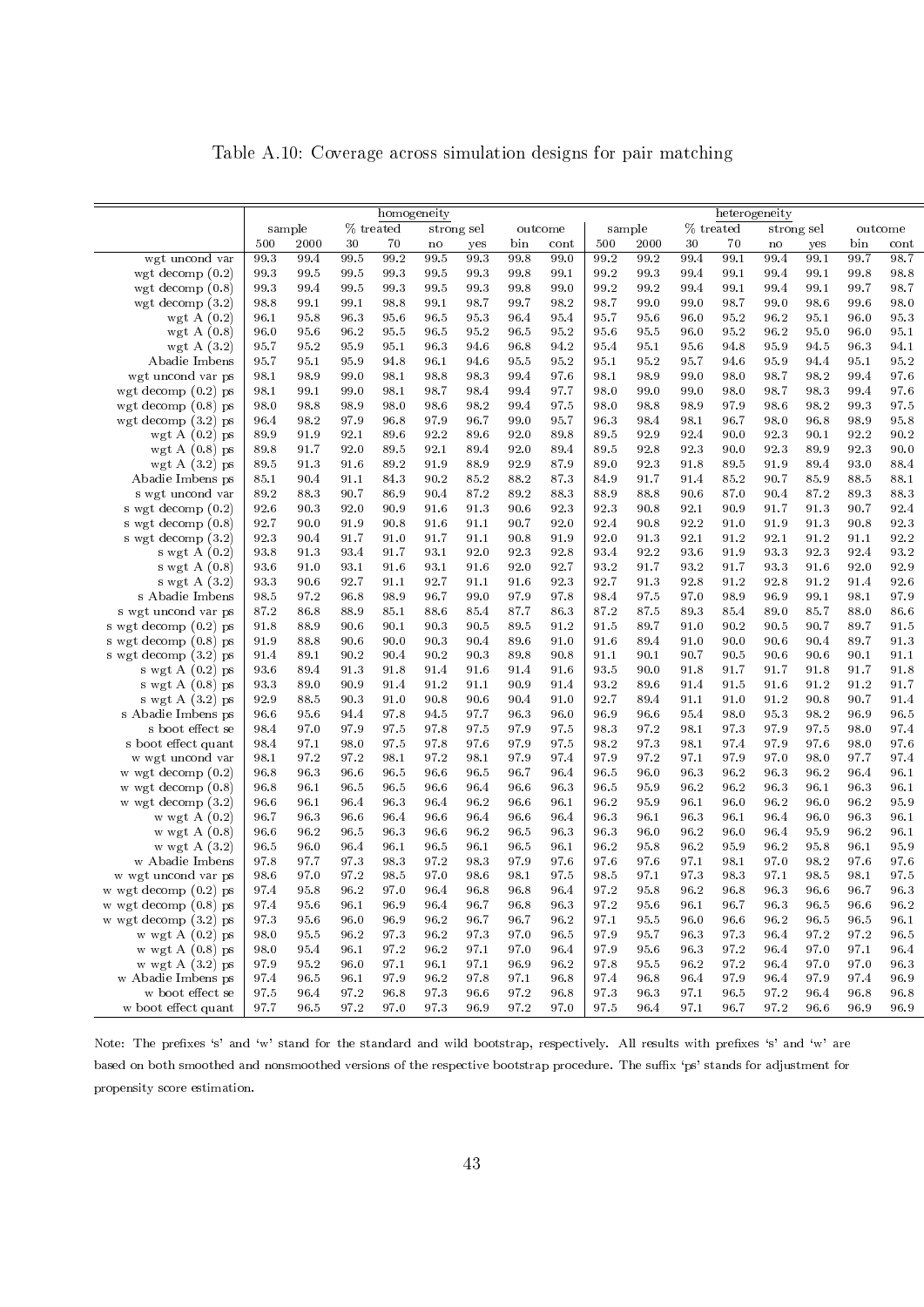Table A.11: Coverage across simulation designs for radius matching

<span id="page-46-0"></span>

|                                              | homogeneity  |              |              |              |              |              |              |                      | heterogeneity |              |              |              |              |              |              |              |
|----------------------------------------------|--------------|--------------|--------------|--------------|--------------|--------------|--------------|----------------------|---------------|--------------|--------------|--------------|--------------|--------------|--------------|--------------|
|                                              |              | sample       |              | % treated    |              | strong sel   |              | outcome              |               | sample       |              | % treated    |              | strong sel   |              | outcome      |
|                                              | 500          | 2000         | 30           | 70           | no           | yes          | bin          | cont                 | 500           | 2000         | 30           | 70           | no           | yes          | bin          | cont         |
|                                              |              |              |              |              |              |              |              | radius matching R1.5 |               |              |              |              |              |              |              |              |
| wgt uncond var                               | 99.4         | 99.4         | 99.5         | 99.4         | 99.4         | 99.4         | 99.7         | 99.1                 | 99.4          | 99.5         | 99.5         | 99.4         | 99.4         | 99.5         | 99.7         | 99.2         |
| wgt decomp $(0.2)$                           | 99.4         | 99.4         | 99.5         | 99.4         | 99.4         | 99.5         | 99.8         | 99.1                 | 99.4          | 99.6         | 99.5         | 99.4         | 99.4         | 99.5         | 99.7         | 99.2         |
| wgt decomp $(0.8)$                           | 99.4         | 99.4         | 99.4         | 99.4         | 99.4         | 99.4         | 99.8         | 99.1                 | 99.4          | 99.5         | 99.5         | 99.3         | 99.4         | 99.4         | 99.7         | 99.1         |
| wgt decomp $(3.2)$                           | 99.1         | 99.2         | 99.2         | 99.0         | 99.1         | 99.1         | 99.6         | 98.6                 | 99.0          | 99.2         | 99.3         | 99.0         | 99.2         | 99.0         | 99.6         | 98.6         |
| wgt A $(0.2)$                                | 96.7         | 96.2         | 96.8         | 96.0         | 96.9<br>96.8 | 96.0<br>95.9 | 96.5<br>96.6 | 96.3                 | 96.2          | 96.3         | 96.5         | 96.0<br>96.0 | 96.9         | 95.7         | 96.5         | 96.0<br>95.9 |
| wgt A $(0.8)$<br>wgt A $(3.2)$               | 96.7<br>96.5 | 96.1<br>95.8 | 96.7<br>96.5 | 96.0<br>95.8 | 96.7         | 95.6         | 96.9         | 96.1<br>95.5         | 96.2<br>96.0  | 96.3<br>96.0 | 96.5<br>96.2 | 95.8         | 96.8<br>96.7 | 95.6<br>95.3 | 96.5<br>96.7 | 95.3         |
| wgt uncond var ps                            | 97.7         | 98.7         | 98.6         | 97.8         | 98.2         | 98.2         | 99.1         | 973                  | 97.7          | 98.9         | 98.8         | 97.8         | 98.5         | 98.1         | 99.2         | 97.4         |
| wgt decomp $(0.2)$ ps                        | 97.7         | 98.8         | 98.6         | 97.9         | 98.2         | 98.3         | 99.1         | 97.4                 | 97.7          | 99.0         | 98.9         | 97.8         | 98.5         | 98.2         | 99.1         | 97.5         |
| wgt decomp $(0.8)$ ps                        | 97.7         | 98.6         | 98.5         | 97.8         | 98.2         | 98.2         | 99.1         | 973                  | 97.6          | 98.8         | 98.7         | 97.7         | 98.4         | 98.1         | 99.1         | 97.3         |
| wgt decomp $(3.2)$ ps                        | 96.7         | 98.0         | 98.0         | 96.8         | 97.6         | 97.2         | 98.7         | 96.0                 | 96.6          | 98.2         | 98.1         | 96.7         | 97.7         | 97.1         | 98.9         | 96.0         |
| wgt A $(0.2)$ ps                             | 90.2         | 92.2         | 91.9         | 90.5         | 91.8         | 90.6         | 91.9         | 90.5                 | 90.0          | 93.0         | 92.3         | 90.7         | 92.4         | 90.6         | 92.2         | 90.8         |
| wgt A $(0.8)$ ps                             | 90.2         | 92.0         | 91.8         | 90.4         | 91.8         | 90.4         | 92.1         | 90.1                 | 89.9          | 92.8         | 92.1         | 90.7         | 92.3         | 90.5         | 92.3         | 90.4         |
| wgt A $(3.2)$ ps                             | 89.8         | 913          | 91.2         | 90.0         | 91.5         | 89.6         | 92.5         | 88.6                 | 89.7          | 92.2         | 91.6         | 90.3         | 91.9         | 90.0         | 92.8         | 89.0         |
| s wgt uncond var                             | 94.0         | 92.8         | 94.5         | 92.3         | 93.8         | 93.0         | 93.6         | 93.2                 | 93.9          | 93.5         | 94.5         | 92.8         | 94.3         | 93.1         | 93.9         | 93.4         |
| s wgt decomp (0.2)                           | 95.3         | 93.9         | 95.0         | 94.2         | 94.2         | 95.0         | 94.2         | 95.0                 | 95.1          | 94.3         | 95.1         | 94.3         | 94.7         | 94.7         | 94.4         | 95.1         |
| s wgt decomp (0.8)                           | 95.3         | 93.7         | 94.9         | 94.2         | 94.3         | 94.7         | 94.1         | 94.9                 | 95.1          | 94.4         | 95.2         | 94.3         | 94.8         | 94.7         | 94.5         | 95.0         |
| s wgt decomp $(3.2)$                         | 95.2         | 93.6         | 94.9         | 94.0         | 94.2         | 94.7         | 94.2         | 94.6                 | 94.9          | 94.2         | 95.0         | 94.2         | 94.7         | 94.4         | 94.6         | 94.6         |
| s wgt A $(0.2)$                              | 96.4         | 94.6         | 96.0         | 95.0         | 95.3         | 95.7         | 95.4         | 95.6                 | 96.2          | 95.4         | 96.2         | 95.4         | 95.8         | 95.8         | 95.8         | 95.8         |
| s wgt A (0.8)                                | 96.3         | 94.4         | 95.9         | 94.8         | 95.3         | 95.4         | 95.2         | 95.4                 | 96.1          | 95.0         | 96.0         | 95.0         | 95.7         | 95.4         | 95.5         | $95.5\,$     |
| s wgt A $(3.2)$                              | 95.6         | 94.1         | 95.5         | 94.2         | 94.9         | 94.8         | 94.8<br>92.5 | 94.9                 | 95.4<br>92.8  | 94.6         | 95.5         | 94.5         | 95.3<br>93.1 | 94.7         | 95.0         | 95.0<br>92.0 |
| s wgt uncond var ps<br>s wgt decomp (0.2) ps | 92.7<br>94.6 | 91.4<br>92.4 | 92.9<br>93.7 | 91.2<br>93.3 | 92.4<br>93.0 | 91.7<br>94.0 | 93.0         | 91.6<br>94.0         | 94.5          | 91.9<br>93.3 | 93.3<br>94.1 | 91.4<br>93.6 | 93.7         | 91.6<br>94.0 | 92.7<br>93.5 | 94.2         |
| s wgt decomp (0.8) ps                        | 94.6         | 92.5         | 93.7         | 93.3         | 93.0         | 94.0         | 93.0         | 94.1                 | 94.5          | 93.2         | 94.0         | 93.6         | 93.8         | 93.9         | 93.5         | 94.1         |
| s wgt decomp (3.2) ps                        | 94.5         | 92.0         | 93.4         | 93.2         | 92.8         | 93.7         | 93.2         | 93.4                 | 94.5          | 92.9         | 93.8         | 93.5         | 93.7         | 93.6         | 93.7         | 93.6         |
| s wgt A $(0.2)$ ps                           | 96.4         | 92.9         | 94.4         | 94.9         | 93.9         | 95.4         | 94.7         | 94.6                 | 96.5          | 93.7         | 94.9         | 95.2         | 94.5         | 95.6         | 95.3         | 94.8         |
| s wgt $A(0.8)$ ps                            | 96.2         | 92.5         | 94.1         | 94.6         | 93.6         | 95.1         | 94.3         | 94.3                 | 96.3          | 93.2         | 94.6         | 94.9         | 94.3         | 95.1         | 95.0         | 94.5         |
| s wgt $A(3.2)$ ps                            | 95.5         | 92.0         | 93.5         | 94.0         | 93.2         | 94.3         | 93.9         | 93.6                 | 95.5          | 92.8         | 93.9         | 94.4         | 94.0         | 94.3         | 94.5         | 93.8         |
| s boot effect se                             | 97.9         | 95.6         | 97.1         | 96.5         | 96.7         | 96.8         | 96.9         | 96.6                 | 97.8          | 96.3         | 97.3         | 96.8         | 97.2         | 96.9         | 97.3         | 96.9         |
| s boot effect quant                          | 97.9         | 95.7         | 97.0         | 96.5         | 96.7         | 96.8         | 96.8         | 96.8                 | 97.8          | 96.4         | 97.3         | 96.9         | 97.3         | 97.0         | 97.2         | 97.1         |
|                                              |              |              |              |              |              |              |              | radius matching R3   |               |              |              |              |              |              |              |              |
| wgt uncond var                               | 99.5         | 99.4         | 99.5         | 99.5         | 99.4         | 99.5         | 99.8         | 99.1                 | 99.4          | 99.6         | 99.5         | 99.4         | 99.4         | 99.5         | 99.7         | 99.2         |
| wgt decomp $(0.2)$                           | 99.5         | 99.5         | 99.5         | 99.5         | 99.4         | 99.6         | 99.8         | 99.2                 | 99.4          | 99.5         | 99.5         | 99.4         | 99.4         | 99.5         | 99.7         | 99.2         |
| wgt decomp $(0.8)$                           | 99.4         | 99.4         | 99.4         | 99.4         | 99.4         | 99.5         | 99.8         | 99.1                 | 99.4          | 99.5         | 99.5         | 99.4         | 99.4         | 99.5         | 99.7         | 99.2         |
| wgt decomp $(3.2)$                           | 99.1         | 99.2         | 99.2         | 99.1         | 99.1         | 99.2         | 99.7         | 98.7                 | 99.0          | 99.3         | 99.3         | 99.1         | 99.2         | 99.1         | 99.6         | 98.7         |
| wgt A $(0.2)$                                | 96.8         | 96.4         | 96.9         | 96.2         | 97.0         | 96.2         | 96.6         | 96.5                 | 96.4          | 96.5         | 96.5         | 96.3         | 97.0         | 95.9         | 96.5         | 96.3         |
| wgt A $(0.8)$                                | 96.8<br>96.6 | 96.3<br>96.0 | 96.9<br>96.6 | 96.2<br>96.0 | 97.0<br>96.8 | 96.1<br>95.7 | 96.7<br>96.9 | 96.4<br>95.6         | 96.4<br>96.1  | 96.4<br>96.2 | 96.5<br>96.3 | 96.3<br>96.0 | 96.9<br>96.8 | 95.8<br>95.5 | 96.6<br>96.7 | 96.2<br>95.6 |
| wgt A $(3.2)$<br>wgt uncond var ps           | 97.7         | 98.7         | 98.6         | 97.9         | 98.1         | 98.3         | 99.1         | 97.4                 | 97.6          | 99.1         | 98.8         | 97.9         | 98.4         | 98.3         | 99.2         | 97.6         |
| wgt decomp $(0.2)$ ps                        | 97.7         | 98.8         | 98.6         | 98.0         | 98.2         | 98.4         | 99.1         | 97.5                 | 97.7          | 99.1         | 98.8         | 98.0         | 98.4         | 98.3         | 99.2         | 97.6         |
| wgt decomp $(0.8)$ ps                        | 97.7         | 98.7         | 98.5         | 97.9         | 98.1         | 98.3         | 99.0         | 97.3                 | 97.6          | 98.9         | 98.7         | 97.9         | 98.3         | 98.2         | 99.1         | 97.4         |
| wgt decomp $(3.2)$ ps                        | 96.7         | 98.0         | 97.9         | 96.8         | 97.5         | 973          | 98.7         | 96.0                 | 96.6          | 98.4         | 98.2         | 96.8         | 97.7         | 97.3         | 98.9         | 96.1         |
| wgt A $(0.2)$ ps                             | 90.3         | 92.3         | 91.8         | 90.8         | 919          | 90.7         | 92.0         | 90.5                 | 90.1          | 93.0         | 92.1         | 91.0         | 92.4         | 90.7         | 92.3         | $90.9\,$     |
| wgt A $(0.8)$ ps                             | 90.3         | 92.0         | 91.6         | 90.7         | 91.8         | 90.5         | 92.1         | 90.2                 | 90.1          | 92.8         | 92.1         | 90.9         | 92.3         | 90.6         | 92.4         | 90.6         |
| wgt A $(3.2)$ ps                             | 90.0         | 91.4         | 91.1         | 90.3         | 91.5         | 89.9         | 92.5         | 88.9                 | 89.8          | 92.1         | 91.5         | 90.4         | 92.0         | 90.0         | 92.8         | 89.1         |
| s wgt uncond var                             | 94.4         | 93.3         | 94.6         | 93.0         | 94.0         | 93.7         | 94.0         | 93.7                 | 94.2          | 93.7         | 94.7         | 93.2         | 94.4         | 93.6         | 94.2         | 93.8         |
| s wgt decomp $(0.2)$                         | 95.3         | 93.8         | 95.0         | 94.1         | 94.2         | 94.9         | 94.3         | 94.9                 | 95.0          | 94.3         | 95.1         | 94.2         | 94.6         | 94.7         | 94.5         | 94.8         |
| s wgt decomp $(0.8)$                         | 95.3         | 93.7         | 95.0         | 94.1         | 94.2         | 94.8         | 94.2         | 94.8                 | 95.0          | 94.4         | 95.1         | 94.4         | 94.8         | 94.7         | 94.6         | 94.9         |
| s wgt decomp $(3.2)$                         | 95.2         | 93.7         | 95.0         | 93.9         | 94.2         | 94.7         | 94.3         | 94.6                 | 95.0          | 94.3         | 95.0         | 94.3         | 94.7         | 94.6         | 94.7         | 94.7         |
| s wgt $A(0.2)$                               | 96.3         | 94.5         | 95.9         | 94.9         | 95.2         | 95.6         | 95.4         | 95.5                 | 96.2          | 95.2         | 96.1         | 95.3         | 95.8         | 95.7         | 95.7         | 95.8         |
| s wgt A $(0.8)$                              | 96.2         | 94.3         | 95.8         | 94.7         | 95.2         | 95.3         | 95.2         | 95.3                 | 96.1          | 94.8         | 95.9         | 95.0         | 95.6         | 95.3         | 95.4         | 95.5         |
| s wgt A $(3.2)$                              | 95.6         | 94.0         | 95.5         | 94.2         | 94.8         | 94.9         | 94.8         | 94.9                 | 95.4          | 94.7<br>92.3 | 95.5         | 94.6         | 95.3         | 94.7         | 95.0<br>93.2 | 95.1<br>92.4 |
| s wgt uncond var ps<br>s wgt decomp (0.2) ps | 93.4<br>94.7 | 91.8<br>92.5 | 93.2<br>93.7 | 92.0<br>93.5 | 92.6<br>93.0 | 92.6<br>94.2 | 93.0<br>93.3 | 92.1<br>93.9         | 93.4<br>94.6  | 93.2         | 93.5<br>94.1 | 92.2<br>93.7 | 93.2<br>93.8 | 92.5<br>94.0 | 93.7         | 94.0         |
| s wgt decomp $(0.8)$ ps                      | 94.7         | 92.5         | 93.7         | 93.4         | 93.0         | 94.1         | 93.2         | 93.9                 | 94.6          | 93.2         | 94.1         | 93.7         | 93.7         | 94.0         | 93.7         | 94.0         |
| s wgt decomp $(3.2)$ ps                      | 94.7         | 92.1         | 93.4         | 93.4         | 92.9         | 93.9         | 93.3         | 93.5                 | 94.6          | 93.1         | 93.9         | 93.8         | 93.7         | 94.0         | 93.9         | 93.7         |
| s wgt A $(0.2)$ ps                           | 96.4         | 93.0         | 94.5         | 94.9         | 93.9         | 95.5         | 94.7         | 94.7                 | 96.4          | 93.6         | 94.9         | 95.2         | 94.5         | 95.6         | 95.2         | 94.9         |
| s wgt $A(0.8)$ ps                            | 96.3         | 92.6         | 94.1         | 94.7         | 93.7         | 95.1         | 94.5         | 94.3                 | 96.3          | 93.3         | 94.5         | 95.0         | 94.4         | 95.2         | 95.0         | 94.6         |
| s wgt A $(3.2)$ ps                           | 95.6         | 91.9         | 93.5         | 94.0         | 93.2         | 943          | 93.9         | 93.7                 | 95.6          | 92.9         | 94.0         | 94.5         | 94.0         | 94.5         | 94.5         | 94.0         |
| s boot effect se                             | 97.7         | 95.3         | 96.9         | 96.1         | 96.5         | 96.5         | 96.6         | 96.4                 | 97.6          | 96.0         | 97.1         | 96.5         | 97.1         | 96.5         | 96.9         | 96.7         |
| s boot effect quant                          | 97.7         | 95.2         | 96.9         | 96.1         | 96.5         | 96.5         | 96.4         | 96.5                 | 97.6          | 96.1         | 97.0         | 96.6         | 97.1         | 96.5         | 96.9         | 96.8         |

Note: Prefix 's' stands for standard bootstrap. All results with prefix 's' are based on both smoothed and nonsmoothed versions of the respective bootstrap procedure.